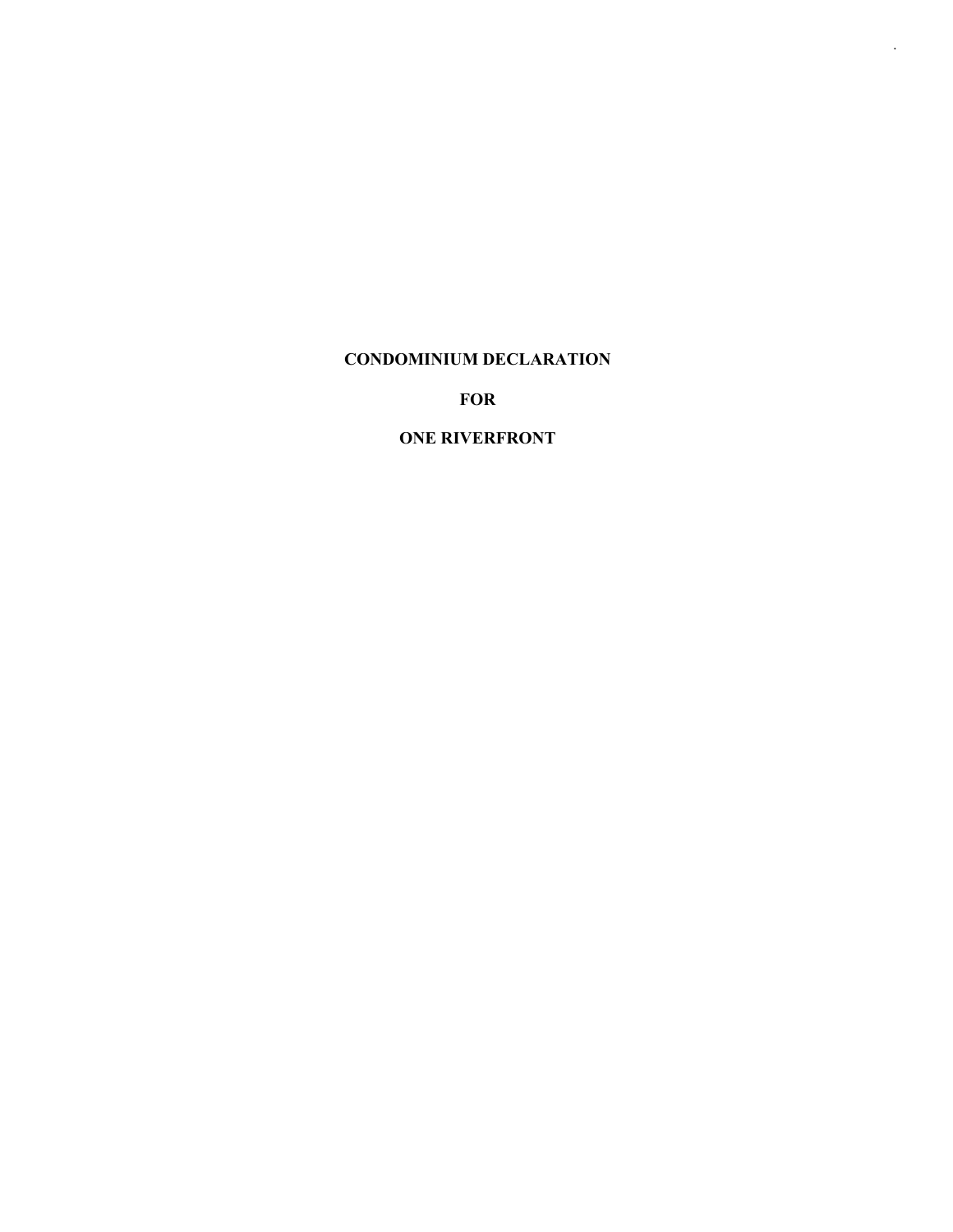# **TABLE OF CONTENTS**

*.*

| <b>ARTICLE 1</b> |                                                                        |  |
|------------------|------------------------------------------------------------------------|--|
| Section 1.1      |                                                                        |  |
| Section 1.2      |                                                                        |  |
| Section 1.3      |                                                                        |  |
| Section 1.4      |                                                                        |  |
| Section 1.5      |                                                                        |  |
| <b>ARTICLE 2</b> |                                                                        |  |
| <b>ARTICLE 3</b> | DIVISION OF PROPERTY INTO CONDOMINIUM OWNERSHIP AND                    |  |
|                  |                                                                        |  |
| Section 3.1      | Division Into Condominium Units Acknowledgement of Phases  12          |  |
| Section 3.2      |                                                                        |  |
| Section 3.3      |                                                                        |  |
| Section 3.4      |                                                                        |  |
| Section 3.5      |                                                                        |  |
| Section 3.6      |                                                                        |  |
| Section 3.7      |                                                                        |  |
| Section 3.8      |                                                                        |  |
| Section 3.9      |                                                                        |  |
| Section 3.10     |                                                                        |  |
| Section 3.11     |                                                                        |  |
| <b>ARTICLE 4</b> |                                                                        |  |
| Section 4.1      |                                                                        |  |
| Section 4.2      |                                                                        |  |
| Section 4.3      |                                                                        |  |
| Section 4.4      |                                                                        |  |
| Section 4.5      |                                                                        |  |
| Section 4.6      |                                                                        |  |
| Section 4.7      |                                                                        |  |
| <b>ARTICLE 5</b> | <b>MAINTENANCE RESPONSIBILITIES AND ASSOCIATION MATTERS 18</b>         |  |
| Section 5.1      |                                                                        |  |
| Section 5.2      |                                                                        |  |
| Section 5.3      |                                                                        |  |
| Section 5.4      |                                                                        |  |
| Section 5.5      |                                                                        |  |
| Section 5.6      |                                                                        |  |
| Section 5.7      |                                                                        |  |
| Section 5.8      |                                                                        |  |
| Section 5.9      | Cooperation with District, Master Association and Other Associations20 |  |
| Section 5.10     |                                                                        |  |
| Section 5.11     |                                                                        |  |
| Section 5.12     |                                                                        |  |
| Section 5.13     |                                                                        |  |
| Section 5.14     |                                                                        |  |
| Section 5.15     |                                                                        |  |
| Section 5.16     |                                                                        |  |
| <b>ARTICLE 6</b> |                                                                        |  |
| Section 6.1      |                                                                        |  |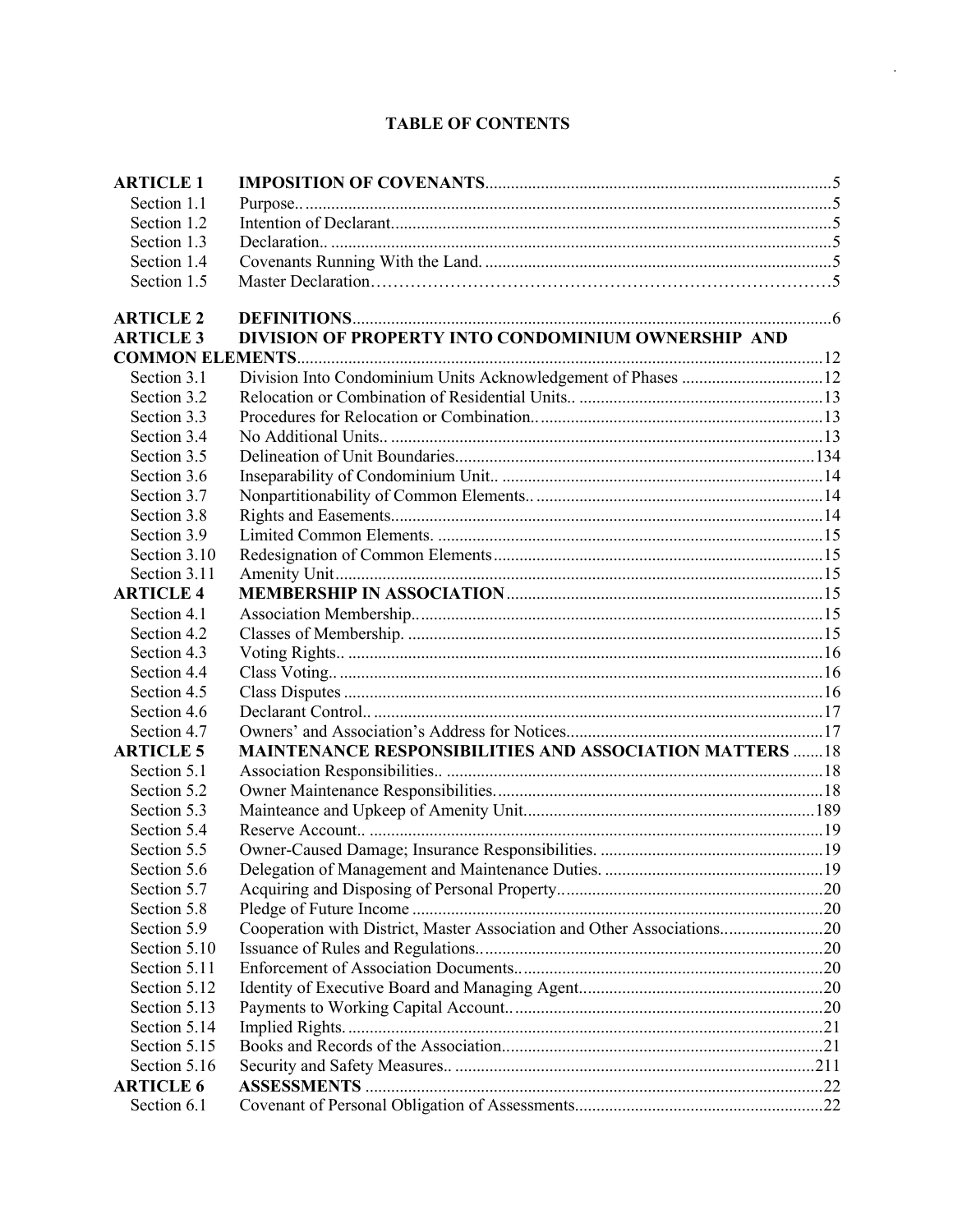| Section 6.2       |                                                                                |    |
|-------------------|--------------------------------------------------------------------------------|----|
| Section 6.3       |                                                                                |    |
| Section 6.4       |                                                                                |    |
| Section 6.5       |                                                                                |    |
| Section 6.6       |                                                                                |    |
| Section 6.7       |                                                                                |    |
| Section 6.8       |                                                                                |    |
| Section 6.9       |                                                                                |    |
| Section 6.10      |                                                                                |    |
| Section 6.11      |                                                                                |    |
| Section 6.12      |                                                                                |    |
| Section 6.13      |                                                                                |    |
| Section 6.14      | Waiver of Homestead Exemption; Subordination of Association's Lien for         |    |
| Assessments.      |                                                                                |    |
| Section 6.15      |                                                                                |    |
| Section 6.16      |                                                                                |    |
| <b>ARTICLE 7</b>  |                                                                                |    |
| Section 7.1       |                                                                                |    |
| Section 7.2       |                                                                                |    |
| Section 7.3       |                                                                                |    |
| Section 7.4       |                                                                                |    |
| Section 7.5       |                                                                                |    |
| Section 7.6       |                                                                                |    |
| Section 7.7       |                                                                                |    |
| Section 7.8       |                                                                                |    |
| Section 7.9       |                                                                                |    |
| Section 7.10      |                                                                                |    |
| Section 7.11      |                                                                                |    |
| Section 7.12      |                                                                                |    |
| Section 7.13      |                                                                                |    |
| Section 7.14      |                                                                                |    |
| <b>ARTICLE 8</b>  | <b>CONVEYANCES AND TAXATION OF CONDOMINIUM UNITS32</b>                         |    |
| Section 8.1       | Contracts to Convey Entered into Prior to Recording of Condominium Map and     |    |
| Declaration       |                                                                                |    |
| Section 8.2       | Contracts to Convey and Conveyances Subsequent to Recording of Condominium Map |    |
| and Declaration.  |                                                                                | 32 |
| Section 8.3       | Conveyance Deemed to Describe an Undivided Interest in Common Elements32       |    |
| Section 8.4       |                                                                                |    |
| <b>ARTICLE 9</b>  |                                                                                |    |
| Section 9.1       |                                                                                |    |
| Section 9.2       |                                                                                |    |
| <b>ARTICLE 10</b> |                                                                                |    |
| Section 10.1      |                                                                                |    |
| Section 10.2      |                                                                                |    |
| Section 10.3      |                                                                                |    |
| Section 10.4      |                                                                                |    |
| Section 10.5      |                                                                                |    |
| Section 10.6      |                                                                                |    |
| Section 10.7      | Prohibition of Increases in Insurable Risks and Certain Activities36           |    |
| Section 10.8      |                                                                                |    |
| Section 10.9      |                                                                                |    |
|                   |                                                                                |    |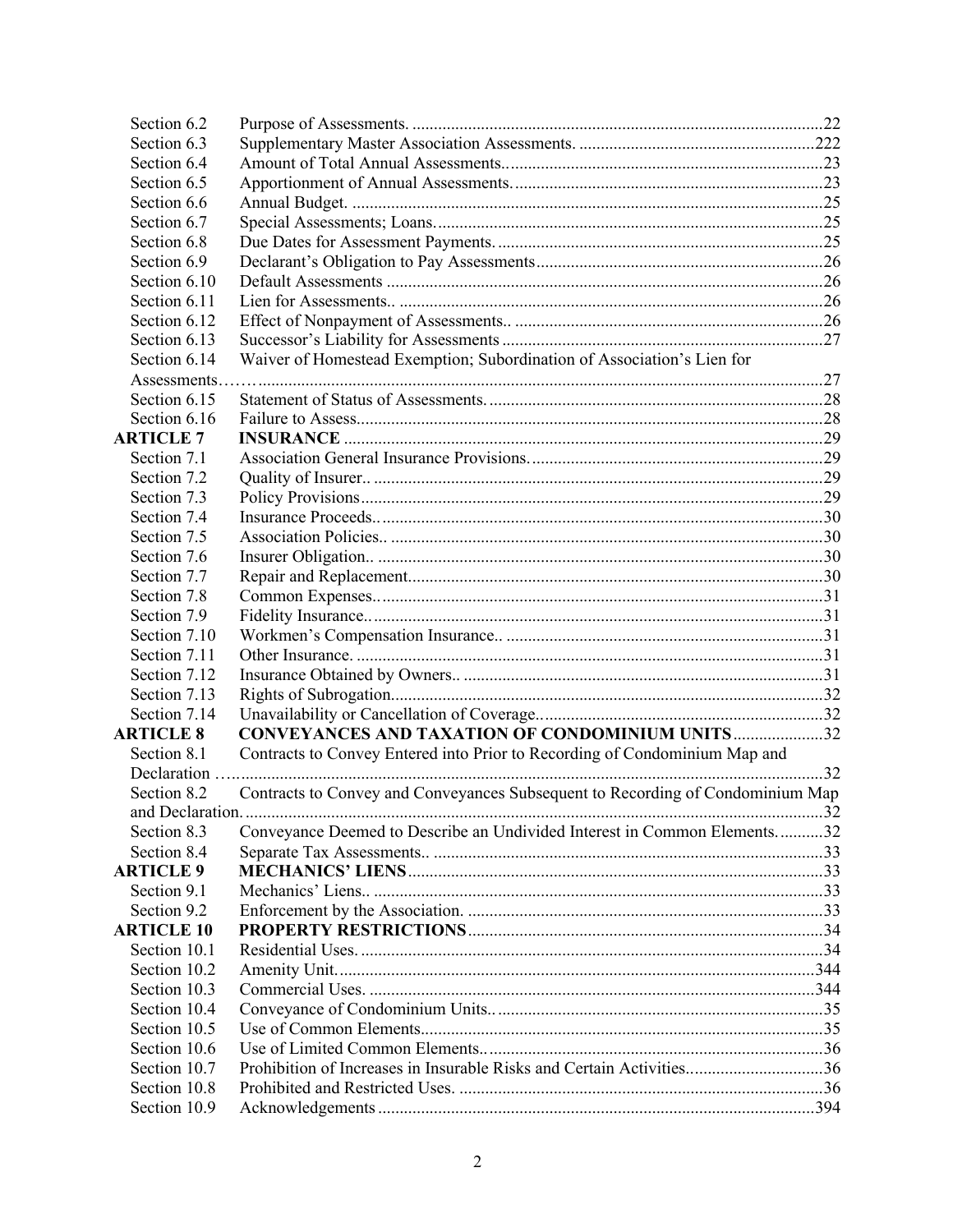| <b>ARTICLE 11</b> |                                                                                     |  |
|-------------------|-------------------------------------------------------------------------------------|--|
| Section 11.1      |                                                                                     |  |
| Section 11.2      |                                                                                     |  |
| Section 11.3      |                                                                                     |  |
| Section 11.4      |                                                                                     |  |
| Section 11.5      |                                                                                     |  |
| Section 11.6      |                                                                                     |  |
| Section 11.7      |                                                                                     |  |
| Section 11.8      | Easements of Access for Inspection, Maintenance and Emergencies44                   |  |
| Section 11.9      |                                                                                     |  |
| Section 11.10     |                                                                                     |  |
| Section 11.11     |                                                                                     |  |
| Section 11.12     | Right of Declarant and Association to Own Units and to Use Common Elements 45       |  |
| Section 11.13     |                                                                                     |  |
| Section 11.14     |                                                                                     |  |
| <b>ARTICLE 12</b> |                                                                                     |  |
| Section 12.1      |                                                                                     |  |
| Section 12.2      |                                                                                     |  |
| <b>ARTICLE 13</b> |                                                                                     |  |
| Section 13.1      |                                                                                     |  |
| Section 13.2      |                                                                                     |  |
| Section 13.3      |                                                                                     |  |
| Section 13.4      |                                                                                     |  |
| Section 13.5      |                                                                                     |  |
| Section 13.6      | Insurance Proceeds Insufficient to Repair; Special Assessment; Remedies for Failure |  |
|                   |                                                                                     |  |
| Section 13.7      |                                                                                     |  |
| Section 13.8      |                                                                                     |  |
| <b>ARTICLE 14</b> |                                                                                     |  |
| Section 14.1      |                                                                                     |  |
| Section 14.2      |                                                                                     |  |
| <b>ARTICLE 15</b> |                                                                                     |  |
| Section 15.1      |                                                                                     |  |
| Section 15.2      |                                                                                     |  |
| Section 15.3      |                                                                                     |  |
| <b>ARTICLE 16</b> |                                                                                     |  |
| Section 16.1      |                                                                                     |  |
| Section 16.2      |                                                                                     |  |
| Section 16.3      |                                                                                     |  |
| Section 16.4      |                                                                                     |  |
| Section 16.5      |                                                                                     |  |
| Section 16.6      |                                                                                     |  |
| Section 16.7      |                                                                                     |  |
| Section 16.8      |                                                                                     |  |
| Section 16.9      |                                                                                     |  |
| Section 16.10     |                                                                                     |  |
| <b>ARTICLE 17</b> |                                                                                     |  |
| Section 17.1      |                                                                                     |  |
| Section 17.2      |                                                                                     |  |
| Section 17.3      |                                                                                     |  |
| Section 17.4      |                                                                                     |  |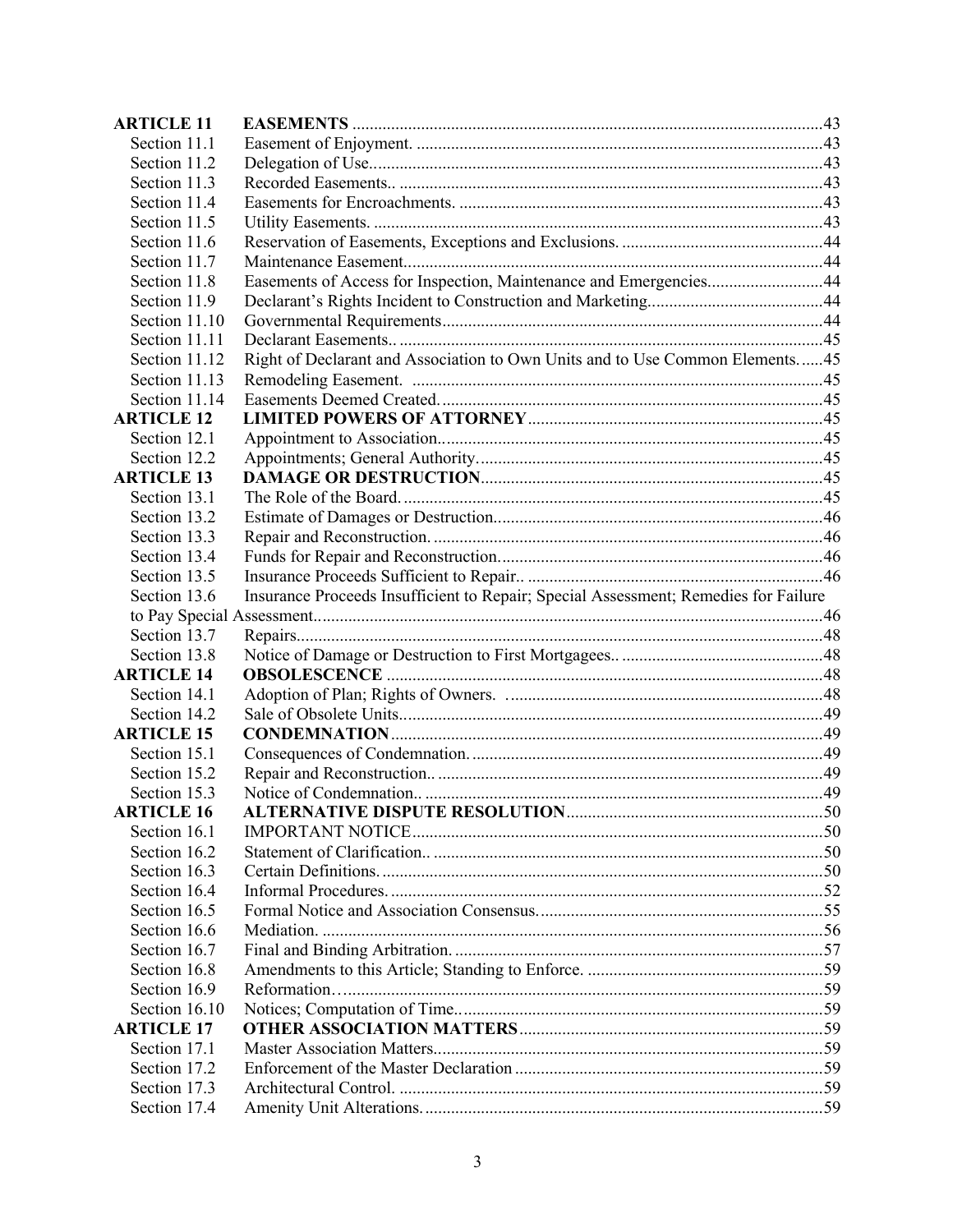| Section 17.5      |                                                                            |  |
|-------------------|----------------------------------------------------------------------------|--|
| Section 17.6      |                                                                            |  |
| Section 17.7      | Inspection, Maintenance, Repair and Replacement of a High-Risk Component61 |  |
| <b>ARTICLE 18</b> |                                                                            |  |
| Section 18.1      |                                                                            |  |
| Section 18.2      |                                                                            |  |
| Section 18.3      |                                                                            |  |
| Section 18.4      |                                                                            |  |
| Section 18.5      |                                                                            |  |
| Section 18.6      |                                                                            |  |
| Section 18.7      |                                                                            |  |
| Section 18.8      |                                                                            |  |
| <b>ARTICLE 19</b> |                                                                            |  |
| Section 19.1      |                                                                            |  |
| Section 19.2      |                                                                            |  |
| Section 19.3      |                                                                            |  |
| Section 19.4      |                                                                            |  |
| <b>ARTICLE 19</b> | <b>DECLARANT RIGHTS EXERCISE, EXPIRATION AND TRANSFER 65</b>               |  |
| <b>ARTICLE 20</b> |                                                                            |  |
| Section 20.1      |                                                                            |  |
| Section 20.2      |                                                                            |  |
| Section 20.3      |                                                                            |  |
| Section 20.4      |                                                                            |  |
| Section 20.5      |                                                                            |  |
| Section 20.6      |                                                                            |  |
| Section 20.7      |                                                                            |  |
| Section 20.8      |                                                                            |  |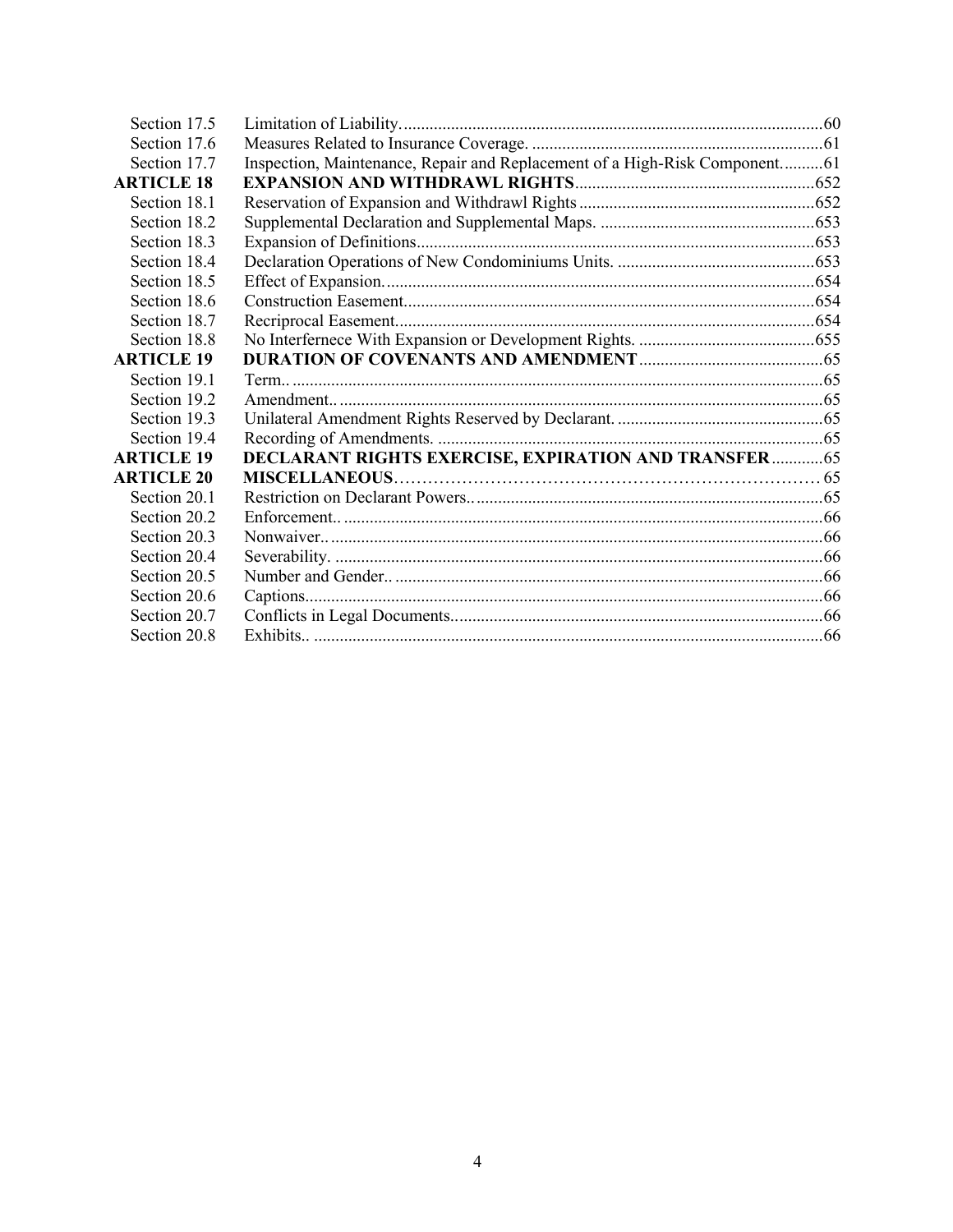#### **CONDOMINIUM DECLARATION**

#### **FOR**

#### **ONE RIVERFRONT**

THIS CONDOMINIUM DECLARATION FOR ONE RIVERFRONT (this "Declaration") dated as of  $\qquad \qquad$ , 202, shall be effective upon recordation and is made by EW Riverfront East Investor, LLC, a Delaware limited liability company ("Declarant").

### **R E C I T A L S**

A. Declarant is the owner of certain real property located in the Town of Avon, Colorado more particularly described on Exhibit A attached hereto and incorporated herein (the "Property") and desires to subject the Property to the provisions of this Declaration in order to own and operate certain common amenities, utilities, facilities and/or properties for the benefit of the owner(s) of the Property as more fully set forth herein.

B. Declarant is the owner of certain additional real property located in the Town of Avon, more particularly described on Exhibit B attached hereto and incorporated herein (the "Expansion Property"), which Declarant reserves the right to submit to the provisions of this Declaration as set forth herein.

Declarant hereby makes the following grants, submissions and declarations:

### **ARTICLE 1 IMPOSITION OF COVENANTS**

Section 1.1 Purpose. The purpose of this Declaration is to create a mixed-use condominium project (the "Project") pursuant to the Colorado Common Interest Ownership Act as set forth in Article 33.3, Title 38, Colorado Revised Statutes (the "Act") comprising the improvements on or within the Property, which Project shall contain residential and commercial uses.

Section 1.2 Intention of Declarant. Declarant desires to protect the value and desirability of the Property, to own and operate certain common amenities, utilities, facilities and/or properties for the benefit of the owner(s) of the Property and to promote and safeguard the health, comfort, safety, convenience, and welfare of the owners of the Condominium Units.

Section 1.3 Declaration. To accomplish the purposes and intentions recited above, Declarant hereby submits the Property, together with all improvements, appurtenances, and facilities relating to or located on the Property now and in the future, to the provisions of the Act, and hereby imposes upon all of the Property the covenants, conditions, restrictions, easements, reservations, and other provisions of this Declaration below, and Declarant hereby declares that all of the Property shall be held, sold, conveyed, encumbered, leased, rented, occupied, and improved, subject to the provisions of this Declaration.

Section 1.4 Covenants Running With the Land. All provisions of this Declaration shall be deemed to be covenants running with the land, or as equitable servitudes, as the case may be. The benefits, burdens, and other provisions contained in this Declaration shall be binding upon and shall inure to the benefit of Declarant, all Owners, and their respective heirs, executors, administrators, personal representatives, successors, and assigns.

Section 1.5 Master Declaration. The Property is subject to the Master Declaration for Riverfront Village recorded on November 14, 2006, at Reception No. 200631239, as supplemented by the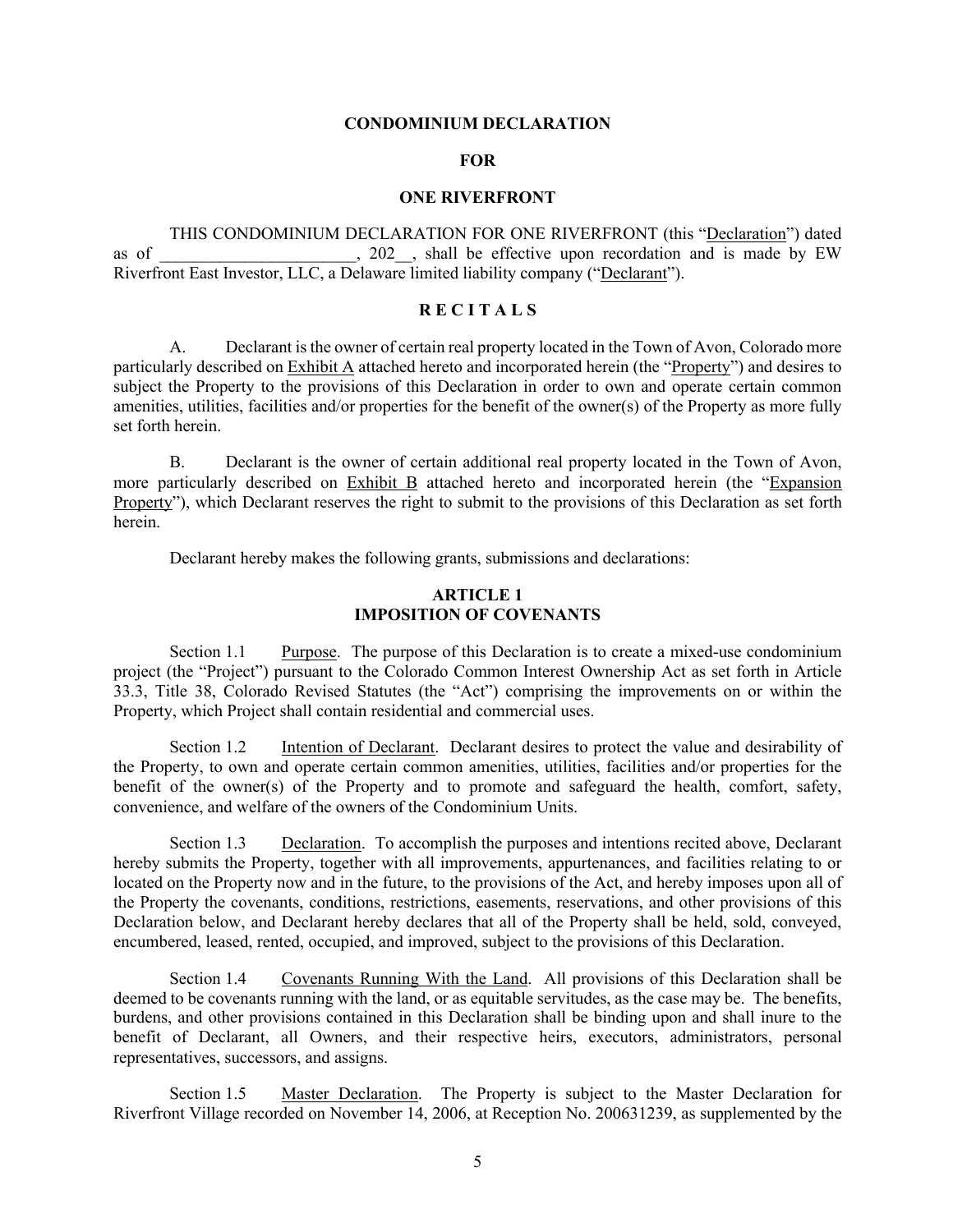First Supplement to Master Declaration recorded July 7, 2011, at Reception No. 201112834, by the Second Supplement to Master Declaration recorded December 22, 2011, at Reception No. 201123886, by the Third Supplement to Master Declaration recorded December 23, 2013, at Reception No. 201325100, by the Fourth Supplement to Master Declaration recorded June 21, 2018, at Reception No. 201810535, by the Fifth Supplement to Master Declaration recorded August 27, 2018, at Reception No. 201814523, by the Sixth Supplement to Master Declaration recorded October 18, 2018, at Reception No. 201817899 and by the Seventh Supplement to Master Declaration recorded June 10, 2021, at Reception No. 202113658, each as recorded in the real property records of the County of Eagle, State of Colorado (as amended and supplemented from time to time, the "Master Declaration") and the master planned community established thereby ("Riverfront Village").

### **ARTICLE 2 DEFINITIONS**

The following words, when used in this Declaration, shall have the meanings designated below unless the context shall expressly provide otherwise:

Section 2.1 "Act" means the Colorado Common Interest Ownership Act as set forth in Article 33.3, Title 38, Colorado Revised Statutes, as such act exists on the date hereof, except to the extent that the applicability of future amendments to the Act are mandatory.

Section 2.2 "Amenity Unit" means (a) the Condominium Unit designated as "Amenity Unit" on the Map, which is comprised of interior restrooms, together with an undivided fee simple interest in the Common Elements as shown in Exhibit C hereto, and (b) the Limited Common Elements appurtenant to the Amenity Unit as depicted on the Map, which is comprised of the pool, spa pools, pool deck and other exterior improvements within such Limited Common Element boundaries and the mechanical equipment serving such exterior improvements. The Amenity Unit shall be operated as part of the Club Recreational Facilities Easement as defined in the Master Declaration, as further discussed in Section 10.2 below, and is not a General Common Element of the Project.

Section 2.3 "Amenity Director" means the member of the Executive Board elected by the Amenity Unit Owner in accordance with the procedures set forth in Article 4 below and in the bylaws of the Association.

Section 2.4 "Amenity Unit Owner" means the fee simple owner of the Amenity Unit.

Section 2.5 "Articles" mean the Articles of Incorporation for One Riverfront Owners Association, currently on file with the Colorado Secretary of State, and any amendments which may be made to those Articles from time to time.

Section 2.6 "Assessments" means the annual, special and default Assessments levied pursuant to Article 6 below. Assessments are also referred to as a Common Expense Liability under the Act.

Section 2.7 "Association" means One Riverfront Owners Association, a Colorado nonprofit corporation, and its successors and assigns, which is charged with the duties and obligations of administering the Project.

Section 2.8 "Association Documents" means the basic documents creating and governing the Project, including, but not limited to, this Declaration, the articles of incorporation and bylaws of the Association, the Map, and any procedures, rules, regulations, or policies relating to the Project adopted under such documents by the Association or the Executive Board.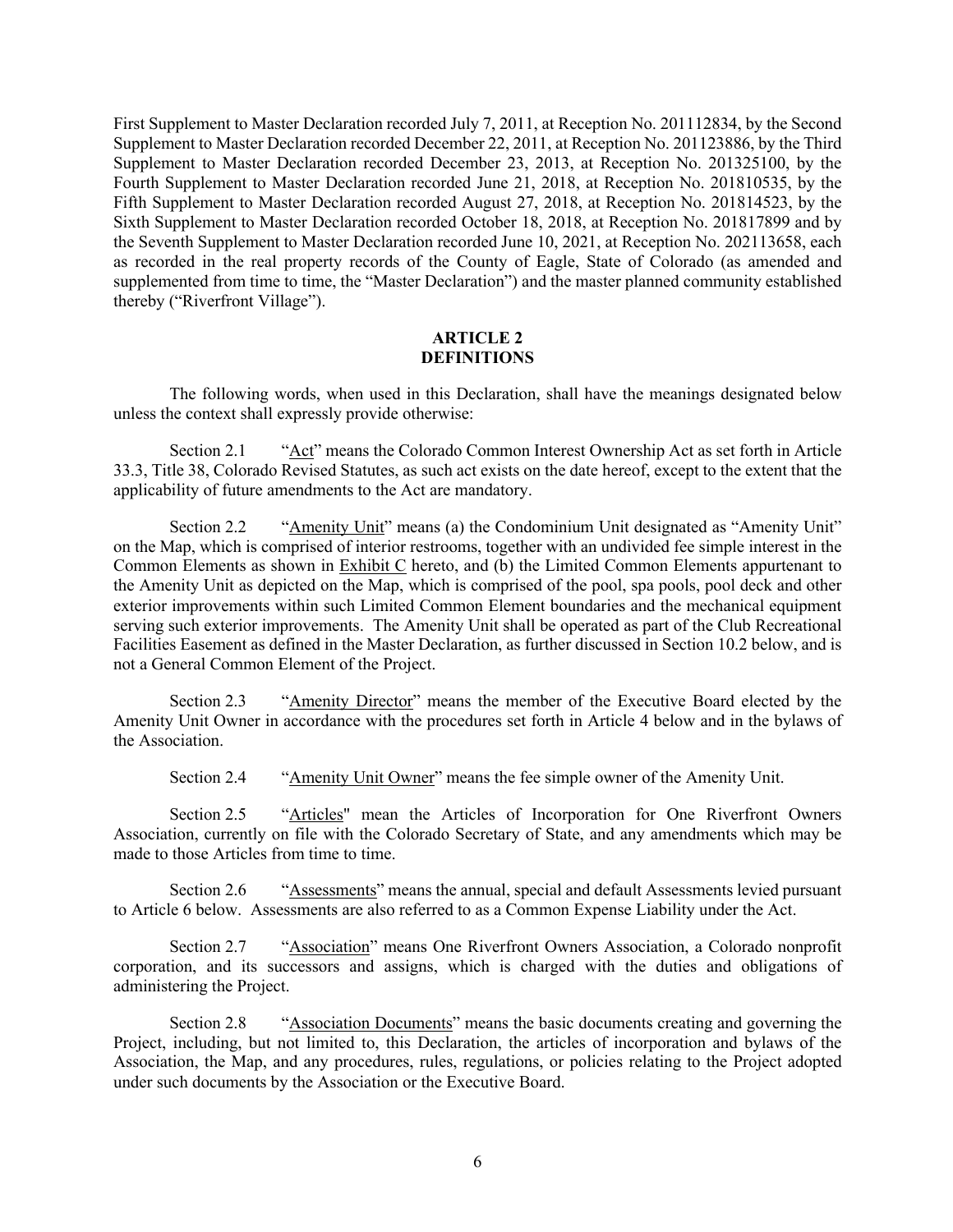Section 2.9 "Building(s)" means individually the One Riverfront Building or one of the Townhome Buildings, or collectively all of the buildings comprising the Project.

Section 2.10 "Bylaws" means the bylaws adopted by the Association, as amended from time to time.

Section 2.11 "Commercial Director" means the member of the Executive Board elected by the Commercial Owners in accordance with the procedures set forth in Article 4 below and in the bylaws of the Association.

Section 2.12 "Commercial Owners" means those Owners of Commercial Units within the Project.

Section 2.13 "Commercial Unit" means a Condominium Unit designated with the prefix "C" on the Map and which is designated for commercial uses as described in this Declaration, and not the Residential Units or the Amenity Unit.

Section 2.14 "Common Elements" means all of the Project, except the Individual Air Space Units, and including, without limiting the generality of the foregoing, the following components:

2.14.1 Common entries, hallways, corridors, elevators and stairways, storage areas, utility and trash areas, the exterior of the Buildings, exterior walls and roofs; provided, however, the One Riverfront Building, including its exteriors, are generally Limited Common Elements appurtenant to the Condominium Units within the One Riverfront Building (other than the parking structure, which is a General Common Element serving the entire Project) and the Townhome Buildings, including their exteriors, are generally Limited Common Elements appurtenant to the Townhome Condominium Units.

2.14.2 Electrical, plumbing and other utility and mechanical systems for the Buildings providing utility, mechanical and/or communication services to the Project, floor-to-roof conduits serving the Buildings, and all related equipment, lines and facilities such as, but not limited to, pumps, tanks, motors, fans, storm drainage structures, compressors, ducts, and, in general, all apparatus, installations, and equipment integral to the applicable system serving the Buildings, whether for use of one or more of the Owners; provided, however, (a) building systems within the One Riverfront Building are generally Limited Common Elements appurtenant to the Condominium Units within the One Riverfront Building, (b) mechanical systems located within and serving an individual Townhome Condominium Unit are either located within the Individual Airspace Unit, in which event they are part of that Unit, or are Limited Common Elements appurtenant to the individual Unit or Units served by same, (c) the fire monitoring and fire suppression sprinkler system serving the Townhome Condominium Units and all related lines and components are generally Limited Common Elements appurtenant to all of the Townhome Condominium Units, and (d) certain mechanical systems exclusively serve the Amenity Unit, which are Limited Common Elements appurtenant to the Amenity Unit.

2.14.3 All structural elements serving the Project, including, without limitation, foundations and footings, structural girders, beams and joists and bearing walls and columns, in each case regardless of whether they are located wholly or partially within the boundaries of any Unit; provided however, structural elements serving the One Riverfront Building are Limited Common Elements appurtenant to the Condominium Units within the One Riverfront Building and structural elements serving the Townhome Condominium Units are Limited Common Elements appurtenant to all Townhome Condominium Units.

2.14.4 The lands and related landscaping and improvements lying outside of the Buildings, including the yards, sidewalks, walkways, paths, grass, shrubbery, trees, planters, driveways,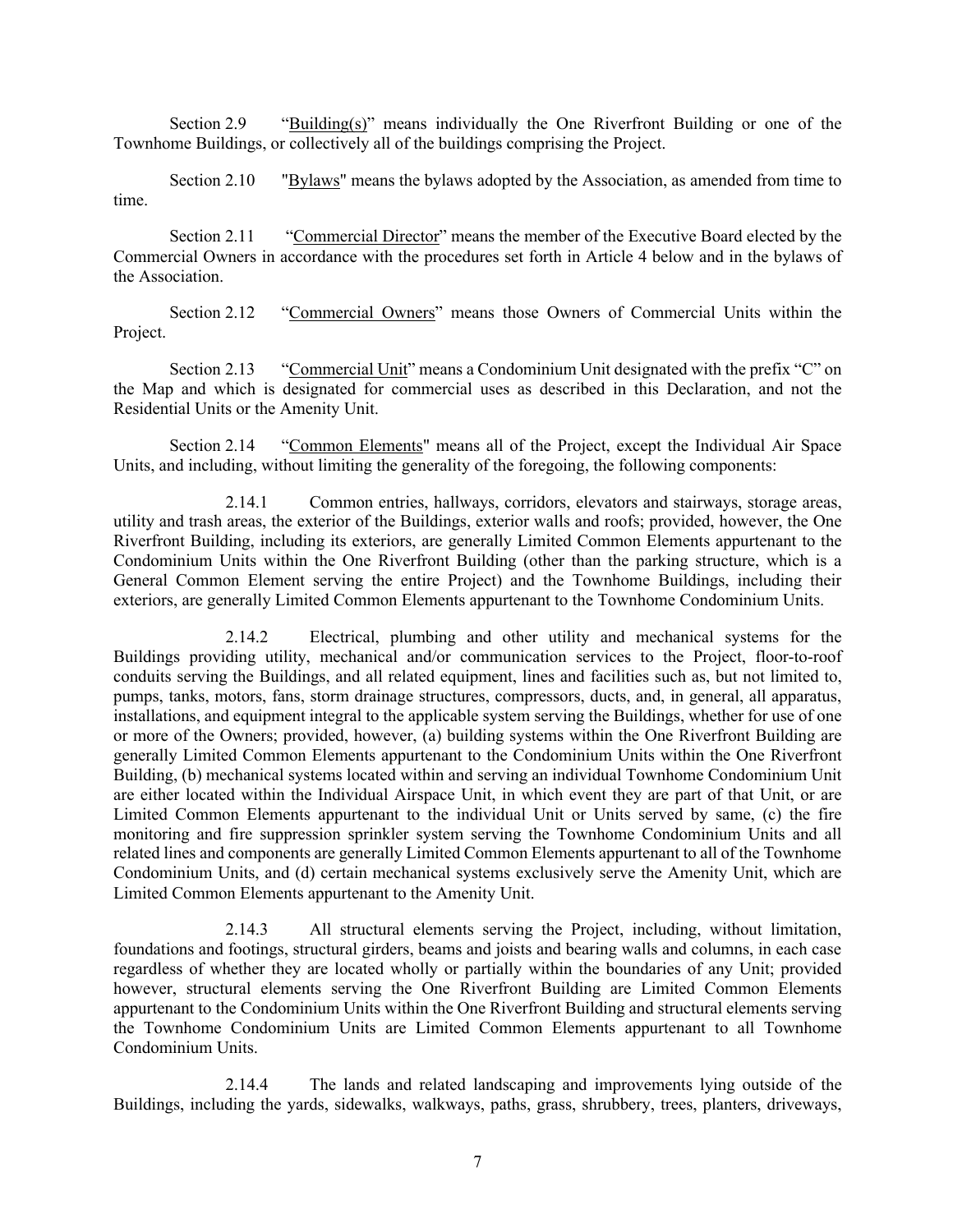roadways, gardens and related facilities upon the Property, excepting therefrom, however, landscaping and improvements located within the Limited Common Elements appurtenant to the Amenity Unit.

2.14.5 The two level parking facility serving the Project, which is a General Common Element serving all of the Condominium Units;

2.14.6 All improvements, appurtenances and facilities relating to or located on Common Elements now or in the future, and any other property owned or interest held currently or in the future by the Association for the common use and enjoyment of some or all of its members and such other persons as may be permitted to use the Common Elements under the terms of this Declaration and/or any contract with the Association. Such interests owned by the Association may include, without limitation, estates in fee, for terms of years, or easements, each of which the Association is specifically empowered to accept and hold, whether conveyed prior to the recording of this Declaration or in the future; and

2.14.7 In general, all other parts of the Project designated by Declarant as Common Elements and existing for the use of one or more of the Owners.

The Common Elements are generally divided into (a) the General Common Elements as depicted on the Map or otherwise serving all Condominium Units, (b) the One Riverfront Building and its related building systems, which are Limited Common Elements appurtenant to the Condominium Units located within the One Riverfront Building, (c) the Townhome Buildings and the fire monitoring and fire suppression system serving the Townhome Condominium Units, which are Limited Common Elements appurtenant to all Townhome Condominium Units, and (d) those Limited Common Elements appurtenant to an individual Condominium Unit or Units, including, without limitation, mechanical systems serving an individual Townhome Condominium Unit(s), which are Limited Common Element appurtenant to such Unit(s).

The Common Elements shall be owned by the Owners of the separate Condominium Units, each Owner of a Condominium Unit having an undivided interest in the Common Elements as specified in the attached Exhibit C.

Section 2.15 "Common Expense(s)" means and includes the following:

2.15.1 Expenses of administration, insurance, operation, and management of the Common Elements, and the improvement, repair, or replacement of the Common Elements, except to the extent such repairs and replacements are responsibilities of an Owner or class of Owners as delineated in Section 5.2 below;

2.15.2 All utility consumption and other charges related to the Common Elements and not otherwise separately metered and billed to the benefited party;

2.15.3 Expenses declared Common Expenses by the provisions of this Declaration or the bylaws of the Association;

2.15.4 All sums lawfully assessed against the Condominium Units by the Executive Board;

2.15.5 Expenses agreed upon as Common Expenses by the Association;

2.15.6 Expenses provided to be paid pursuant to any Management Agreement;

2.15.7 The Supplemental Master Association Assessments;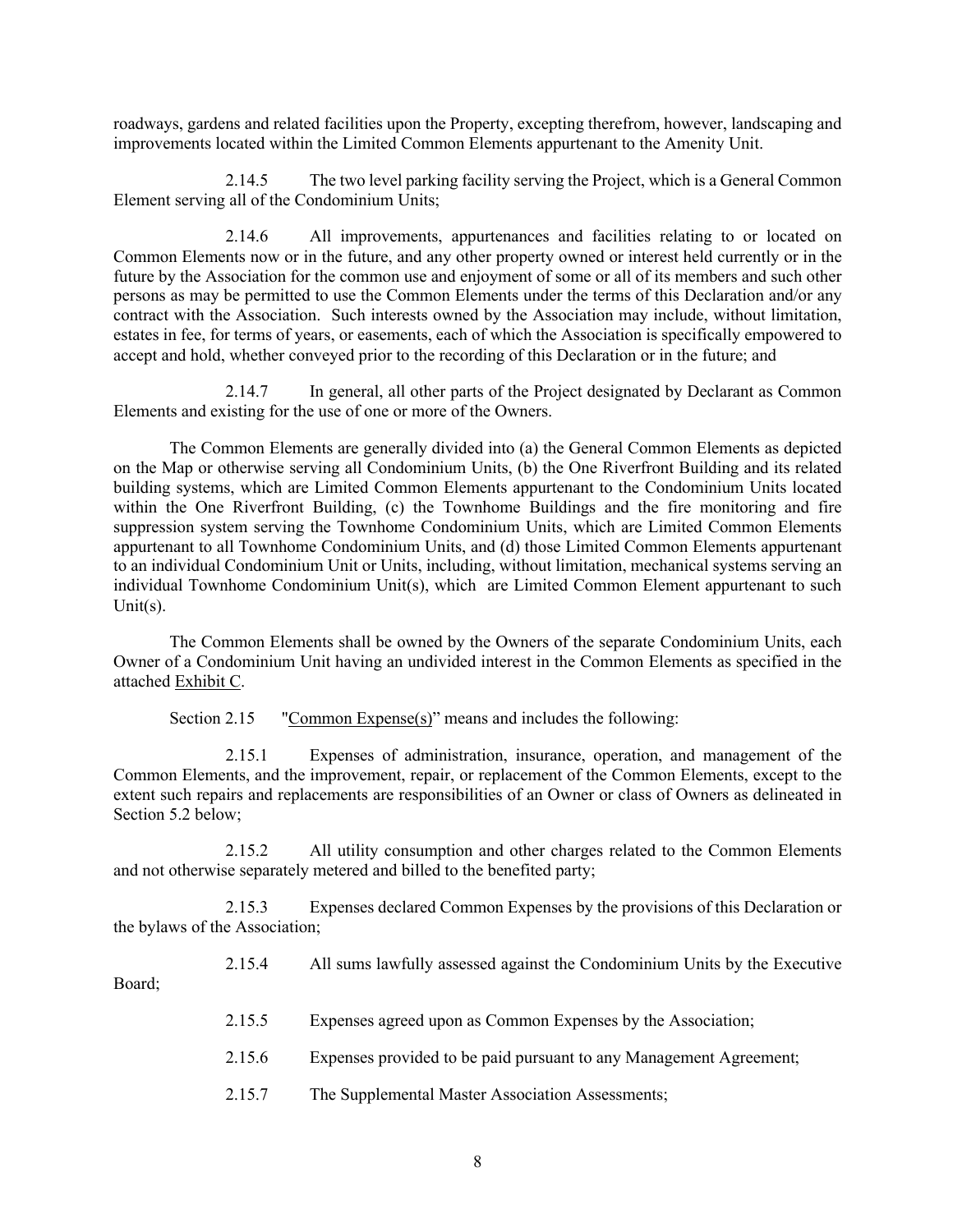Section 2.16 "Condominium Unit" or "Unit" means the fee simple interest in and to an Individual Air Space Unit, together with the undivided interests in the Common Elements appurtenant to the Individual Air Space Unit as specified in the attached Exhibit C. Condominium Units are also referred to as a Unit under the Act.

Section 2.17 "Declarant" means EW Riverfront East Investor, LLC, a Delaware limited liability company, and its express successors and assigns as described herein. No party other than EW Riverfront East Investor, LLC shall exercise the rights and privileges reserved herein to Declarant unless such party shall receive and record in the office of the Clerk and Recorder of the County of Eagle, Colorado, a written assignment from EW Riverfront East Investor, LLC of all or a portion of such rights and privileges.

Section 2.18 "Declarant Control Period" shall mean the maximum period of time permitted under the Act during which Declarant is entitled to appoint and remove members of the Executive Board and officers of the Association as further described in Section 4.6 below.

Section 2.19 "Declaration" means this Condominium Declaration for One Riverfront, which establishes the Project, as amended or supplemented from time to time.

Section 2.20 "Deed Restricted Unit(s)" means those Unit(s) which are subject to a Town of Avon Resident Occupied Community Housing Deed Restriction and subject to all restrictions and obligations set forth therein, including, without limitation, certain occupancy restrictions and reporting requirements as set forth in the applicable deed restriction. Each Deed Restricted Unit is also a Residential Unit.

Section 2.21 "Design Declaration" means that certain Restrictive Covenants Establishing Design Review Board for Riverfront Village, recorded in the Eagle County Records on November 14, 2006, under Reception No. 200631240, as the same may be amended from time to time.

Section 2.22 "Design Review Board" means the Design Review Board for Riverfront Village established under the Design Declaration to review, study, and either approve, conditionally approve or reject proposed improvements within Riverfront Village.

Section 2.23 "Director" means a member of the Executive Board.

Section 2.24 "Executive Board" or "Board" means the governing body of the Association, as provided in this Declaration and in the articles of incorporation and bylaws of the Association. The Executive Board is referred to as an "executive board" under the Act.

Section 2.25 "Expansion Property" means that certain property described on Exhibit B hereto, which property Declarant has reserved the right to subject to this Declaration as set forth herein.

Section 2.26 "First Mortgage" means a Mortgage that has priority of record over all other recorded liens except those governmental liens made superior by statute (such as general ad valorem tax liens and special assessments).

Section 2.27 "First Mortgagee" means the Mortgagee under a First Mortgage.

Section 2.28 "General Common Elements" means the Common Elements, except for Limited Common Elements.

Section 2.29 "Individual Air Space Unit" means that portion of a single Condominium Unit designated for separate ownership by an Owner, depicted on the Map and labeled with a number and consisting of enclosed rooms and bounded by the unfinished perimeter walls, ceilings, floors, doors, and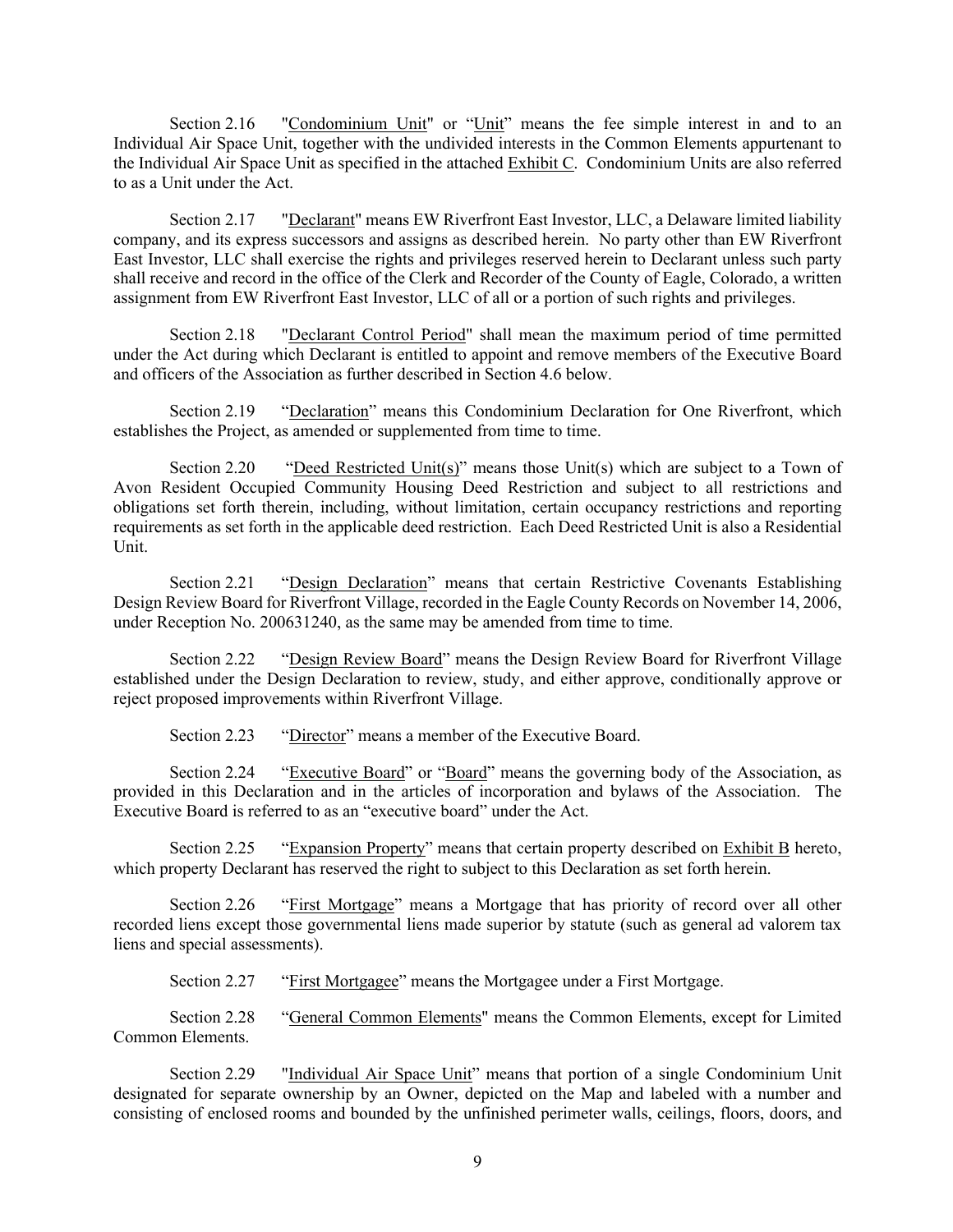windows thereof. For the purpose of defining an Individual Air Space Unit, the terms set forth below shall be defined as follows:

2.29.1 "Unfinished perimeter wall" means the interior surfaces of the studs, supports, and other wooden, metal, or similar structural materials which constitute the interior face of a wall of an Individual Air Space Unit.

2.29.2 "Unfinished ceiling" means the beams, joists, and wooden or other structural materials which constitute the ceiling of an Individual Air Space Unit.

2.29.3 "Unfinished floor" means the beams, floor joists, and floor deck material which constitute the floor of an Individual Air Space Unit.

An Individual Air Space Unit shall include any soffits, drywall, wall paneling, wood, tile, paint, paper, carpeting, or any other wall, ceiling, or floor covering, shutters, doorsteps and stoops (if any), and doors, partitions and improvements interior to the Individual Air Space Unit that are not Common Elements. An Individual Air Space Unit shall also include any fireplace or stove hearth, facing brick, tile or firebox. An Individual Air Space Unit shall further include fixtures and hardware and all improvements contained within the unfinished perimeter walls, ceilings, and floors. An Individual Air Space Unit shall include any heating and refrigerating elements or related equipment, utility lines and outlets, electrical and plumbing fixtures, pipes, and all other related equipment serving that Individual Air Space Unit only and located within its unfinished walls, ceilings, and floors; provided, however, that an Individual Air Space Unit shall not include any of the structural components of the Building or utility or service lines or facilities serving more than one Individual Air Space Unit. For purposes of clarity, utility and service lines and facilities located outside of the unfinished walls, ceilings, and floors of the Individual Air Space Unit may nonetheless be Limited Common Elements to the Individual Air Space Unit(s) they serve per the applicable definitions in this Declaration.

Section 2.30 "Limited Common Elements" means those parts of the Common Elements which are limited to and reserved for the use of the Owners of one or more, but fewer than all, of the Units, including, without limitation, those areas and improvements designated as "LCE" on the Map. Without limiting the foregoing, the Limited Common Elements shall include (a) any deck, balcony, patio and fireplace chimney and flues accessible from, associated with, and which adjoin a particular Individual Air Space Unit or Units, with or without specific designation on the Map, (b) any storage or other spaces located outside Individual Air Space Units and designated as Limited Common Elements serving those particular Individual Air Space Units or any particular Unit, (c) any individual air-conditioning units and fixtures, and individual water and sewer service lines, water heaters, fan coils, filters, smoke and carbon monoxide detectors, and any plumbing or other utility installation servicing one or more (but less than all) Individual Air Space Unit or the Amenity Unit, including, but not limited to, all such items designated as Limited Common Elements on the Map, (d) the One Riverfront Building and the Townhome Buildings, respectively, which are appurtenant to each such class as described herein, and (e) as described in Section 2.2 above, the exterior pool, spa pools, pool deck and related pool-area improvements are Limited Common Elements appurtenant to the Amenity Unit; provided, however, that Limited Common Elements to individual Unit(s) shall not include any of the structural components of the applicable Building or improvements integral to the structural components of the applicable Building or utility or service lines or facilities that are integral to a system serving an entire Building. A Limited Common Element shall be used in connection with such Individual Air Space Unit(s) to which it is appurtenant to the exclusion of the use thereof by the other Owners, except by invitation. No reference thereto need be made in any instrument of conveyance, encumbrance, or other instrument. Limited Common Elements may be labeled on the Map as appurtenant to an individual Condominium Unit (for example, a Limited Common Element allocated to Unit 201 may be identified as "LCE-201") or may be labeled on the Map as appurtenant to a class of Condominium Units (e.g., "LCE-One RF" for Limited Common Elements appurtenant to all Condominium Units within the One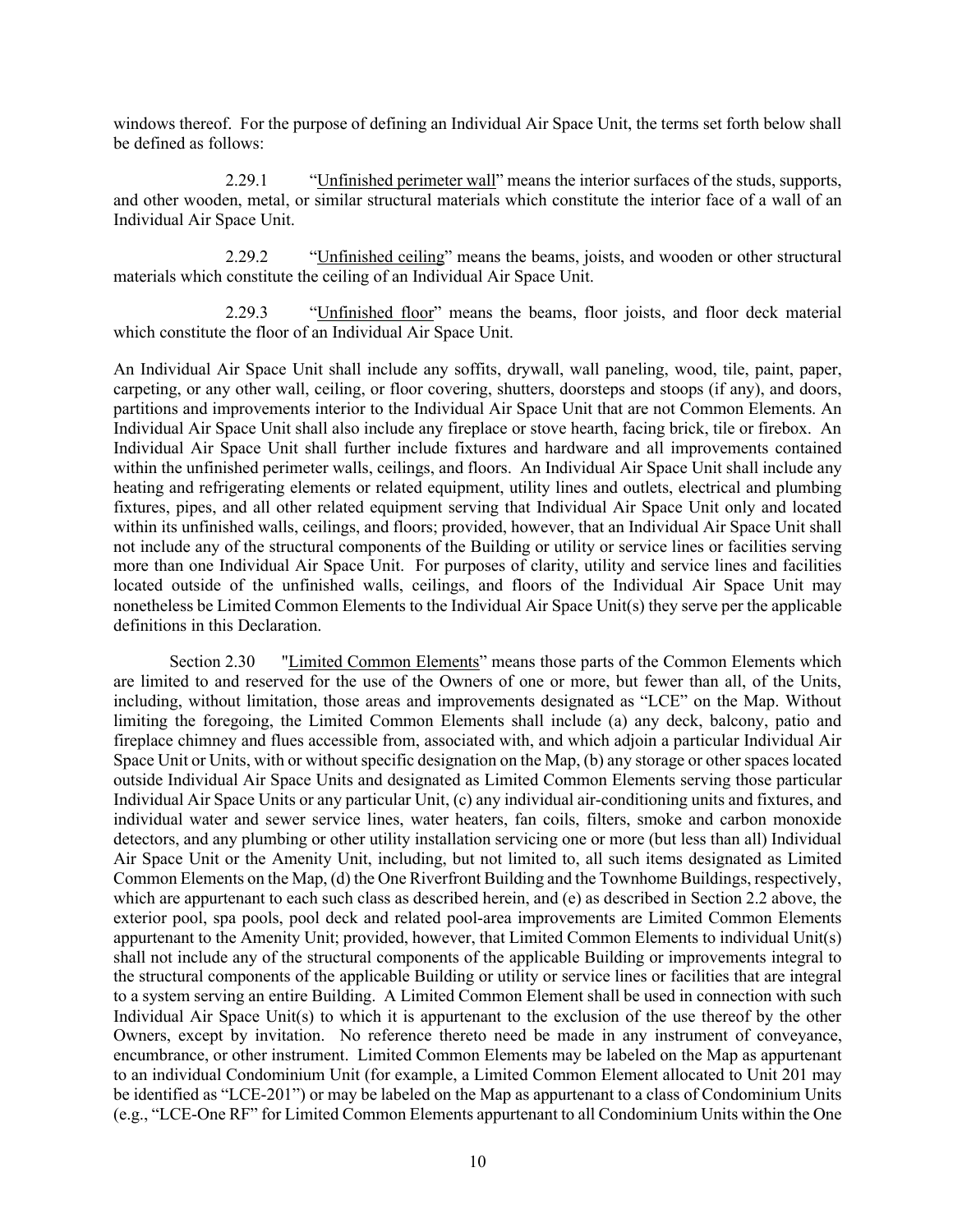Riverfront Building, "LCE-Townhomes" for Limited Common Elements appurtenant to all Townhome Condominium Units. "LCE-C" for Limited Common Elements appurtenant to all Commercial Units and "LCE-A" for Limited Common Elements appurtenant to the Amenity Unit).

Section 2.31 "Management Agreement" means any contract or arrangement entered into for purposes of discharging the responsibilities of the Executive Board relative to the operation, maintenance, and management of the Project.

Section 2.32 "Managing Agent" means a person, firm, corporation, or other entity employed or engaged as an independent contractor pursuant to a Management Agreement to perform management services for the Project.

Section 2.33 "Map" or "Maps" means and includes any engineering survey or surveys of the Property locating the Condominium Units in the Buildings and depicting the floor plans of the Condominium Units, together with other drawings or diagrammatic plans and information regarding any portion of the Property as recorded in the office of the Clerk and Recorder of the County of Eagle, Colorado.

Section 2.34 "Master Association" means Riverfront Village Master Association, a Colorado nonprofit corporation, and its successors and assigns.

Section 2.35 "Master Declaration" means the Master Declaration for Riverfront Village, defined as the "Master Declaration" in Section 1.5 above.

Section 2.36 "Mortgage" means any unpaid and outstanding mortgage, deed of trust, or other security instrument recorded in the office of the Clerk and Recorder of the County of Eagle, Colorado, which secures financing for the construction or development of any portion of the Property or which encumbers a Condominium Unit.

Section 2.37 "Mortgagee" means any person or entity named as a mortgagee or beneficiary under any Mortgage, or any successor to the interest of any such person under such Mortgage.

Section 2.38 "One Riverfront Building" means that building in which the One RF Residential Units, the Commercial Units and the Amenity Unit are located, including all fixtures and improvements contained within such building.

Section 2.39 "One RF Residential Unit" means a Residential Unit located within the One Riverfront Building and depicted on the Map with a prefix "ORF" (e.g., Unit ORF-101).

Section 2.40 "Owner" means any record owner (including Declarant, and including a contract seller, but excluding a contract purchaser), whether a natural person or persons, or an entity, of a fee simple title interest in and to any Condominium Unit; excluding, however, any record owner with an interest therein merely as a Mortgagee (unless such Mortgagee has acquired a fee simple title interest in the Condominium Unit pursuant to foreclosure or any proceedings in lieu of foreclosure).

Section 2.41 "Project" means the Common Interest Community (as defined in the Act) created on the Property by this Declaration.

Section 2.42 "Property" means the real property as described on Exhibit A.

Section 2.43 "Residential Director" means the member of the Executive Board elected by the Residential Owners in accordance with the procedures set forth in Article 4 below and in the bylaws of the Association.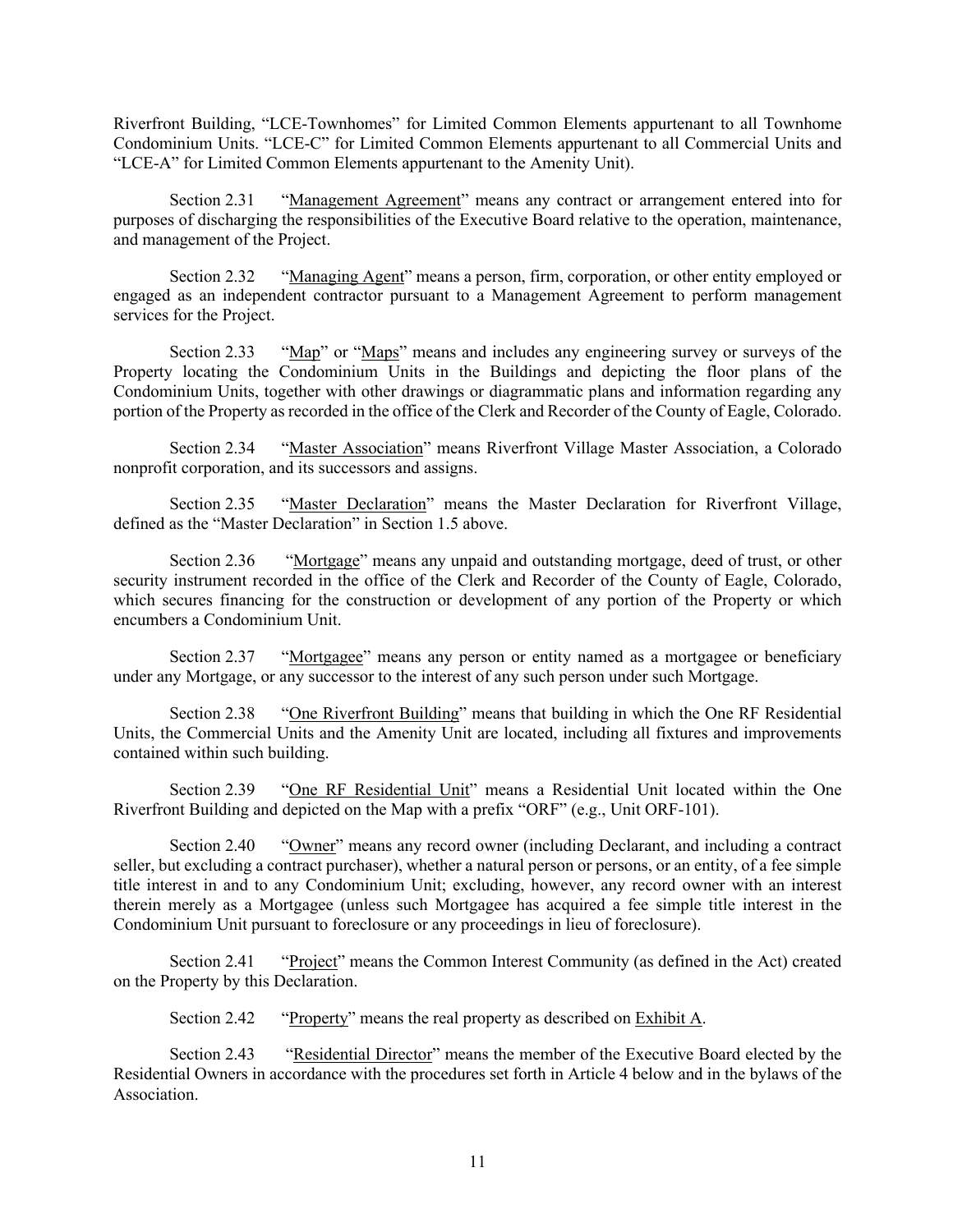Section 2.44 "Residential Owners" means those Owners of Residential Units within the Project.

Section 2.45 "Residential Unit(s)" means a One RF Residential Unit or Townhome Condominium Unit, and not the Commercial Units or the Amenity Unit. With respect to the administration of the Master Association, the Residential Units are Riverfront Residential Units as defined in the Master Declaration.

Section 2.46 "Riverfront Village" means the real property subject to and the master planned community established by the Master Declaration.

Section 2.47 "Successor Declarant" means any party or entity to whom Declarant assigns any or all of its rights, obligations, or interest as Declarant, as evidenced by an assignment or deed of record executed by both Declarant and the transferee or assignee and recorded in the Office of the Clerk and Recorder of Eagle County, Colorado, designating such party as a Successor Declarant. Upon such recording, Declarant's rights and obligations under this Declaration shall cease and terminate to the extent provided in such document.

Section 2.48 "Supplemental Declaration" means an instrument which subjects any part of the Expansion Property to this Declaration, as more fully provided in Article 18 below.

Section 2.49 "Supplemental Map" means a condominium map which depicts all or any part of the Expansion Property becoming subject to this Declaration through a Supplemental Declaration, as more fully provided in Article 18 below.

Section 2.50 "Supplemental Master Association Assessments" shall have the meaning as defined in Section 6.3 below.

Section 2.51 "Town" means the Town of Avon, Colorado.

Section 2.52 "Townhome Buildings" means those buildings in which Townhome Condominium Units are located, in each case including all fixtures and improvements contained within any such building.

Section 2.53 "Townhome Condominium Unit" means a Condominium Unit depicted on the Map with a prefix "TH" (e.g., Unit TH-1).

To the extent not otherwise defined in this Declaration, capitalized terms used herein shall have the meaning as defined in the Act.

### **ARTICLE 3 DIVISION OF PROPERTY INTO CONDOMINIUM OWNERSHIP AND COMMON ELEMENTS**

Section 3.1 Division Into Condominium Units; Acknowledgement of Phases. The Property is hereby divided into  $($  ) Condominium Units, of which  $($  ) are Residential Units,  $\overline{ }$  ( $\overline{ }$ ) are Commercial Units, and one (1) is the Amenity Unit. Each Condominium Unit consists of a fee simple interest in an Individual Air Space Unit and an undivided fee simple interest in the Common Elements as shown in Exhibit C hereto. Such undivided interests in the Common Elements are hereby declared to be appurtenant to the respective Condominium Units. The formula used to establish the allocation of undivided interests in the Common Elements is set forth in Exhibit C hereto. Such undivided interests in the Common Elements are hereby declared to be appurtenant to the respective Condominium Units.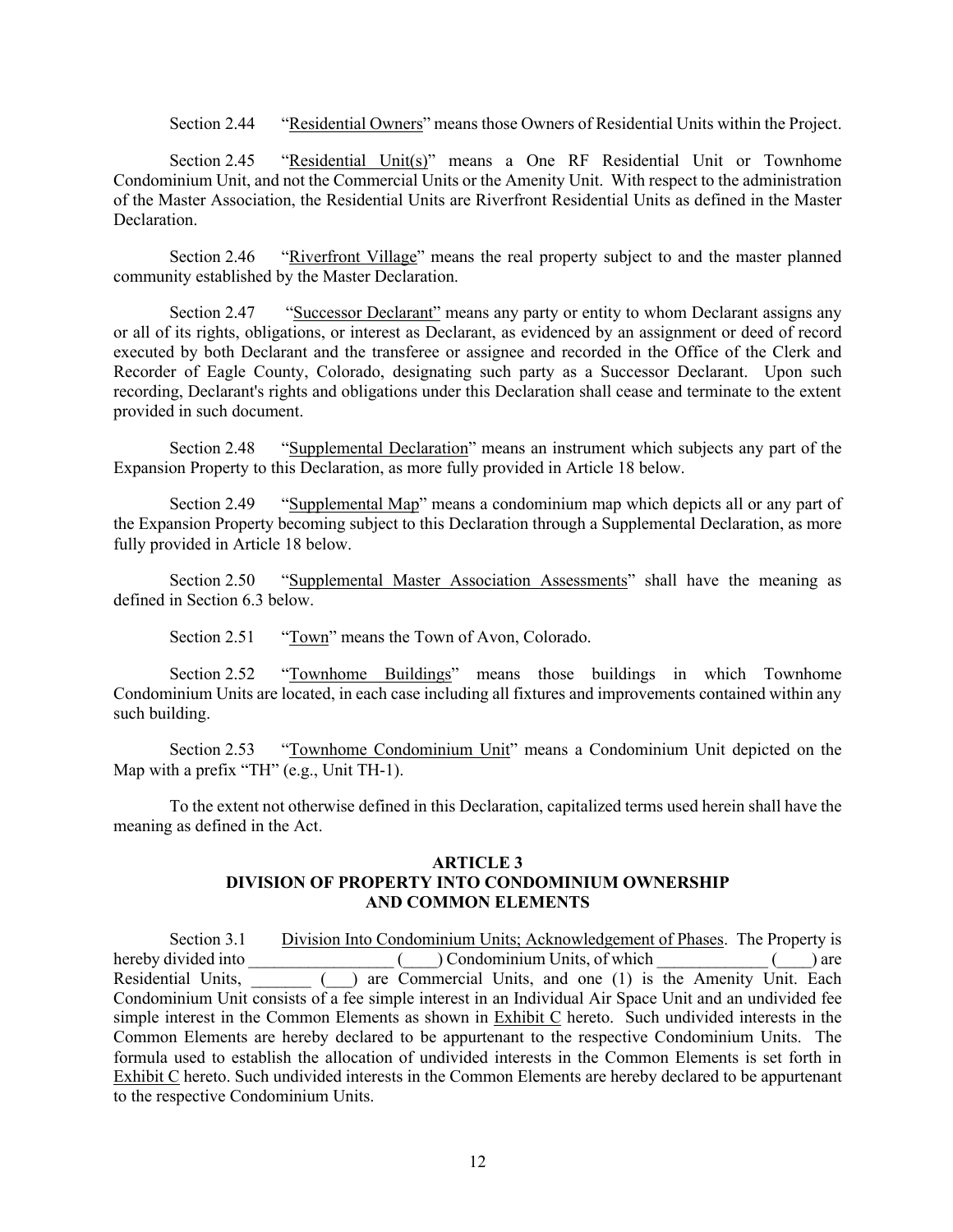The maximum number of Condominium Units that may be subject to this Declaration, including, but not limited to, by submission of the Expansion Property to the terms of this Declaration, are ), the maximum number of Residential Units being (a maximum of  $\qquad \qquad$  ) of which may be One RF Residential Units and a maximum of (\_\_\_\_) of which may be Townhome Condominium Units), the maximum number of Commercial Units being \_\_\_\_\_\_\_\_ (\_\_\_), and the maximum number of Amenity Units being one (1). Owners acknowledge and accept that the Project is being developed in phases and the Project is initially comprised of Townhome Condominium Units and that certain amenities and services contemplated for the Project will not become part of the Project until incorporation of that portion of the Expansion Property into this Declaration in the manner contemplated by Article 18 of this Declaration.

Section 3.2 Relocation or Combination of Residential Units. The Residential Owners shall have the right to (a) relocate the boundaries of and between two adjoining Residential Units, (b) physically combine a part of or combination of parts of the space of one such Residential Unit with a part of or combination of parts of the space within one or more adjoining Units, and/or (c) to physically combine one or more Residential Units with an adjoining Residential Unit; provided, however, no Unit shall be subdivided to create more Units. In order to accomplish such relocation or combination, a Residential Owner may knock down or create additional interior walls subject to the terms of this Section and any other applicable provisions of this Declaration. Upon the relocation or combination of any Residential Units, the Residential Unit(s) resulting from such relocation or combination shall be allocated the undivided interest of the predecessor Residential Units in and to the General Common Elements and the Limited Common Elements-Residential on a square footage basis. Such allocation shall be reflected by an amendment to Exhibit C hereto. A Residential Owner must first obtain the consent of the Executive Board and all necessary approvals from any governmental authority having jurisdiction over the Project and, if applicable, the Design Review Board, before exercising its rights herein. The cost and expense incurred for legal, architectural and/or engineering fees and all other costs and expenses incurred by the Association shall be borne by the party requesting such a change. The Owner shall further comply with all construction Rules and Regulations of the Association, which is contemplated to include a requirement that the Owner provide a deposit to the Association in an amount set forth in the Rules and Regulations with respect to any such modification in advance of the project start date.

Section 3.3 Procedures for Relocation or Combination. In order to relocate the boundaries of or combine any Condominium Units as provided above, the Owner(s) of such Condominium Units shall submit an application to the Executive Board, which application shall be executed by such Owner and shall include (a) evidence that the proposed relocation of the boundaries of or combination of a Condominium Unit or Units complies with all building codes, fire codes and other applicable ordinances or resolutions adopted and enforced by the Association, the Design Review Board, the Town, Eagle County, and/or the State of Colorado, and that the proposed action does not violate the terms of any Mortgage encumbering the Condominium Unit(s), (b) the proposed reallocations, (c) the proposed form of amendments to this Declaration, including the Map, as may be necessary to show the Condominium Unit or Units which are created by the relocation or combination of a Condominium Unit or Units and their dimensions and identifying numbers, (d) a deposit against attorneys' fees and costs which the Association may incur in reviewing and effectuating the transaction, in an amount reasonably estimated by the Executive Board, (e) evidence satisfactory to the Executive Board that the Owner has obtained or caused to be obtained all requisite insurance in connection with any construction required to effect the proposed action, (f) indemnification of the Association by the Owner for any and all matters relating to the proposed action, and (g) such other information as may be reasonably requested by the Executive Board.

Section 3.4 No Additional Units. Notwithstanding any contrary provision in this Declaration (but excepting the annexation into the Project of additional Units located on the Expansion Property pursuant to Article 18 below), for a period of ten (10) years following the date of this Declaration, the aggregate number of Residential Units and the aggregate square footage of all Commercial Units as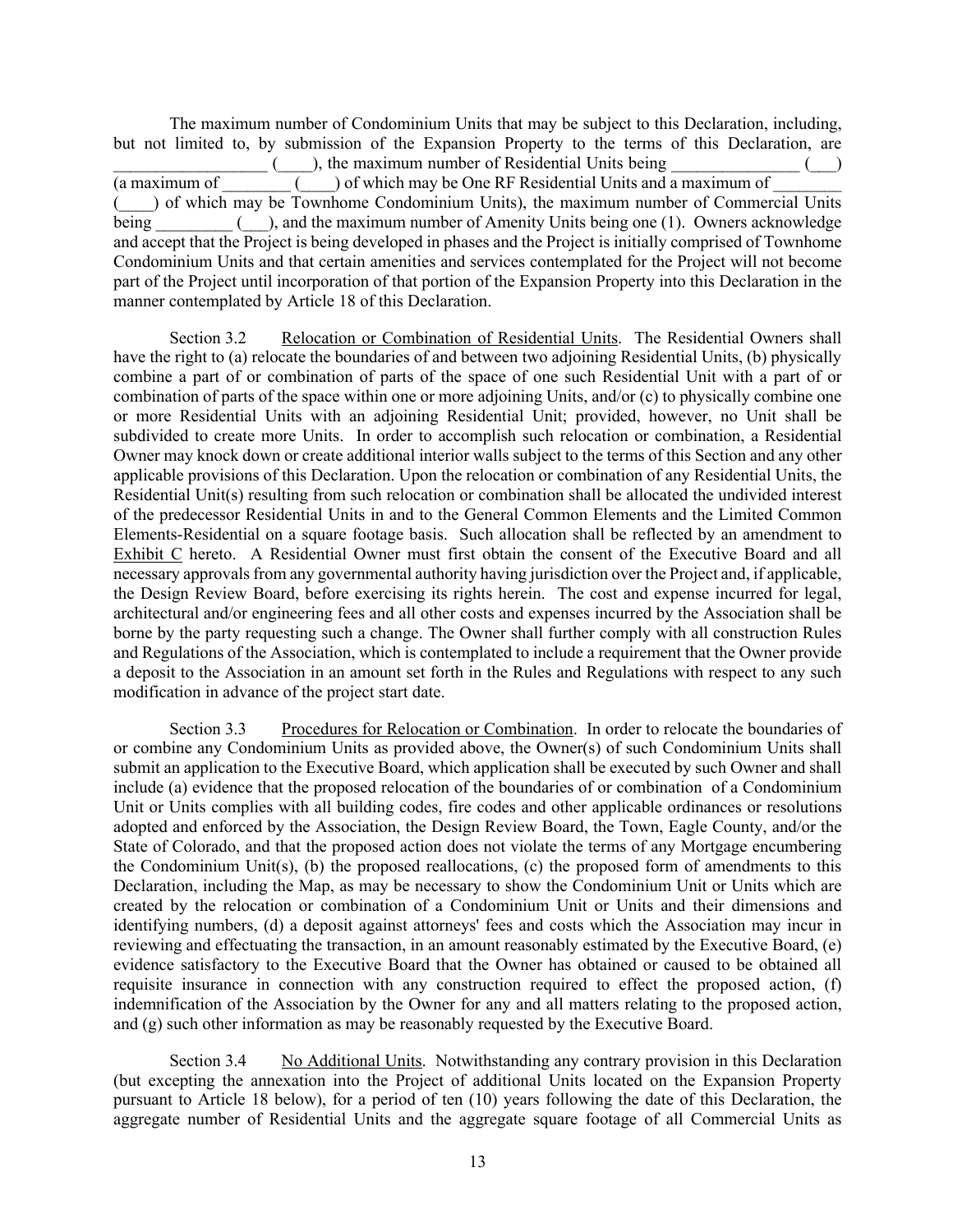reflected on the Condominium Map recorded contemporaneously with this Declaration may not be increased without the prior written consent of Declarant, which consent may be withheld in Declarant's sole and subjective discretion.

Section 3.5 Delineation of Unit Boundaries. The boundaries of each Individual Air Space Unit are delineated and designated on the Map by an identifying number, and those numbers are set forth on Exhibit C. The Amenity Unit is also delineated and designated on the Map and identified as the Amenity Unit.

Section 3.6 Inseparability of Condominium Unit. No part of a Condominium Unit or of the legal rights comprising ownership of a Condominium Unit may be partitioned or separated from any other part thereof during the period of condominium ownership prescribed in this Declaration. Subject to the provisions of this Article 3, each Condominium Unit shall always be conveyed, transferred, devised, bequeathed, encumbered, and otherwise affected only as a complete Condominium Unit. Every conveyance, transfer, gift, devise, bequest, encumbrance, or other disposition of a Condominium Unit or any part thereof shall be presumed to be a disposition of the entire Condominium Unit, together with all appurtenant rights and interests created by law or by this Declaration.

Section 3.7 Nonpartitionability of Common Elements. Subject to the provisions of this Article, the Common Elements shall be owned in common by all of the Owners of Condominium Units and shall remain physically undivided; provided, however, the Limited Common Elements appurtenant to particular Unit(s) or classes of Units shall be for the exclusive use of, enjoyment by and control by the Owner(s) of such benefited Unit(s). No Owner shall bring any action for partition or division of the Common Elements. By acceptance of a deed or other instrument of conveyance or assignment to a Condominium Unit, each Owner of the Condominium Unit shall be deemed to have specifically waived such Owner's right to institute or maintain a partition action or any other cause of action designed to cause a division of the Common Elements, and this Section may be pleaded as a bar to the maintenance of such an action. Any Owner who shall institute or maintain any such action shall be liable to the Association and hereby agrees to reimburse the Association for the Association's costs, expenses, and reasonable attorneys' fees in defending any such action. Such amounts shall automatically become a default Assessment determined and levied against such Owner's Unit and enforced by the Association in accordance with Sections 6.10, 6.11 and 6.12 below.

The granting of easements by approval of a majority of voting Directors of the Executive Board, for public utilities, for access by pedestrians or for other purposes not inconsistent with the intended use of the Common Elements, shall not be deemed a transfer requiring any consent of the Owners.

Section 3.8 Rights and Easements. Every Owner and the guests, tenants, invitees and licensees of each Owner shall have a perpetual right and easement of use and enjoyment of the General Common Elements, which rights and easements shall be appurtenant to and pass with the transfer of title to such Condominium Unit; provided, however, that such right and easement shall be subject to the following:

3.8.1 The covenants, conditions, restrictions, easements, reservations, rights-ofway, and other provisions contained in this Declaration, the Master Declaration, the Design Declaration, and the Map, including, without limitation, the easements set forth in Article 11 below;

3.8.2 The right of the Association to regulate on an equitable basis the use of the Common Elements from time to time; and

3.8.3 The rights and powers of the Master Association to the extent of the Master Association's rights or interests in the General Common Elements; and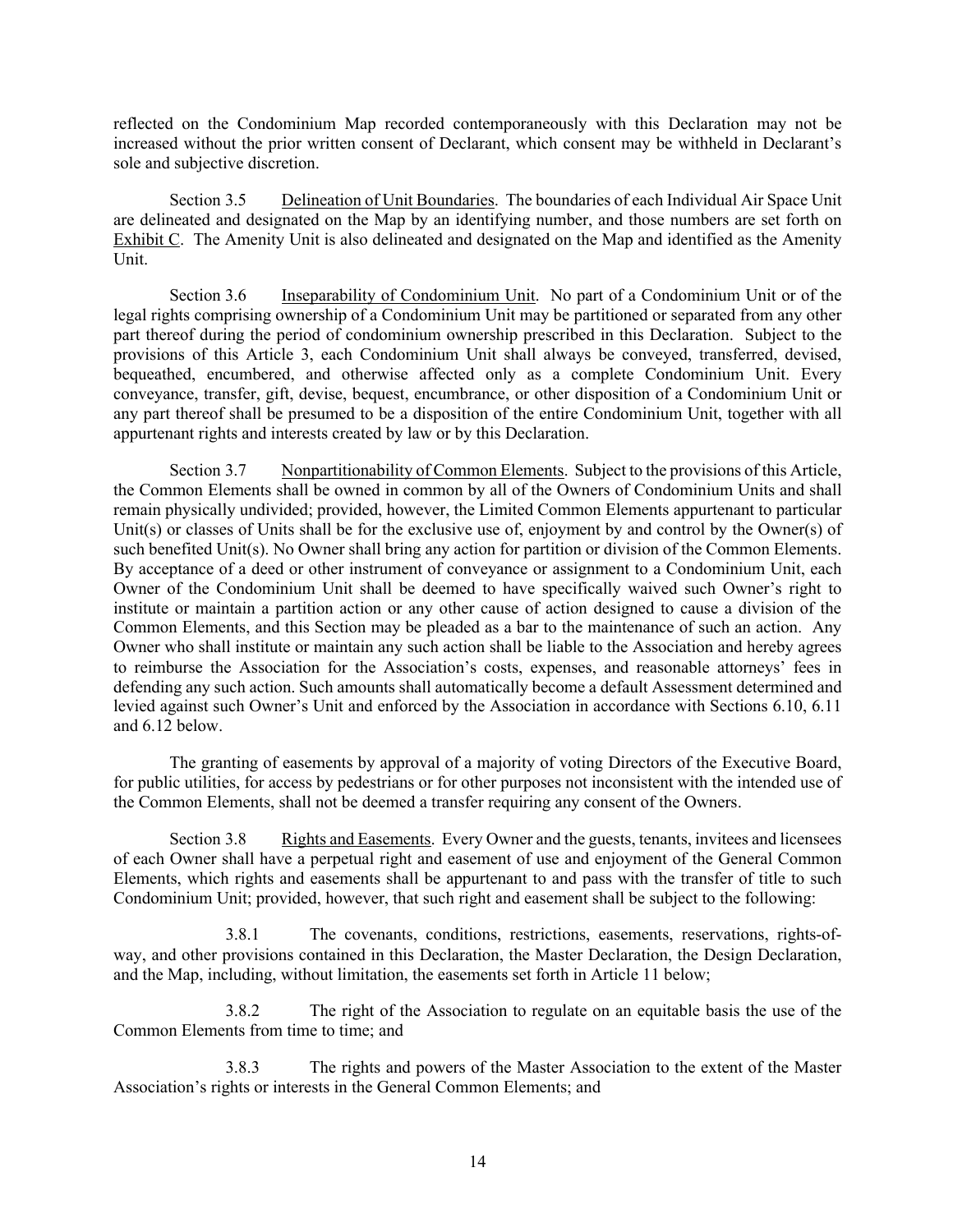3.8.4 The right of the Association to adopt, from time to time, any and all rules and regulations concerning the Common Elements as the Association may determine is necessary or prudent including, without limitation, the imposition of fees for the use of certain amenities.

Notwithstanding the foregoing or any contrary provision herein, the Association shall take no action or adopt any rule or regulation which (a) unreasonably restricts any Owner of a Condominium Unit or its guests', tenants', employees', customers' and licensees' right of access over, across and upon the General Common Elements, (b) impairs and diminishes any right or power of the Commercial Owners or the Amenity Unit Owner without the prior written consent of the Commercial Owners or the Amenity Unit Owner, which consent may be withheld in their sole and absolute discretion, or (c) prohibits or unreasonably restricts the long-term or short-term renting of a Residential Unit, which may be accomplished through a third party rental agent, through any rental management service offered by the Managing Agent or by the Owner either directly or through an internet rental service.

Section 3.9 Limited Common Elements. Subject to the provisions of this Declaration, every Owner shall have the exclusive right to use and enjoy the Limited Common Elements appurtenant to its Condominium Unit. The Map shall specify to which Condominium Unit or Units each Limited Common Element is allocated.

Section 3.10 Redesignation of Common Elements. Any redesignation of the boundaries of the Common Elements or redesignation of the General Common Elements to Limited Common Elements shall, in addition to other approval required by the Act, be approved by the Executive Board and by sixty-seven percent (67%) or more of the total votes of all Owners of Condominium Units. Limited Common Elements may be reallocated among Units as provided in section 38-33,3-208(2) of the Act.

Section 3.11 Amenity Unit. Owners acknowledge and agree that the Amenity Unit and its appurtenant Limited Common Elements, which contain the pool, spa pool, pool deck, indoor changing/restroom area and other improvements located therein, are not General Common Elements of the Project. The Amenity Unit and its facilities and operations are independently owned by the Amenity Unit Owner and is to be operated as provided in Section 10.2 below. The Amenity Unit will be utilized by all owners within Riverfront Village who have access privileges to the Club Recreational Facilities Easement as set forth in the Master Declaration, as well as the guests, invitees and licensees of the Amenity Unit Owner as a "Shared Easement Owner" in the manner described in the Master Declaration.

## **ARTICLE 4 MEMBERSHIP IN ASSOCIATION**

Section 4.1 Association Membership. Every Owner of a Condominium Unit shall be a member of the Association and shall remain a member for the period of the Owner's ownership of a Condominium Unit. No Owner, whether one or more persons, shall have more than one membership per Condominium Unit owned, but all of the persons owning a Condominium Unit shall be entitled to rights of membership and of use and enjoyment appurtenant to ownership of a Condominium Unit. Membership in the Association shall be appurtenant to, and may not be separated from, ownership of a Condominium Unit. However, any Owner may appoint, in a written instrument furnished to the secretary of the Association, a delegate to exercise the rights of such Owner as a member of the Association, and in the event of such appointment, the delegate shall have the power to cast votes on behalf of the Owner as a member of the Association, subject to the provisions of and in accordance with the procedures more fully described in the bylaws of the Association.

Section 4.2 Classes of Membership. There shall be separate classes of membership in the Association as follows: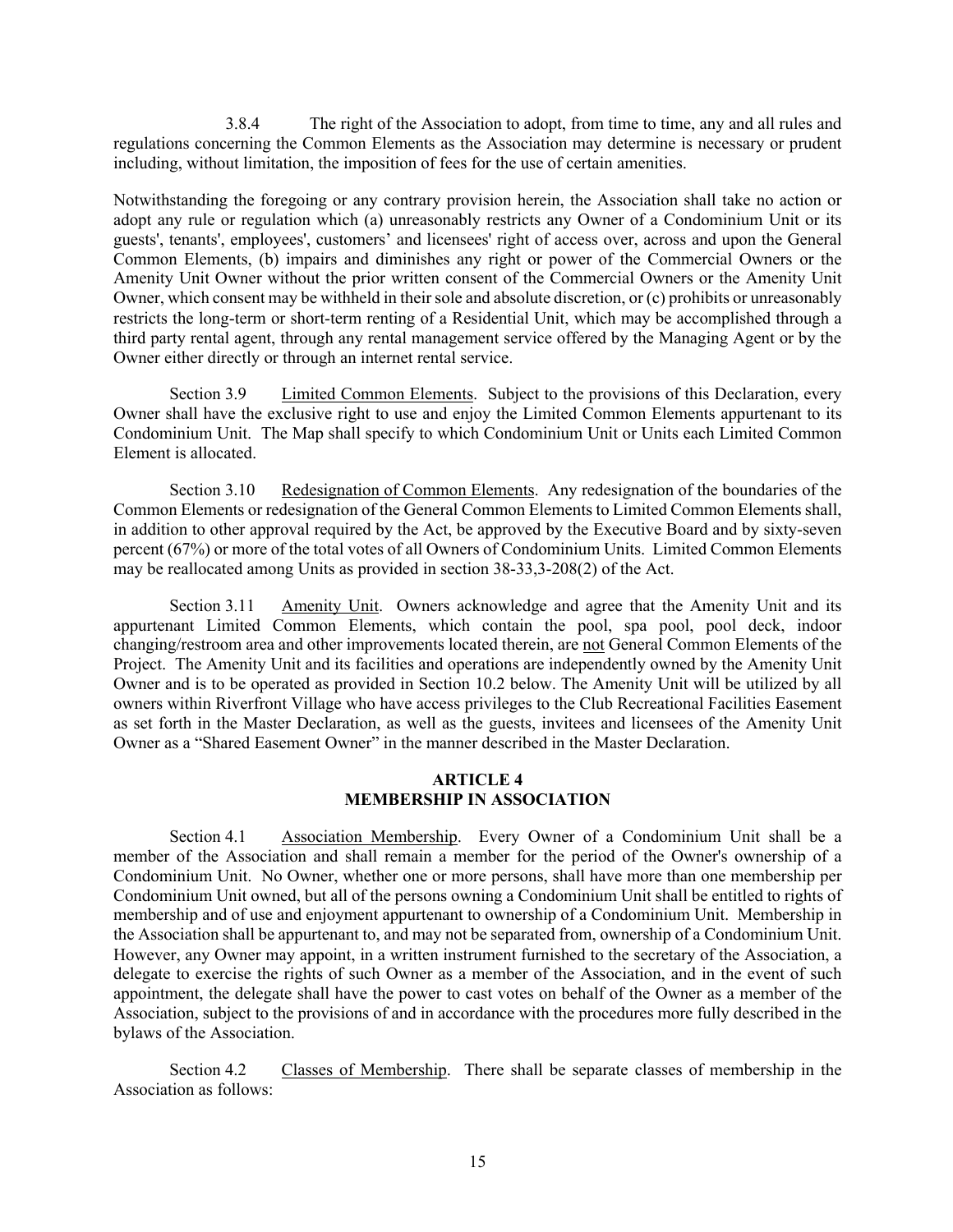4.2.1 Residential Unit Members. All Owners of Residential Units, including Declarant so long as Declarant continues to own an interest in a Residential Unit. Residential Unit Owners shall include two (2) subclasses, all Owners of the One RF Residential Units ("One RF Residential Owners") and all Owners of the Townhome Condominium Units ("Townhome Residential Owners").

4.2.2 Commercial Unit Members. All Owners of the Commercial Units, including Declarant so long as Declarant continues to own an interest in a Commercial Unit.

4.2.3 Amenity Unit Member. The Owner of the Amenity Unit, including Declarant so long as Declarant continues to own an interest in the Amenity Unit.

4.2.4 Election of Directors. During the Declarant Control Period as more particularly described in Section 4.6 below and in the bylaws of the Association, the Directors shall be appointed by the Declarant without regard to the classes of Directors or the election thereof by certain classes of Members as described in this subsection below. The initial Executive Board shall consist of three (3) persons. After expiration of the Declarant Control Period, the Executive Board shall consist of five (5) Directors, of which the One RF Residential Owners shall be entitled to nominate and elect one (1) Director, the Townhome Residential Owners shall be entitled to nominate and elect one (1) Director, all Owners of Residential Units shall be entitled to nominate and elect one (1) Director, the Commercial Owners shall be entitled to nominate and elect one (1) Director, and the Amenity Unit Owner shall be entitled to nominate and elect one (1) Director

4.2.5 Classes for Assessment Allocations. In addition to the foregoing classes, it is acknowledged and agreed that certain Common Expenses will be allocated separately for Limited Common Elements appurtenant to Condominium Units within the One Riverfront Building and for Limited Common Elements appurtenant to the Townhome Condominium Units, and the Owners of each such class of Owners shall be considered a class for budgeting and allocation purposes, including, without limitation, with respect to disputes between classes as discussed in Section 4.5 below.

Section 4.3 Voting Rights. Any matter to be voted upon by the Owners of the Condominium Units shall permit each Owner a vote equal to the same number which is described as a percentage interest in the Common Elements allocated to such Owner's Unit as set forth in Exhibit C to this Declaration, multiplied by 100. All voting rights may be exercised subject to and in accordance with the provisions of the bylaws of the Association. The Association shall not have a vote with respect to any Condominium Unit which may be owned by it. Declarant shall be entitled to vote with respect to Condominium Units owned by it.

Section 4.4 Class Voting. An individual class of Owners shall at times vote on matters affecting that class only, including, without limitation, the election and removal of Directors representing that class and budgeted costs allocated to a specific class of Owners. In connection with such class votes, (a) notice shall be given of a meeting of the particular class of Owners exclusively and conduct a vote on the matter affecting only that class in order to protect the legitimate, valid interest of such class, and (b) each Unit within the applicable ownership class shall be allocated a voting interest equal to the number of votes allocated to such Unit (as calculated pursuant to Section 4.3 above) as a percentage of the total votes allocated all Units within that class (as calculated pursuant Section 4.3).

Section 4.5 Class Disputes. In the event that a dispute arising between the classes of Directors on the Executive Board (a) as to whether a matter is subject to the authority of entire Executive Board or membership or is limited to the authority of a particular class of Directors or members, or (b) due to a deadlock existing between the applicable class Directors, then such matter shall be submitted to binding arbitration in Eagle County, Colorado, in accordance with the rules of the American Arbitration Association then in effect. The decision of the arbitration shall be final and binding on the parties and judgment may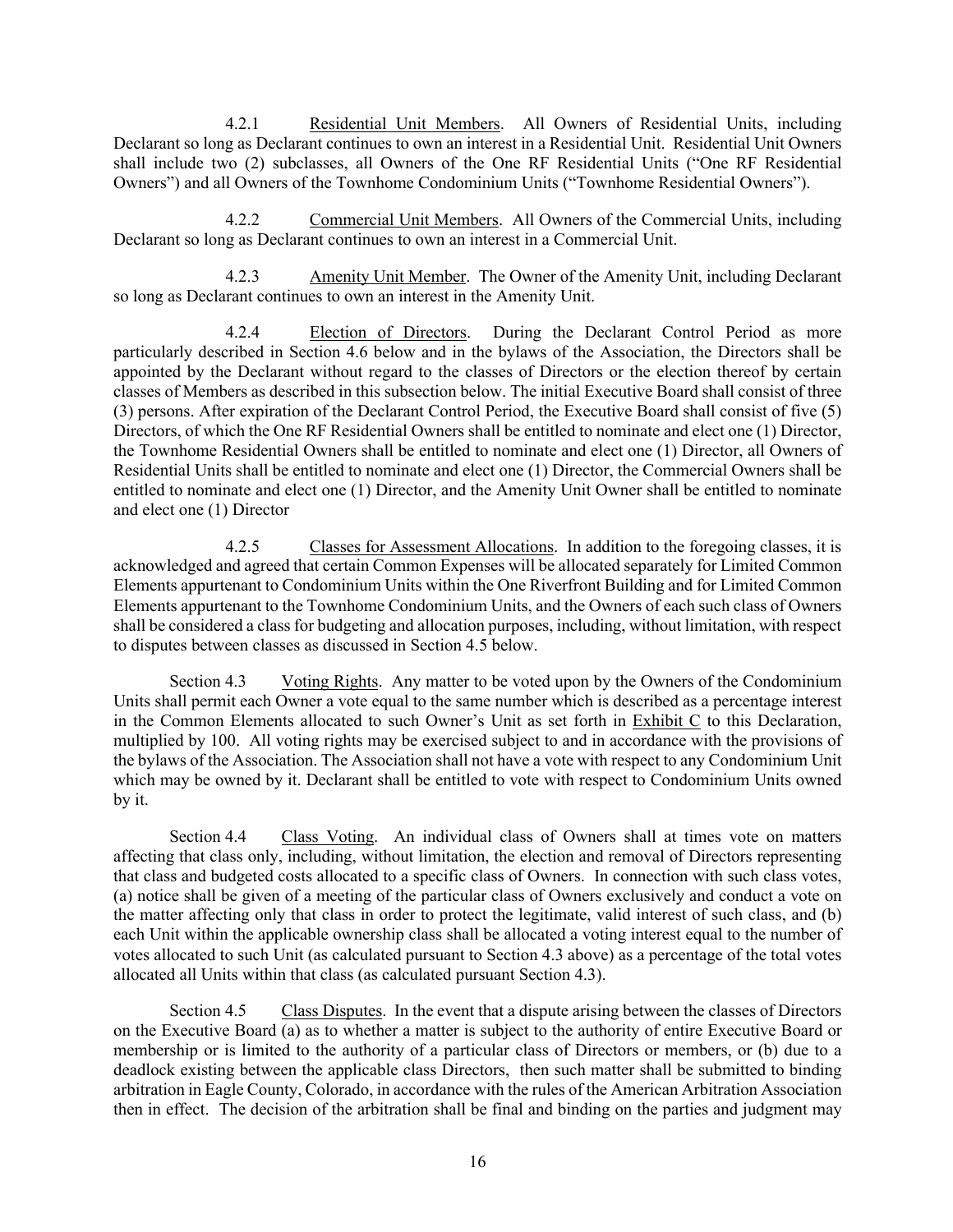be entered thereon in a court having jurisdiction over the Association. The arbitrator shall be appointed by the Executive Board, which appointment shall require, in addition to the affirmative vote of a majority of voting Directors, the affirmative vote of at least one (1) Director from each class of Directors. In the event the Executive Board is unable to do so within ten (10) days of submitting this matter to arbitration, the arbitrator shall be designated by the chief judge in the District Court of Eagle County, Colorado. The cost and expense of the arbitrator shall be deemed an expense of the Association.

Section 4.6 Declarant Control. Notwithstanding anything to the contrary provided for herein or in the bylaws of the Association, Declarant shall be entitled to appoint and remove the members of the Executive Board and officers of the Association to the fullest extent permitted under the Act. The specific restrictions and procedures governing the exercise of Declarant's right to so appoint and remove Directors and officers shall be set out in the bylaws of the Association. Declarant may voluntarily relinquish such power evidenced by a notice recorded in the Office of the Clerk and Recorder for the County of Eagle, Colorado, but in such event, Declarant may at its option require that specified actions of the Association or the Executive Board as described in the recorded notice, during the period Declarant would otherwise be entitled to appoint and remove Directors and officers, be approved by Declarant before they become effective.

Section 4.7 Owners' and Association's Address for Notices. All Owners of each Condominium Unit shall have one and the same registered mailing address to be used by the Association or other Owners for notices, demands, and all other communications regarding Association matters; provided, however, notices for member meetings will be provided in the manner set forth in the bylaws of the Association. The Owner or Owners of a Condominium Unit shall furnish such registered address to the secretary of the Association within five (5) days after transfer of title to the Condominium Unit to such Owner or Owners. Such registration shall be in written form and signed by all of the Owners of the Condominium Unit or by such persons as are authorized by law to represent the interests of all Owners of the Condominium Unit.

If no address is registered or if all of the Owners cannot agree, then the address on the applicable Deed for the Condominium Unit shall be deemed their registered address until another registered address is furnished as required under this Section.

If the address of the Condominium Unit is the registered address of the Owners, then any notice shall be deemed duly given if delivered to any person occupying the Condominium Unit or, if the Condominium Unit is unoccupied, if the notice is held and available for the Owners at the principal office of the Association.

Any notice delivered to a First Mortgagee in accordance with the terms of this Declaration shall be sent to the address for such party specified in the First Mortgage unless the First Mortgagee notifies the Association in writing of a different address.

All notices and demands intended to be served upon the Executive Board shall be sent to such address as the Executive Board may designate from time to time by notice to all of the Owners.

All notices given in accordance with this Section shall be sent by personal delivery, which shall be effective upon receipt; by overnight courier service, which shall be effective one business day following timely deposit with the courier service; by regular, registered or certified mail, postage prepaid, which shall be effective three (3) days after deposit in the U.S. mail; or by electronic mail notices to the extent permitted by Colorado law, which shall be effective upon the date of mailing.

Notwithstanding any contrary provision in this Declaration as related to notices, communications or deliveries to Directors, Owners, Mortgagees, purchasers of a Condominium Unit or other parties and/or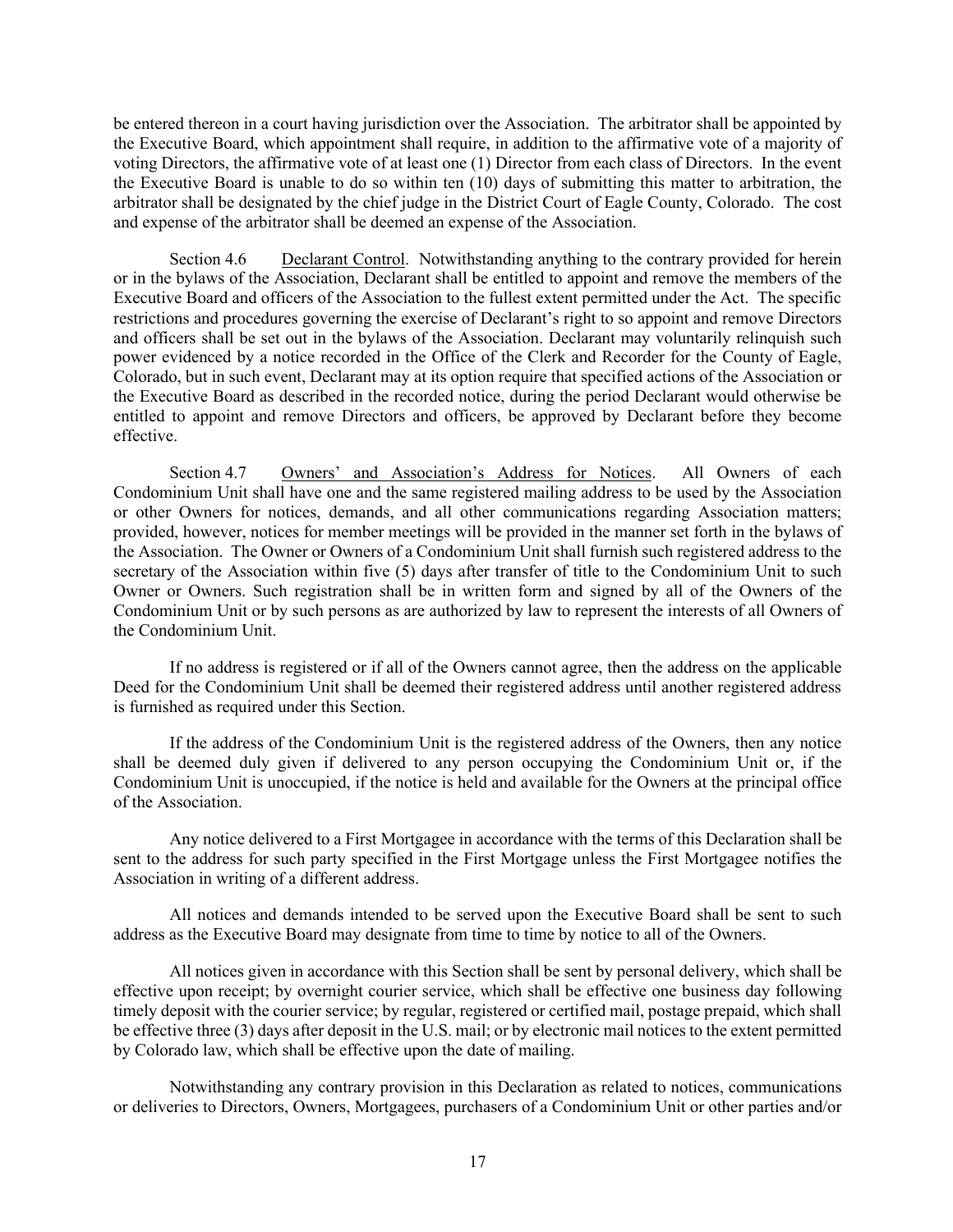as related to voting or consents by Directors, Owners or Mortgagees, to the extent presently or in the future permitted by applicable law, the Association shall be authorized, in lieu of the requirements in this Declaration, to provide notices, communications or deliveries via email transmission or by other permissible electronic means, and Directors, Owners or Mortgagees shall be permitted to vote or consent by email or other permissible electronic means. At the discretion of the Executive Board and to the extent permitted by law, electronic notices, communications or deliveries may be provided in addition to any required written and mailed notice, communication or delivery.

#### **ARTICLE 5**

## **MAINTENANCE RESPONSIBILITIES AND ASSOCIATION MATTERS**

Section 5.1 Association Responsibilities. Except as otherwise expressly provided in this Declaration or the Master Declaration, or by written agreement with the Association or Master Association, the Association shall be responsible for the administration, operation, management, control, maintenance, repair, replacement, and improvement of (a) the General Common Elements and all facilities, furnishings, and equipment related thereto, including, without limitation, all exterior windows (i.e., window panes and frames but excluding operational mechanisms, as discussed in Section 5.2.1 below) and exterior doors (i.e., doors, door frames and locking system, but excluding other hardware serving such doors), (b) the One Riverfront Building and the Townhome Buildings, which are Limited Common Elements appurtenant to the each such class (except as otherwise provided for individual Limited Common Elements as described in Section 5.2.1 below) at the cost of Condominium Units to which they are appurtenant, provided, however, the maintenance and upkeep of the Limited Common Elements appurtenant to the Amenity Unit shall be maintained exclusively by the Amenity Unit Owner as provided in Section 5.3 below, and (c) those portions of the Condominium Units that the Association elects to maintain pursuant to Section 5.2.2 below. The Association shall keep same in a first-class manner to a level consistent with their original quality. The expenses, costs, and fees of such management, operation, maintenance, and repair by the Association shall be part of the Assessments, and accordingly, will not require the prior approval of the Owners in order for the Association to pay any such expenses, costs, and fees (other than the budget ratification required by Section 6.6 below). The Association shall have the sole discretion to determine the time and manner in which such maintenance shall be performed as well as the color or type of materials used to maintain the Common Elements. Notwithstanding the foregoing, in the event insurance proceeds under Article 7 are payable to an Owner but the maintenance responsibility of the area to which such proceeds relate is the Association's, the Association shall complete any such repair or replacement at the Owner's cost. Further, Owners acknowledge that they may be responsible for the cost of repair of any damage or for the deductible amount on the Association's insurance related to such damage, even if resulting from failures of the Common Elements, in the manner described in Article 7 below.

### Section 5.2 Owner Maintenance Responsibilities.

5.2.1 Except as otherwise expressly provided in this Declaration or the Master Declaration, or by written agreement with the Association or Master Association, all maintenance of the Condominium Units and all improvements located on or comprising part of a Condominium Unit or of Limited Common Elements appurtenant to one Condominium Unit only shall be the sole responsibility of the Owner thereof, who shall maintain the Condominium Unit and appurtenant Limited Common Elements in accordance with the maintenance standard set forth in Section 5.1 above. Each Owner of a Condominium Unit shall also be responsible for interior window washing and the regular maintenance of window and door operational mechanisms (other than the door locking system, which is the responsibility of the Association). All fixtures, equipment, and utilities installed and included in an Individual Air Space Unit serving only that Condominium Unit shall be maintained and kept in repair by the Owner of that Unit (other than equipment and utilities which the Association deems integral to a building system serving a Building, which shall be the responsibility of the Association as provided in Section 2.13.2 above). Any maintenance and repair visible from outside of a Unit by an Owner shall maintain a consistent and harmonious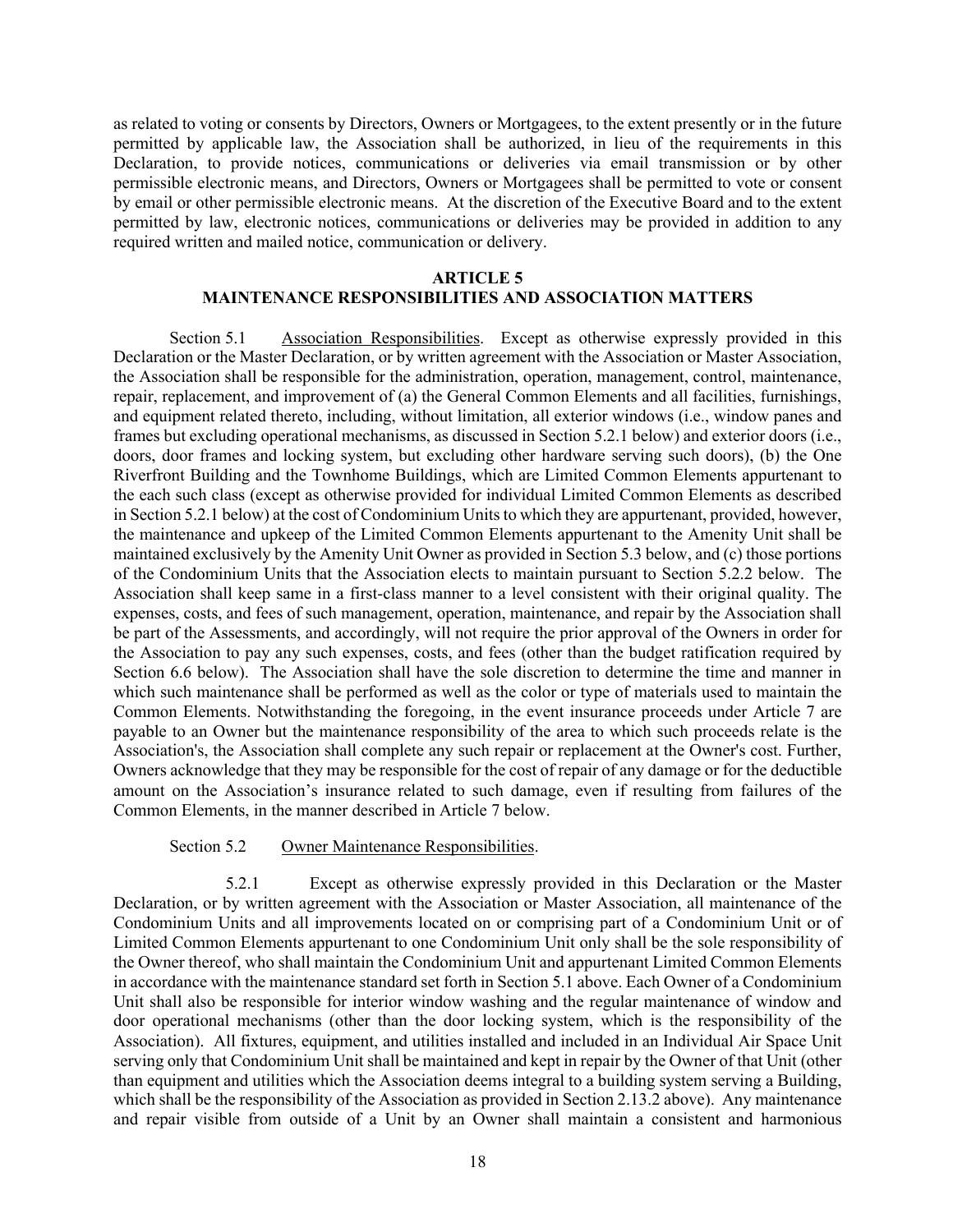appearance among the Condominium Units as reasonably determined by, and subject to the approval of, the Executive Board. Each Owner shall have the exclusive right and duty to paint, tile, paper, decorate or otherwise manage, maintain and repair the interior surfaces of the walls, floors, ceilings, and doors forming the boundaries of such Owner's Individual Air Space Unit and all improvements inside of the framing elements of the Individual Air Space Unit such as but not limited to drywall, flooring and ceiling improvements. All work by an Owner shall comply with all procedures and rules of the Association and, as applicable, the Master Association.

5.2.2 Notwithstanding the foregoing maintenance responsibilities of the Owners, the Association may, without obligation, elect to maintain, replace, repair or alter any exterior element (e.g., exterior decks and railings) for the Condominium Units and/or any Limited Common Elements so as to maintain such elements in good order and repair and in an attractive, functional and harmonious appearance, and the cost of same shall be charged to the applicable Unit(s) as part of that Unit(s)' annual or special Assessment.

5.2.3 An Owner shall not allow any action or work that will impair the structural soundness of the improvements, impair the proper functioning of the utilities, heating, ventilation, or plumbing systems or integrity of any Building, or impair any easement or hereditament. No Owner shall alter any Common Elements without the prior written consent of the Executive Board. Notwithstanding the foregoing, any maintenance or repair performed on or to the Common Elements by an Owner or occupant which is the responsibility of the Association hereunder shall be performed at the sole expense of such Owner or occupant, and the Owner or occupant shall not be entitled to reimbursement from the Association even if the Association accepts the maintenance or repair.

Section 5.3 Maintenance and Upkeep of Amenity Unit. Notwithstanding any contrary provision in this Declaration, the Amenity Unit Owner shall be fully responsible at its sole cost for the maintenance, repair and replacement of the Amenity Unit and all Limited Common Elements appurtenant thereto, subject to contribution by Owners as provided in the Master Declaration with respect to the Club Recreational Facilities Easement.

Section 5.4 Reserve Account. The Association shall establish and maintain, as part of its budget and out of the installments of the annual Assessments, an adequate reserve account for maintenance, repair, or replacement of those Common Elements that must be replaced on a periodic basis. Such capital reserves will be based on reserve studies conducted by the Association pursuant to its Policies for Investment of Reserve Funds and Performance of Reserve Study.

Section 5.5 Owner-Caused Damage; Insurance Responsibilities. In the event that the need for maintenance, repair, or replacement of all or any portion of the Common Elements or of any Individual Air Space Unit is caused through or by the act, omission or neglect of an Owner, or by any member of an Owner's family, or by an Owner's guests, invitees, licensees or tenants, then the expenses incurred by the Association for such maintenance, repair, or replacement and/or any insurance deductible related to such maintenance, repair or replacement shall be a personal obligation of such Owner. Owners may be further liable for non-insured losses (or losses below the applicable insurance deductible) and for insurance deductibles or portions thereof, even if not at fault, in accordance with this Declaration. If an Owner fails to repay the obligations of such Owner as outlined in this Section above within thirty (30) days after notice to the Owner of the amount owed, then the failure to so repay shall be a default by the Owner under the provisions of this Section, and such expenses shall automatically become a default Assessment determined and levied against such Unit, enforceable by the Association in accordance with Sections 6.10, 6.11 and 6.12 below.

Section 5.6 Delegation of Management and Maintenance Duties. The Executive Board may delegate all or any part of its powers and duties to a Managing Agent, including Declarant, or to the Master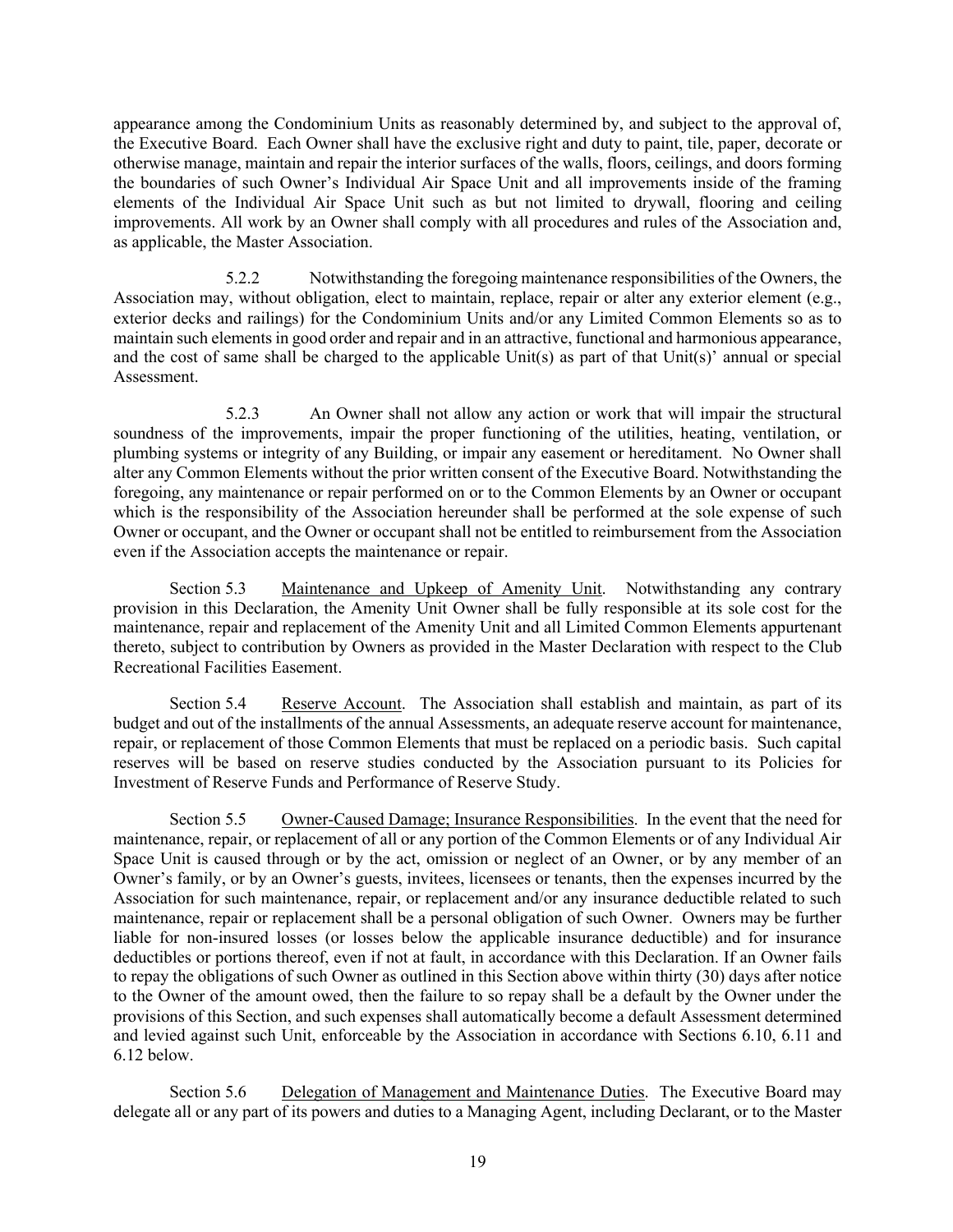Association upon the consent of such party; however, the Executive Board, when so delegating, shall not be relieved of its responsibilities under this Declaration and no such delegation shall modify specific requirements in the Association Documents for approval of certain actions by the Executive Board or members of the Association. Notwithstanding any provisions contained in this Declaration to the contrary, it is the intent of this Declaration that the Executive Board shall not be able to independently terminate the Management Agreement pursuant to section 38-33.3-305 of the Act without the approval of Owners representing a majority of the votes in the Association.

Section 5.7 Acquiring and Disposing of Personal Property. The Association may acquire, own, and hold for the use and benefit of all Owners tangible and intangible personal property, and may dispose of the same by sale or otherwise. Each Owner may use such personal property in accordance with the purposes for which it is intended as set forth in the rules and regulations of the Association, without hindering or encroaching upon the lawful rights of other Owners.

Section 5.8 Pledge of Future Income. The Association is authorized to pledge and assign its right to future income, including the right to receive Assessments, as collateral for loans or to secure other monetary obligations of the Association, subject to any membership approval of such loan or obligation as required by Section 6.7 below.

Section 5.9 Cooperation with Master Association and Other Associations. The Association may contract or cooperate with the Master Association, the Confluence Metropolitan District or other metropolitan district, or with other homeowners' associations or entities within Riverfront Village as convenient or necessary to provide services and privileges, such as access to recreational facilities in Riverfront Village, and to fairly allocate costs among the parties utilizing such services and privileges which may be administered by the Association or such other organizations, for the benefit of Owners and their family members, guests, tenants and invitees. The costs associated with such efforts by the Association (to the extent not chargeable to other organizations) shall be a Common Expense.

Section 5.10 Issuance of Rules and Regulations. The Executive Board may, by a majority of the voting Directors, make and amend reasonable rules and regulations governing the use and operation of the Common Elements, subject to the express restrictions of Section 3.8 above or elsewhere in this Declaration. The Residential Directors may make and amend reasonable rules and regulations governing exclusively the Residential Units and their Limited Common Elements or exclusively residential matters. The Commercial Director may make and amend reasonable rules and regulations governing exclusively the Commercial Units and their Limited Common Elements or exclusively commercial matters. The Amenity Director may make and amend reasonable rules and regulations governing exclusively the Amenity Unit and its Limited Common Elements or exclusively Amenity Unit matters. The Executive Board shall comply with the Association's policies and procedures for the adoption and amendment of rules and regulations. Owners acknowledge that the Association holds full authority to adopt rules and regulations governing the Common Elements.

Section 5.11 Enforcement of Association Documents. The Association or any aggrieved Owner may take judicial action against any Owner to enforce compliance with such rules and regulations and with the other provisions of this Declaration and other Association Documents to obtain damages for noncompliance or for injunctive relief, or both, all to the extent permitted by law.

Section 5.12 Identity of Executive Board and Managing Agent. From time to time, but no less than annually, there shall be communicated to the Owner by the Association the names and addresses of the members of the Executive Board and the Managing Agent, if any.

Section 5.13 Payments to Working Capital Account. In order to provide the Association with adequate working capital funds, the Association shall collect an amount equal to twenty-five percent (25%)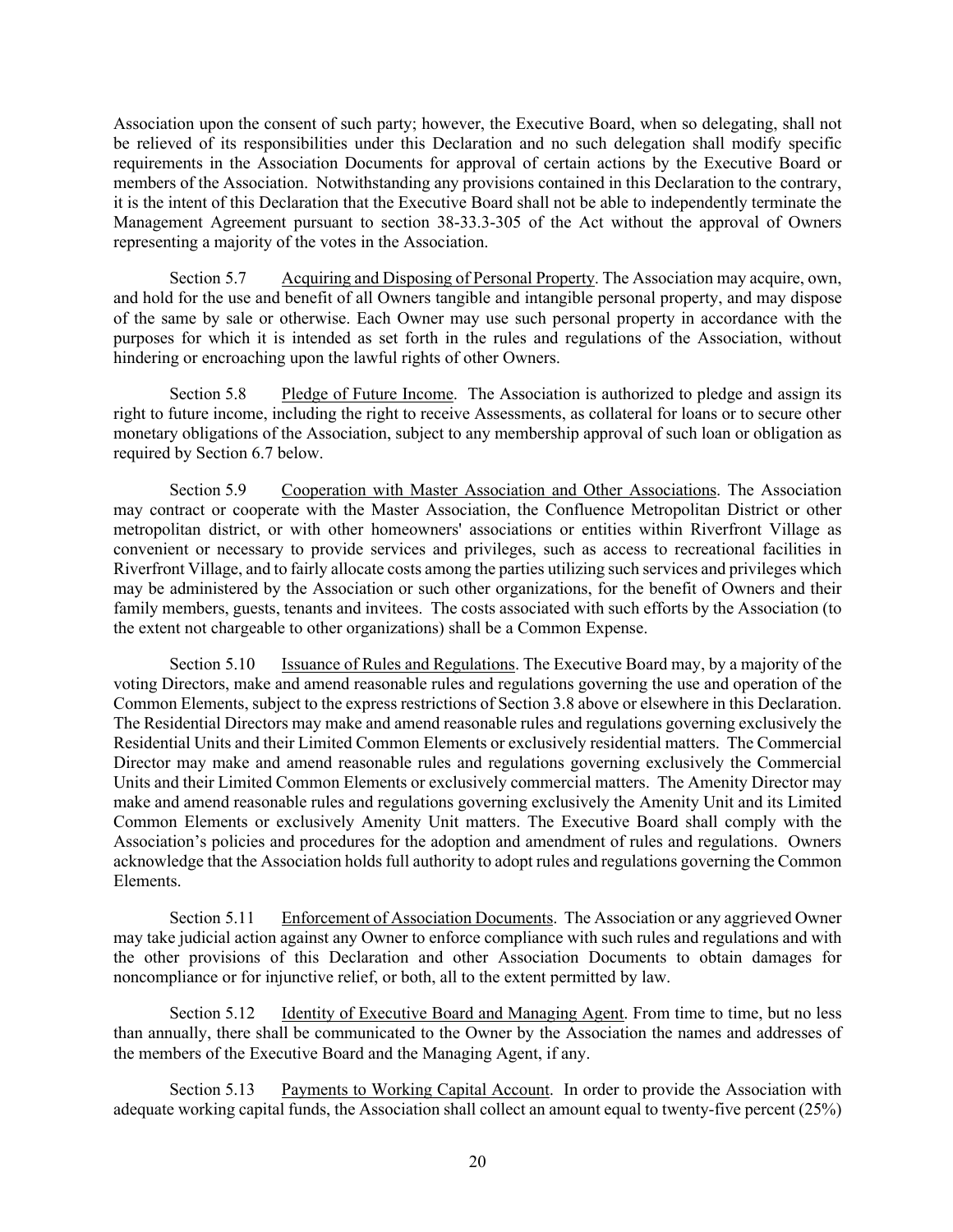of the then-current annual Assessments at the time of each sale and conveyance of a Unit. The Association shall maintain the working capital funds to meet unforeseen expenditures or to acquire additional equipment or services in connection with the Common Elements for the benefit of the members of the Association, subject to the budget approval procedures of Section 6.6 below. Such payments to this fund shall not be considered advance payments of annual Assessments. When the Unit is sold and conveyed, the working capital contribution paid by each Owner shall be returned to the Owner, provided that the subsequent purchaser of the Unit has contributed the required working capital to the Association.

Section 5.14 Implied Rights. The Association may exercise any and all other rights or privileges given to it by this Declaration, or by the other Association Documents, or as may otherwise be given to it by law, and every other right or privilege reasonably to be implied from the existence of any right or privilege given to the Association in the Association Documents or reasonably necessary to effectuate any such right or privilege.

Section 5.15 Books and Records of the Association. The Managing Agent or the Executive Board, as the case may be, shall keep detailed, accurate records of the receipts and expenditures affecting the Common Elements and shall maintain such other books and records as may be required under the Act. Owners and Mortgagees may inspect the records of receipts and expenditures of the Managing Agent or the Executive Board according to the terms and conditions set forth in the Responsible Governance Policies of the Association relating to inspection of the Association records. In addition, the other books, records, and papers of the Association, including this Declaration, the articles of incorporation and the bylaws of the Association, as well as any Management Agreement and any rules and regulations of the Association, shall be available for inspection by any Owner or Mortgagee according to the terms and conditions set forth in the Responsible Governance Policies of the Association relating to inspection of Association records.

Section 5.16 Security and Safety Measures. Owners acknowledge and agree that the Project is a complex and integrated set of improvements and building systems which require a high level of security. In an attempt to maintain the health, safety and comfort of the individuals using the Project and to maintain the integrity of the Project itself, the following security and safety measures shall bind Owners and their rental guests:

5.16.1 Third Party Rental Agents. In order to provide proper security for the Project and to help establish a standard of quality of the experience of rental guests, the Managing Agent is authorized to confirm (in a signed writing or otherwise at the election of the Managing Agent) and to enforce certain minimum requirements by third party rental agents operating at the Project, as follows: The third party rental agent (a) must be qualified to provide rental management or brokerage services in accordance with applicable law, (b) has agreed in writing to comply with this Declaration, the Association Documents and the reasonable policies and procedures adopted by Managing Agent to the insure safety and non-disturbance of Owners and rental guests, and (c) has provided to the Managing Agent a name and contact information in case of emergency or problems with a rental guest. The foregoing administrative requirement shall not be deemed a prohibition or an unreasonable restriction on long-term or short-term renting of a Residential Unit as further described in Section 3.8.4 above.

5.16.2 Key Lock System. Each Residential Owner acknowledges and agrees that the Association has full control of and responsibility for the electronic door locking system or other door key system for all Residential Units, including both hardware and software components of the system, which system is a Limited Common Elements appurtenant to all Residential Units. Managing Agent shall furnish a key card or other means of access to the Residential Owner but shall have the right to change or upgrade locks and locking devices. The Residential Owner shall not alter, tamper with, interfere with, add or remove any electronic locking device or other type of locking device without the prior written approval of the Association and shall use reasonable care not to damage the locking device.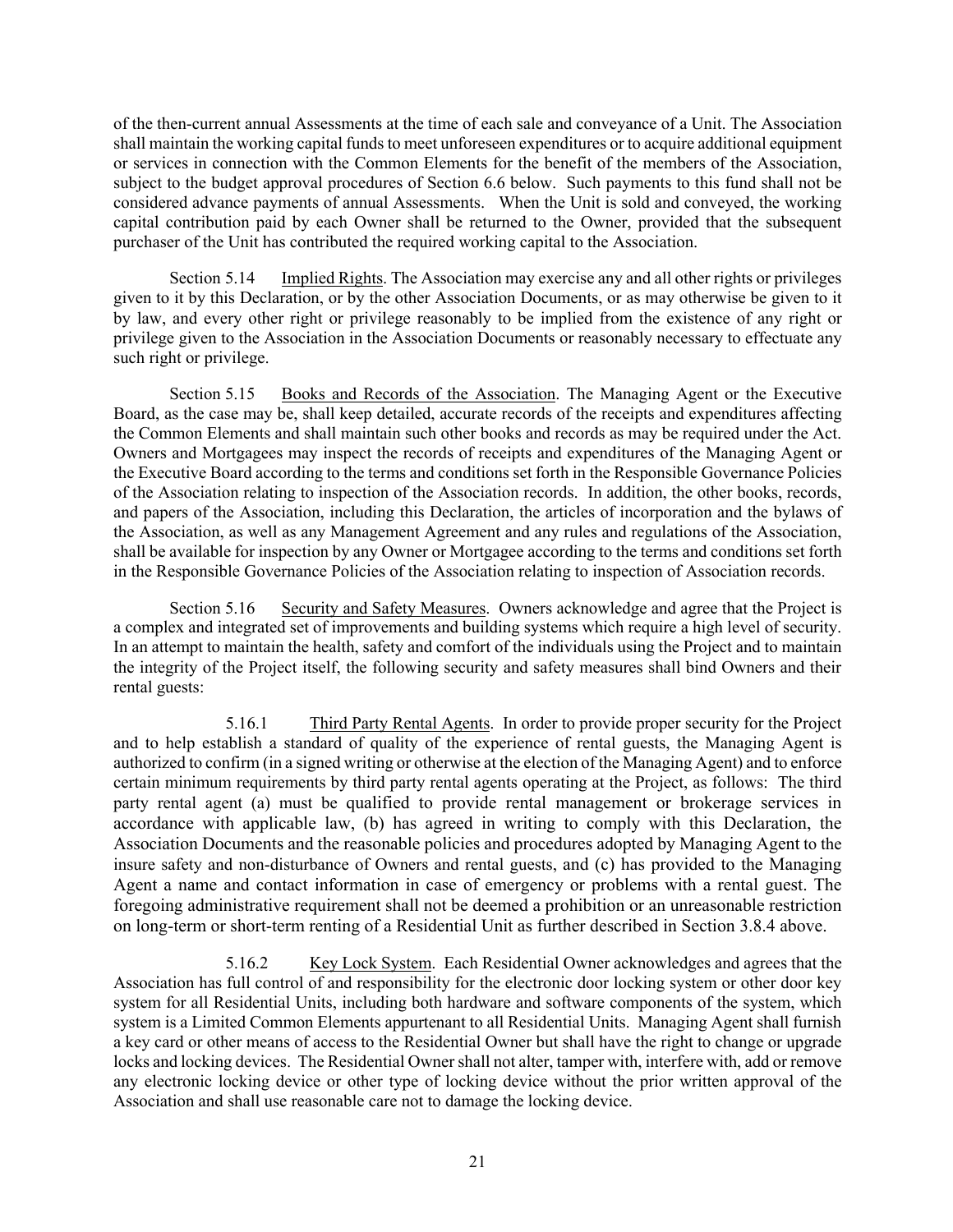5.16.3 Unit Occupancies. Owner shall notify the Managing Agent of planned dates of occupancy of the Owner's Unit and the names of the persons planned to be in residence during each occupancy in accordance with procedures adopted from time to time by the Managing Agent, it being understood that such notice is necessary to provide access for occupants to the applicable permitted amenities and to facilitate security in the issuing of access keys. In order to equitably allocate operation costs among all rental guests of the Project, the Managing Agent is authorized to charge outside rental guests of the Owner (meaning those booked directly by Owner, through an internet rental site or through a third party management company) a fee for such reservation and key assist services in accordance with a fee schedule and procedures adopted from time to time by the Managing Agent and to retain such fee.

### **ARTICLE 6 ASSESSMENTS**

Section 6.1 Covenant of Personal Obligation of Assessments. Declarant and every other Owner, by acceptance of the deed or other instrument of transfer of its Condominium Unit (whether or not it shall be so expressed in such deed or other instrument of transfer), is deemed to personally covenant and agree with the Association, and hereby does so covenant and agree to pay to the Association the (a) annual Assessments, (b) Supplemental Master Association Assessments, (c) special Assessments, and (d) default Assessments applicable to the Owner's Condominium Unit. No Owner may waive or otherwise escape personal liability for the payment of the Assessments provided for in this Declaration by not using the Common Elements or the facilities contained in the Common Elements or by abandoning or leasing its Condominium Unit. The Association is authorized pursuant to Section 6.2.6 below to levy and collect from Owners of Condominium Units the Assessments owing to the Master Association as part of the Association's own assessment procedures and to promptly remit such Assessments collected by the Association to the Master Association. In accordance with Section 38-33.3-315(1) of the Act, Declarant shall pay all Common Expenses until the Association levies its first Assessment to Owners. In the event Assessments have not first been levied by the Association at the time of any conveyance of a Condominium Unit from Declarant to an Owner, then that Owner shall not be obligated for Common Expenses until the first levy of Assessments, which the Association may effect at any time upon written notice to Owners.

Section 6.2 Purpose of Assessments. The Assessments levied by the Association shall be used for the purpose of promoting the health, safety, convenience, and general welfare of the Owners and the improvement and maintenance of the Common Elements and of the services and facilities located on the Common Elements. Proper uses of the Assessments shall include, but are not limited to, the following:

6.2.1 Repairing, replacing, renovating, maintaining and improving any of the Common Elements;

6.2.2 Installing, maintaining, and repairing utilities upon, across, over, and under any part of the Project which are not conveyed to and accepted by utility companies;

6.2.3 Furnishing trash pickup, recycling and/or compost services and water, sewer and utility services and other services to the Project;

6.2.4 Obtaining maintaining and administering insurance in accordance with the provisions of Article 7 below;

6.2.5 Establishing and maintaining reserves for repairs, replacement, maintenance, taxes, capital improvements, and other purposes;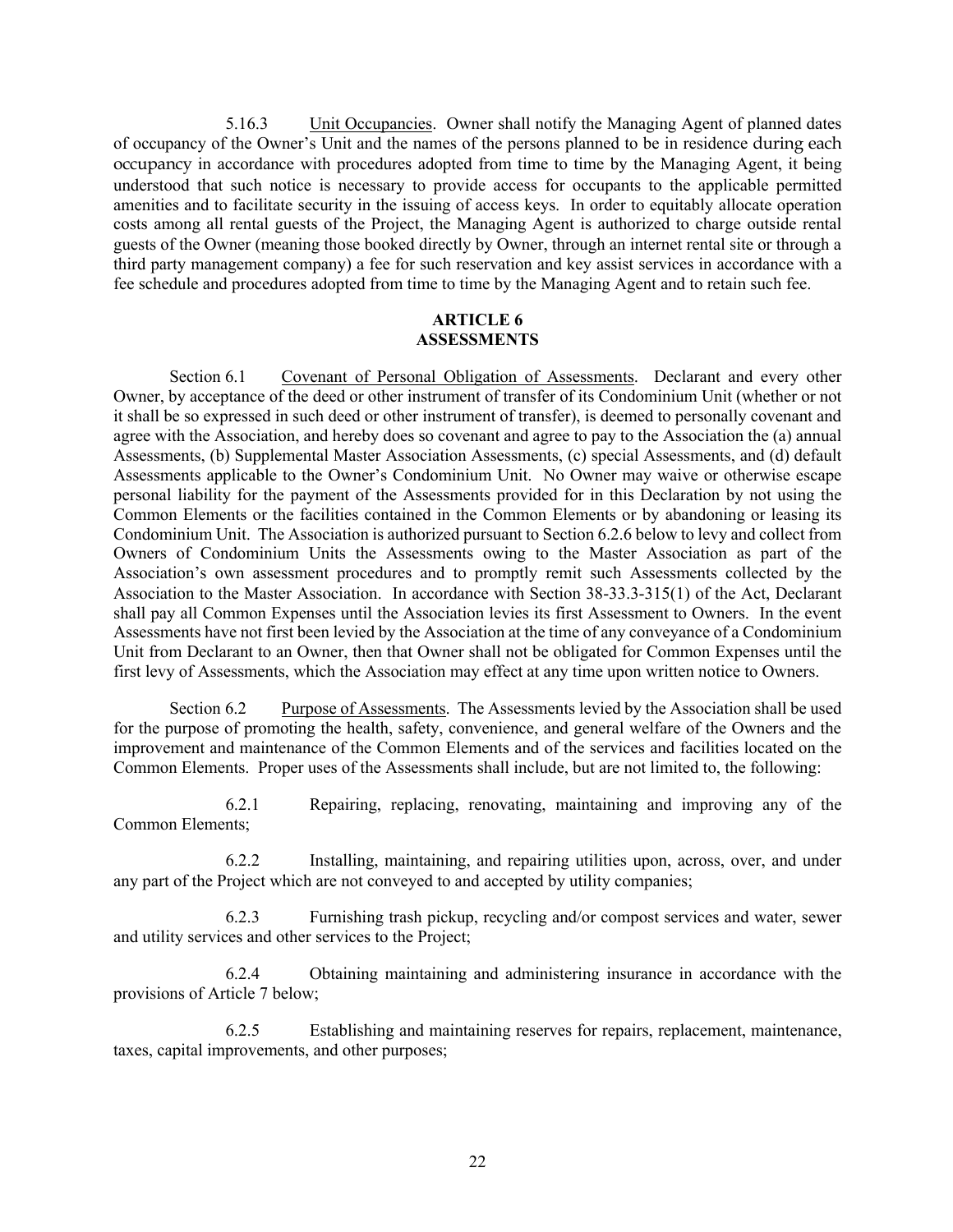6.2.6 Paying expenses assessed to the Owners pursuant to the Master Declaration, including, without limitation, the Supplemental Master Association Assessments described in Section 6.3 below;

6.2.7 Carrying out all other powers, rights, and duties of the Association specified in the Association Documents; and

6.2.8 Generally, addressing any other expenses necessary to meet the purposes of the Association as determined by the Executive Board.

Section 6.3 Supplemental Master Association Assessments. As more fully described in that certain Acknowledgment and Agreement recorded at Reception No. 202113659 in the Eagle County, Colorado real property records, a supplemental 16-unit/32 bedroom assessment obligation payable to the Master Association (referred to as the Vacation Club Dues Subsidy in such Acknowledgment and Agreement) is attached to the Property and the Project, and Residential Owners are obligated as follows: The Project will pay to the Master Association, on sixteen (16) of the Residential Units (or thirty-two (32) bedrooms), an amount equal to the difference between assessments for Riverfront Residential Units (per Section 4.3.3 of the Master Declaration) and assessments for Vacation Club Units (per Section 4.3.2 of the Master Declaration) (the "Supplemental Master Association Assessments"). Owners acknowledge and accept that the Supplemental Master Association Assessments include costs for certain "Shared Easements" (as defined in the Master Declaration) that Owners are not entitled to, and Owners agree to pay the Supplemental Master Association Assessments while acknowledging such lack of access. By way of example and not of limitation, if there are forty (40) Residential Units developed as part of the Project, sixteen (16) of the forty (40) will be assessed a Vacation Club Unit allocation (or thirty-two (32) bedrooms), together with its higher adjustment factor (1.333), and the remaining twenty-four (24) Residential Units (or all remaining bedrooms) will be assessed a Riverfront Residential Unit allocation, together with its lower adjustment factor (0.667). Such additional assessments payable to the Master Association will be blended and allocated among all of the Residential Units in the Project based on the number of bedrooms of a Residential Unit as a percentage of the total number of bedrooms of all Residential Units. This Section 6.3 may not be amended or repealed without the prior approval of the Executive Board of the Master Association, which approval may be withheld for any reason or no reason.

Section 6.4 Amount of Total Annual Assessments. The total annual Assessments against all Condominium Units shall be based upon the Association's advance budget of the cash requirements needed by it to provide for the administration and performance of its duties during such fiscal year, as approved pursuant to Section 6.6 below, which estimates may include, among other things, the costs associated with the items enumerated in Section 6.2 above, together with any other costs and fees which may reasonably be expected to be incurred by the Association for the benefit of the Owners under or by reason of the Association Documents. In the event of surplus funds remaining after payment of or provision for Common Expenses and any prepayment of or provision for reserves, the Executive Board may within its discretion apply the surplus funds (a) into reserves, (b) toward the following year's Common Expenses, (c) toward a credit to Owners against future Assessments or in the form of a distribution, or (d) any combination of the foregoing.

### Section 6.5 Apportionment of Annual Assessments.

6.5.1 Each Owner shall be responsible for that Owner's share of the Common Expenses of the Association. The total annual Assessment for any fiscal year of the Association shall be assessed to the Condominium Units in accordance with the percentage interest in the Common Elements allocated to each Unit as set forth in Exhibit C to this Declaration (or, with respect to Common Expenses allocated to a particular class of Owners, in accordance with the relative percentage interests in the Common Elements allocated to Units within that class as set forth in Exhibit C) except as otherwise provided in this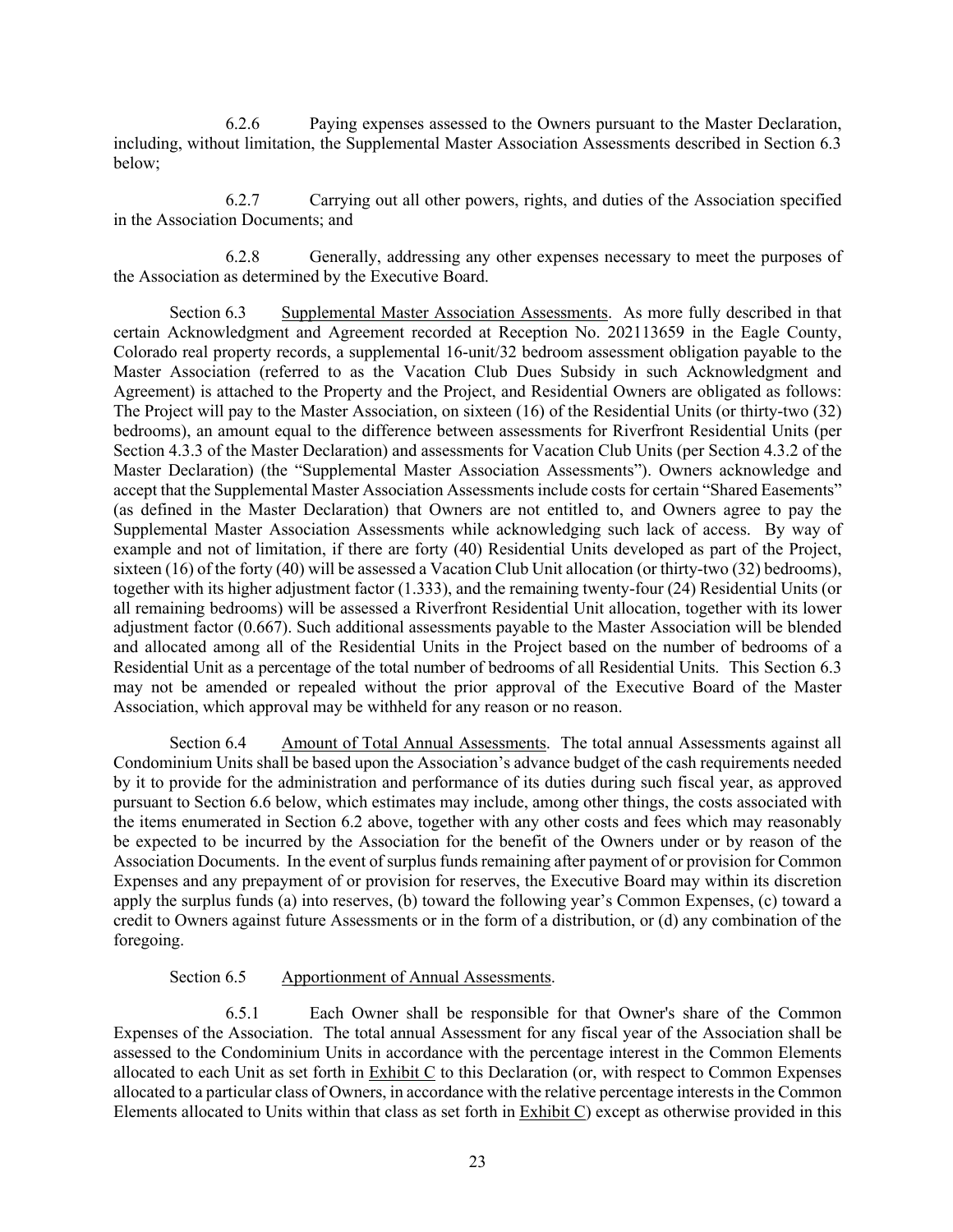Section 6.5 below. It is acknowledged that the One Riverfront Building, including its exteriors, are generally Limited Common Elements appurtenant to the Condominium Units within the One Riverfront Building (other than the parking structure, which is a General Common Element serving the entire Project) and the Townhome Buildings, including their exteriors, are generally Limited Common Elements appurtenant to the Townhome Condominium Units, and Common Expenses with respect to such Limited Common Elements will be allocated to the appropriate class of Owners.

6.5.2 The allocation of Common Expenses to the Amenity Unit shall not include any Common Expenses for amenities and services that exclusively benefit the Residential Units, including, without limitation, as related to the underground parking serving the Project, and as related to future amenities or services undertaken by the Association that exclusively benefit the Residential Units. However, the allocation of Common Expenses to the Amenity Unit may include an allocation of snowmelt charges based on the square footage of snowmelted areas within the Limited Common Elements appurtenant to the Amenity Unit as a percentage of the total square footage of all snowmelted areas of the Project, if not separately metered to the Amenity Unit. This Section 6.5.2 cannot be modified without the prior approval of the Amenity Unit Owner.

6.5.3 The allocation of Common Expenses to a Deed Restricted Unit shall equal to one-half (0.5) of the percentage allocation otherwise attributable to such Deed Restricted Unit as set forth in Exhibit C, including annual Assessments as discussed in Section 6.4 above, Assessments for Limited Common Elements as discussed in Section 6.5.5 below and special Assessments as discussed in Section 6.7 below), subject, however, to the following exceptions to such reduction in Assessments:

6.5.3.1 Those Common Expenses assessed by the Association for reserves as described in Section 5.4 above, and Common Expenses for the Association's reserves shall be assessed to all Condominium Units, including the Deed Restricted Units, in accordance with the relative percentage interest in the Common Elements allocated to each Unit as set forth in Exhibit C.

6.5.3.2 Default Assessments chargeable against a defaulting Owner of a Deed Restricted Unit as described in Section 6.10 below.

6.5.3.3 For clarity, the foregoing reduction in the allocation of Common Expenses to Deed Restricted Units does not apply to assessments of the Master Association, which assessments are allocated pursuant to the terms of the Master Declaration and do not provide for a reduction for Deed Restricted Units.

6.5.4 Subject to Section 6.5.3 above with respect to a reduction in annual and special Assessments assessed to the Deed Restricted Units, Assessments shall be levied to the applicable Condominium Unit(s) for costs chargeable to such individual Unit(s) as provided in this Declaration, including, without limitation, expenses for maintaining, repairing, replacing, or improving any Limited Common Element allocated to such Unit(s); expenses of maintaining, repairing and replacing other exterior elements of such Unit(s); costs of insurance premiums in proportion to risk (if reasonably determinable) and/or insurance deductibles in the manner discussed in Article 7 below; costs of utilities assessed in proportion to usage if the same are separately measured or to the extent the same can otherwise be fairly and equitably attributed to the Condominium Unit(s); expenses chargeable to a particular Owner or Owners as provided in this Declaration or the Association Documents; and other expenses that directly benefit one or more, but less than all, of the Condominium Units and the general allocation of such expenses would be unfair and inequitable to other Owners.

6.5.5 The Executive Board shall determine the applicable budgeting category for each cost and expense of the Association, subject to the Owners' right to veto the budget pursuant to Section 6.6 below. Notwithstanding the foregoing, in the event of any dispute between classes of Owners (or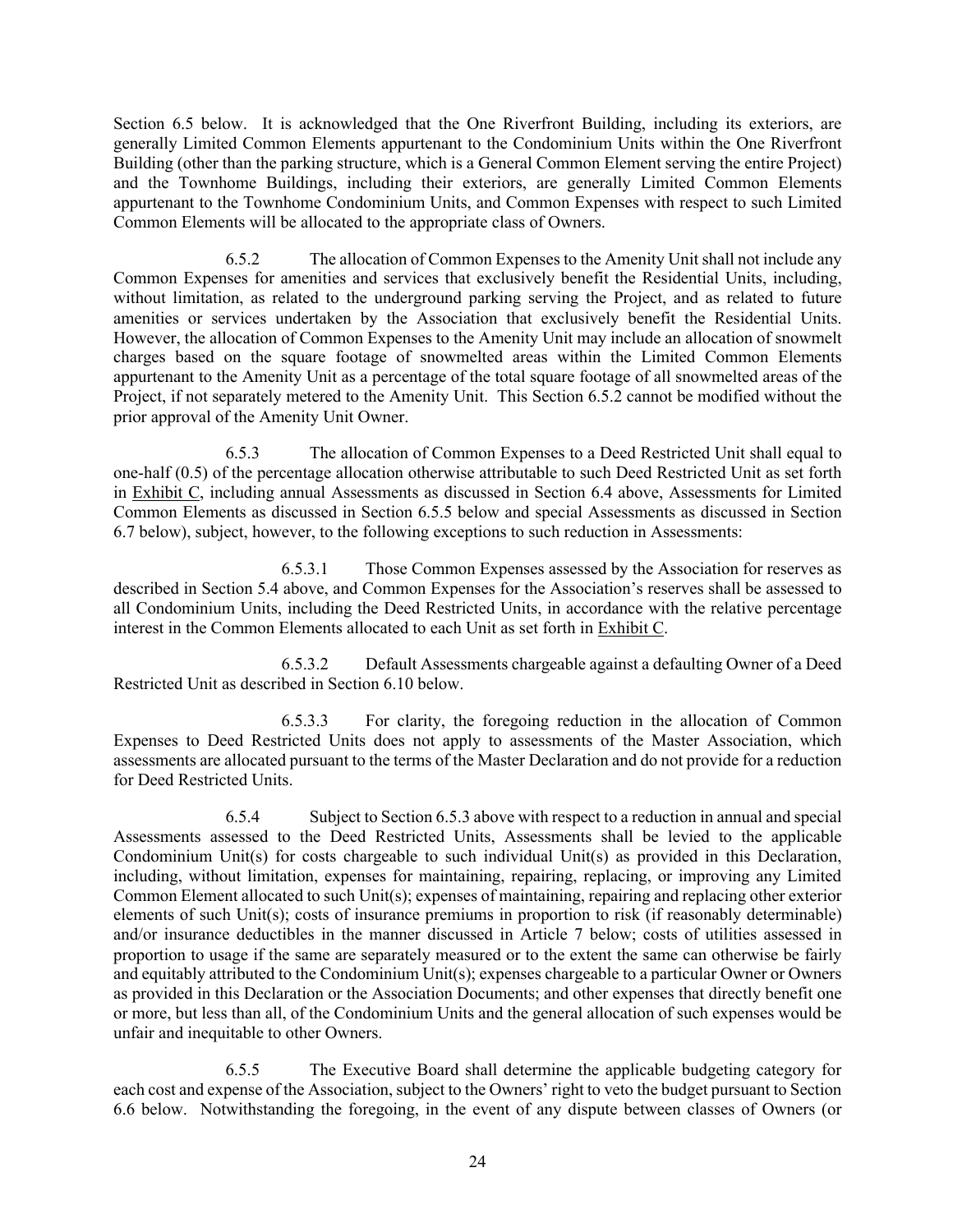between the Directors on the Executive Board representing such classes) regarding the allocation of Common Expenses between the budgeting categories, then such issue shall be submitted to binding arbitration in Eagle County, Colorado in accordance with Section 4.5 above.

Section 6.6 Annual Budget. Within ninety (90) days after the adoption of any proposed budget for the Association, the Executive Board shall mail, by ordinary first-class mail, or otherwise deliver a summary of the budget to all Owners and shall set a date for a meeting of the Owners to consider ratification of the budgets. Such meeting shall occur within a reasonable time after mailing or other delivery of the summary. The Executive Board shall give notice to the Owners of the meeting as allowed for in the bylaws. The budget proposed by the Executive Board does not require approval from the Owners and it will be deemed approved by the Owners in the absence of a veto at the noticed meeting by a majority vote of all votes in the Association. With respect to any budget adopted by a particular class of Director(s) representing that ownership class, such class budget will be deemed approved by the class of Owners in the absence of a veto at the noticed meeting by a majority vote of all votes within such ownership class. In the event a proposed budget is not ratified or the Executive Board fails for any reason to determine the budget for the succeeding year, then and until such time as a budget shall have been determined as provided herein, the budget in effect for the then-current year shall continue for the succeeding year. The Executive Board shall levy and assess the Association's annual Assessments in accordance with the annual budget.

Section 6.7 Special Assessments; Loans. In addition to the annual Assessments authorized above, the Executive Board may at any time and from time to time determine, levy, and assess in any fiscal year (without the vote of the members of the Association, except as provided in the Act and in this Section below) a special Assessment applicable to that particular fiscal year (and for any such longer period as the Executive Board may determine) for the purpose of defraying, in whole or in part, the unbudgeted costs, fees, and expenses of any construction, reconstruction, repair, demolishing, replacement, renovation or maintenance of the Common Elements or of any facilities located on the Common Elements, specifically including any fixtures and personal property related to it. Any amounts determined, levied, and assessed pursuant to this Declaration shall be assessed to the Condominium Units in the same percentages as are applicable to annual Assessments; provided, however, that any extraordinary insurance costs incurred as a result of the value of a particular Owner's Condominium Unit or the actions of a particular Owner (or his agents, servants, guests, tenants, or invitees) shall be borne by that Owner. Special Assessments shall be based upon a budget adopted in accordance with Section 6.6 above; provided, however, that the Association may adopt, if necessary, a new budget pursuant to Section 6.6 prior to levying a special Assessment. Such special Assessment(s) shall be due and payable as determined by the Executive Board.

Notwithstanding the foregoing or any contrary provision herein, in the event that the Executive Board, as part of a single proposal or as part of more than one proposal that nonetheless involves a single or integrated plan, proposes (a) a Special Assessment, or series of periodic Special Assessments, (b) a loan or other monetary obligation, and/or (c) an increase in annual Assessments, each of which alone or all in combination exceed twenty percent (20%) of the prior year's annual budget of the Association, such proposal(s) must be approved by the Executive Board, with the approval of at least one (1) Director representing each class of ownership in the Association, and a vote of a majority of the votes of any quorum of Owners present at a meeting called for such purpose.

Section 6.8 Due Dates for Assessment Payments. Unless otherwise determined by the Executive Board, the annual Assessments and any special Assessments which are to be paid in installments shall be paid quarterly in advance and shall be due and payable to the Association at its office or as the Executive Board may otherwise direct in any Management Agreement, without notice (except for the notices required by this Article 6), on the first day of each calendar quarter. The Association may, without obligation, collect from Owners assessments owing to the Master Association and remit same to the Master Association. If the event of delinquent payments, then the Board may assess a "late charge" on the installment, impose interest on the outstanding amount and assess other costs and charges as set forth in the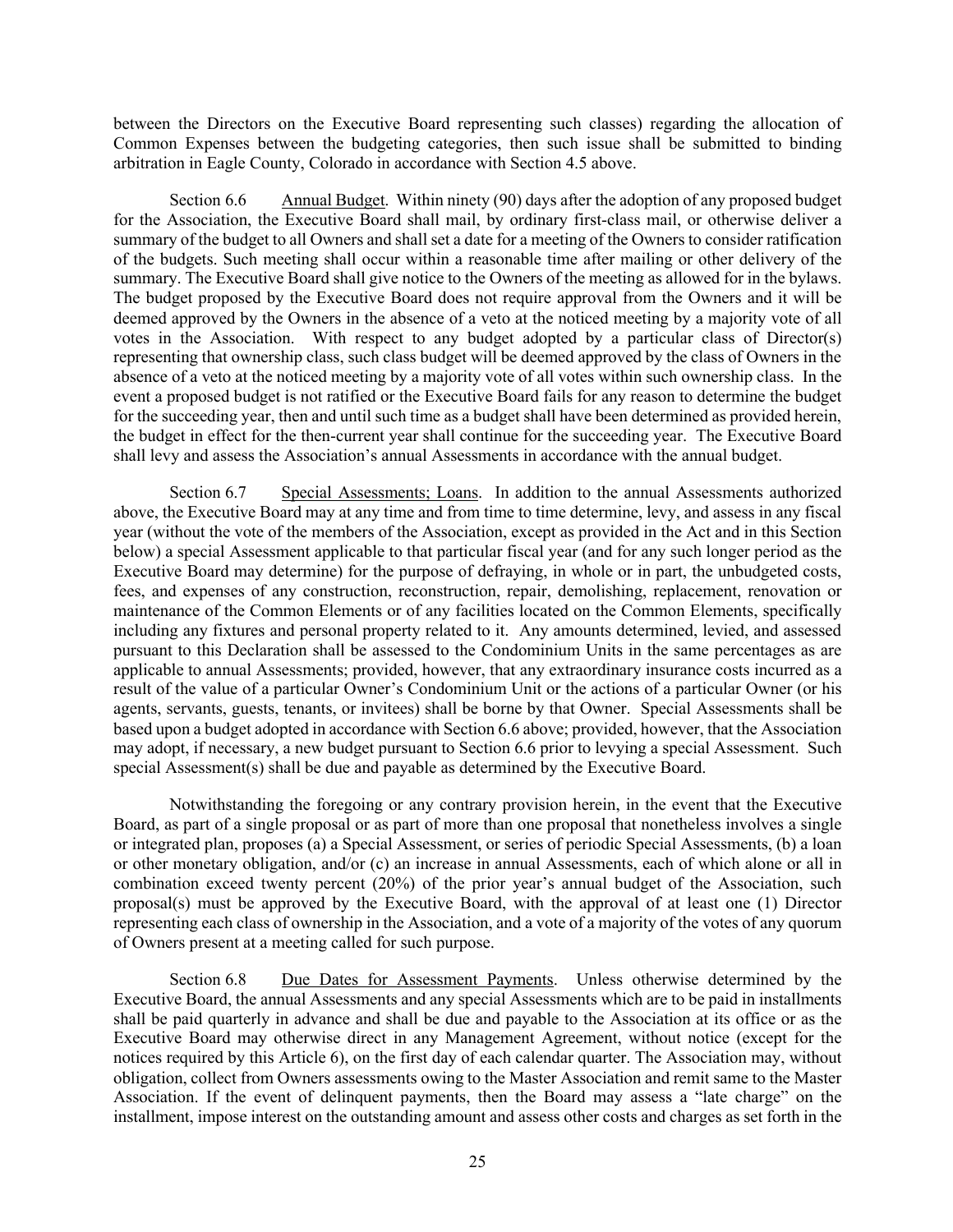Collections Policy of the Association. An Owner's Assessment shall be prorated if the ownership of a Condominium Unit commences or terminates on a day other than the first day or last day, respectively, of a calendar quarter or other applicable payment period.

Section 6.9 Declarant's Obligation to Pay Assessments. Declarant shall be obligated to pay the annual and special Assessments (including installments thereof) on each Unit owned by it.

Section 6.10 Default Assessments. All monetary fines assessed against an Owner pursuant to the Association Documents, or any expense of the Association which is the obligation of an Owner in accordance with this Declaration or the Association Documents, shall become liens against such Owner's Unit which may be foreclosed or otherwise collected as provided in this Declaration and the Association Documents. Notice of the amount and due date of such default Assessment shall be sent to the Owner subject to the Assessment at least thirty (30) days prior to the due date.

Section 6.11 Lien for Assessments. The annual, special, and default Assessments (including installments of the Assessments) arising under the provisions of this Declaration (together with any and all interest, costs, late charges, expenses, and reasonable attorneys' fees, including legal assistants' fees, which may arise under the provisions of Section 6.12 below) shall be burdens running with, and a perpetual lien in favor of the Association upon, the specific Unit to which such Assessments apply. To further evidence such lien upon a specific Unit, the Association may, but shall not be obligated to, prepare a written lien notice setting forth the description of the Condominium Unit, the amount of Assessments on the Condominium Unit unpaid as of the date of such lien notice, the rate of default interest as set by the Collections Policy of the Association and Section 6.12 below, the name of the Owner or Owners of the Condominium Unit, and any and all other information that the Association may deem proper. Any such lien notice shall be signed by a member of the Executive Board, an officer of the Association, or the Managing Agent and shall be recorded in the Office of the Clerk and Recorder of the County of Eagle, Colorado. Any such lien notice shall not constitute a condition precedent or delay the attachment of the lien, but such lien is a perpetual lien upon the Condominium Unit and attaches without notice at the beginning of the first day of any period for which any Assessment is levied.

Section 6.12 Effect of Nonpayment of Assessments. If any annual, special, or default Assessment (or any installment of the Assessment) is not fully paid after the same becomes due and payable, then as often as the same may happen, (i) the Executive Board may impose late fees, charges and default interest as provided in Section 6.8 above, (ii) the Association may declare due and payable all unpaid quarterly or other installments of the annual Assessment or any special Assessment otherwise due during the fiscal year during which such default occurred, and (iii) subject to the Collections Policy of the Association, the Association may thereafter bring an action at law or in equity, or both, against any Owner personally obligated to pay the same and/or may proceed to foreclose its lien against the particular Unit in the manner and form provided by Colorado law for foreclosure of real estate mortgages.

An action at law or in equity by the Association against an Owner to recover a money judgment for unpaid Assessments (or any installment thereof) may be commenced and pursued by the Association without foreclosing or in any way waiving the Association's lien for the Assessments. If any such Assessment (or installment thereof) is not fully paid when due and if the Association commences such an action (or counterclaims or cross-claims for such relief in any action) against any Owner personally obligated to pay the same, or proceeds to foreclose its lien against the particular Unit, then all unpaid installments of annual and special Assessments and all default Assessments (including any such installments or Assessments arising during the proceedings of such action or foreclosure proceedings), any late charges under Section 6.8 above, any accrued interest under this Section, the Association's costs, expenses, and reasonable attorneys' fees (including legal assistants' fees) incurred for any such action and/or foreclosure proceedings shall be taxed by the court as part of the costs of any such action or foreclosure proceedings and shall be recoverable by the Association from any Owner personally obligated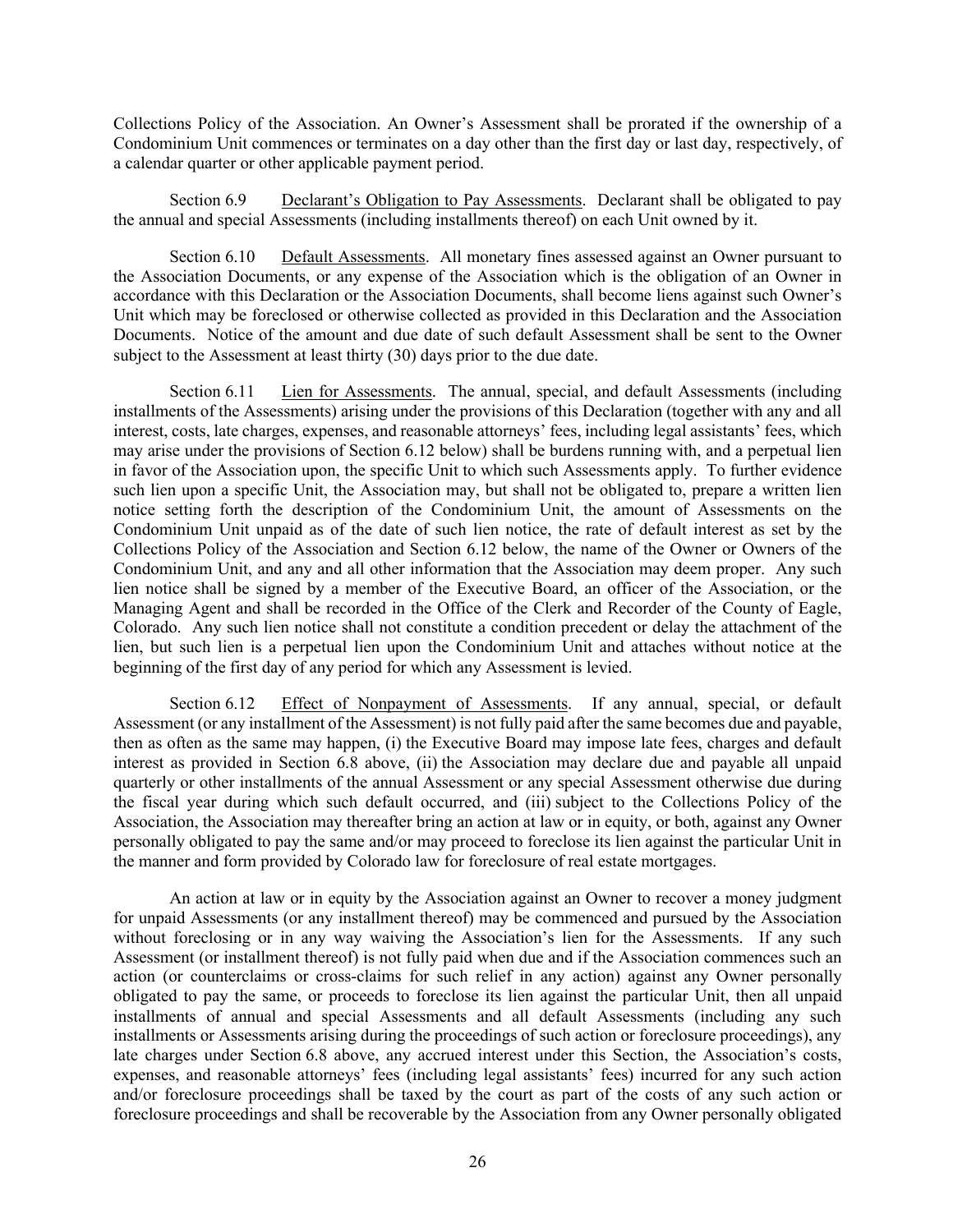to pay the same and from the proceeds from the foreclosure sale of the particular Unit in satisfaction of the Association's lien. This Section 6.12 is subject to procedures and requirements of the Collections Policy of the Association.

Foreclosure or attempted foreclosure by the Association of its lien shall not be deemed to stop or otherwise preclude the Association from again foreclosing or attempting to foreclose its lien for any subsequent Assessments (or installments thereof) which are not fully paid when due or for any subsequent default Assessments. The Association shall have the power and right to bid on or purchase any Unit at foreclosure or other legal sale and to acquire and hold, lease, occupy or mortgage the Condominium Unit, or exercise the votes in the Association appurtenant to ownership of the Condominium Unit, and to convey, or otherwise deal with the Condominium Unit acquired in such proceedings.

First Mortgagees shall be entitled to cure any delinquency in the payment of Assessments of the Owner of a Condominium Unit encumbered by the First Mortgagee. In that event, the First Mortgagee shall be entitled to obtain a release from the lien imposed or perfected by reason of such delinquency.

Section 6.13 Successor's Liability for Assessments. Notwithstanding the personal obligation of each Owner of a Condominium Unit to pay all Assessments on the Condominium Unit, and notwithstanding the Association's perpetual lien upon a Condominium Unit for such Assessments, all successors in interest to the fee simple title of a Condominium Unit, except as provided in Section 6.14 and Section 6.15 below, shall be jointly and severally liable with the prior Owner or Owners of the Condominium Unit for any and all unpaid Assessments, interest, late charges, costs, expenses, and attorneys' fees against such Unit, without prejudice to any such successor's right to recover from any prior Owner any amounts paid thereon by such successor. However, such successor in interest shall be entitled to rely upon the existence and status of unpaid Assessments, interest, late charges, costs, expenses, and attorneys' fees as shown upon any certificate issued by or on behalf of the Association to such named successor in interest pursuant to the provisions of Section 6.15 below.

Section 6.14 Waiver of Homestead Exemption; Subordination of Association's Lien for Assessments. By acceptance of the deed or other instrument of transfer of a Condominium Unit, each such Owner irrevocably waives the homestead exemption provided by Part 2, Article 41, Title 38, Colorado Revised Statutes, as amended. The Association's perpetual lien on a Condominium Unit for Assessments shall be superior to all other liens and encumbrances except the following:

6.14.1 Real property ad valorem taxes and special assessment liens duly imposed by a Colorado governmental or political subdivision or special taxing district, or any other liens made superior by statute;

6.14.2 To the extent permitted under and limited by section 38-33.3-316 of the Act, the lien of any First Mortgage, including any and all advances made by the First Mortgagee and notwithstanding that any of such advances may have been made subsequent to the date of the attachment of the Association's liens; and

6.14.3 Any lien created by the Master Declaration.

With respect to the foregoing subpart 6.13.2, to the extent permitted under and limited by section 38-33.3-316 of the Act, any First Mortgagee who acquires title to a Condominium Unit by virtue of foreclosing the First Mortgage or by virtue of a deed or assignment in lieu of such a foreclosure, or any purchaser at a foreclosure sale of the First Mortgage, will take the Condominium Unit free of any claims for unpaid Association Assessments, interest, late charges, costs, expenses, and attorneys' fees against the Condominium Unit which accrue prior to the time such First Mortgagee or purchaser acquires title to the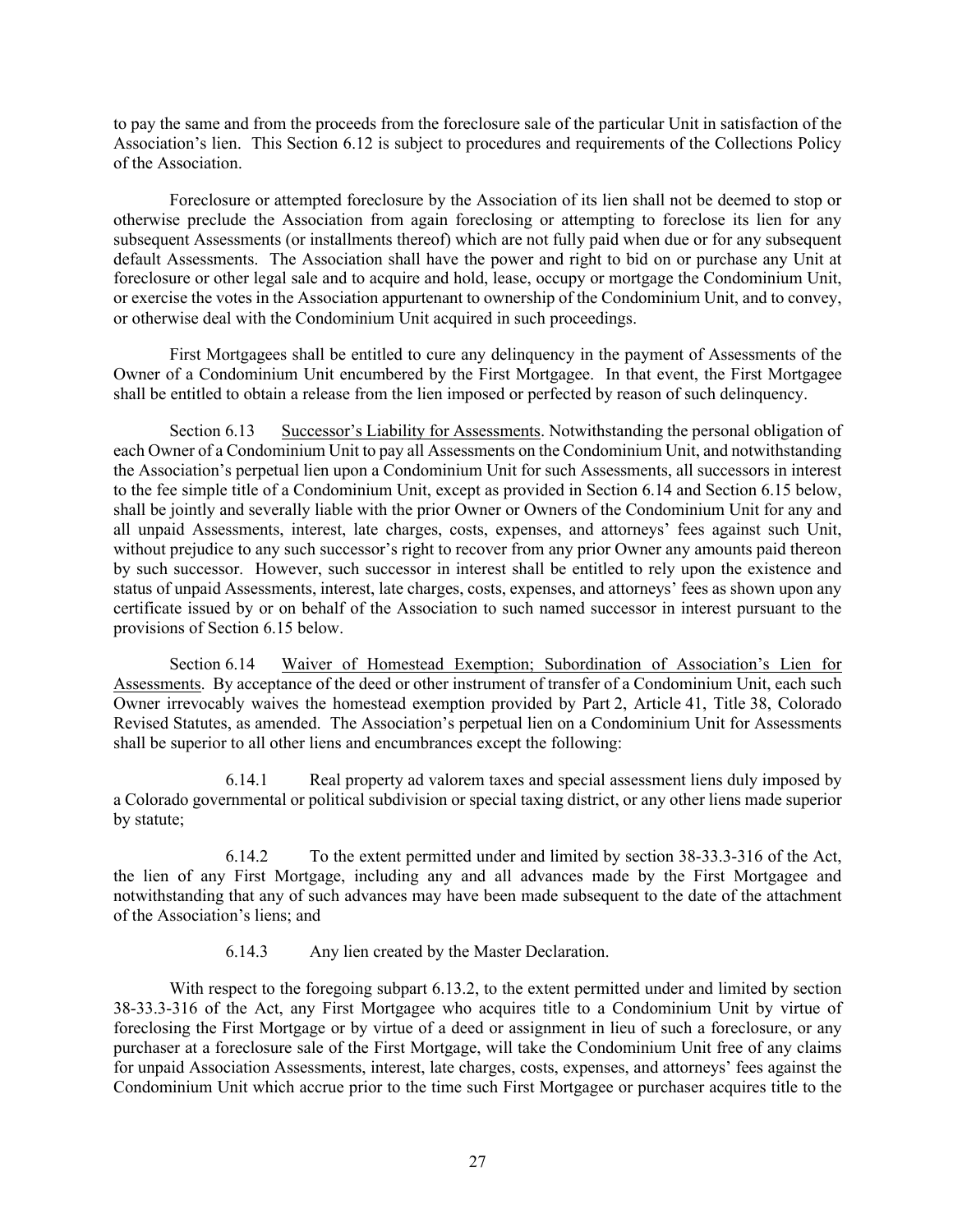Condominium Unit, and the amount of the extinguished lien may be reallocated and assessed to all Units as a Common Expense at the direction of the Executive Board.

All other persons not holding liens described in subparts 6.13.1 through 6.13.3 above and obtaining a lien or encumbrance on any Unit after the recording of this Declaration shall be deemed to consent that any such lien or encumbrance shall be subordinate and inferior to the Association's future liens for Assessments, interest, late charges, costs, expenses, and attorneys' fees, as provided in this Article, whether or not such consent is specifically set forth in the instrument creating any such lien or encumbrance.

A sale or other transfer of any Unit, including but not limited to a foreclosure sale, except as provided in subparts 6.14.1 through 6.14.3 above, and except as provided in Section 6.15 below, shall not affect the Association's lien on such Unit for Assessments, interest, late charges, costs, expenses, and attorneys' fees due and owing prior to the time such purchaser acquires title and shall not affect the personal liability of each Owner who shall have been responsible for the payment thereof. Further, no such sale or transfer shall relieve the purchaser or transferee of a Condominium Unit from liability for, or the Condominium Unit from the lien of, any Assessments made after the sale or transfer.

Section 6.15 Statement of Status of Assessments. Upon fourteen (14) calendar days' written request (furnished in the manner described below for the response to such request) to the Managing Agent, Executive Board or the Association's registered agent and payment of a reasonable fee set from time to time by the Executive Board, any Owner, prospective purchaser of a Condominium Unit, or Mortgagee shall be furnished, by personal delivery or by certified mail, first class postage prepaid, return receipt requested, to the inquiring party (in which event the date of posting shall be deemed the date of delivery) a statement of the Owner's account setting forth:

6.15.1 The amount of any unpaid Assessments, interest, late charges, costs, expenses, and attorneys' fees then existing against a particular Unit;

6.15.2 The amount of the current installments of the annual Assessment and the date that the next installment is due and payable;

6.15.3 The date of the payment of any installments of any special Assessments then existing against the Condominium Unit; and

6.15.4 Any other information deemed proper by the Association.

Upon the issuance of such a certificate signed by a member of the Executive Board, by an officer of the Association, or by a Managing Agent, the information contained therein shall be conclusive upon the Association as to the person or persons to whom such certificate is addressed and who rely on the certificate in good faith. Unless such a statement of status of Assessments is delivered as described above within said fourteen (14) calendar day period, the Association shall have no right to assert a priority lien upon the Condominium Unit over the inquiring party's interest for unpaid Assessments which were due as of the date of the request.

Section 6.16 Failure to Assess. The omission or failure of the Executive Board to fix the Assessment amounts or rates or to deliver or mail an Assessment notice to each Owner will not be deemed a waiver, modification, or release of any Owner from the obligation to pay Assessments. In such event, each Owner will continue to pay annual Assessments on the same basis as for the last year for which an Assessment was made until a new Assessment is made, at which time any shortfalls in collections may be assessed retroactively by the Association in accordance with any budget procedures as may be required by the Act.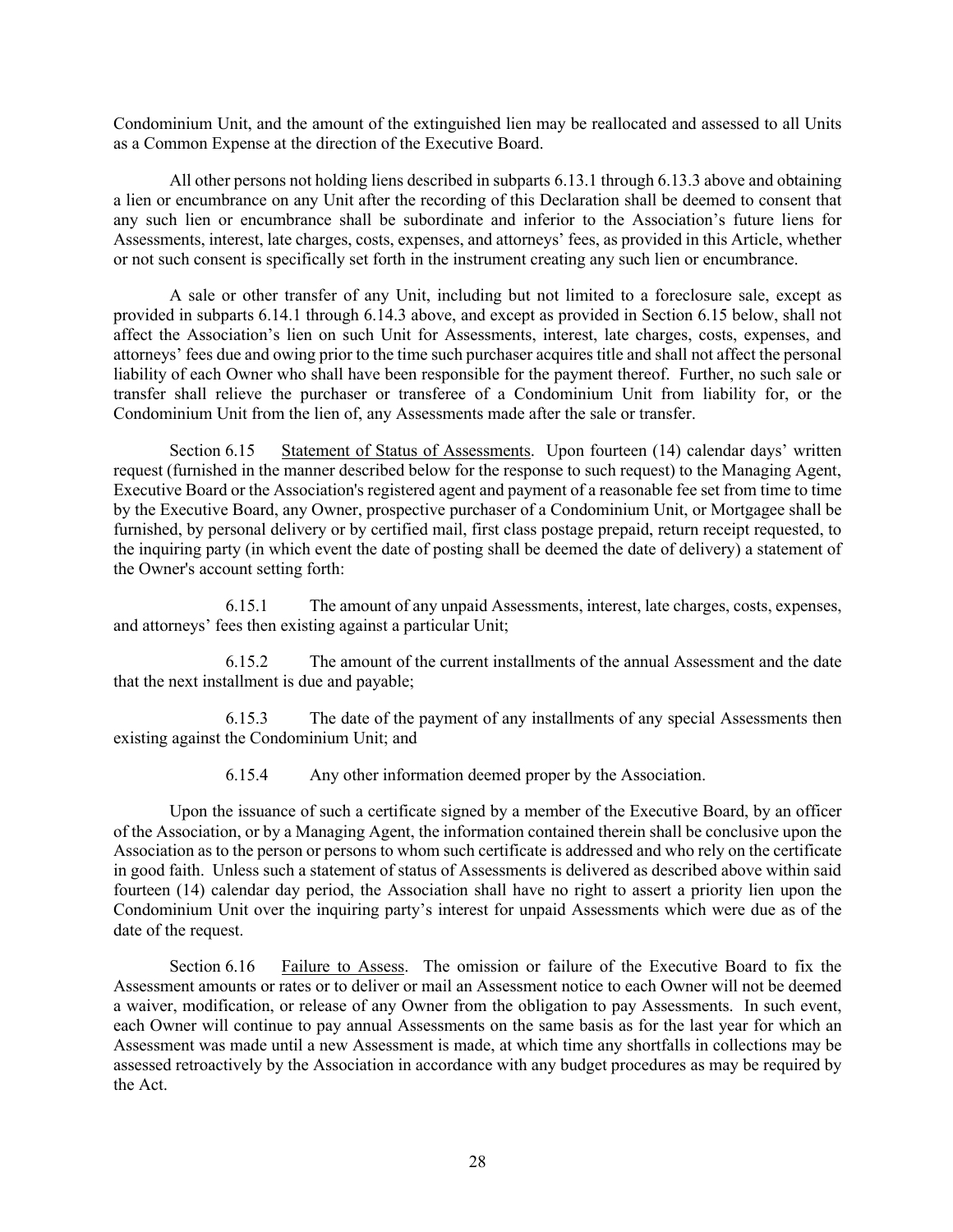## **ARTICLE 7 INSURANCE**

Section 7.1 Association General Insurance Provisions. The Association shall maintain, to the extent commercially available:

7.1.1 Property insurance on the General Common Elements, the Limited Common Elements and the Units for broad form covered causes of loss; except that the total amount of insurance must be not less than the full insurable replacement costs of the insured property less applicable deductibles at the time the insurance is purchased and at each renewal date;

7.1.2 Commercial general liability insurance against claims and liabilities arising in connection with the ownership, existence, use, or management of the General Common Elements, Limited Common Elements, and the Association, in an amount, if any, deemed sufficient in the judgment of the Board, insuring the Board, the Association, the Managing Agent, and their respective employees, agents, and all persons acting as agents. Declarant shall be included as an additional insured in Declarant's capacity as an Owner and Board member. The Owners shall be included as additional insureds (and upon the written request of a First Mortgagee of a Unit, such First Mortgagee shall be included as an additional insured) but only for claims and liabilities arising in connection with the ownership, existence, use or management of the Common Elements. The insurance shall cover claims of one (1) or more insured parties against other insured parties; and

7.1.3 The Association may carry such other and further insurance that the Board considers appropriate, including insurance on areas that the Association is not obligated to insure to protect the Association or the Owners.

7.1.4 Owners are advised that the forgoing insurance maintained by the Association is not anticipated to cover personal property or furnishings of Owners or upgrades installed by an Owner unless made part of the policy or policies of the Association at the option of the Board. EACH OWNER SHALL PURCHASE INSURANCE COVERING SUCH PERSONAL PROPERTY, FURNISHINGS AND UPGRADES, AND COMMERCIAL OWNERS SHALL PURCHASE BUSINESS INTERRUPTION INSURANCE, EACH AS PROVIDED IN SECTION 7.12 BELOW. Owners are advised to review the policies of the Association and their exclusions from coverage.

Section 7.2 Quality of Insurer. All insurance policies carried pursuant this Article 7 shall be written by reputable companies duly authorized and licensed to do business in the State of Colorado with an A.M. Best's rating of "A" or better, if reasonably available or, if not reasonably available, the most nearly equivalent rating.

Section 7.3 Policy Provisions. Insurance policies carried pursuant to Section 7.1 above must provide that:

7.3.1 Each Owner is an insured person under the policy with respect to liability arising out of such Owner's interest in the Common Elements or membership in the Association;

7.3.2 The insurer to the extent possible waives any right to claim by way of subrogation against Declarant, the Association, the Executive Board, the Managing Agent and the Owners, and their respective agents, employees, guests, tenants, invitees, members of an Owner's household and, in the case of Commercial Owners, their respective lenders and licensees, as applicable;

7.3.3 No act or omission by any Owner, unless acting within the scope of such Owner's authority on behalf of the Association, will void the policy or be a condition to recovery under the policy; and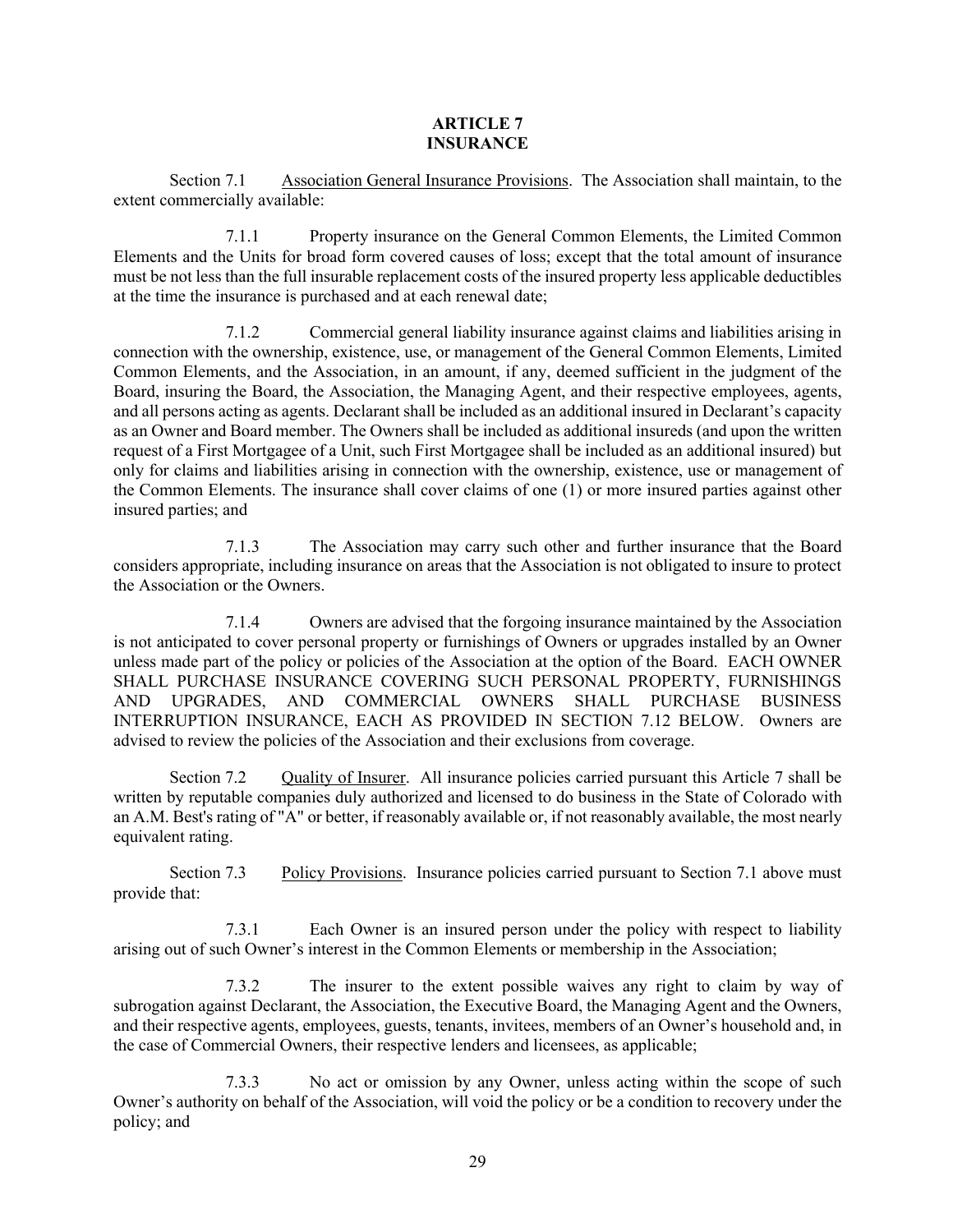7.3.4 If, at the time of a loss under the policy, there is other insurance in the name of an Owner covering the same risk covered by the policy, the Association's policy provides primary insurance.

7.3.5 The policy shall include a provision requiring a minimum of thirty (30) days' notice of any material change or cancellation of the policy, to the extent such provision is reasonably available.

Section 7.4 Insurance Proceeds. Any loss covered by the property insurance policy described in Section 7.1 above must be adjusted with the Association, but the insurance proceeds for that loss shall be payable to any insurance trustee designated for that purpose, or otherwise to the Association and not to any holder of a security interest. The insurance trustee or the Association shall hold any insurance proceeds in trust for the Owners and First Mortgagees as their interests may appear. Subject to the provisions of Section 7.7 below, the proceeds must be disbursed first for the repair or restoration of the damaged property, and the Association, Owners and First Mortgagees are not entitled to receive payment of any portion of the proceeds unless there is a surplus of proceeds after the damaged property has been completely repaired or restored or the regime created by this Declaration is terminated.

Section 7.5 Association Policies. The Association may adopt and establish written nondiscriminatory policies and procedures relating to the submittal of claims, responsibility for deductibles, and any other matters of claims adjustment. To the extent the Association settles claims for damages to the Property, it shall have the authority to assess negligent Owners causing such loss or benefiting from such repair or restoration all or any equitable portion of the deductibles paid by the Association.

Section 7.6 Insurer Obligation. An insurer that has issued an insurance policy for the insurance described in Section 7.1 above shall issue certificates or memoranda of insurance to the Association and, upon request, to any Owner or Mortgagee. Unless otherwise provided by statute, the insurer issuing the policy may not cancel or refuse to renew it until thirty (30) days after notice of the proposed cancellation or nonrenewal has been mailed to the Association and to each Owner and Mortgagee to whom a certificate or memorandum of insurance has been issued at their respective last-known addresses.

## Section 7.7 Repair and Replacement.

7.7.1 Any portion of the Common Elements for which insurance is required under this Article which is damaged or destroyed must be repaired or replaced promptly by the Association, unless:

7.7.1.1 This Declaration and the Common Interest Community created hereby are terminated pursuant to the express provisions of this Declaration or by law;

7.7.1.2 Repair or replacement would be illegal under any state or local statute or ordinance governing health or safety;

7.7.1.3 Eighty-five percent (85%) of the votes of the Owners, including a majority of all votes allocated to Residential Owners and a majority of all votes allocated to Commercial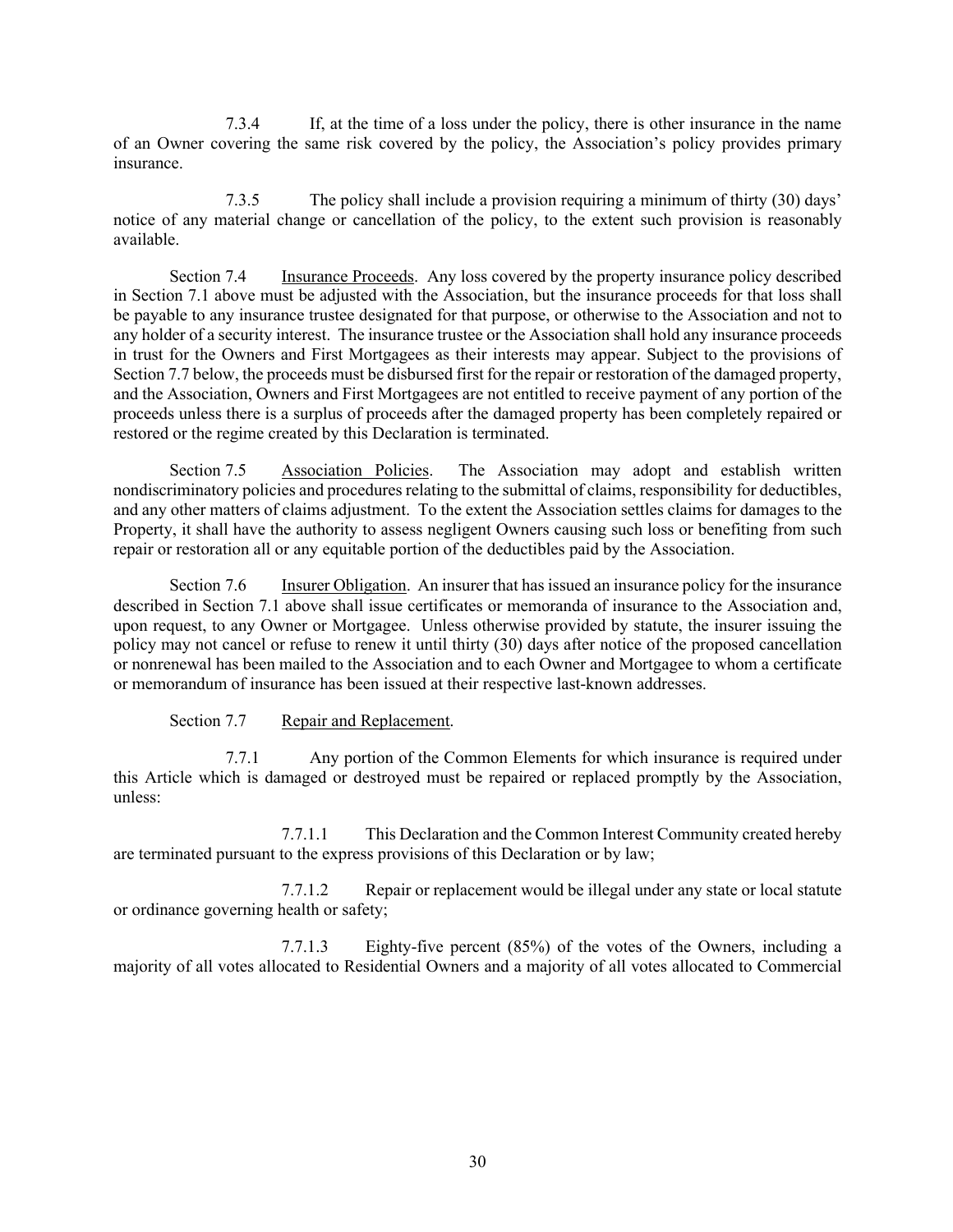Owners, and every Owner of a Unit or its appurtenant Limited Common Elements that will not be rebuilt agree in writing not to rebuild; or

7.7.1.4 Prior to the conveyance of any Unit to a person other than Declarant, the Mortgagee holding a Mortgage on the damaged portion of the Common Elements rightfully demands all or a substantial part of the insurance proceeds.

7.7.2 The cost of repair or replacement in excess of insurance proceeds and reserves, including any applicable deductible amount, is a Common Expense. If all damaged Common Elements are not repaired or replaced, the insurance proceeds attributable to the damaged Common Elements must be used to restore the damaged area to a condition compatible with the remainder of the Project, and except to the extent that other persons will be distributees, the insurance proceeds must be distributed to all the Owners or Mortgagees, as their interests may appear, in proportion to their respective ownership interests as reflected on Exhibit C.

Section 7.8 Common Expenses. Premiums for insurance and other expenses connected with acquiring such insurance are Common Expenses for the Association.

Section 7.9 Fidelity Insurance. Fidelity bonds or a crime fidelity insurance policy shall be maintained by the Association to protect against dishonest acts on the part of their respective officers, Directors, trustees, and employees and on the part of all others who handle or are responsible for handling the funds belonging to or administered by the Association in an amount not less than two months' current Assessments plus reserves as calculated from its current budget. In addition, such bond or insurance shall name as an insured the Managing Agent of the Association and shall cover the acts of such managing agents' officers, employees, and agents, as applicable. Any such fidelity coverage shall name the Association as an obligee and shall contain waivers by the issuers of all defenses based upon the exclusion of persons serving without compensation from the definition of "employees," or similar terms or expressions.

Section 7.10 Workmen's Compensation Insurance. To the extent that the Association directly employs any individuals, the Association shall obtain workmen's compensation or similar insurance with respect to its employees in the amounts and forms as may now or hereafter be required by law.

Section 7.11 Other Insurance. The Association shall also maintain insurance to the extent reasonably available and in such amounts as its executive board may deem appropriate on behalf of their respective Directors against any liability asserted against a Director or incurred by him in his capacity of or arising out of his status as a Director. The Association may obtain insurance against such other risks, of a similar or dissimilar nature, as it shall deem appropriate with respect to its responsibilities and duties.

Section 7.12 Insurance Obtained by Owners. EACH OWNER SHALL PURCHASE A CONDOMINIUM UNIT OWNER'S POLICY COVERING ALL OF SUCH OWNER'S PERSONAL PROPERTY AND HOUSEHOLD GOODS OR BUSINESS ASSETS, AS APPLICABLE, AND FURTHER COVERING UPGRADES AND BETTERMENTS MADE TO THE UNIT'S INITIALLY INSTALLED IMPROVEMENTS, INCLUDING, BUT NOT LIMITED TO, PLUMBING FIXTURES, LIGHTING FIXTURES, AND BUILT-IN APPLIANCES AND FIXTURES INSTALLED WITHIN THE UNIT AFTER ORIGINAL CONSTRUCTION, EACH AT THEIR REASONABLE REPLACEMENT VALUE. THE POLICY SHALL ALSO PROVIDE PERSONAL OR COMMERCIAL LIABILITY COVERAGE, AS APPLICABLE, FOR THE UNIT AND ITS OWNERS. EACH COMMERCIAL OWNER SHALL FURTHER PURCHASE AND MAINTAIN BUSINESS INTERRUPTION INSURANCE. In addition, an Owner may obtain such other and additional insurance coverage on and in relation to the Owner's Unit as the Owner in the Owner's sole discretion shall conclude to be desirable. However, none of such insurance coverages shall affect any insurance coverage obtained by the Association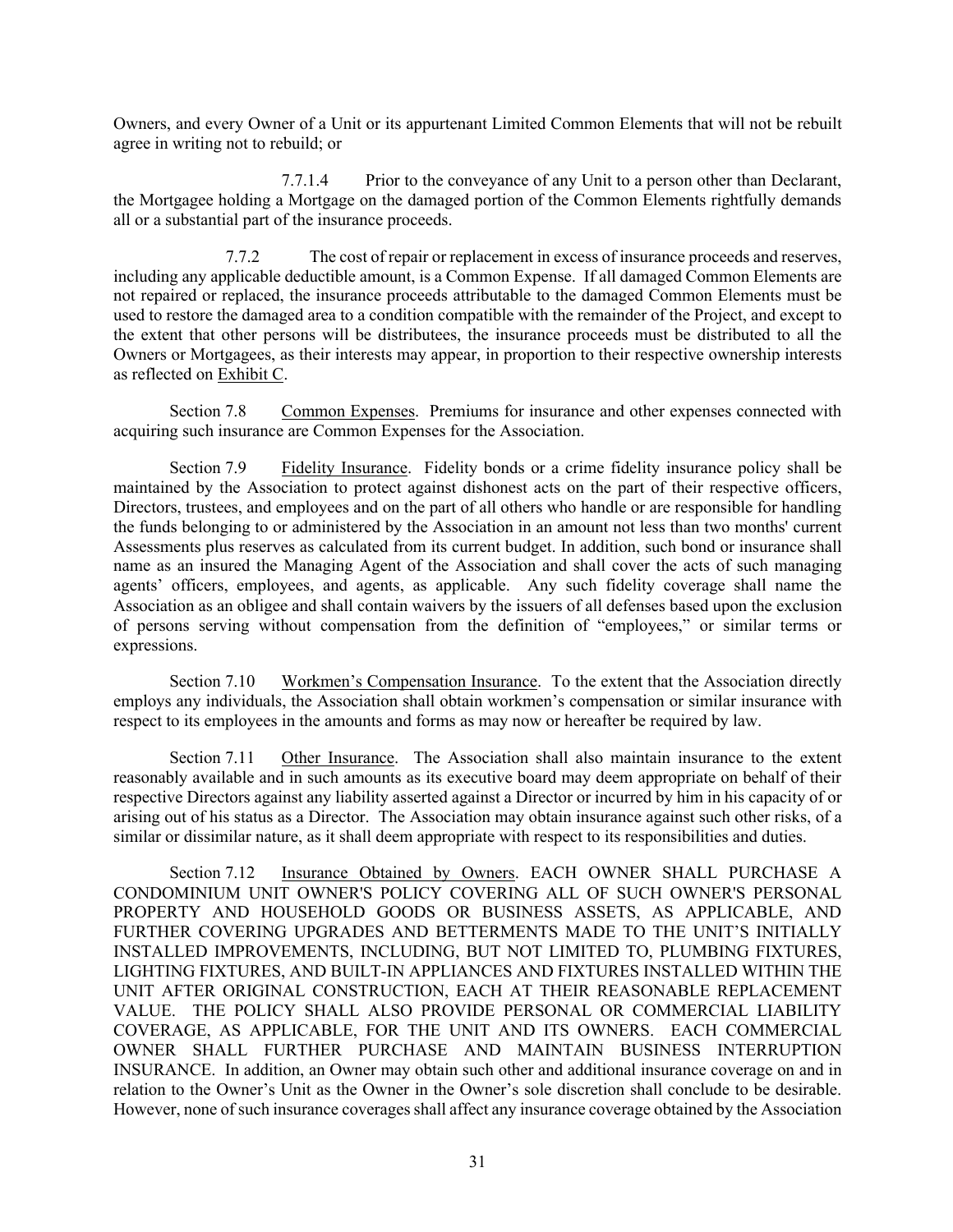or cause the diminution or termination of that insurance coverage, nor shall such insurance coverage of an Owner result in apportionment of insurance proceeds as between policies of insurance of the Association and/or the Owner. An Owner shall be liable to the Association for the amount of any such diminution of insurance proceeds as a result of insurance coverage maintained by the Owner, and the Association shall be entitled to collect the amount of the diminution from the Owner as if the amount were a default Assessment, with the understanding that the Association may impose and foreclose a lien for the payment due. Any insurance obtained by an Owner shall include a provision waiving the particular insurance company's right of subrogation against the Association and other Owners of Condominium Units.

The Executive Board may require an Owner to file copies of such policies with the Association within thirty (30) days after purchase of the coverage to eliminate potential conflicts with any master policy carried by the Association.

Section 7.13 Rights of Subrogation. The Unit Owners and the Association, for themselves and their insurers shall waive all rights of subrogation against Declarant and its contractors and suppliers, and their affiliates, to the extent that any insurer pays a claim on behalf of a Unit Owner or Owners or the Association.

Section 7.14 Unavailability or Cancellation of Coverage. Neither the Association, Declarant nor any Owner shall be liable for failure to obtain any insurance coverage required by this Declaration or for any loss or damage resulting from such failure, if such failure is due to the general unavailability of such coverage from reputable insurance companies. If the insurance described in Section 7.1 above is not commercially available, or if any policy of such insurance is cancelled or not renewed without a replacement policy therefore having been obtained, the Association promptly shall cause notice of that fact to be hand delivered or sent prepaid by United States mail to all Owners.

### **ARTICLE 8**

## **CONVEYANCES AND TAXATION OF CONDOMINIUM UNITS**

Section 8.1 Contracts to Convey Entered into Prior to Recording of Condominium Map and Declaration. A contract or other agreement for the sale of a Condominium Unit entered into prior to the filing for record of the Condominium Map and this Declaration in the Office of the Clerk and Recorder of the County of Eagle, Colorado, may legally describe such Condominium Unit in substantially the manner set forth in Section 8.2 below and may indicate that the Condominium Map and this Declaration are to be recorded.

Section 8.2 Contracts to Convey and Conveyances Subsequent to Recording of Condominium Map and Declaration. Subsequent to the recording of the Condominium Map and this Declaration, contracts to convey, instruments of conveyance of Condominium Units, and every other instrument affecting title to a Condominium Unit shall be in substantially the following form with such omissions, insertions, recitals of fact, or other provisions as may be required under the Act or by the circumstances or appropriate to conform to the requirements of any governmental authority or any usage or requirement of law with respect thereto:

Condominium Unit \_\_\_\_\_, One Riverfront, according to the Condominium Map recorded , 202 , at Reception No.  $\qquad \qquad$ , and as defined and described in the Condominium Declaration for One Riverfront, recorded . 202. at Reception No. \_\_\_\_\_\_\_\_\_\_\_\_\_\_\_\_ in the Office of the Clerk and Recorder of Eagle County, Colorado. (with applicable recording information inserted herein).

Section 8.3 Conveyance Deemed to Describe an Undivided Interest in Common Elements. Every instrument of conveyance, Mortgage, or other instrument affecting the title to a Condominium Unit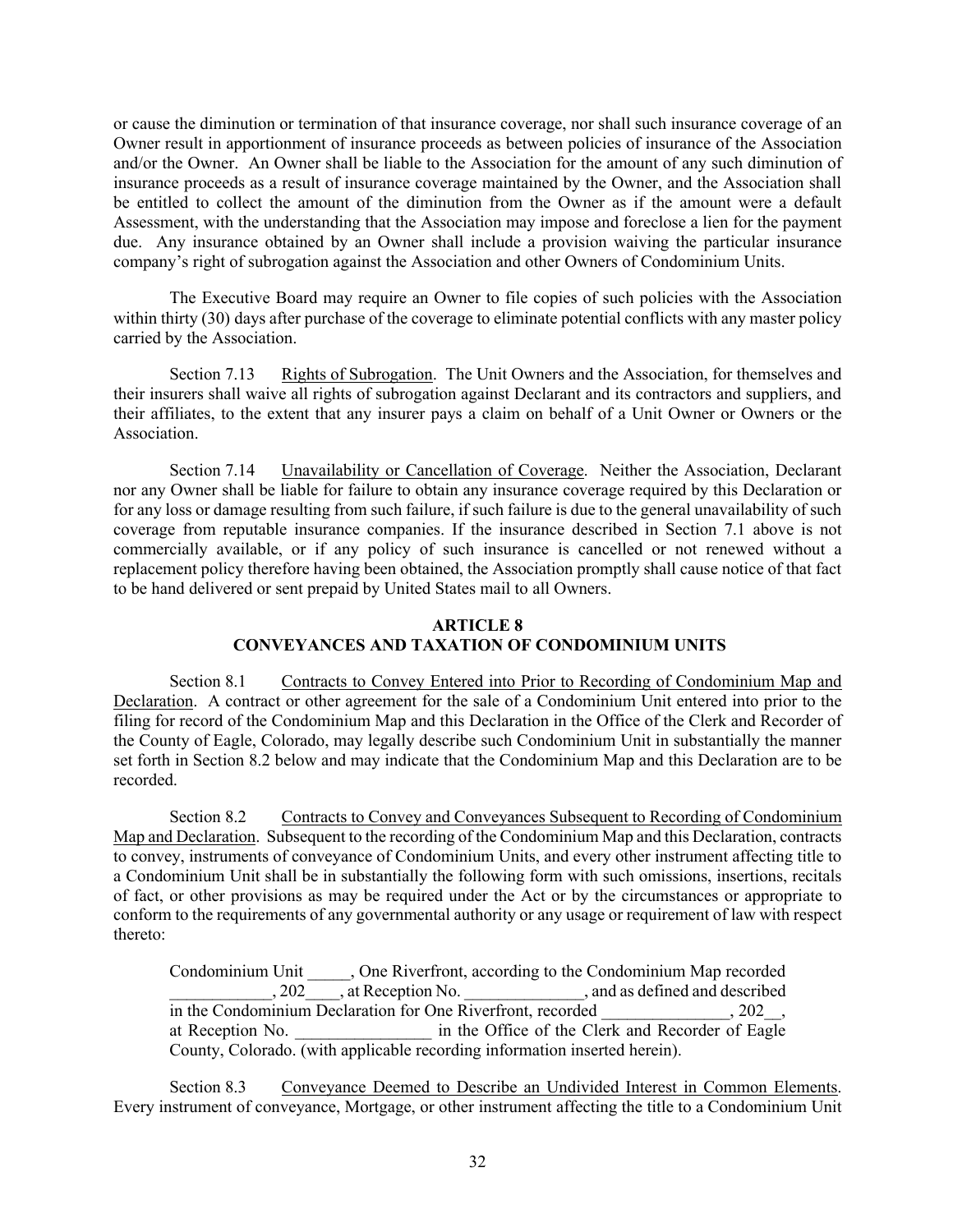which legally describes the Unit substantially in the manner set forth in Section 8.2 above shall be construed to describe the Individual Air Space, together with the undivided interest in the Common Elements appurtenant to it, and together with all fixtures and improvements contained in it (unless any such fixtures or improvements shall be Common Elements), and to incorporate all the rights incident to ownership of a Condominium Unit and all the limitations of ownership as described in the covenants, conditions, restrictions, easements, reservations, rights-of-way, and other provisions contained in this Declaration, including the easement of enjoyment to use the Common Elements.

Section 8.4 Separate Tax Assessments. Upon the recording of this Declaration and the filing of the Condominium Map for record in the County of Eagle, Colorado, Declarant shall deliver a recorded copy of this Declaration and the Map to the Assessor of the County of Eagle, Colorado, as provided by law, which notice shall set forth the descriptions of the Condominium Units, including the interest in the Common Elements appurtenant to the Condominium Unit, so that thereafter all taxes, assessments, and other charges by the State or any governmental or political subdivision or any special improvement district or any other taxing agent or assessing authority shall be assessed against and collected on each Condominium Unit, each of which shall be carried on the tax records as a separate and distinct parcel for that purpose. For the purpose of such assessment against the Condominium Units, valuation of the Common Elements shall be apportioned among the Condominium Units in proportion to the applicable fractional interest in such Common Elements appurtenant to the Condominium Units. Accordingly, the Common Elements shall not be assessed separately but shall be assessed with the Condominium Units as provided pursuant to Colorado Revised Statutes Subsection 38-33.3-105(2).

The lien for taxes assessed to the Owner or Owners of a Condominium Unit shall be confined to his Individual Air Space Unit and to his appurtenant undivided interest in the Common Elements. No forfeiture or sale of any Condominium Unit for delinquent taxes, assessments, or other governmental charges shall divest or in any way affect the title to any other Condominium Unit.

## **ARTICLE 9 MECHANICS' LIENS**

Section 9.1 Mechanics' Liens. Subsequent to the recording of this Declaration, no labor performed or materials furnished for use and incorporated in any Condominium Unit with the consent of or at the request of the Owner of the Condominium Unit or the Owner's agent, contractor or subcontractor shall be the basis for the filing of a lien against a Unit of any other Owner not expressly consenting to or requesting the same, or against any interest in the Common Elements. Each Owner shall indemnify and hold harmless each of the other Owners and the Association from and against any liability or loss arising from the claim of any mechanic's lien for labor performed or for materials furnished in connection with work on such Owner's Condominium Unit against the Condominium Unit of another Owner or against the Common Elements, or any part thereof.

Section 9.2 Enforcement by the Association. At its own initiative or upon the written request of any Owner (if the Association determines that further action by the Association is proper) the Association shall enforce the indemnity provided by the provisions of Section 9.1 above by collecting from the Owner of the Condominium Unit on which the labor was performed or materials furnished the amount necessary to discharge by bond or otherwise any such mechanic's lien, including all costs and reasonable attorneys' fees incidental to the lien, and obtain a release of such lien. In the event that the Owner of the Condominium Unit on which the labor was performed or materials furnished refuses or fails to so indemnify within seven (7) days after the Association shall have given notice to such Owner of the total amount of the claim, or any portions thereof from time to time, then the failure to so indemnify shall be a default by such Owner under the provisions of this Section 9.2, and such amount to be indemnified shall automatically become a default Assessment determined and levied against such Unit, and enforceable by the Association in accordance with Sections 6.10, 6.11 and 6.12 above.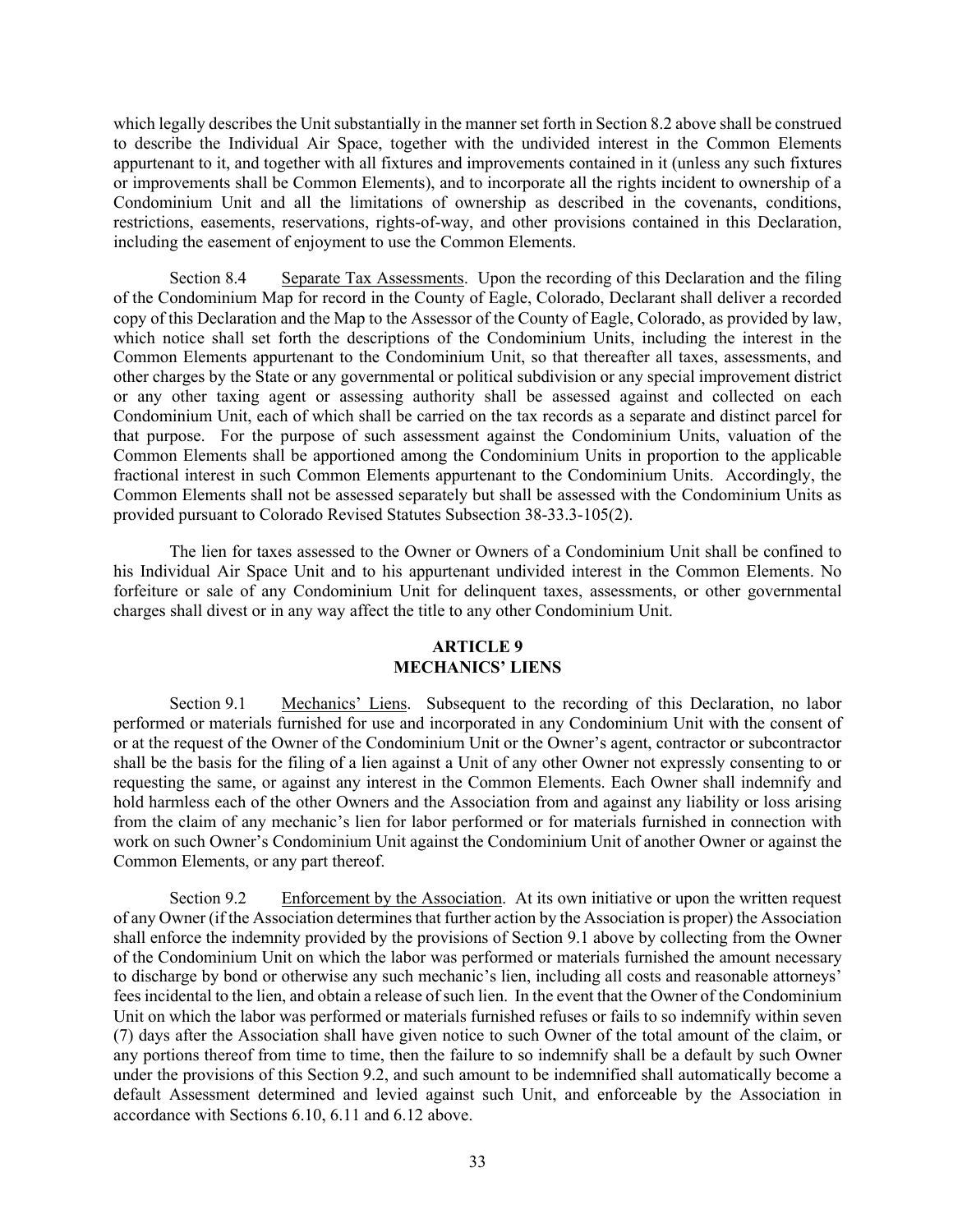#### **ARTICLE 10 PROPERTY RESTRICTIONS**

Section 10.1 Residential Uses. All Residential Units shall be used for dwelling and lodging purposes only, in conformity with all zoning laws, ordinances and regulations and with all provisions of this Declaration. A Residential Unit may be used for home occupations, provided (a) the existence or operation of the business activity is not apparent or detectable by sight, sound or smell from outside of the Residential Unit; (b) the business activity does not involve visitation of the Residential Unit by employees, clients, customers, suppliers or other business invitees in greater volume than would normally be expected for guest visitation to a residence without business activity; (c) the business activity is legal under all local, state and federal laws and conforms to all zoning requirements for the Project; (d) the business activity does not increase pedestrian or vehicular traffic in the Project in excess of what would normally be expected for Residential Units in the Project without business activity; (e) the business activity is consistent with the residential character of the Residential Unit and does not constitute a nuisance or a hazardous or offensive use, or threaten the security or safety of other Owners or occupants of the Project; and (f) the business activity does not result in a materially greater use of Common Elements or other facilities at the Project, in each case as determined at the discretion of the Executive Board. Long-term or short-term rentals shall not be considered a home occupation. No Residential Unit may be used for "day care," "child care" or "pet care" services, whether licensed or unlicensed. No signage shall be permitted identifying home occupations. Notwithstanding the foregoing, Declarant may use any Residential Unit as a sales office, management office, rental and/or property management office, storage facility and/or such other uses as may be permitted under the Act.

### Section 10.2 Amenity Unit.

10.2.1 Uses of Amenity Unit. In accordance with the Seventh Supplement to the Master Declaration recorded at Reception No. 202113658 in the Eagle County, Colorado real property records, the Amenity Unit is hereby subject to the Club Recreational Facilities Easement as defined in the Master Declaration and shall be operated by the Amenity Unit Owner in the manner contemplated by the Club Recreational Facilities Easement as set forth in the Master Declaration, including, without limitation, the right of the Amenity Unit Owner to allocate Operating Costs and Capital Expenses of the Amenity Unit to the Master Association. While Owners enjoy access privileges to the Amenity Unit, and are subject to certain obligations, each pursuant to the Club Recreational Facilities Easement as set forth in the Master Declaration, the Amenity Unit and its facilities and services are not General Common Elements of the Project. The Amenity Unit Owner retains all rights of ownership, management and use in the Amenity Unit as further described in the Master Declaration. The Amenity Unit Owner also has all rights, powers and protections provided to the "Club Owner" and to a "Shared Easement Owner" pursuant to the Master Declaration, including, without limitation, those arising under Sections 5.4 of the Master Declaration, as applicable to the Club Owner, and those arising under Article 5 of the Master Declaration, as applicable to a "Shared Easement Owner". Further, the Amenity Unit Owner (i) may adopt rules, regulations and procedures with respect to the Amenity Unit, (ii) shall have full and absolute authority over the manner and timing of maintenance, repair and alteration of the Amenity Unit, as further set forth in the terms of the Master Declaration, and (iii) shall have full and absolute authority over the manner and timing of services provided and operations relating to the Amenity Unit, including, without limitation, the level of staffing and periods of operation, subject to the terms of the Master Declaration. Notwithstanding the foregoing or any contrary provision in the Master Declaration, the Amenity Unit Owner is not permitted to hold group functions or special events within the Amenity Unit such as receptions, meetings or private parties, and no amplification or other excessive noise shall be permitted between the hours of 9:30 p.m. and 8:00 a.m.

10.2.2 Amenity Unit Put Option. The Amenity Unit is subject to the put option set forth in Section 5.7 of the Master Declaration.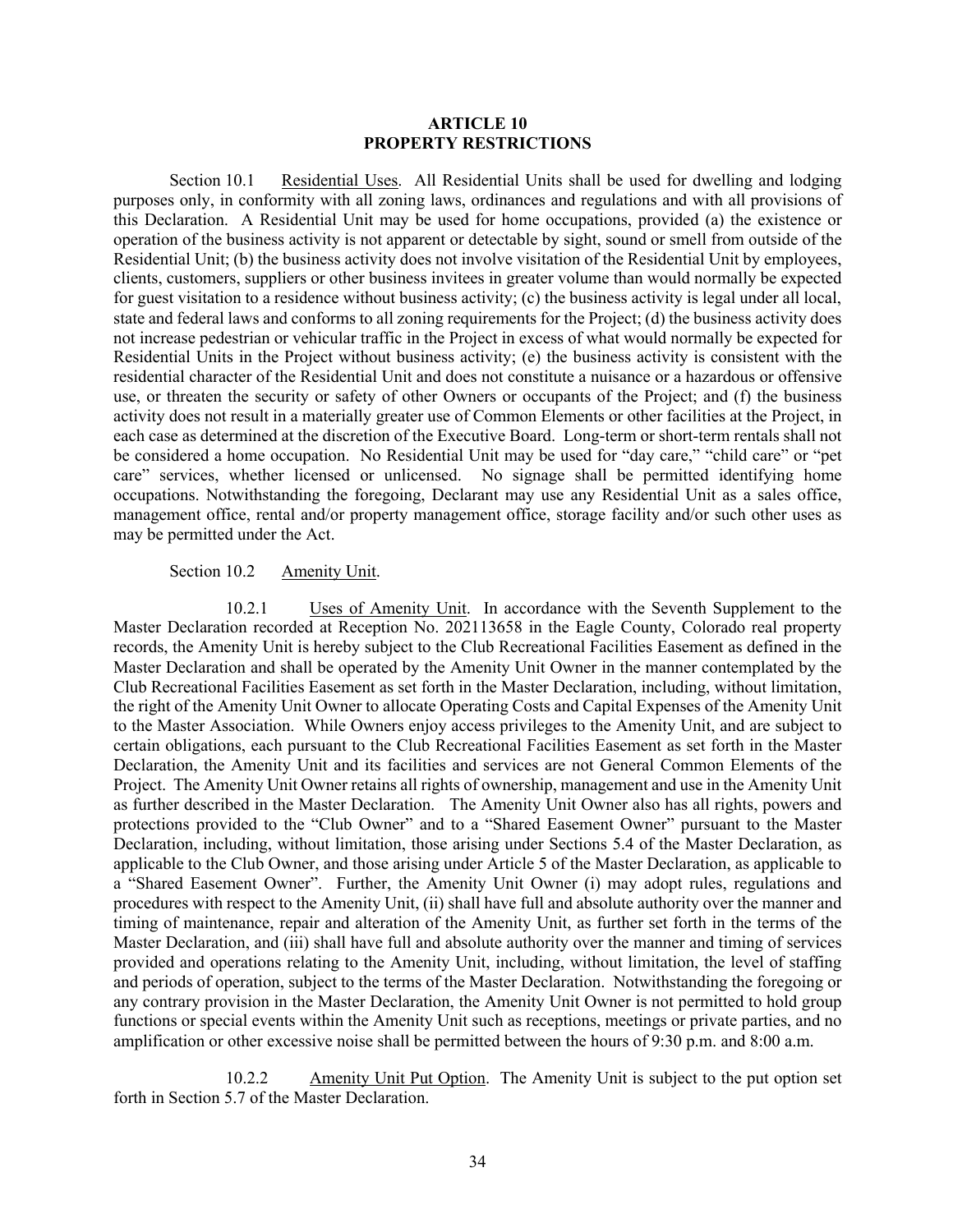10.2.3 This Section 10.2 may not be amended or repealed without the prior written consent of the Amenity Unit Owner, which consent may be withheld for any reason or no reason.

Section 10.3 Commercial Uses. The Commercial Units shall be used and occupied for any permissible commercial use as set forth in the Planned Unit Development for Riverfront Village, including, without limitation or obligation, retail stores, offices and food or beverage operations (such as, but not limited to, a bar, night club, restaurant or other similar uses). Notwithstanding the foregoing, the use of the Commercial Unit initially comprising the front desk and related offices is limited to front desk, office and retail business purposes only, including, without limitation or obligation, rental and property management operations (including management of properties both within and outside of the Project) and retail stores. Owners of Commercial Units may rent or lease such Units to others for the uses permitted herein. Owners acknowledge and understand that the Commercial Units may, without obligation, be operated 24 hours per day, 365 days per year. Such commercial activities shall not be deemed a nuisance; provided, however, (i) the operations of the Commercial Unit located on the rooftop area of the Project shall close access to its customers on or before 10:00 p.m. and shall not reopen for customer access prior to 8:00 a.m., (ii) no amplification or other excessive noise in any Commercial Unit shall be permitted between the hours of 9:30 p.m. and 8:00 a.m., and (ii) no ski or snowboard tuning shall be permitted or any other use which would generate a similar or higher level of noise or impact to the residential nature of the Project. Declarant may use any Commercial Unit as a sales office, management office, rental and/or property management office, storage facility and/or other uses as may be permitted under the Act. Notwithstanding the foregoing, the following uses shall be prohibited:

10.3.1 No Commercial Unit or appurtenant Limited Common Elements shall be used in connection with the production, sale or other distribution of marijuana or marijuana-related products;

10.3.2 No Commercial Unit or appurtenant Limited Common Elements shall be used for any manufacturing business or other similar industrial use.

Section 10.4 Conveyance of Condominium Units. All Condominium Units, whether or not the instrument of conveyance or assignment shall refer to this Declaration or the Master Declaration, shall be subject to the covenants, conditions, restrictions, easements, reservations, rights-of-way, and other provisions contained in this Declaration and in the Master Declaration, as the same may be amended from time to time.

Section 10.5 Use of Common Elements. There shall be no obstruction of the Common Elements, nor shall anything be kept or stored on or removed from any part of the Common Elements by any Owner without the prior written approval of the Association, except as specifically provided herein. Nothing shall be altered on, constructed in, or removed from the Common Elements by any Owner without the prior written approval of the Association. Any surface parking spaces within the Project shall be used for short-term parking for purposes of check-in, loading/unloading, front-desk operations and/or other short term uses as determined by the Executive Board or the Managing Agent. Without the prior written consent of the Executive Board, no Owner or occupant of a Condominium Unit shall penetrate the interior surface walls or drywall of an Individual Air Space Unit for any reason, including, by way of illustration, but not limitation, running speaker wire or cable in a Condominium Unit. With prior written approval by the Executive Board, and subject to any restrictions imposed by the Executive Board, an Owner may reserve portions of the Common Elements for use for a period of time as set by the Executive Board. Any such Owner who reserves a portion of the Common Elements as provided herein shall assume, on behalf of the Owner and Owner's guests, lessees and invitees, all risks associated with the use of the Common Elements and all liability for any damage or injury to any person or thing as a result of such use. Upon the request of the Association, such Owner shall also immediately reimburse the Association for any expenses that it incurs related to any damage or injury to any person or improvement as a result of such use. The Association shall not be liable for any damage or injury resulting from such use unless such damage or injury is caused solely by the willful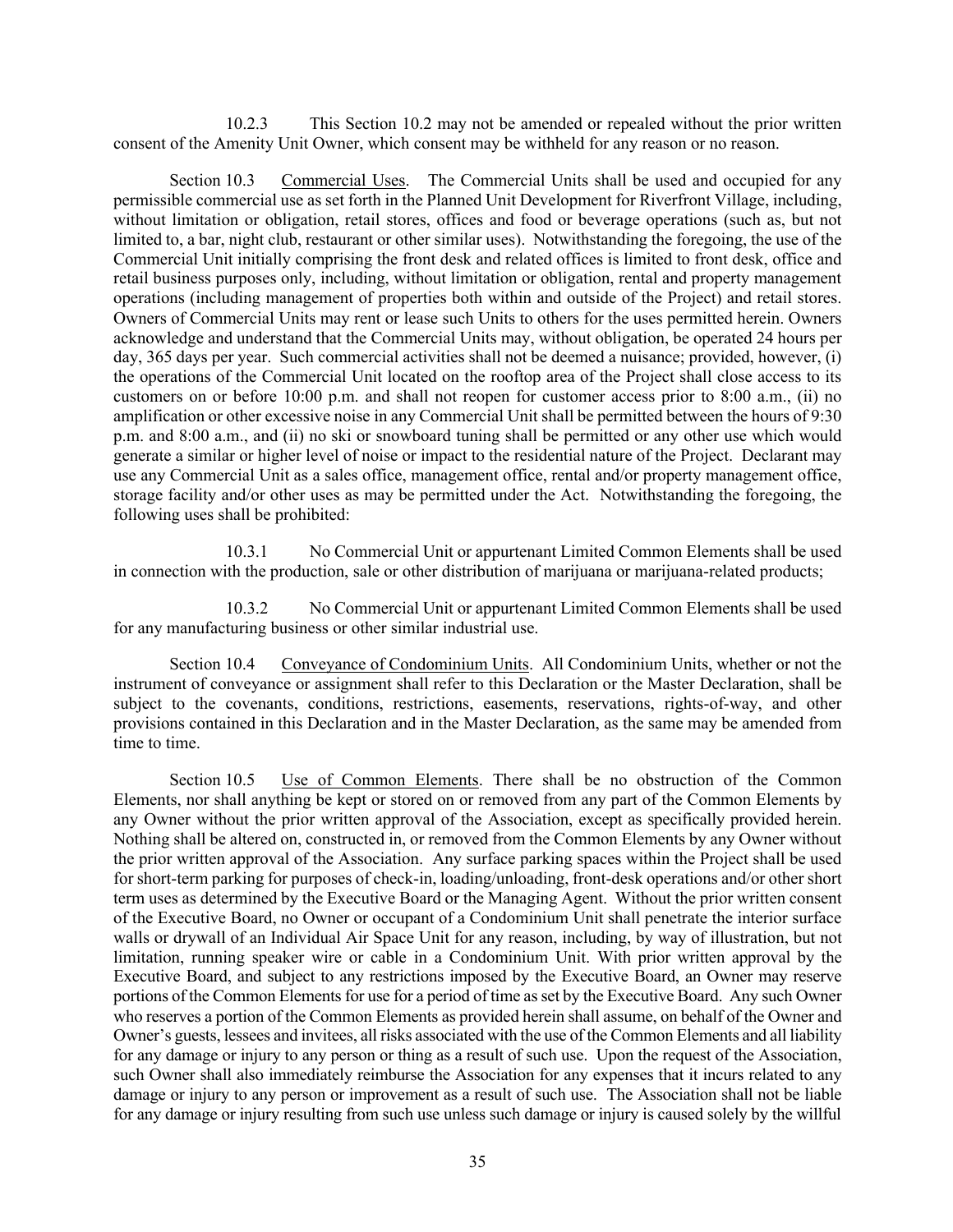acts or gross negligence of the Association, its agents or employees. Unless otherwise expressly authorized by the Executive Board, there shall be (a) no amplification or other excessive noise within the Common Elements between the hours of 9:30 p.m. and 8:00 a.m., and (b) no outdoor activities of any kind during the hours of 9:30 p.m. and 8:00 a.m.

Section 10.6 Use of Limited Common Elements. Except as otherwise provided herein, the use of the Limited Common Elements assigned to Condominium Unit(s) is restricted exclusively to the Owners of the Condominium Unit(s) to which such Limited Common Elements are assigned, and said Owner's guests, lessees and invitees. The Limited Common Elements are reserved for exclusive use, but shall not be construed or interpreted to be separate and apart from the Common Elements in general, and the restrictions applicable to the Common Elements shall also apply to the Limited Common Elements.

Section 10.7 Prohibition of Increases in Insurable Risks and Certain Activities. Nothing shall be done or kept in any Condominium Unit or in or on the Common Elements, or any part thereof, which would result in the cancellation of the insurance on all or any part of the Project or, taking into account that the Project is a mixed-use project and the particular use involved, in an increase in the rate of the insurance on all or any part of the Project over what the Association, but for such activity, would pay, without the prior written approval of the Association. Nothing shall be done or kept in any Condominium Unit or in or on the Common Elements which would be in violation of any statute, rule, ordinance, regulation, permit, or other imposed requirement of any governmental body. No damage to or waste of the Common Elements shall be committed by any Owner, or by any member of the Owner's family, or by any guest, invitee, or contract purchaser of any Owner, and each Owner shall indemnify and hold the Association and the other Owners harmless against all loss resulting from any such damage or waste caused by him, the members of his family, or his guests, invitees, or contract purchasers. Failure to so indemnify shall be a default by such Owner under this Section, and such amount to be indemnified shall automatically become a default Assessment determined and levied against such Condominium Unit. At its own initiative or upon the written request of any Owner (and if the Association determines that further action by the Association is proper), the Association shall enforce the foregoing indemnity as a default Assessment.

Section 10.8 Prohibited and Restricted Uses. In addition to the other restrictions contained elsewhere in this Declaration, the occupation and use of the Residential Units and their respective tenants and invitees is subject to the following restrictions:

10.8.1 Overloading. The Residential Units may not be used for any use beyond the maximum loads the floors of the Project are designed to carry and no apparatus, equipment, fixtures or other property of any nature may be located within the Residential Unit if the same, singularly or in the aggregate, would violate the maximum loads that the structural flooring in the Residential Unit is designed to support. Further, a Residential Unit may not be used for any use which would place any extraordinary burden on any portion of the Project.

10.8.2 Nuisance. The Residential Units may not be used for any use (1) constituting a public or private nuisance, (2) consisting of the manufacture of any product, or (3) which causes undue odor, noise, vibration or glare, including, without limitation, the use of amplification or equipment, in each instance in a manner that in the sole discretion of the Executive Board interferes with the rights, comfort or convenience of the other Owners. Section 10.8.3 below sets forth specific prohibitions and regulations related to smoking. The Association may adopt rules and regulations to further define and regulate possible nuisances. The Executive Board may take such action or actions as it deems reasonably necessary to correct any violation, including, after notice and the opportunity for a hearing as provided in the Responsible Governance Policies of the Association, directing permanent removal of the offending item(s) from the Project and/or the imposition of fines during any period of violation.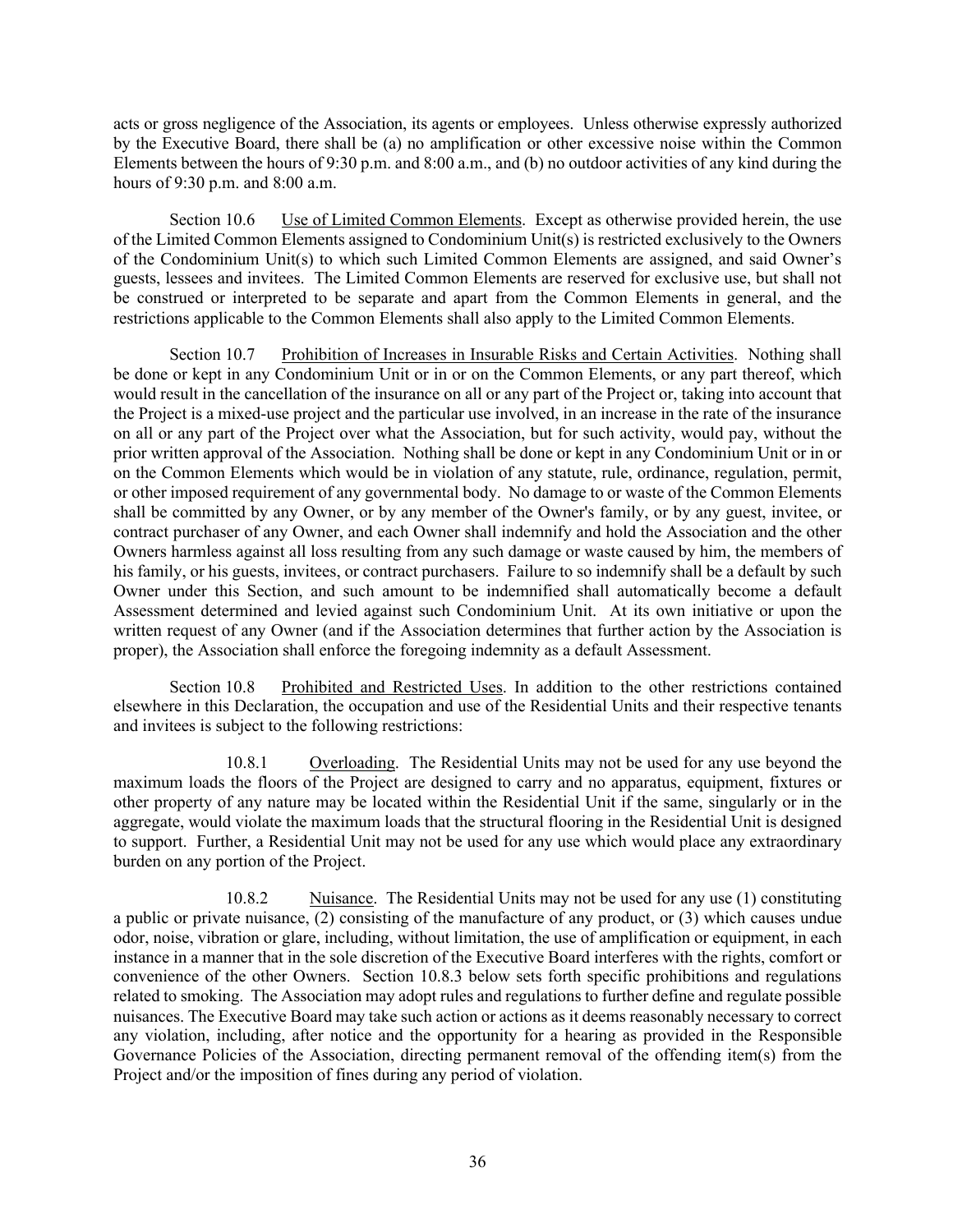10.8.3 Smoking Prohibitions and Regulation. Smoking is absolutely prohibited in or on all areas comprising the Project other than within an Individual Air Space Unit of a Residential Unit and is prohibited on Terraces, Limited Common Elements and all Common Elements. Further, smoke which escapes from an Individual Air Space Unit into another Unit or Common Element shall be considered a nuisance and subject to applicable remedies against the offending Owner, including, without limitation, the imposition of fines in accordance with the governance policies of the Association. The Association may adopt rules and regulations to further define and regulate smoking. Smoking shall be deemed to include the use of smoke-producing or vapor-producing products such as, but not limited to, cigarettes, cigars, pipes, marijuana, hookah, and electronic smoking devices (e.g., vaping). Smoking shall not be deemed to include smoke-producing or vapor-producing products involved with customary cooking, grilling or other household practices within a Unit.

10.8.4 Violation of Law. No portion of a Unit may be used for any use which violates any law, statute, ordinance, rule, regulation or order of any governmental authority having jurisdiction over the Property, including, without limitation, any of them that regulate or concern hazardous or toxic waste, substances or materials.

10.8.5 Pets. Subject to the rules and regulations of the Association, or written waiver by the Executive Board, an Owner may keep in a Residential Unit not more than three (3) house pets. Permitted house pets include domesticated dogs, cats, caged birds, and aquarium fish (and the maximum three-pet prohibition shall not apply to aquarium fish). Permitted house pets also include specially trained animals that serve as physical aids to handicapped residents and permitted by applicable law. No pets which are not usual and ordinary domestic household pets may be kept within the Residential Units. No pet may be kept, bred or maintained for any commercial purpose. If a pet is deemed dangerous or obnoxious in the subjective opinion of the Executive Board, the Owner having control over the animal will be given a written notice to correct the problem. If such problem is not corrected to the satisfaction of the Executive Board, such Owner, upon written notice and in accordance with the policies and procedures of the Association related to covenant enforcement (such as notice and the opportunity for a hearing as provided in such policies), may be required to remove the animal from the Residential Unit and/or may be subject to fines and/or other applicable remedies during the period of violation. The Owner having control over the pet is responsible for cleaning up after the pet and will hold the Association harmless from any liability, claim, damage, cost or expense resulting from any action of their pet. At any time a pet is outside the Residential Unit, it must be accompanied by its owner and on a leash and otherwise under the control of its owner.

10.8.6 Barriers; Front Desk. Unless expressly approved by the Executive Board and by Declarant, (a) the Association is prohibited from constructing any new wall, door or other improvement creating a redesign of any Common Element floor plan, and (b) the Association is prohibited from constructing any front desk or other reception area in any portion of the Buildings.

10.8.7 Window Coverings. To ensure a consistent exterior appearance for the Residential Units, all window coverings as seen from outside of a Residential Unit or the Buildings must be the color specified in the Association's rules and regulations. All window coverings must be maintained in good condition, and must be removed or replaced if they become stained, torn, damaged or otherwise unsightly in the opinion of the Executive Board. The Executive Board will adopt rules and regulations requiring specific window coverings as the approved window coverings for all Residential Units and/or otherwise regulating window coverings and their appearance.

10.8.8 Windows and Glass Doors. No windows or glass doors within a Residential Unit may have any reflective or tinted substance placed on them. No unsightly materials may be placed on any window or glass door or be visible through such window or glass door.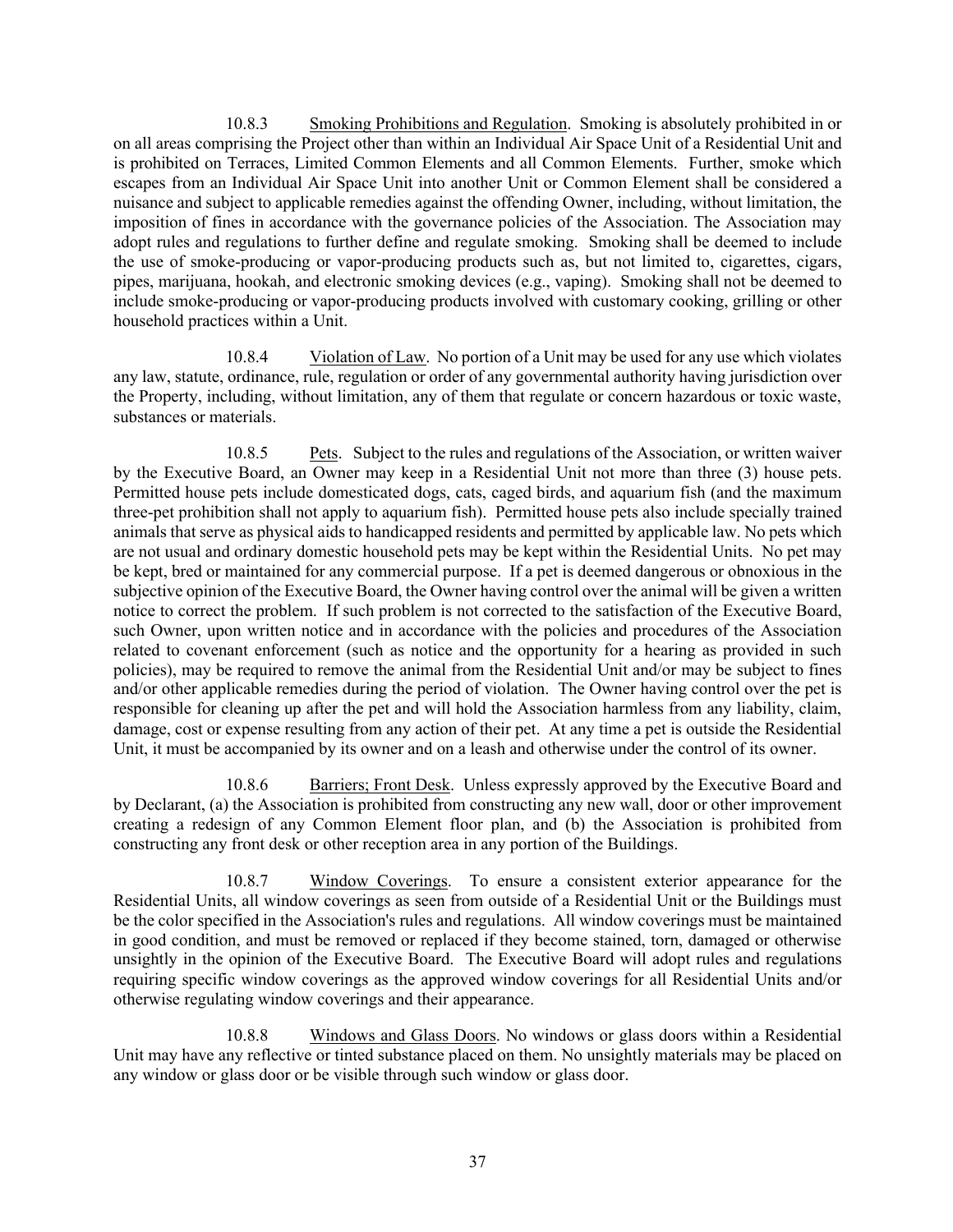10.8.9 Signs and Posters. Except as otherwise provided in this Declaration or as may be required by law, and except for signs which may be erected by Declarant related to the development and sale of Units and except for signs and flags prohibited from regulation as set forth in the Act, no signs (including, without limitation for-sale or for-lease signs), advertising posters, flyers, political placards, banners, flags, stickers, billboards, speakers or lighting of any kind shall be erected, placed, or permitted to remain on the Project without the prior written consent of the Executive Board or the Managing Agent and, to the extent visible from the exterior and subject to the authority of the Design Declaration, without the prior approval of Design Review Board. The Executive Board shall have the right to erect reasonable and appropriate signs on behalf of the Association. The Responsible Governance Policies of the Association provide more detail on the regulation of signage within the Project. Notwithstanding the foregoing, an Owner of a Commercial Unit and/or an Owner's commercial tenant as well as the Owner of the Amenity Unit may erect and attach signs, banners, posters, decorations, projections and other similar items on the exterior of the Commercial Unit ("Commercial Signs") or within the Amenity Unit and/or upon the exterior of the Amenity Unit ("Amenity Signs") on the condition that (a) the Commercial Signs and Amenity Signs are complimentary in size, quality and color scheme with then-existing signs at the Project, and (b) to the extent applicable, the Commercial Sign or Amenity Sign is approved by the Design Review Board in accordance with the requirements of the Design Declaration.

10.8.10 Refuse Removal. To the extent not handled by the Association or Master Association, all rubbish, garbage and debris will be regularly removed from and will not be allowed to accumulate. All trash, garbage and other debris will be disposed of in accordance with the normal practices and procedures of and in places designated by the Association or Master Association, as may change from time to time.

10.8.11 Terraces. The balconies, terraces, decks and patios, if any, that are Limited Common Elements of a Residential Unit or Units ("Terraces") shall be used only for the purposes intended, and shall not be used for drying or hanging garments, cleaning of rugs, or storing other objects, including, without limitation, any bicycles, skis, recreational equipment or gear or other personal property of any nature, except as permitted by law or by any rules and regulations adopted by the Association. No outdoor or patio furniture, barbecue grill, landscaping or plant materials or other personal property or improvements may be placed on any Terrace except in accordance with the rules and regulations of the Association or otherwise specifically approved in writing by the Executive Board. The Executive Board may adopt rules and regulations requiring specific furniture, barbeque grills and/or other personal property as the approved items for use on Terraces, it being acknowledged that such rules and regulations may specify distinct requirements for each floor on which a Terrace is located. No hot tubs, spas or similar devices may be placed, installed or otherwise used on the Terraces. No exterior equipment or fixtures, including but not limited to speakers or other amplification equipment, may be installed on any of the Terraces without the prior written approval of the Executive Board. The use of amplification on the Terraces shall be governed by Section 10.8.2 above. Each Residential Owner shall keep any Terrace associated with such Residential Unit in a state of good cleanliness and order.

10.8.12 Fireplaces. Fireplaces located in a Residential Unit may not be used for burning of any wood, solid fuel, paper or other items

10.8.13 Unit Temperatures. The Residential Units must (a) be heated as necessary to maintain a minimum temperature of 55 degrees Fahrenheit from October 1 through May 30 every year, and (b) not be cooled to a temperature that causes undue moisture and frosting of Unit elements.

10.8.14 Restrictions on Leasing; Prohibition on Timesharing. An Owner shall have the right to lease his or her Residential Unit upon such terms and conditions as the Owner may deem advisable; provided, however, any lease, sub-lease or rental agreement related to a Residential Unit must be in compliance with all laws, ordinances and regulations.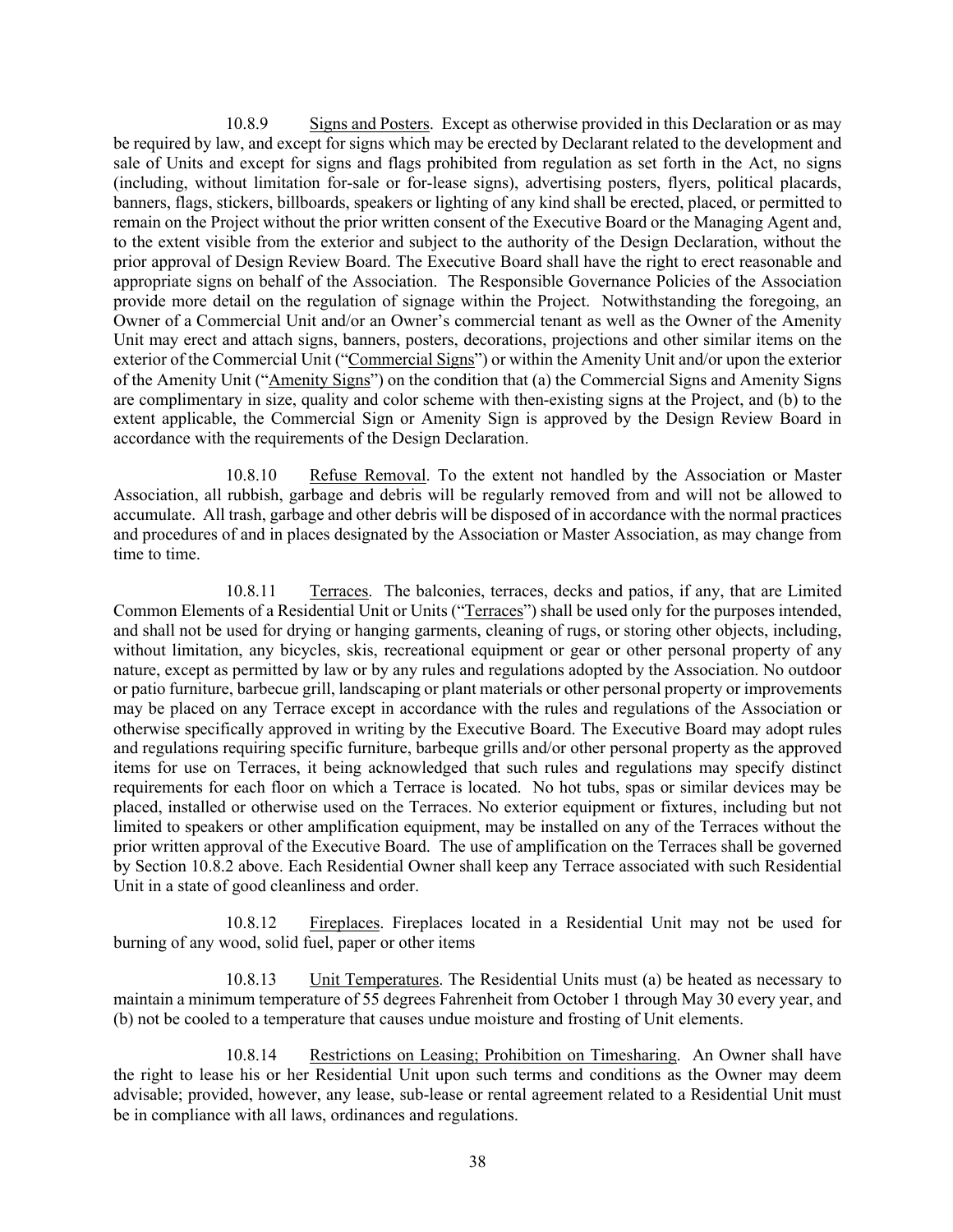10.8.15 No Impairment. No Owner, a guest, lessee or invitee of a Condominium Unit or agent of such Owner shall do any work which, in the reasonable opinion of the Executive Board, would jeopardize the soundness or safety of the Project or any structure created thereon or would impair any easement or other interest in real property thereto.

Section 10.9 Acknowledgements. Each Owner is hereby advised of the following matters affecting the Unit and/or the Project and the Owners' use and enjoyment thereof:

10.9.1 Amenity Unit Activities. The Project contains the Amenity Unit, which shall be used by Owners, other residential owners within Riverfront Village and their respective eligible users as described in the Master Declaration, and is expected to generate an unpredictable amount of visible, audible and odorous impacts and disturbances, including, without limitation, substantial public uses, illuminated and non-illuminated signage, and any other uses or activities permitted by Section 10.2.1 of this Declaration (the "Amenity Unit Activities"). The Amenity Unit Activities may occur during daytime and nighttime. The Amenity Unit may close during periods of the year at the discretion of the Amenity Unit Owner.

10.9.2 Ski Area Activities; Gondola. Each Owner acknowledges that no right is created or arises from ownership of a Unit, either (1) to use the amenities or facilities comprising the Beaver Creek Resort recreational facilities or other recreation areas (such Beaver Creek operations and activities, the "Mountain Activities"); or (2) to any waiver or discount of the prices charged for lift tickets or other fees charged to users of such areas. Owners acknowledge and accept that there is a high-speed public gondola connecting Riverfront Village to the Beaver Creek Landing site within Beaver Creek Resort (the "Gondola"). The Gondola, coupled with related commercial uses which may or may not include lift ticket sales and other mountain support services, will generate impacts and inconveniences commensurate with the public nature of such uses. Owner acknowledges that the Gondola is expected to operate generally between December 20 and April 1 of each ski season, but that it may operate at other times and dates as determined by the Confluence Metropolitan District in consultation with Vail Resorts. Owner acknowledges that Declarant is not the operator of the Beaver Creek ski area, and accordingly, Declarant cannot make any representations relating thereto. More specifically, the Lower Beaver Creek Mountain Express Lift, which is also known as Chair Lift 15, is neither owned nor operated by Declarant nor the Confluence Metropolitan District and no representation whatsoever is made to Owner regarding dates or time of operation. Neither Declarant nor any of its employees or agents has made any representations regarding the opening or closing dates of Chair Lift 15 or of such ski area in any given year. Owners are deemed to fully understand that the operator of the Beaver Creek ski area may decide, in its sole discretion, whether any or all of the chairlifts (including Chair Lift 15) within the Beaver Creek ski area should be operated. Without limiting the generality of the foregoing, Owners specifically acknowledge that Declarant has made no representations regarding opening and closing dates of the Beaver Creek ski area.

10.9.3 Railroad Tracks. The Property is located near railroad tracks and facilities and, while the use of such tracks is limited as of the date of this Declaration, regular future use may restart, which use may cause considerable noise and other inconveniences to the Owners.

10.9.4 Construction Activities. The Project is located in an area that is subject to or near current and/or future construction activities relating to the development of adjacent properties, (the "Construction Activities"). The Construction Activities are expected to generate an unpredictable amount of visible, audible and odorous impacts and disturbances. The Construction Activities may include, without limitation: (1) construction traffic (including, without limitation, construction vehicles and equipment), traffic flagging, detours and temporary closures; and (2) construction activities (including, without limitation, grading, excavation, clearing, site work and construction of indoor and outdoor improvements) relating to nearby properties.

10.9.5 Commercial Activities. A variety of commercial activities are and will be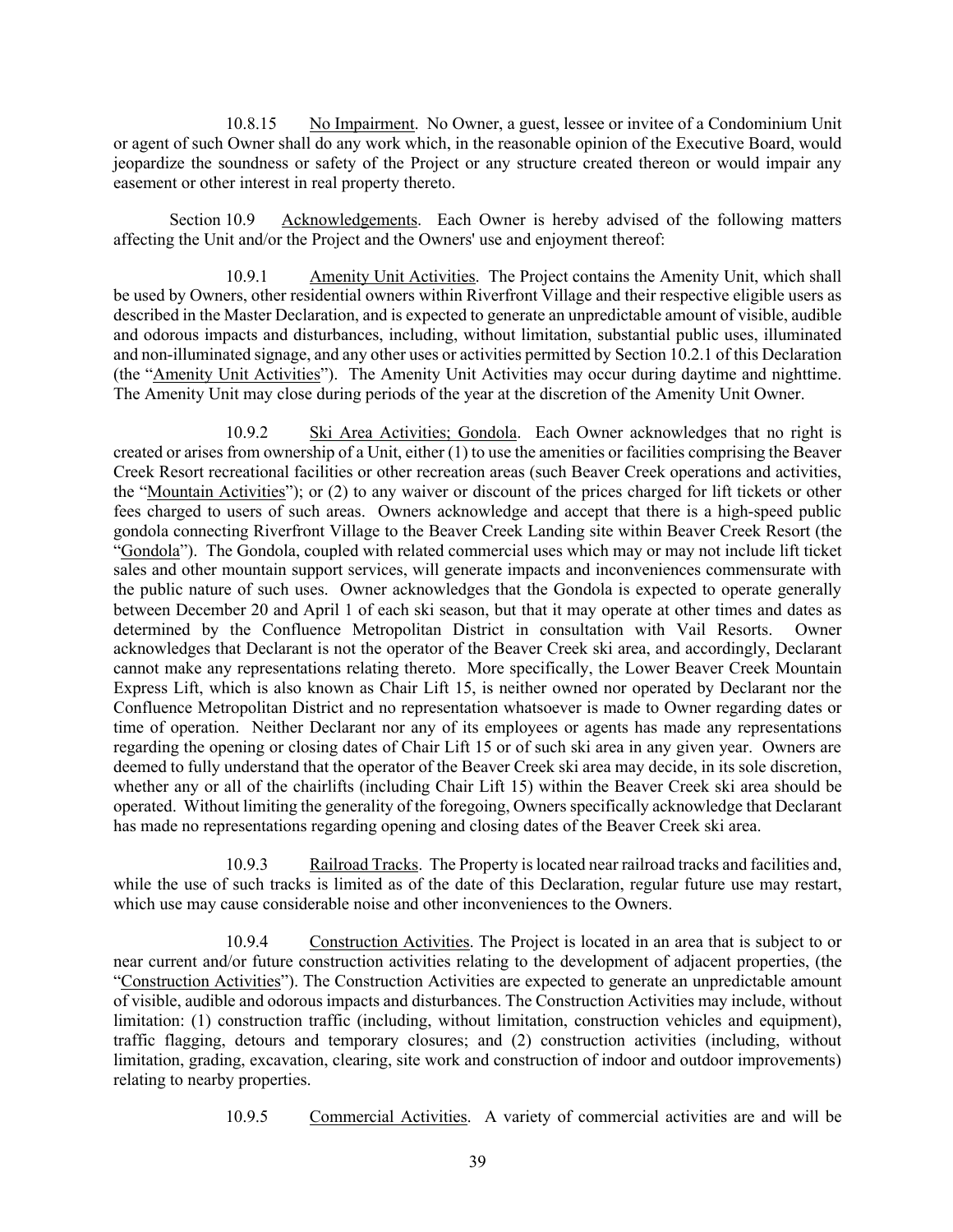conducted within and adjacent to the Project (the "Commercial Activities"). The Commercial Activities permitted by this Declaration are described in Section 10.3 above and are expected to generate an unpredictable amount of visible, audible and odorous impacts and disturbances. The Commercial Activities may include, without limitation, the operation of bar or nightclub, group functions, special events, illuminated and non-illuminated signage, entertainment and other uses permitted under this Declaration, subject to the restrictions set forth in Section 10.3 above. The Commercial Activities may occur during daytime and nighttime. Further, certain Commercial Activities and commercial operations may close during periods of the year at the discretion of the applicable owner or operator of same.

10.9.6 Nearby Facilities and Uses. The Property is located adjacent to or near public paths and a Town of Avon public park, and the use of such areas may generate considerable noise and other inconveniences to Owners. Further, a water treatment facility is located at the western boundary of Riverfront Village, which may at times generate odors or other impacts.

10.9.7 Waiver and Release. All Owners and the Association, for themselves and their respective successors and assigns, acknowledge that the Amenity Unit Activities, the Mountain Activities, the Construction Activities and the Commercial Activities, and the impacts and disturbances generated by them, may occur in and around the Units and the Project, including, without limitation, offensive noises, lighting, vibration and odors, damage to real and personal property, and risk of personal injury and death. Such persons may not assert or claim any violation of this Declaration or otherwise based on the existence or occurrence of the Amenity Unit Activities, the Mountain Activities, the Construction Activities or the Commercial Activities, or impacts and disturbances generated by them. All Owners and the Association, for themselves and their respective successors and assigns, forever waives and releases any actions or claims such persons and their successors and assigns may have against Declarant, the Amenity Unit Owner, the Commercial Owners, the Master Association and the Confluence Metropolitan District and their respective successors and assigns which in any way arise out of the impacts and disturbances generated from the Amenity Unit Activities, the Mountain Activities, the Construction Activities or the Commercial Activities.

10.9.8 Club Recreational Facilities Easement. Pursuant to the Master Declaration, an Owner of a Residential Unit shall enjoy certain rights to and shall be obligated for its portion of certain expenses relating to the maintenance and operation of the Club Recreational Facilities pursuant the "Club Recreational Facilities Easement" as defined in the Master Declaration, all as more fully set forth in the Master Declaration and subject to all restrictions, reservations and rights contained therein. Owners shall be "Riverfront Residential Members" of the Master Association as set forth in the Master Declaration. All expenses defined as Shared Easement Payments applicable to the Club Recreational Facilities Easement shall be shared by the applicable benefitted parties as provided in the Master Declaration. The owner or operator of the Riverfront Resort & Spa Hotel shall manage and operate all such areas and services that are located within the Riverfront Resort & Spa in accordance with the provisions of the Master Declaration. The Amenity Unit Owner shall be the owner and operator of the Amenity Unit and shall manage and operate the Amenity Unit in accordance with the provisions of the Master Declaration. Purchaser acknowledges and understands that the Club Recreational Facilities (including, without limitation, the Amenity Unit) shall be used by persons other than owners within the Project or within Riverfront Village as further described in the Master Declaration.

10.9.9 Parking. The parking facility located on and serving the Property is designated General Common Elements of the Project. Subject to regulation of such parking by the Executive Board through its rule-making authority, all parking within the parking facility shall be unassigned and available to Owners on an availability basis; provided, however, the Association may designate certain parking as exclusively serving a particular class of Owners (e.g., Townhome Residential Owners, One RF Residential Owners).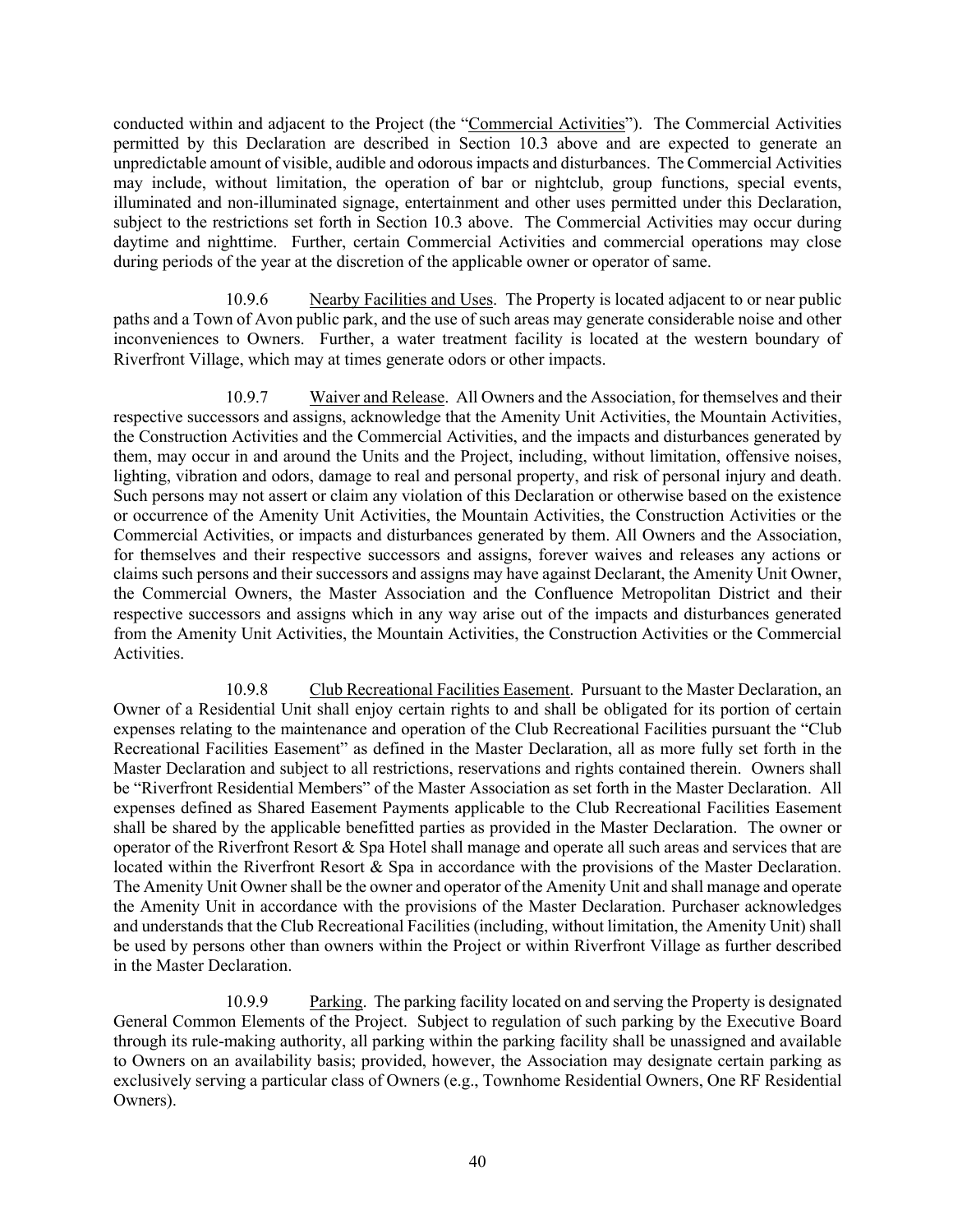10.9.10 Disclaimer. Declarant makes no representations, covenants or warranties to any Owner concerning the nature, scope, schedule or continuation of activities operated or conducted in or relating to Riverfront Village or the Project. Each Owner, for itself and its successors and assigns, acknowledges that (1) the activities may be discontinued from time to time or permanently; (2) the activities may not be operated or conducted during the same hours, days or months as any schedule in effect or contemplated on the date of an Owner's purchase of a Unit; (3) the activities may be conducted during more hours (during both daytime and nighttime), days, and months than any schedule in effect or contemplated on the date of an Owner's purchase of a Unit; and (4) more activities may be operated or conducted than occur or are contemplated on the date of an Owner's purchase of a Unit.

10.9.11 No View Easement. Notwithstanding any representation made to the contrary by the Declarant, any real estate agency or any agent, employee or representative of any such person, and by taking title to a Unit each Owner is deemed to have agreed and accepted that there is no easement or other right, express or implied, for the benefit of an Owner or the Association or the Master Association for light, view or air included in or created by this Declaration or as a result of an Owner owning a Unit.

10.9.12 Sound Transmission and Light Disclaimer, Release. EACH OWNER, BY ACCEPTANCE OF A DEED OR OTHER CONVEYANCE OF THEIR UNIT, HEREBY ACKNOWLEDGES AND AGREES THAT SOUND AND IMPACT NOISE TRANSMISSION IN A MULTI-UNIT BUILDING SUCH AS THE PROJECT IS VERY DIFFICULT TO CONTROL, AND THAT NOISES FROM ADJOINING OR NEARBY RESIDENCES, MECHANICAL EQUIPMENT, THE COMMERCIAL UNITS, THE AMENITY UNIT, RIVERFRONT RESORT & SPA AND ITS HOTEL ACTIVITIES, AND THE SURROUNDING DEVELOPMENTS AND ACTIVITIES CAN AND WILL BE HEARD IN RESIDENCES. NEITHER THE DECLARANT NOR THE OWNERS OF THE COMMERCIAL UNITS MAKES ANY REPRESENTATION OR WARRANTY AS TO THE LEVEL OF SOUND OR IMPACT NOISE TRANSMISSION BETWEEN AND AMONG RESIDENCES AND THE OTHER PORTIONS OF THE PROJECT OR OUTSIDE THE PROJECT OR THE LEVEL OF LIGHT THAT MAY IMPACT A UNIT, EACH AS MORE FULLY DISCUSSED BELOW. EACH OWNER HEREBY WAIVES AND EXPRESSLY RELEASES, TO THE EXTENT NOT PROHIBITED BY APPLICABLE LAW AS OF THE DATE OF THIS DECLARATION, ANY SUCH WARRANTY AND CLAIM FOR LOSS OR DAMAGES RESULTING FROM SOUND OR IMPACT NOISE TRANSMISSION OR LIGHT IMPACTS UPON THE UNITS. In connection therewith, Owners hereby acknowledge that living in a multi-story building and/or living in close proximity to other units and commercial property entails living very close to other persons, businesses and resort, hotel and commercial enterprises with attendant limitations on solitude and privacy. Walls, floors and ceilings have been designed to meet applicable building codes. However, in a multi-unit building, Owners and occupants will hear noise from adjacent units within the Project, including but not limited to, noise from showers, bathtubs, sinks, toilets or other sources of running water and/or plumbing fixtures. Also, Owners may hear noise from such items as the swimming pools, commercial activities, indoor and outdoor concerts, snowmaking, snow grooming, ski lifts and gondolas and other activities held at the Project and at other property adjacent to the Project, vacuum cleaners, stereos, televisions, or people running, walking, exercising and socializing. Owners can expect to experience substantial levels of sound, music, noise, odors, vibrations and other nuisances from other Units and areas within the Project and from other properties in the vicinity of the Project. Owners may also experience light entering a Unit from commercial lighting, LED signs and displays, and other lighting shows and activity in the vicinity of and from street lights located in close proximity to the windows and doors of the Unit.

10.9.13 Mold. Mold, mildew, fungi bacteria and microbiological organisms (collectively, "*Molds*") are present in soil, air and elsewhere in the environment. Molds can proliferate in various environments including, without limitation, damp areas such as bathrooms, and within walls and partitions. Certain parties have expressed concerns about the possible adverse effects of human health from exposure to Molds. Due to various reasons, including the varying sensitivities of different individuals to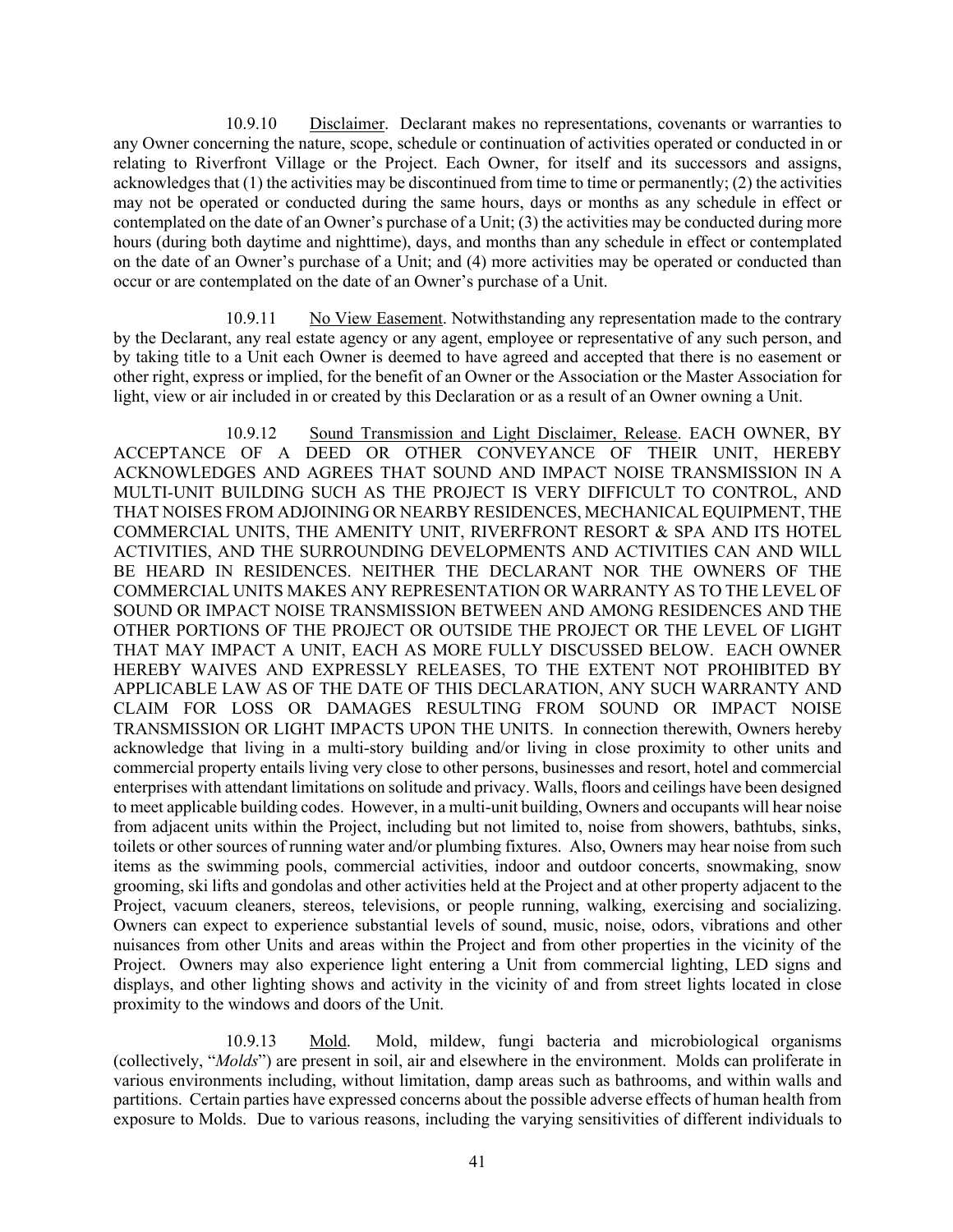various types of Molds, there currently exists no state or federal standards regarding acceptable levels of exposure to Molds. According to the Consumer Product Safety Commission and the American Lung Association, some diseases or illnesses have been linked with biological pollutants in the indoor environment, including some forms of Molds. However, it is believed that many of these conditions may also have causes unrelated to the indoor environment. Therefore, as of the date of this Declaration, it is unknown how many potential health problems relate primarily or exclusively to indoor air quality or Molds. Owners are advised that Declarant and the Association are not qualified and have not undertaken to evaluate all aspects of this very complex issue. Owners acknowledge that Declarant and the Association have not performed any testing or evaluation of, and make no representations or warranties, express or implied, concerning, the task, current or future presence or absence of Molds in the Unit, any Limited Common Elements allocated to the Unit, any unfinished perimeter walls located within the Unit or any other Common Elements. Declarant recommends that Owner, at Owner's expense, conduct its own investigation and consult with such experts as Owner deems appropriate regarding the occurrence and effects of Molds, the potential sensitivity or special risk of the Owner, his or her family members, and other individuals, who will occupy or use the Unit or any Common Elements associated therewith, may have with respect to Molds, any methods to reduce or limit Molds within the Unit, any Limited Common Elements allocated to the Unit, or any unfinished perimeter walls located within the Unit.

When excessive moisture or water accumulates indoors, Molds can grow and will occur, particularly if the moisture problem remains unaddressed. There is no practical way to eliminate all Molds in an indoor environment. The key to controlling indoor Mold growth is to control moisture. Owners agree to maintain the Unit, any Limited Common Elements allocated to the Unit and any unfinished perimeter walls located within the Unit in such a manner as to reduce the potential for increased Mold formation or growth, including, without limitation, keeping dryer and other vents and/or fans clear and functioning and preventing and repairing plumbing, window and other leaks and other sources of moisture. Owners agree to make periodic inspections of the Unit, and Limited Common Elements allocated to the Unit and any unfinished perimeter walls located within the Unit for the presence of Molds or conditions which may increase the ability of Molds to propagate within the Unit or such areas associated with the Unit and to monitor the Unit and such area on a continual basis for excessive moisture, water or Mold accumulation. If water or moisture is discovered in or around the Unit or such associated areas, the Owner agrees to immediately seek to eliminate the source of water or moisture, failure to eliminate the source of moisture can result in additional damage and growth of Mold. Declarant will not be responsible for damages and each Owner hereby waives all rights to damages and subrogation of damages. Each Owner agrees to indemnify Declarant and the Association and hold Declarant and the Association harmless from damages including all causes of personal injury or property damage, caused by the presence of Mold and/or water or moisture in a Unit or other portions of the Project to the extent that the damages are caused by: (i) the Owner's negligence or failure to properly maintain and monitor the Unit, any Limited Common Elements allocated to the Unit, or any unfinished perimeter walls located within the Unit; or (ii) the Owner's failure to promptly take appropriate corrective measures and minimize any damage caused by water or moisture (including, without limitation, failure to properly notify and engage the help of appropriate professionals or experts).

10.9.1 Roads. Certain roads and rights-of-way within Riverfront Village are or may be private and are or may be subject to rules and regulations of the entity which owns and is responsible for maintaining the applicable road or right-of-way.

10.9.2 Deed Restricted Units. The Project includes Deed Restricted Units which are deed restricted to require long-term occupancy by an individual who works in Eagle County as set forth in the applicable deed restriction.

10.9.3 Declarant Solely Responsible for Obligations. Declarant is part of the family of related but independent companies affiliated with East West Partners, Inc. "East West" is a service mark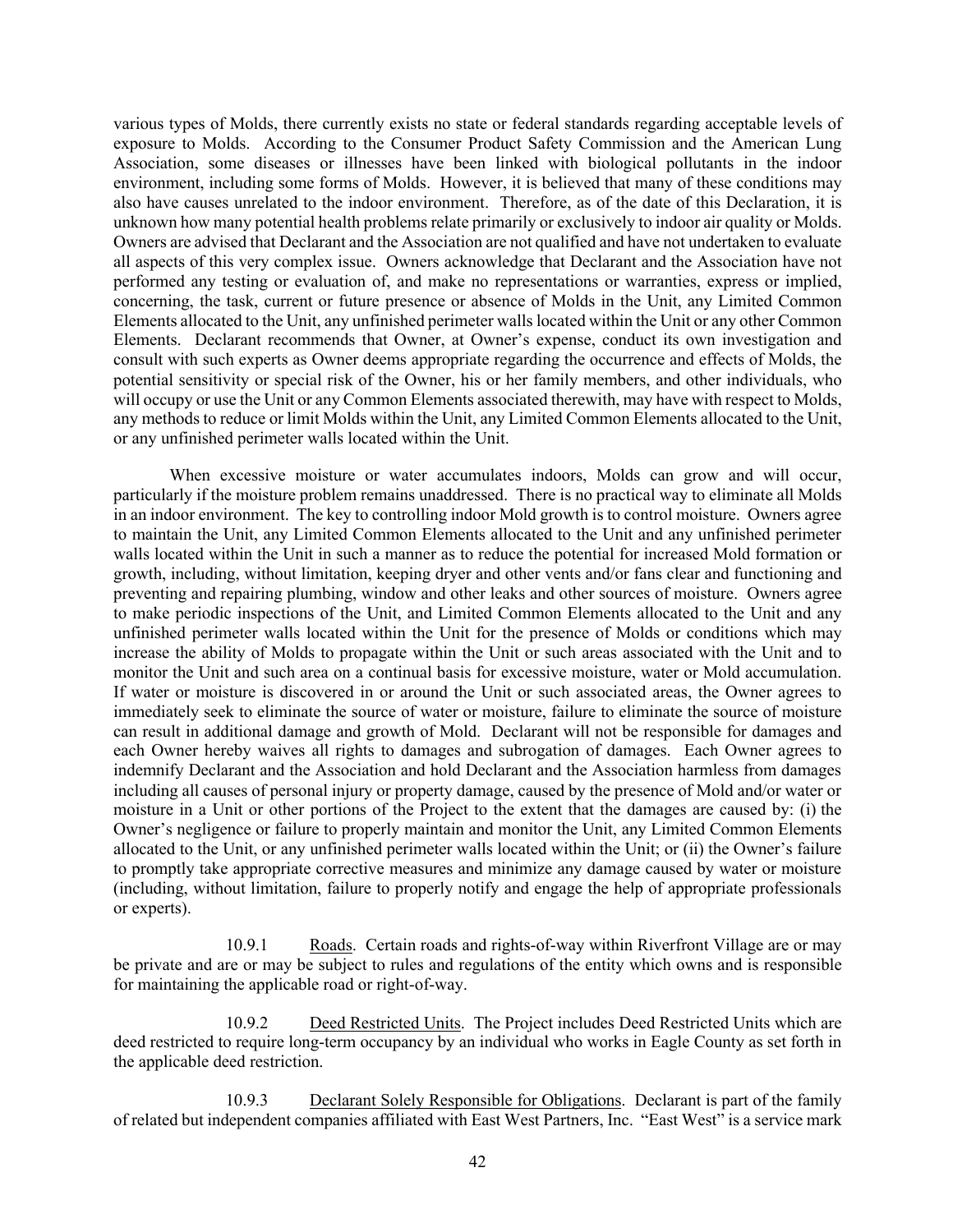of East West Partners, Inc. Declarant is a separate, single-purpose entity that is solely responsible for all of its obligations and liabilities, and it is not the agent of East West Partners, Inc. or any other entity. Any obligation or liability of Declarant shall be satisfied solely from the assets of Declarant.

# **ARTICLE 11 EASEMENTS**

Section 11.1 Easement of Enjoyment. Every Owner shall have a nonexclusive easement for the use and enjoyment of the Common Elements, which shall be appurtenant to and shall pass with the title to every Unit, subject to any limitation the Association Documents, including, without limitation, Section 3.9 above.

Section 11.2 Delegation of Use. Any Owner may delegate, in accordance with the Association Documents, the Owner's right of enjoyment in the Common Elements to the Owner's tenants, employees, family, guests, and invitees in accordance with the rules and regulations of the Association.

Section 11.3 Recorded Easements. The Property shall be subject to any easements as shown on any recorded plat affecting the Property, and as shown on the recorded Maps, and as reserved or granted under the Master Declaration or this Declaration. The recording data for recorded easements, licenses or other matters appurtenant to or included in the Property or to which any parts of the Property may become subject is set forth on the attached Exhibit D.

Section 11.4 Easements for Encroachments. The Project is subject to easements hereby created for encroachments between Condominium Units and the Common Elements as follows:

11.4.1 In favor of the Association so that it shall have no legal liability when any part of the Common Elements encroaches upon an Individual Air Space Unit;

11.4.2 In favor of each Owner of a Condominium Unit so that the Owner shall have no legal liability when any part of his Individual Air Space Unit encroaches upon the Common Elements or upon another Individual Air Space Unit; and

11.4.3 In favor of all Owners, the Association, and the Owner of any encroaching Individual Air Space Unit for the maintenance and repair of such encroachments.

Encroachments referred to in this Section 11.4 include, but are not limited to, encroachments caused by error or variance from the original plans in the construction of the Buildings or any Condominium Unit constructed on the Property, by error in the Condominium Map, by settling, rising, or shifting of the earth, or by changes in position caused by repair or reconstruction of any part of the Project. Such encroachments shall not be considered to be encumbrances upon any part of the Project.

Section 11.5 Utility Easements. There is hereby created a general easement upon, across, over, in, and under all of the Property for ingress and egress and for installation, replacement, repair, and maintenance of all utilities and communications systems, including but not limited to water, sewer, gas, telephone, electricity, television, internet or other utility or communication systems. By virtue of this easement, it shall be expressly permissible and proper for the companies providing such services to erect and maintain the necessary equipment on the Property and to affix and maintain electrical, communications, telephone and other wires, circuits, and conduits under and through the Property. Any company using this general easement shall use its best efforts to install and maintain its improvements without disturbing the uses of the Owners, the Association, and Declarant; shall prosecute its installation and maintenance activities as promptly as reasonably possible; and shall restore any disturbed property to its original condition as soon as possible after completion of its work. Should any company furnishing a service covered by the general easement request a specific easement by separate recordable document or a separate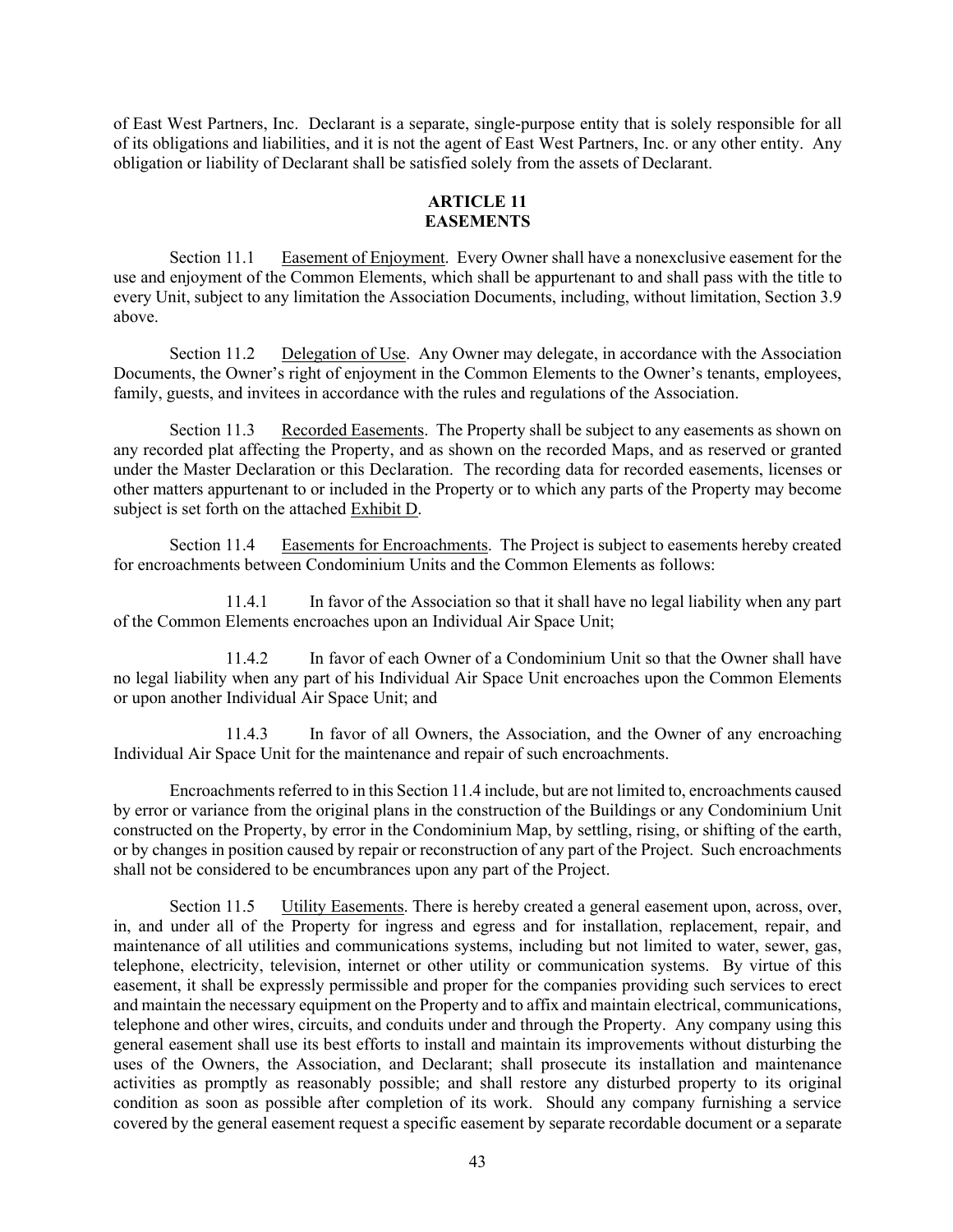agreement with the Association, Declarant or the Executive Board shall have, and are hereby given, the right and authority to grant such easement upon, across, over, or under any part or all of the Property, and/or to enter into exclusive or non-exclusive agreements with companies providing such services, without conflicting with the terms hereof. The easements provided for in this Section shall in no way affect, avoid, extinguish, or modify any other recorded easement on the Property.

Section 11.6 Reservation of Easements, Exceptions and Exclusions. Declarant reserves for itself and its successors and assigns and hereby grants to the Association the concurrent right to establish from time to time by declaration or otherwise, utility and other easements, including but not limited to, for streets, paths, walkways, drainage, recreation areas, parking areas, ducts, shafts, flues, conduit installation areas, consistent with the ownership of the Property for the best interest of all of the Owners and the Association, in order to serve all the Owners of the Project.

Section 11.7 Maintenance Easement. An easement is hereby granted to the Association and any Managing Agent and their respective officers, agents, employees, and assigns upon, across, over, in, and under the Common Elements and a right to make such use of the Common Elements as may be necessary or appropriate to perform the duties and functions which they are obligated or permitted to perform pursuant to this Declaration.

Section 11.8 Easements of Access for Inspection, Maintenance and Emergencies. Some portions of the Common Elements or its related facilities are or may be located within the Condominium Units or may be conveniently accessible only through the Condominium Units. The Association shall have the irrevocable right to have access to each Condominium Unit from time to time during such reasonable hours as may be necessary for the inspection, maintenance, repair, removal, or replacement of any of the Common Elements therein or accessible therefrom or for making emergency repairs necessary to prevent damage to the Common Elements or to any Unit. Additionally, there is hereby created an easement for such Common Elements as they currently exist within the Condominium Units. Subject to the provisions of Section 5.5 above, damage to the interior of any part of a Unit resulting from the maintenance, repair, emergency repair, removal, or replacement of any of the Common Elements or as a result of emergency repair within another Unit at the instance of the Association shall be a Common Expense.

Section 11.9 Declarant's Rights Incident to Construction and Marketing. Declarant, for itself and its successors and assigns, hereby retains a right and easement of ingress and egress over, in, upon, under, and across the Property and the right to store materials on the Property and to make such other use of the Property as may be reasonably necessary or incident to the complete construction and sale of the Project, including, but not limited to, construction trailers, temporary construction offices, sales offices, and directional and marketing signs; provided, however, that no such rights shall be exercised by Declarant in such a way as to unreasonably interfere with the occupancy, use, enjoyment, or access by any Owner, or family members, guests, or invitees of an Owner. Declarant, for itself and its successors and assigns, hereby retains a right to maintain any Unit or Units as sales offices, management offices or model residences so long as Declarant, or its successors or assigns, continues to be an Owner of a Unit. The use by Declarant of any Unit as a model residence, office or other use shall not affect the Condominium Unit's designation on the Map as a separate Unit. Declarant further reserves exclusive easement rights over and across the Property for the purpose of marketing, sales and rental of Units or of other projects developed or marketed by Declarant or its affiliates from time to time, including, without limitation, the right to show the Property and to display signs and other promotional devices.

Section 11.10 Governmental Requirements. Declarant hereby reserves the right to grant such easements, from time to time, as may be required by any government agency. Such easements shall specifically include, but not be limited to, any public rights-of-way and any environmental easements required by federal, state or local environmental agencies, for so long as the Declarant holds an interest in any Condominium Unit.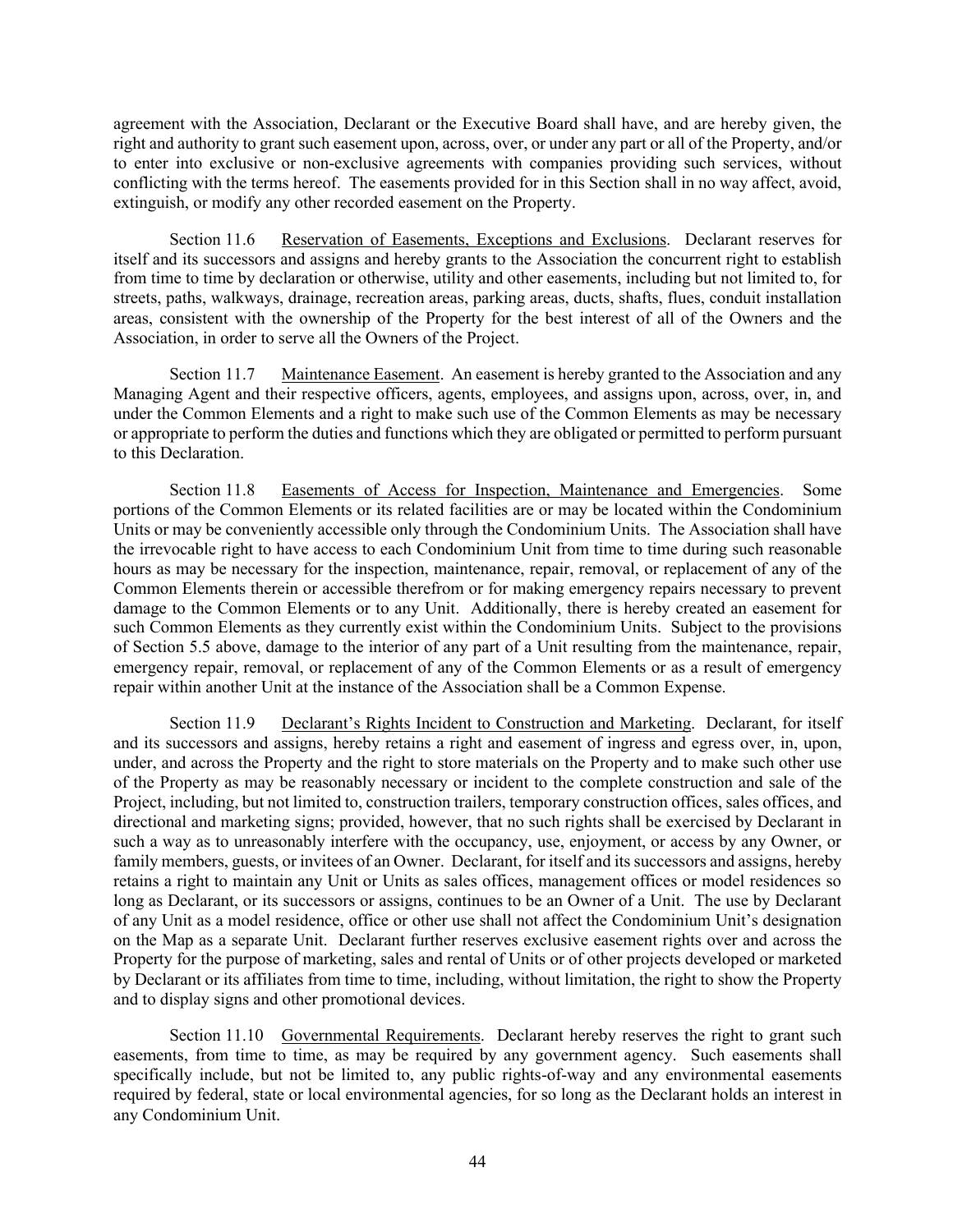Section 11.11 Declarant Easements. Declarant reserves unto itself, its successors, assigns, lessees, guests, licensees and invitees, for so long as it holds any interest in any Condominium Unit, the same easement rights granted to Owners under this Declaration and specific easement rights over and across the Property as it may deem necessary for its use from time to time.

Section 11.12 Right of Declarant and Association to Own Units and to Use Common Elements. An easement is hereby reserved by Declarant for itself and its successors and assigns and granted to the Association and its officers, agents, employees, successors and assigns to maintain offices, storage areas, conference areas, and common areas for use by the Association or Declarant within the Common Elements, subject to all rules and regulations established under this Declaration. The costs and carrying charges incurred by the Association in purchasing and owning any such Unit shall be part of the Common Expenses.

Section 11.13 Remodeling Easement. Declarant, for itself and its successors and assigns, including Owners, retains a right and easement in and about the Buildings for the construction and installation of any duct work, additional plumbing, or other additional services or utilities serving the Common Elements in connection with the improvement or alteration of the Common Elements, including the right of access to such areas of the Common Elements as is reasonably necessary to accomplish such improvements. In the event of a dispute among Owners with respect to the scope of the easement reserved in this Section, the decision of the Executive Board shall be final.

Section 11.14 Easements Deemed Created. All conveyances of Units hereafter made, whether by Declarant or otherwise, shall be construed to grant and reserve the easements contained in this Article, even though no specific reference to such easements or to this Article appears in the instrument for such conveyance.

# **ARTICLE 12 LIMITED POWERS OF ATTORNEY**

Section 12.1 Appointment to Association. Each and every Owner hereby irrevocably constitutes and appoints the Association as such Owner's true and lawful attorney-in-fact in such Owner's name, place, and stead for the purpose of dealing with the Project upon its damage, destruction, condemnation, or obsolescence as provided below in Articles 13, 14 and 15 below. In addition, the Association, or any insurance trustee or substitute insurance trustee designated by the Association, is hereby appointed as attorney-in-fact under this Declaration for the purpose of purchasing and maintaining insurance under Article 7 above, including: the collection and appropriate disposition of the proceeds of such insurance; the negotiation of losses and the execution of releases of liability; the execution of all documents; and the performance of all other acts necessary to accomplish such purpose. The Association, or any insurance trustee, shall hold or otherwise properly dispose of any insurance proceeds in trust for the Owners and their Mortgagees, as their interests may appear.

Section 12.2 Appointments; General Authority. Acceptance by any grantee of a deed or other instrument of conveyance from Declarant or from any Owner shall constitute appointments of the attorneysin-fact as provided above. The applicable attorney-in-fact as described above shall have full and complete authorization, right, and power to make, execute, deliver and record any document or instrument with respect to the interest of any Owner and, if applicable, Mortgagee which may be necessary or appropriate to exercise the powers granted to the attorney-in-fact as described in each appointment.

## **ARTICLE 13 DAMAGE OR DESTRUCTION**

Section 13.1 The Role of the Board. Except as provided in Section 13.6, in the event of damage to or destruction of all or part of any Common Elements or other property covered by insurance written in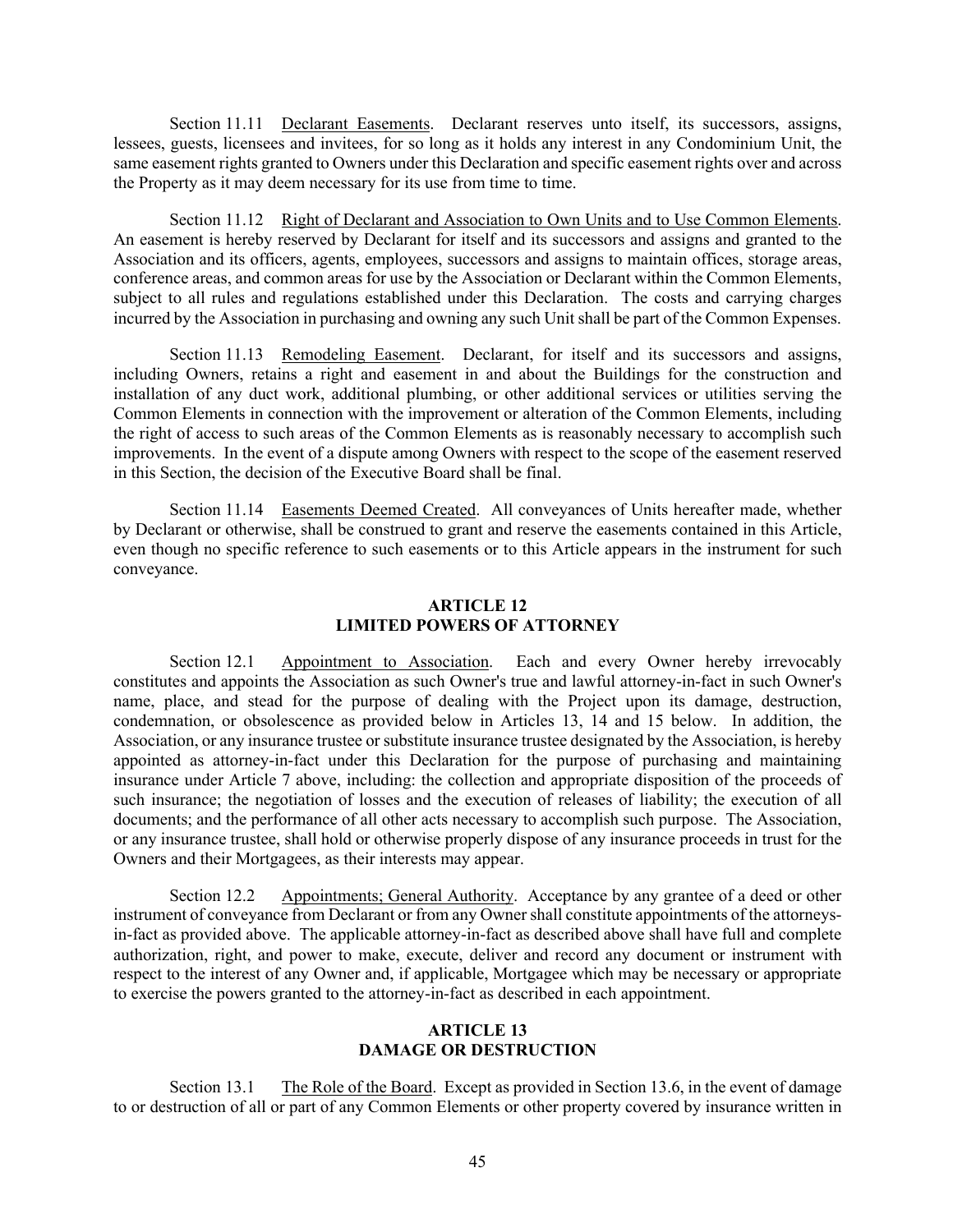the name of the Association under Article 7 (the "Covered Elements"), the Board shall arrange for and supervise the prompt repair and restoration of the Covered Elements including, without limitation, the floor coverings, fixtures, and improvements originally constructed or installed, and replacement thereof installed by the Owners up to the value of those originally constructed or installed, but not including any furniture, furnishings, fixtures, equipment, or other personal property supplied or installed by the Owners in the Units unless covered by insurance obtained by the Association. To the extent the damage or destruction affects all or part of any Unit or its Limited Common Elements or otherwise relating to an individual class of Owners, the Directors representing the Owners of the Units damaged shall perform the foregoing functions. Notwithstanding the foregoing, each Owner shall have the right to supervise the redecorating of its Unit.

Section 13.2 Estimate of Damages or Destruction. As soon as practical after an event causing damage to or destruction of any part of the Covered Elements, the Association shall, unless such damage or destruction shall be minor, obtain an estimate or estimates that it deems reliable and complete of the costs of repair and reconstruction of that part of the Covered Elements damaged or destroyed. "Repair and reconstruction" as used in this Article 13 shall mean restoring the damaged or destroyed part of the affected Covered Elements to substantially the same condition in which it existed prior to the damage or destruction, with such affected Covered Elements having substantially the same vertical and horizontal boundaries as before.

Section 13.3 Repair and Reconstruction. As soon as practical after obtaining estimates, the Association shall diligently pursue to completion the repair and reconstruction of the part of the Covered Elements damaged or destroyed. As attorney-in-fact for the Owners, the Association may take any and all necessary or appropriate action to effect repair and reconstruction, and no consent or other action by any Owner shall be necessary in connection with that action.

Section 13.4 Funds for Repair and Reconstruction. Subject to the provisions of Section 13.6 below, the proceeds received by the Association from any hazard insurance shall be used for the purpose of repair, replacement, and reconstruction. Notwithstanding the foregoing, in the event that insurance proceeds are insufficient to pay the estimated cost of repair, replacement or reconstruction of the damaged improvements based on the estimate or estimates of the costs to complete same and such damage is less than the seventy percent (70%) threshold of damage as discussed in Section 13.6 below, then Owners representing at least sixty-seven percent (67%) of the total allocated votes in the Association and every Owner of a Unit or its appurtenant Limited Common Elements that will not be rebuilt may agree in writing not to repair and reconstruct the damaged improvements or may adopt a plan for the construction of alternative improvements. Any improvements not reconstructed shall be restored to an attractive state and maintained by the Association in a neat and attractive condition. Any remaining insurance proceeds shall be distributed in accordance with Section 7.7.2 above or as otherwise required by the Act.

Section 13.5 Insurance Proceeds Sufficient to Repair. In the event of damage or destruction due to fire or other disaster, the insurance proceeds, if sufficient to reconstruct the improvements, shall be applied by the Association as attorney-in-fact to such reconstruction, and the improvements shall be promptly repaired and reconstructed. The Association shall have full authority, right, and power as attorney-in-fact to cause the repair and restoration of the improvements. Assessments for Common Expenses shall not be abated during the period of insurance adjustments and repair and reconstruction.

Section 13.6 Insurance Proceeds Insufficient to Repair; Special Assessment; Remedies for Failure to Pay Special Assessment. If the insurance proceeds are insufficient to repair and reconstruct the improvements, and if such damage is not more than seventy percent (70%) of the total replacement cost of all of the Covered Elements, not including land, such damage or destruction shall be promptly repaired and reconstructed by the Association as attorney-in-fact, using the proceeds of insurance and, if permitted under the Act, the proceeds of a special Assessment to be made against all of the Owners and their Units. Any such special Assessment shall be a Common Expense and shall be due and payable as provided in Article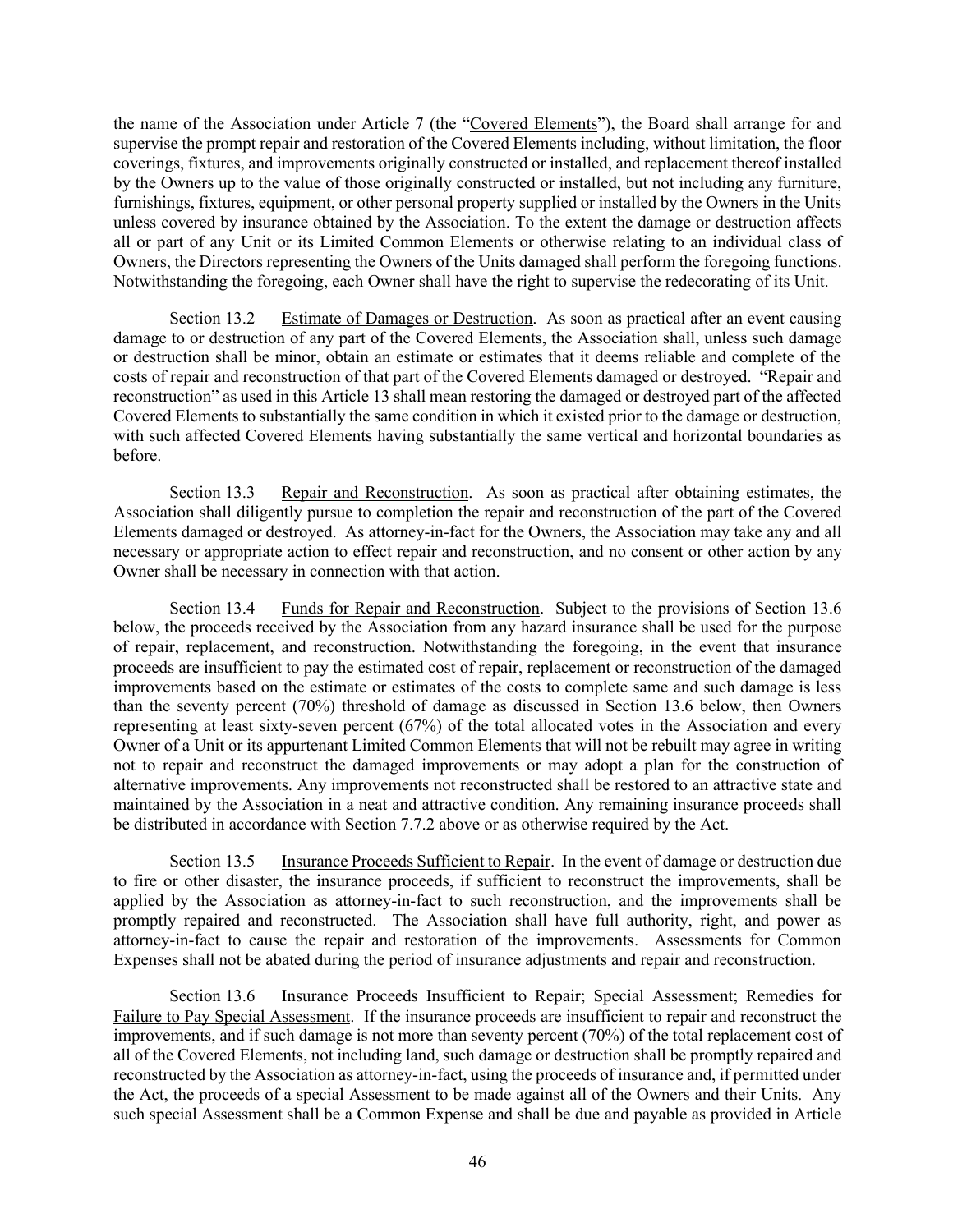6 above. The Association shall have full authority, right, and power as attorney-in-fact to cause the repair, replacement, or restoration of the improvement using all of the insurance proceeds for such purpose, notwithstanding the failure of an Owner to pay the Assessment.

Any Assessment provided for in this Section shall be a debt of each Owner and a lien on the Owner's Unit and may be enforced and collected as provided in Article 6 above.

If the insurance proceeds are insufficient to repair and reconstruct the improvement, and if such damage is more than seventy percent (70%) of the total replacement cost of all of the Covered Elements, not including land, such damage or destruction shall be promptly repaired and reconstructed by the Association, as attorney-in-fact, using the proceeds of insurance and, if permitted under the Act, the proceeds of a special Assessment made against all of the Owners and their Units, provided, however, that sixty-seven percent (67%) of the votes of the Owners, including sixty-seven percent (67%) of all votes allocated to Residential Owners and sixty-seven percent (67%) of all votes allocated to Commercial Owners, and fifty-one percent (51%) or more of the First Mortgagees of record, may elect to terminate the Association; and in such event, the Association shall forthwith record a notice setting forth such fact or facts, and upon the recording of such notice by the Association's president and secretary or assistant secretary, the General Common Elements or Limited Common Elements shall be rendered safe and not unsightly and shall be permitted to remain in such state and any General Common Elements or Limited Common Elements capable of sale shall be sold pursuant to the provisions of this Section by the Association free and clear of the provisions contained in this Declaration and the articles of incorporation, and bylaws of the Association. Assessments for Common Expenses shall not be abated during the period prior to sale.

In such event, the insurance settlement proceeds shall be collected by the Association, and such proceeds shall be divided by the Association according to each Owner's percentage interest in the General Common Elements and such divided proceeds shall be paid into separate accounts, each such account representing one of the Units. Each such account shall be in the name of the Association, and shall be further identified by the Unit designation and the name of the Owner and designated as an agency account. From each separate account the Association, as attorney-in-fact, shall use and disburse the total amount of each of such accounts, without contributions from one account to another, toward the partial or full payment of the lien of any First Mortgagee encumbering the Unit represented by such separate account. Thereafter, each such account shall be supplemented by the apportioned amount of the proceeds obtained from the sale, if any, of the General Common Elements or Limited Common Elements. Such apportionment shall be based upon each Unit Owner's percentage interest in the General Common Elements or Limited Common Elements, as applicable. The total funds of each account shall be used and disbursed, without contribution from one account to another, by the Association as attorney-in-fact for the purposes and in the order as follows:

13.6.1 For payment of real property ad valorem taxes, special assessment liens duly imposed by a governmental subdivision, and customary expenses of sale;

13.6.2 For payment of the balance of the lien of any First Mortgage affecting the Unit;

13.6.3 For payment of unpaid Association assessments, interest, costs, late charges, expenses and attorneys' (and legal assistants') fees;

13.6.4 For payment of unpaid Association Assessments, interest, costs, late charges, expenses and attorneys' (and legal assistants') fees;

13.6.5 For payment of junior Mortgages affecting the Unit in the order of and to the extent of their priority; and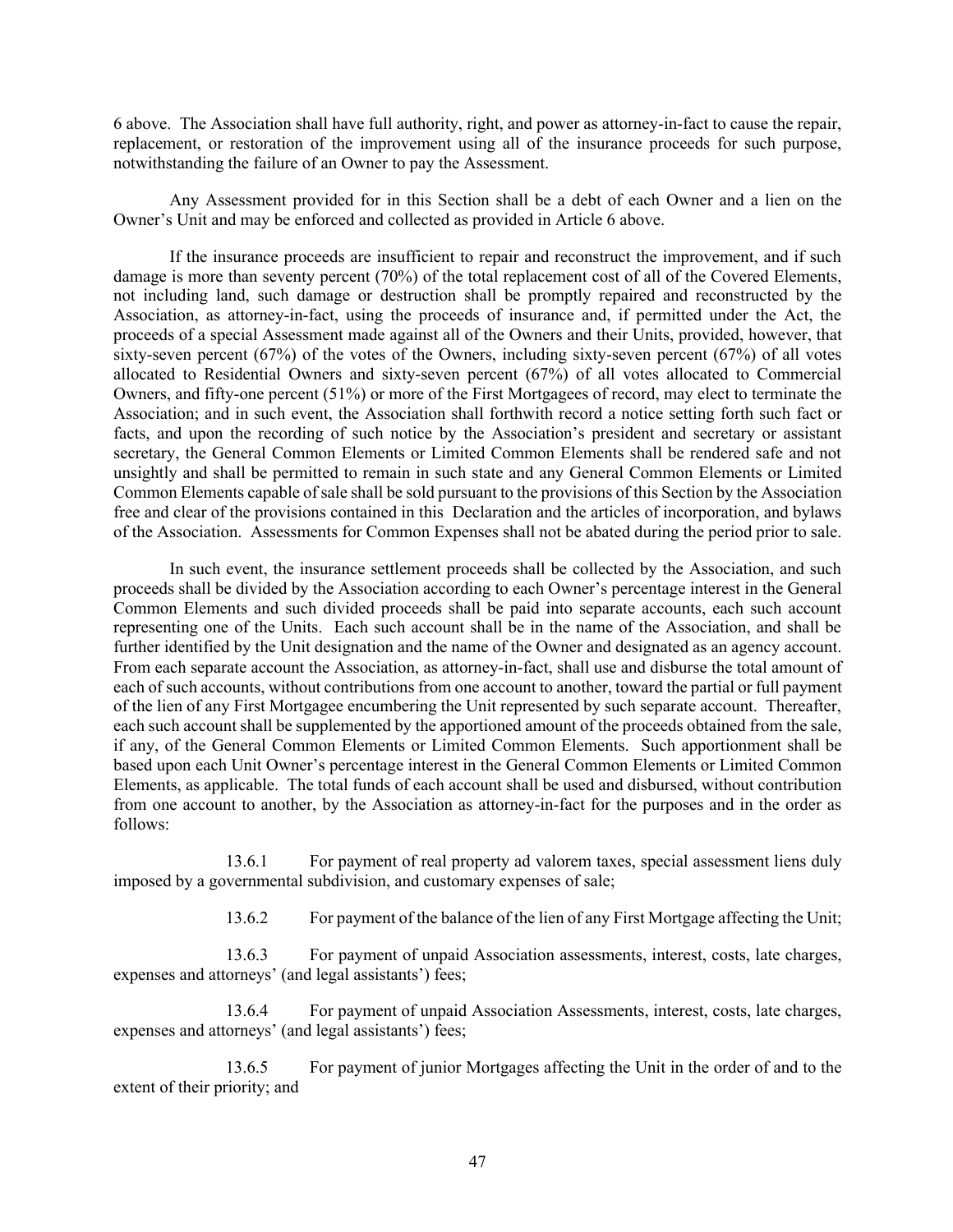#### 13.6.6 For payment of the balance remaining, if any, to the Owner of the Unit.

In the event that the Owners and First Mortgagees do not elect to terminate the Association as provided above, by approval of Owners representing at least eighty percent (80%) of the total votes of in the Association, and every Owner of a Unit or its appurtenant Limited Common Element that will not be rebuilt, and the consent of fifty-one percent (51%) or more of the First Mortgagees of record, it may alternatively be determined not to repair and reconstruct improvements within the Common Elements, and if no alternative improvements are authorized, then and in that event the damaged property shall be restored to a safe and not unsightly state and maintained as an undeveloped portion of the Common Elements by the Association in a neat and attractive condition. Any remaining insurance proceeds shall be distributed in accordance with the Act.

Section 13.7 Repairs. All repairs and reconstruction contemplated by this Article 13 shall be performed substantially in accordance with this Declaration and the original plans and specifications for the Covered Elements, unless other action is approved by the Association in accordance with the requirements of this Declaration and the other Association Documents.

Section 13.8 Notice of Damage or Destruction to First Mortgagees. In the event that a substantial portion of the General Common Elements or Limited Common Elements is substantially damaged or destroyed by fire or other casualty, then written notice of the damage or destruction shall be given by the Association to each Owner within a reasonable time following the event of casualty damage.

## **ARTICLE 14 OBSOLESCENCE**

Section 14.1 Adoption of Plan; Rights of Owners. By approval of Owners representing an aggregate ownership interest in the General Common Elements of eighty-five percent (85%) or more, including eighty-five percent (85%) or more of all votes allocated to Residential Owners and eighty-five percent (85%) or more of all votes allocated to Commercial Owners, and the consent of fifty-one percent (51%) or more of the First Mortgagees of record, the Project may be declared obsolete and a written plan for the renewal and reconstruction thereof may be adopted. Written notice of the adoption of such a plan shall be given to all Owners and a copy of such plan shall be recorded in the real property records of Eagle County, Colorado, and the expense of renewal and reconstruction shall be payable by all of the Owners as Common Expenses; provided, however, that an Owner not a party to such a plan for renewal or reconstruction may give written notice to the Association within fifteen (15) days after the date of adoption of such plan that its Unit shall be purchased by the Association for the fair market value of the Unit in cash or certified funds. The Association shall then have thirty (30) days after the expiration of such 15-day period within which to cancel such plan. If such plan is not canceled, the Unit of the requesting Owner shall be purchased according to the following procedures.

If such Owner and the Association can agree on the fair market value of the Unit, then such sale shall be consummated within ninety (90) days after such agreement. If the parties are unable to agree, the date when either party notifies the other that no agreement may be reached shall be the "commencement date" from which all periods of time mentioned hereafter shall be measured. Within ten (10) days following the commencement date, each party shall nominate in writing (and give notice of such nomination to the other party) an independent appraiser. If either party fails to make such a nomination, the appraiser nominated shall, within five (5) days after default by the other party, appoint and associate with another independent appraiser. If the two designated or selected appraisers are unable to agree on the fair market value of the Unit, they shall appoint another independent appraiser to be umpire between them, if they can agree on such person, which umpire shall independently determine the fair market value of the Unit in the case of continued disagreement. If the two appraisers are unable to agree upon such umpire, each appraiser previously appointed shall nominate two independent appraisers, and from the names of the four appraisers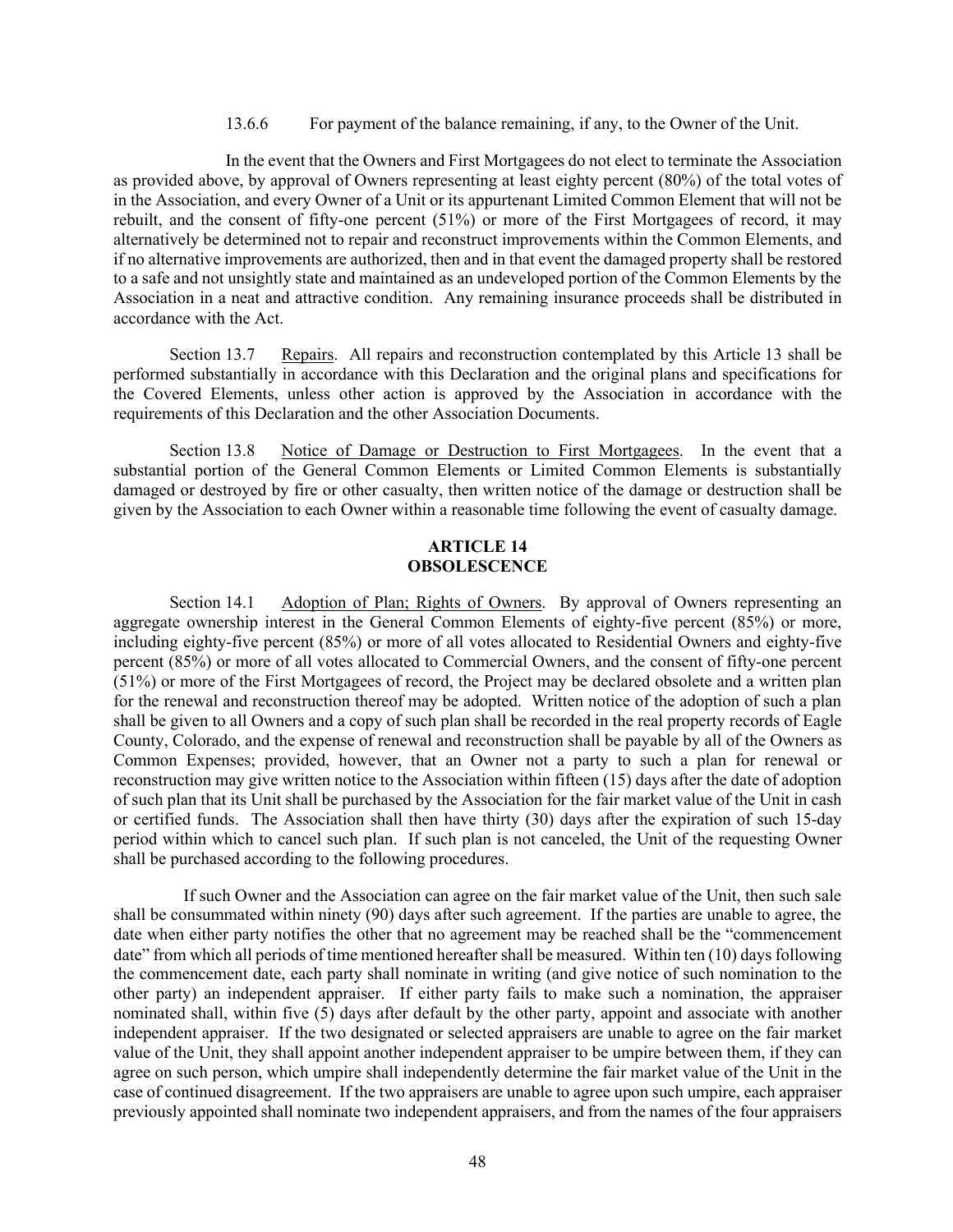so nominated one shall be drawn by lot by any judge of any court of record in Colorado, and the name so drawn shall be such umpire. The nominations from whom the umpire is to be drawn by lot shall be submitted within ten (10) days of the failure of the two appraisers to agree, which, in any event, shall not be later than twenty (20) days following the appointment of the second appraiser.

The decision of the appraisers as to the fair market value, or in the case of their disagreement, then such decision of the umpire shall be final and binding, and a judgment based upon the decision rendered may be entered in any court having jurisdiction thereof. The expenses and fees of such appraisers shall be borne equally by the Association and the Owner. The sale shall be consummated within fifteen (15) days thereafter, and the Association, as attorney-in-fact, shall disburse such proceeds for the same purposes and in the same order as provided in Sections 13.6.1 through 13.6.6 above.

Section 14.2 Sale of Obsolete Units. By approval of Owners representing an aggregate ownership interest in the General Common Elements of eighty-five percent (85%) or more, including eighty-five percent (85%) or more of all votes allocated to Residential Owners and eighty-five percent (85%) or more of all votes allocated to Commercial Owners, and the consent of fifty-one percent (51%) or more of the First Mortgagees of record, the Units may be declared obsolete and that the Project should be sold. In such instance, the Association shall immediately record in the real property records of Eagle County, Colorado, a notice setting forth such fact or facts, and upon the recording of such notice by the Association, the Project shall be sold by the Association, as attorney-in-fact for all of the Owners, free and clear of the provisions contained in this Declaration, the Map and all governing documents of the Association. Unless otherwise agreed in writing by all the Owners, the sale proceeds (and any insurance proceeds under Section 7.4 above) shall be apportioned among the Owners in proportion to each Owner's undivided interest in the Common Elements, and such apportioned proceeds shall be paid into separate accounts, each such account representing one Unit. Each such account shall be in the name of the Association, and shall be further identified by the Unit designation and the name of the Owner and designated as an agency account. From each separate account the Association, as attorney-in-fact, shall use and disburse the total amount of such accounts, without contribution from one account to another, for the same purposes and in the same order as is provided in Sections 13.6.1 through 13.6.6 above.

#### **ARTICLE 15 CONDEMNATION**

Section 15.1 Consequences of Condemnation. If, at any time or times, all or any part of the General Common Elements or Limited Common Elements shall be taken or condemned by any public authority or sold or otherwise disposed of in lieu or in avoidance of condemnation, then all compensation, damages, or other proceeds of condemnation, the sum of which is referred to as the "condemnation award" below, shall be payable to the Association, and the provisions of this Article 15 shall apply. The condemnation award shall be apportioned among the Owners and the Mortgagees as follows: (a) with respect to General Common Elements so condemned, on the basis of their respective percentage interests in the General Common Elements, (b) with respect to Limited Common Elements so condemned, on the basis of a Unit's percentage interest in the General Common Elements as a percentage of the aggregate percentage interests of all Units to which such Limited Common Element is appurtenant. The Association shall, as soon as practical, determine the share of the condemnation award to which each Owner and Mortgagee is entitled, and such shares shall be paid into separate accounts and disbursed as soon as practical for the same purposes and in the same order as is provided in Sections 13.6.1 through 13.6.6 above.

Section 15.2 Repair and Reconstruction. Any repair and reconstruction necessitated by condemnation shall be governed by the procedures contained in Article 13 above.

Section 15.3 Notice of Condemnation. In the event that any portion of the General Common Elements or Limited Common Elements shall be made the subject matter of any condemnation or eminent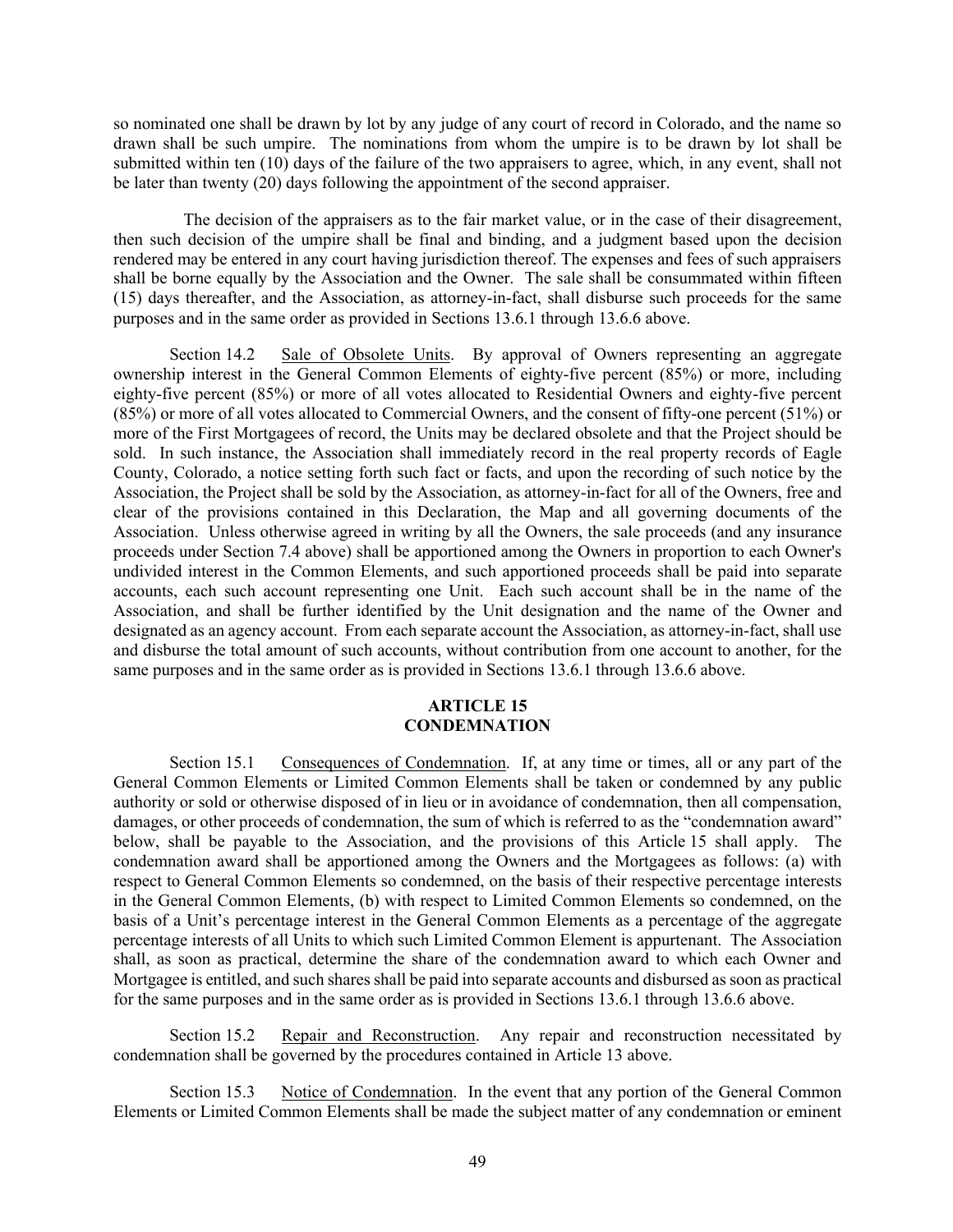domain proceeding or is otherwise sought to be acquired by a condemning authority, then timely written notice of such condemnation shall be given by the Association to each Owner and First Mortgagee.

### **ARTICLE 16 ALTERNATIVE DISPUTE RESOLUTION**

Section 16.1 **IMPORTANT NOTICE:** Agreement to Encourage Resolution of Disputes; Exclusive Procedures; Statutes of Limitation. Declarant, the Association, and their respective officers and Directors, all Owners, and any Person not otherwise subject to the Declaration but who agree to submit to the procedures set forth in this Article (these "Procedures"), including all construction professionals, architects, contractors, subcontractors, developers, builders, builder vendors, engineers, inspectors and others who performed or furnished any engineering, design, planning, supervision, inspection, construction or observation of the construction of any improvement in the Project (each of the foregoing being referred to as a "Party"), hereby agree to encourage the amicable resolution of disputes involving the Project and all of its improvements without the emotional and financial costs of litigation. Accordingly, each Party covenants and agrees to submit all Claims, as defined below, each alleges to have to the Procedures set forth herein and not to a court of law. **All Parties herby agree to the mandatory mediation and arbitration of all Claims as set forth in this Article and irrevocably waive any right to trial of any Claim by jury or otherwise in a court of law.**

**Each Party agrees that these Procedures shall be the sole and exclusive remedy that each Party shall have for any Claim**. Should any Party commence litigation or any other action against any Party in violation of the terms of this Article, such Party shall reimburse all costs and expenses, including attorneys' fees, incurred by the other Party in such litigation or action within ten (10) days after written demand.

The Parties understand and agree that no Claim may be initiated after the date when institution of legal or equitable proceedings based on such Claim would be barred by the applicable statute of limitation or statute of repose.

Section 16.2 Statement of Clarification. Without modifying or restricting the scope of these Procedures and as a statement of clarification only, the intent of these Procedures is to foster constructive dialogue between the Parties, to permit corrective measures to be implemented without the necessity of final settlement documentation, to inform Parties of implications related to certain Claims that may not otherwise be readily apparent to such Parties, and to assist the Parties in resolving Claims, if possible, *before* incurring significant legal and consultant expenses, particularly through the informal Procedures set forth in Section 16.4 below.

## Section 16.3 Certain Definitions.

16.3.1 Definition of Claim. As used in this Article, the term "Claim" shall mean all claims, disputes and other controversies between one Party and another Party, regardless of how the same may have arisen or on what it might be based, excepting only those matters identified as exclusions in this Section below. Without limiting the generality of the foregoing, "Claim" shall include all claims, disputes or controversies relating to or arising out of, in whole or in part, any of the following: (a) any Agreement for Sale and Purchase between Declarant and any Owner; (b) the Property or the Unit (as defined in any such Agreement); (c) the purchase of the Property or the Unit; (d) the interpretation, application or enforcement of any of the Association Documents or Project Association Documents (sometimes referred to collectively as the "Association Documents"); (e) the soils of any property that lie within the Project or the presence of radon and/or mold within any Unit or other areas within the Project; (f) land development, design, construction and/or alteration of any of the improvements within the Project and/or any alleged defect therein; (g) any rights, obligations or duties of any Party under any of the Association Documents or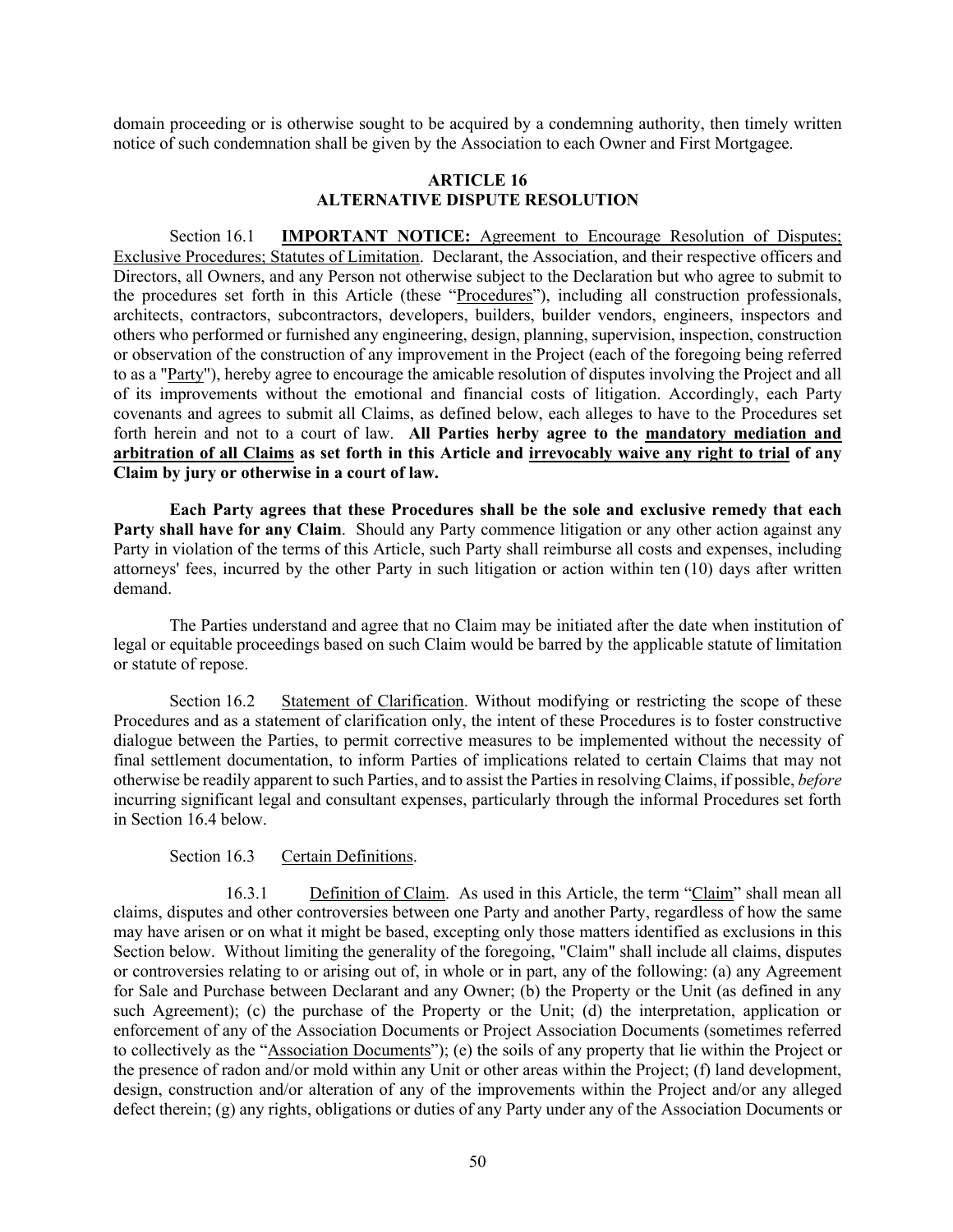any warranty, whether express, implied or limited, owed by a Party; (h) any limited warranty agreement between Declarant and any Owner and/or the Association; or (i) any breach of any of the foregoing referenced documents.

Notwithstanding the foregoing, the following will not be considered "Claims" unless all parties to the matter otherwise agree to submit the matter to the Procedures set forth in this Article: (i) any suit by the Association to collect assessments or other amounts due from any Owner, (ii) any suit or other action by the Association or Declarant to act under or enforce any provisions of this Declaration relating to additions or alteration of improvements by Owners and/or any restrictive covenants or obligations of this Declaration, including any suit to obtain a temporary restraining order or injunction (or equivalent emergency equitable relief) or such other ancillary relief as the court may deem necessary, and (iii) any suit between Owners, which does not include Declarant or the Association as a party.

16.3.2 Definition of Defect Claim. Any Claim involving the development, design, construction and/or alteration of the Project or any improvement within the Project and/or any alleged defect therein, however arising, is referred to herein as a "Defect Claim" and the alleged defect, the "Alleged Defect." The Association, its officers, Directors and members, and Owners generally acknowledge, understand and agree that not every necessary repair or replacement of an improvement within the Project is due to a construction defect and, similarly, Declarant and other construction and design professionals that are Parties hereunder generally acknowledge, understand and agree that not every necessary repair or replacement of an improvement is due to faulty required maintenance of or damage to such improvement. Often, such repair and replacement issues arise from a combination of issues that may or may not include the original design and construction, the level of inspection and maintenance programs (or lack thereof) and the existence of other factors such as unusual weather events or conditions, improper use and/or unforeseen wear and tear. This Article supports a proper evaluation of all factors and encourages a collaborative and comparative approach to responsibility.

16.3.3 Association and Owner Responsibilities. The Association and its Executive Board and each Owner understand and acknowledge the importance of a regular inspection and maintenance program for the Project and the Units therein and shall comply with all maintenance manuals and other documents and recommendations provided to the Association and/or Owners with respect to the inspection, operation and routine maintenance of all systems, equipment, and similar items (including, but not limited to, mechanical, electrical, plumbing, structural and exterior systems and improvements) made part of or serving the Project or its Units. The Association and each Owner shall perform such recommended inspection and maintenance and shall make all necessary repairs and maintenance called for to reasonably address the results of these inspections and to maintain the Project and its Units to a level consistent with its original quality. Further, the Executive Board and each Owner shall cooperate, at no cost or expense to them, with all inspections that may be undertaken by or at the request of the Declarant on or with respect to the Project or its Units and any improvement thereon or therein. The Association and each Owner understand, assume the risk and agree that, if the Association or such Owner fails to follow the inspection, maintenance and repair requirements and standards contained in such manuals or materials delivered to them and such failure causes, whether in whole or in part, damage to the Project or its Units, to any improvement within the Project or to other property, the resulting damage shall not be deemed to be the result of a design or construction defect.

Section 16.4 Informal Procedures.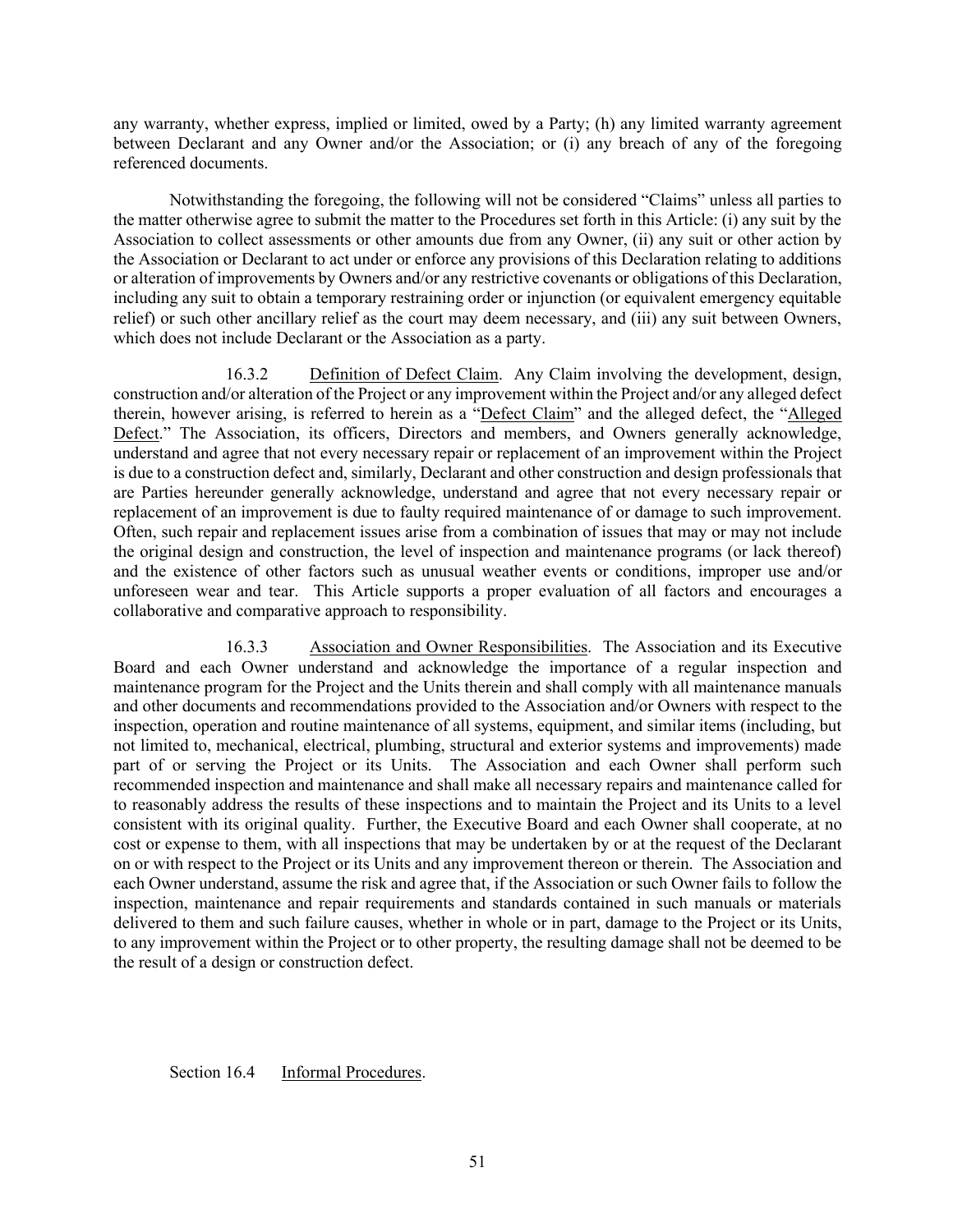16.4.1 Association Meetings. For a period of eight (8) years following the recording of this Declaration, notices of Association and Director meetings (including notice of agenda items relating to potential Defect Claims) shall be given to Declarant, and Declarant and/or its representative(s) shall be entitled to attend and participate in at least one (1) meeting of the Association's members to discuss any potential Claim against Declarant. The Declarant and the Executive Board agree to use their respective good faith efforts to engage in constructive dialogue toward the goal or resolving any design or construction concerns.

16.4.2 Initial Notice. Any Party asserting a Claim ("Claimant") against another Party ("Respondent") shall give written notice to each Respondent and to the Executive Board stating Claimant's good faith description of: (i) the nature of the Claim, including the persons involved and the Respondent's role in the Claim, and (ii) the Claimants' desire to meet with the Respondent to discuss in good faith, ways to resolve the Claim. In that legal and professional fees are discouraged at this stage of these Procedures, no statement as to the legal basis of the Claim or of any proposed remedy is necessary.

16.4.3 Right to be Heard; Negotiation. Any Respondent shall have the right to be heard by the Claimant and, if any Claimant is the Association, by the Members, and the Claimant shall make itself reasonably available upon the request of Respondent to meet in person and to confer for the purpose of resolving the Claim by good faith negotiation. The Parties shall confer and negotiate in good faith toward such resolution for a minimum period of forty-five (45) days after the date that the Claimant has provided notice to each Respondent pursuant to Section 16.4.2 above. Notwithstanding such minimum negotiations period, the Parties are encouraged throughout these Procedures to attempt to resolve any differences between them through ongoing communications and informal dialogue. Any settlement of the Claim through discussion and negotiation shall be documented in writing and signed by the Parties in the manner described in Section 16.6.4 below.

16.4.4 Right to Inspect, Cure and Correct. Any Respondent shall have the right (without obligation), before the institution by the Claimant of binding arbitration below, to inspect, cure and correct any improvement or condition within the Project with respect to a Defect Claim, as follows:

16.4.4.1 In addition to other rights and obligations set forth in this Article, a Respondent may elect to inspect the Alleged Defect, in which event the Respondent shall complete the initial inspection and testing within thirty (30) days after the date that the Claimant has provided notice to each Respondent pursuant to Section 16.4.2 above, and at a mutually agreeable date and time. The Respondent shall bear all costs of inspection and testing, including any damage caused by the inspection and testing. Before entering onto the Project for the inspection, the Respondent shall supply the Claimant with proof of liability insurance coverage. The Respondent shall, upon request, allow the inspection to be observed and recorded or photographed. Nothing that occurs during a Respondent's inspection may be used or introduced as evidence to support a defense of spoliation of evidence by the Claimant or any potential party in subsequent litigation.

16.4.4.2 Within sixty (60) days of completion of the initial inspection or testing, the Respondent may elect to repair some or all of the Alleged Defects by sending a written notice of election to repair to the Claimant. Notwithstanding any tolling provided by law, the applicable statutes of limitation and repose on any and all Claims relating to the Alleged Defects shall be tolled (i) from the completion of the initial inspection and/or testing until (a) Respondent's written notice of election to repair, or (b) the expiration of sixty (60) days, whichever is sooner; and (ii) from the date of any written notice of election to repair by Respondent until sixty (60) days after substantial completion of the repairs. This tolling applies to any and all Claims relating to Alleged Defects for which Claimant has given written notice pursuant to subparagraph 16.4.2 (regardless of whether Respondent has elected to repair none, some or all of the Alleged Defects). If the Respondent elects to repair some or all of the Alleged Defects, then (i) Respondent has the right to do so and the Claimant may not, directly or indirectly, impair, impede or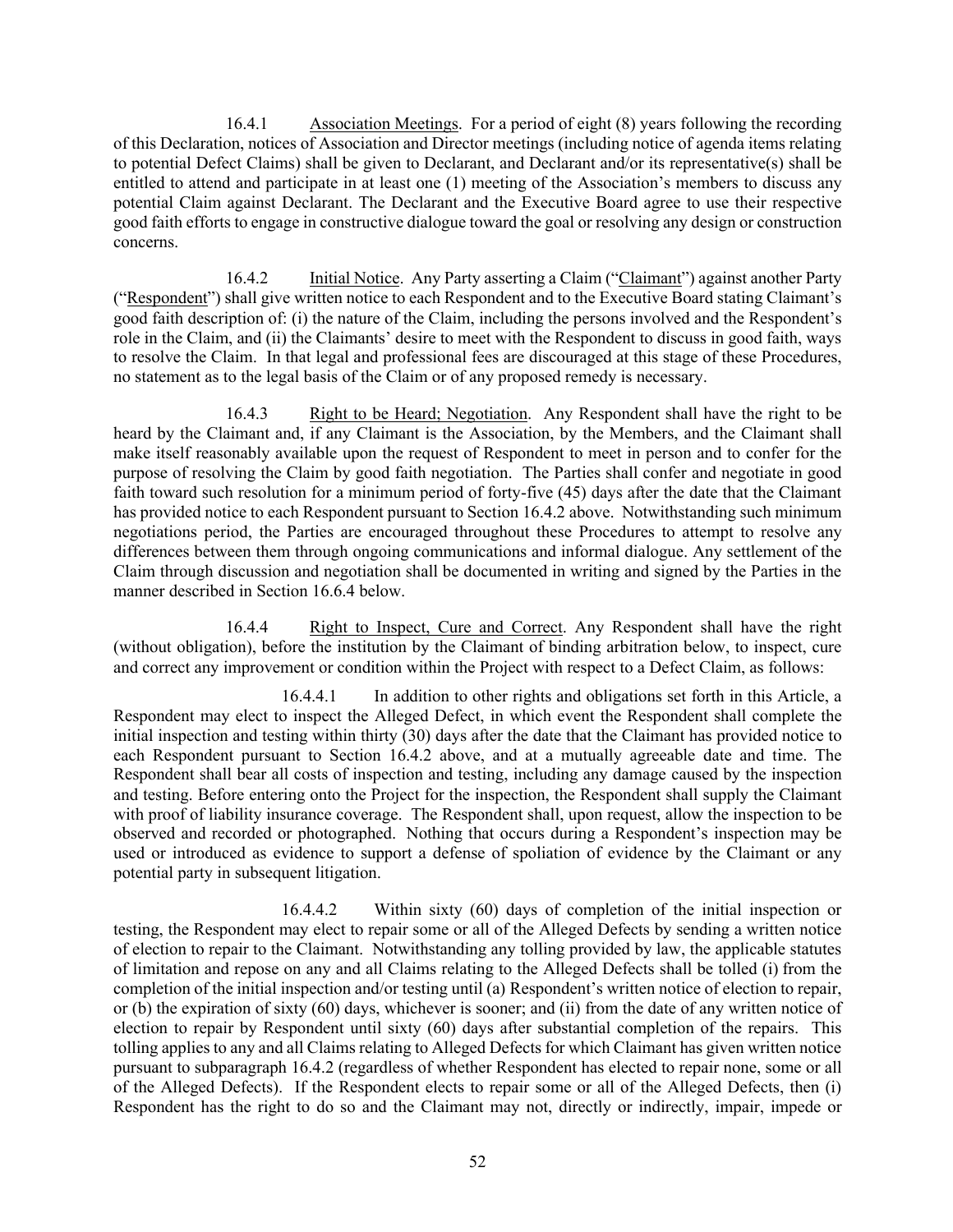prohibit the Respondent from making repairs; and (ii) until after the substantial completion of the repairs (a) the Claimant shall not file or pursue final binding arbitration (but may pursue mediation), and (b) if the Claimant is the Association, the Claimant shall not undertake the procedures for a consensus vote for Association action set forth in subparagraph 18.5.4. With any notice of election to repair, Respondent shall provide to Claimant a list of the Alleged Defects that Respondent has elected to repair, a detailed explanation of the repair work to be performed and the reasonably expected completion date for the repairs. The notice shall also include the name of any contractors the Respondent intends to employ for the repairs. Claimant shall promptly cooperate with the Respondent to schedule the repairs and provide reasonable access to the Project (including Common Elements and Condominium Units) for the repairs.

16.4.4.3 For the purpose of exercising the rights to inspect, cure, correct and repair set forth above in subparagraphs 16.4.4.1 and 16.4.4.2, Declarant reserves for itself, its designees, the Association and its designees, a perpetual nonexclusive easement of access throughout the Project (including Common Elements and Units) to the extent reasonably necessary to exercise such rights.

16.4.4.4 Within ten (10) days after receipt of the Respondent's notice to repair, a Claimant may deliver to the Respondent a written objection to the proposed repair if the Claimant believes in good faith that the proposed repairs will not remedy the Alleged Defect. The Respondent may elect to modify the proposal in accordance with the Claimant's objection, or may proceed with the scope of work set forth in the original proposal.

16.4.4.5 If the Respondent fails to send a notice to repair or otherwise strictly comply with this Section 16.4.4 within the specified time frames, or if the Respondent does not complete the repairs within the time set forth in the notice to repair, the Claimant shall be released from the requirements of this Section 16.4.4 and may proceed with the formal procedures set forth in Section 16.5 below. Notwithstanding the foregoing, if the Respondent notifies the Claimant in writing before the stated completion date that the repair work will not be completed by the completion date, the Respondent shall be entitled to one reasonable extension of the completion date.

16.4.4.6 The Respondent shall notify the Claimant when repairs have been completed. The Claimant shall have ten (10) days following the completion date to have the work inspected to verify that the repairs are complete and satisfactorily resolved the Alleged Defect. A Claimant who believes in good faith that the repairs made do not resolve the Alleged Defect may proceed with the formal procedures set forth in Section 16.5 below.

16.4.4.7 With respect to areas of repair work undertaken by the Respondent pursuant to these Procedures, the Respondent will conduct daily clean-up and render the work site each night in a safe and orderly condition and, at the completion of the repair work, shall restore the affected areas to substantially the same condition in which they existed prior to the repair, subject to any additional improvements or alterations involved with the repair. The specific materials and workmanship related to the repair work performed by the Respondent shall be warrantied against material defects for a period of one (1) year, which warranty shall be in addition to any express warranties on the original work and shall be subject to the same terms and conditions of the original express warranty, but which repair work shall not be construed to be an "improvement" to real property for purposes of C.R.S. **§** 13-80-104.

16.4.4.8 Any Alleged Defect discovered after repairs have been completed shall be subject to the same requirements of this Article if the Respondent did not have notice or an opportunity to repair the new Alleged Defect.

16.4.5 No Requirement for Final Settlement to Begin Repairs; Settlement Proposal. The informal Procedures set forth in this Section 16.4 are for the purpose of encouraging early resolution of Claims and no formal written settlement or other agreement shall be required for inspection and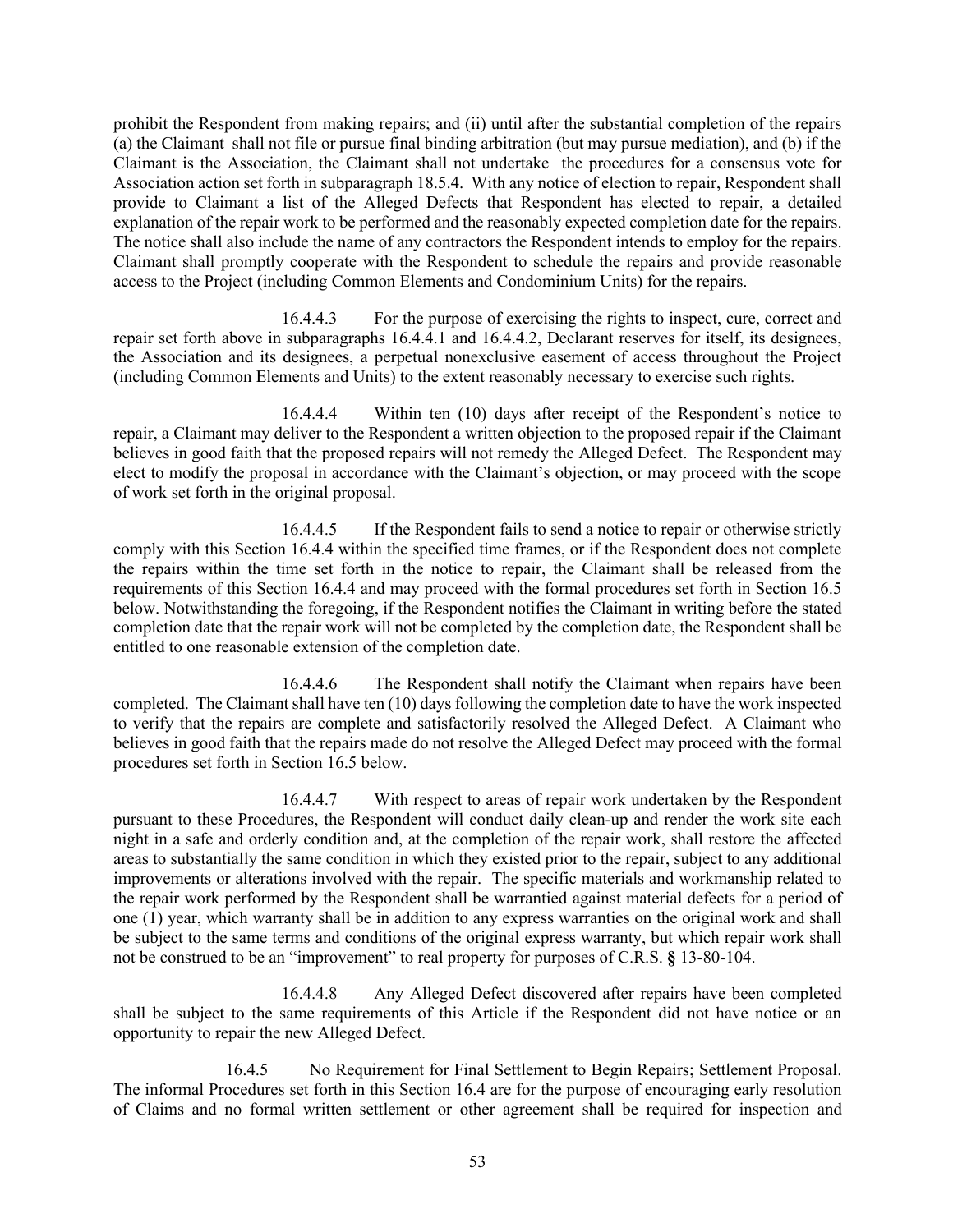corrective work to occur pursuant to Section 16.4.4 above. No Party shall be deemed to have waived any rights or Claims by reason of such corrective work, and the Claimant shall be entitled to monitor the effectiveness of the corrective measures instituted. Alternatively, if the Respondent desires a formal settlement agreement before commencing corrective measures or other action to resolve the subject matter of the Claim, the following Procedures may be employed:

16.4.5.1 Within thirty (30) days following completion of the inspection process, the Respondent may give Claimant written notification of its settlement proposal, including, in the case of a proposal to remedy a Defect Claim, a report of the scope, findings and results of the inspection, the damage caused by the Alleged Defect and a description of and a timetable for the work necessary to remedy the Alleged Defect.

16.4.5.2 Within fifteen (15) days after its receipt of Respondent's settlement proposal, Claimant shall notify Respondent of its acceptance or rejection thereof. Failure to give such notice shall be deemed to be a rejection of the proposal

16.4.5.3 If the settlement proposal for remedial work is accepted, Claimant and Respondent shall endeavor to document the settlement proposal in writing within thirty (30) days after acceptance, which settlement shall be signed by the Parties in the manner described in Section 16.6.4 below.

16.4.6 Effect of Corrective Work. It is acknowledged and agreed by all Parties and by any guarantors, insurers and/or indemnitors of the Parties that any work conducted pursuant to Section 16.4.4 above (a) is in the nature of corrective or repair work and does not constitute nor shall be asserted or construed to be an "improvement" to real property for purposes of C.R.S. **§** 13-80-104, and (b) unless part of a written settlement agreement signed by the Claimant and each Respondent, does not constitute nor shall be asserted or construed to be a voluntary payment or assumption of a voluntary obligation without insurer consent under any applicable commercial general liability insurance policy.

16.4.7 Broad Construction. The Procedures set forth in this Section 16.4 are designed to encourage the good faith resolution of a Claim or appropriate correction of improvements and the right of the Respondent to be heard and to inspect and correct shall be ongoing and construed liberally throughout all of the Procedures set forth in this Article so as to permit the same, for example but not limitation, as there arise new issues, legal theories, engineering opinions, developments with insurers, and other developments and information, even if after the formal dispute resolution procedures commence as described below. Accordingly, the informal and formal dispute resolution procedures are anticipated to run concurrently from time to time and the Parties agree to reasonably, timely and in good faith cooperate with each other to respond to requests, to permit the rights set forth in these Procedures and to facilitate the processes of these Procedures toward the goal of a successful and voluntary resolution of Claims.

# Section 16.5 Formal Notice and Association Consensus.

16.5.1 Formal Notice. At any time following the forty-five (45) day negotiation period described in Section 16.4.3 above (or following such longer period as the Parties may agree), the Claimant may provide written formal notice to each Respondent stating (i) the nature of the Claim, including if applicable a list of any alleged construction defects and a description, in reasonable detail, of the type and location of such defects, the damages claimed to have been caused thereby, and Respondent's role in the Claim, (ii) the legal or contractual basis of the Claim (i.e., the specific authority out of which the Claim arises), (iii) the date on which the Claim first arose, and (iv) the specific relief and/or proposed remedy sought. Notwithstanding the foregoing or any contrary provision herein, the Claimant shall, in addition to complying with these Procedures, follow the alternative dispute resolution procedures set out in the Construction Defect Action Reform Act, Colo. Rev. Stat**.** § 13-20-801 et seq., as it may be amended from time to time ("CDARA") and the procedures set forth in Colo. Rev. Stat. **§** 38-33.3-303.5 et seq.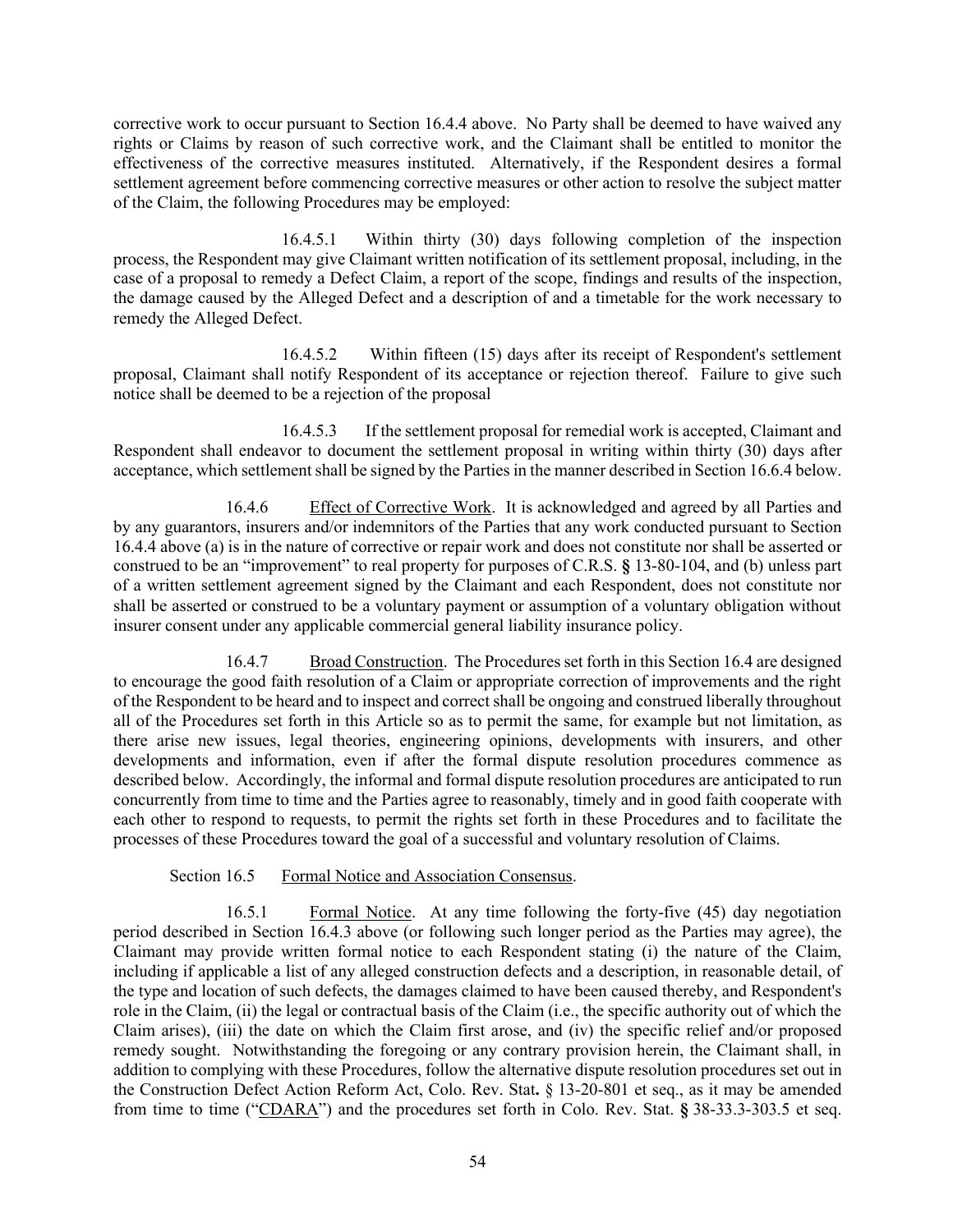("CCIOA Construction Defect Procedures") with respect to any Defect Claim, and the initial formal notice required under CDARA and required pursuant to Colo. Rev. Stat. **§** 38-33.3-303.5(1)(e) may be combined with the formal notice of Claim required by this Section 16.5.1.

Formal written notice as provided in this Section and the satisfaction of the Association Consensus Vote (defined below), if applicable, is required as an express condition to commence the resolution Procedures set forth in Sections 16.6, 16.7 and the Sections following, below.

16.5.2 Association Defect Claims. Notwithstanding any contrary provision herein, no formal notice of Claim under Section 16.5.1 (including, without limitation, a Notice of Claim under CDARA) may be further pursued by a Claimant (a) if the Claim is a Defect Claim which relates, in whole or in part, to the Common Elements (including Limited Common Elements) of the Project or to any portion of the Units that is the responsibility of the Association to maintain, repair, and replace or to any Defect Claim that the Association intends to assert on its own behalf or on behalf of Owners (referred to herein as an "Association Defect Claim"), and (b) unless and until the Procedures set forth in this Section 16.5 below are satisfied. The Parties understand and agree that the Procedures of this Section 16.5 are essential to the protection of individual Owners who may not understand the implications and effects of the assertion of an Association Defect Claim by the Association, including, without limitation, the possible impact of such Claim on sales of Units within the Project and/or the ability of Owners to borrow funds when an Owner's Unit is being pledged as collateral for the loan.

16.5.3 Power of Attorney to Association. The Association is hereby designated to act as the exclusive representative of all Owners who are members of the Association in asserting any Association Defect Claim, and each Owner does hereby appoint the Association to exclusively act as its power of attorney (which power shall be irrevocable) with respect to any Association Defect Claims, including the right to compromise and settle the same. No Owner shall assert an Association Defect Claim except through the Association.

16.5.4 Meeting and Consensus Vote for Association Action. Notwithstanding anything contained in these Procedures to the contrary and in addition to any requirements prescribed by law, before asserting a Claim the Association shall do the following:

16.5.4.1 The Executive Board of the Association, following the approval of an Association Defect Claim by a majority of all of its Directors, shall mail or deliver written notice to each Owner at the Owner's last-known address described in the Association's records and to each Respondent containing all of the information and disclosures required by Colo. Rev. Stat. **§** 38-33.3-303.5(1)(c) and, to the extent not required by such Statute, the following: (a) the manner in which the Association proposes to fund the cost of the Association Defect Claim, including any proposed special assessments or use of reserves, (b) the anticipated duration of the Association Defect Claim, the likelihood of its success, and the risks to which the Association is exposed (e.g., an assessment of counter-claims and/or other potential liability to the Association), (c) a reasonable assessment and explanation of the anticipated impact of the Association Defect Claim on the marketability of Units for sale within the Project and the impact on the ability of Owners to refinance and buyers of Units to secure financing, explained for both during the pendency of the Association Defect Claim and after its resolution, together with a prominent statement advising Owners if it is concluded that any such impact does exist, (d) a prominent statement advising Owners that the existence of the Association Defect Claim may represent a material matter requiring legal disclosure to lenders, purchasers, auditors and/or other appropriate parties, and (e) providing proper notice for a meeting of Owners to be held not sooner than ten (10) days or longer than fifteen (15) days after such mailing, at which Owners shall discuss (but not yet vote) on whether to approve the Association Defect Claim as described in Section 16.5.4.2 below. A failure to hold the meeting within this time period voids the subsequent vote. A quorum is not required at the meeting. Respondents will be invited to attend and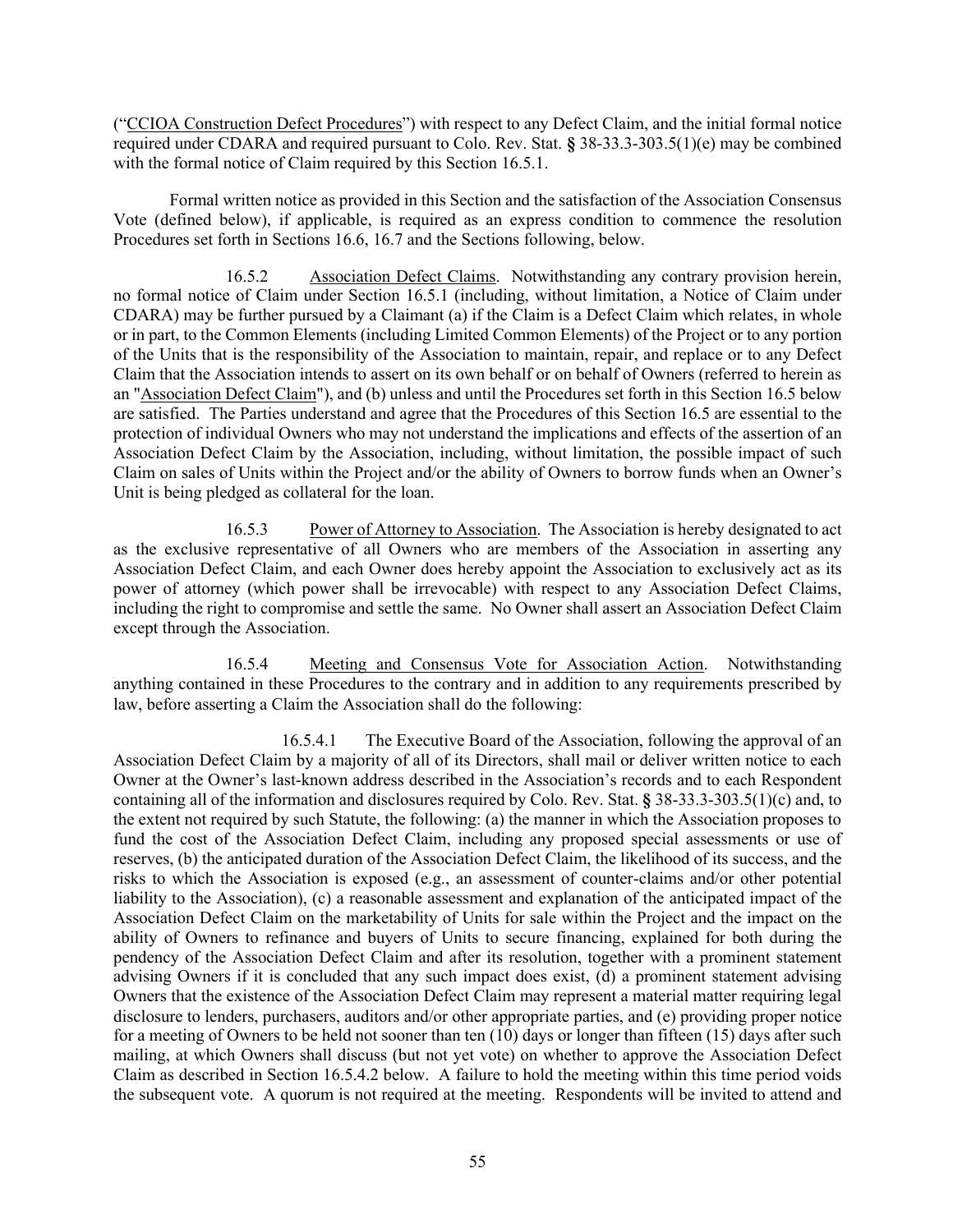will have an opportunity to address the Owners concerning the Association Defect Claim as required by Colo. Rev. Stat. **§** 38-33.3-303.5(1)(c).

16.5.4.2 The Association Defect Claim must be approved and authorized by the affirmative written vote during the voting period, which voting period commences upon the conclusion of the Owner meeting and extends to the date falling ninety (90) days after the date of the notice described in Section 16.5.4.1 above (or, if earlier, the date when the Association determines that the Association Defect Claim is either approved or disapproved) (the "Voting Period"), by delivery of a written ballot or other written form of approval approved by the Executive Board directing the specific vote of the Owner (but not by proxy granting discretion to the proxy holder as to how to vote), of Owners holding at least a majority of the total voting rights in the Association (the "Association Consensus Vote").

16.5.4.3 The Association Consensus Vote must be obtained before the expiration of the Voting Period; otherwise the Owners shall be deemed to have declined to provide their approval of Association Defect Claim.

16.5.4.4 Notwithstanding any contrary provision or lack of provision herein, the Association shall fully and timely comply with all requirements of Colo. Rev. Stat. **§** 38-33.3-303.5, et seq., as supplemented by this Section 16.5. Further, notwithstanding this Section 16.5.4, the notice to Owners, meeting and vote set forth in this Section 16.5.4 is not required for an Association to proceed when the Association is the contracting party for the performance of labor or purchase of services or materials.

16.5.5 Limit on Director and Officer Liability. No Director or officer of the Association shall be liable to any person or entity for failure to institute or maintain or bring to conclusion a cause of action, mediation or arbitration for an Association Defect Claim if the following criteria are satisfied: (i) the Director or officer was acting within the scope of his or her duties; (ii) the Director or officer was not acting in bad faith; and (iii) the act or omission was not willful, wanton or grossly negligent.

16.5.6 Tolling. All statutes of limitation and repose applicable to an Association Defect Claim shall be deemed tolled as provided in Colo. Rev. Stat. **§** 38-33.3-303.5 et seq.

Section 16.6 Mediation.

16.6.1 Following the formal written notice discussed in Section 16.5.1 above and, if applicable, the approval of the Association Consensus Vote within the Voting Period, the Claimant shall have thirty (30) days to submit the Claim to mediation with an entity designated by the Association (if the Association is not a party to the Claim) or to an independent agency providing dispute resolution services in Eagle County, Colorado unless otherwise agreed by the Parties. A mediator shall be selected no later than forty-five (45) days after the Claimant has given notice to the Respondent of its submittal to mediation and, if the Association is a Party and the Parties are unable to agree on a mediator, one shall be chosen by the American Arbitration Association. Each Party shall bear its own costs of the mediation, including attorneys' fees, and each Party shall share equally all charges rendered by the mediator.

16.6.2 If the Claimant does not submit the Claim to mediation within such time, or does not appear for the mediation when scheduled, the Claimant shall be deemed to have waived the Claim, and the Respondent shall be released and discharged from any and all liability to Claimant on account of such Claim; provided, nothing herein shall release or discharge Respondent from any liability to any person other than the Claimant.

16.6.3 If the parties do not settle the Claim within thirty (30) days after submission of the matter to mediation, or within such time as determined reasonable by the mediator, the mediator shall issue a notice of termination of the mediation proceedings indicating that the parties are at an impasse and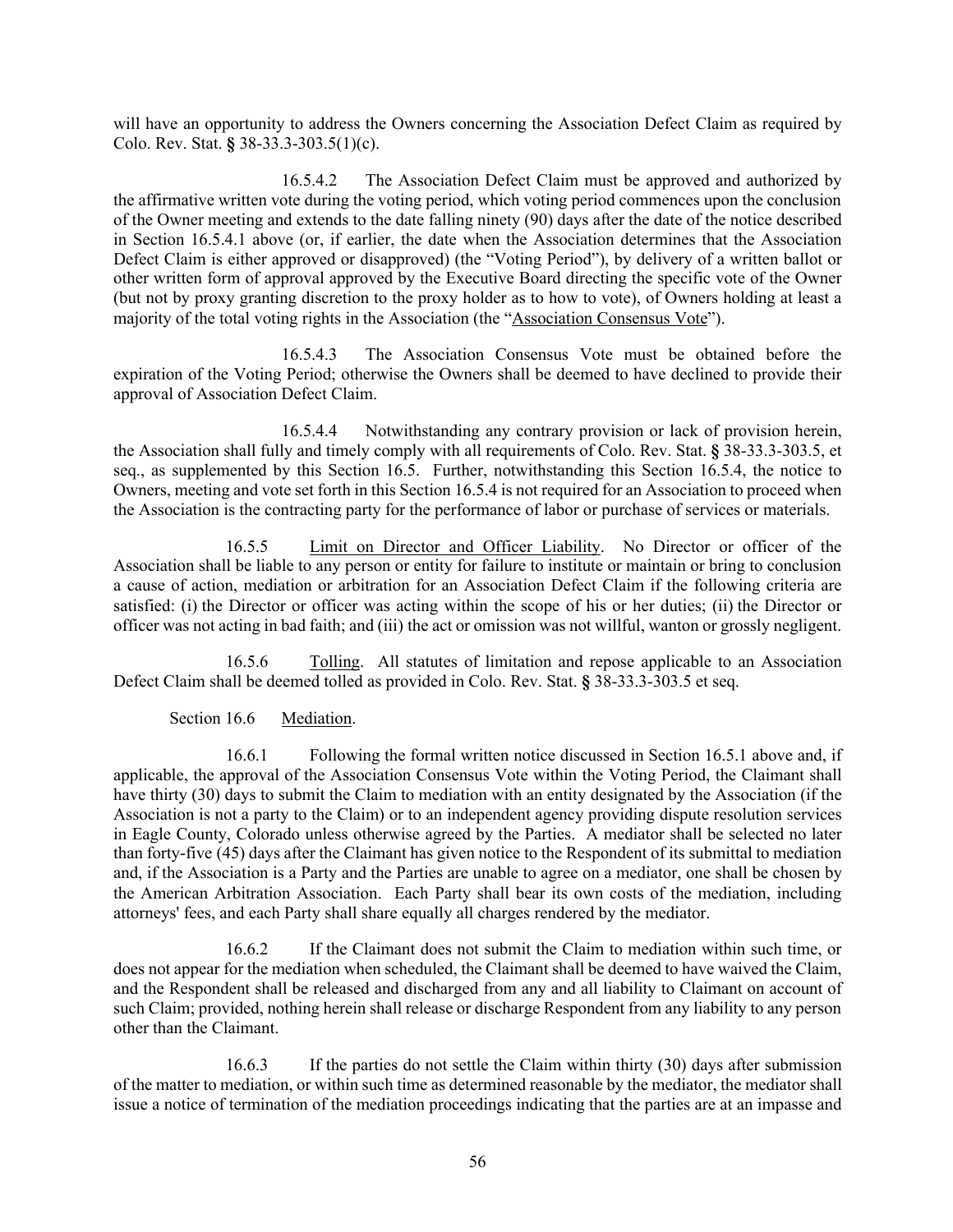the date that mediation was terminated. The Claimant shall thereafter be entitled to submit the Claim to binding arbitration as provided below.

16.6.4 Any settlement of the Claim through mediation or through negotiation shall be documented in writing and signed by the Parties. If any Party thereafter fails to abide by the terms of such agreement, then any other Party may file suit or initiate administrative proceedings to enforce such agreement without the need to again comply with the Procedures set forth in this Article. In such event, the Party taking action to enforce the agreement or award shall, upon prevailing, be entitled to recover from the non-complying Party (or if more than one non-complying Party, from all such Parties in equal proportions) all costs incurred in enforcing such agreement or award, including, without limitation, attorney's fees and court costs.

Section 16.7 Final and Binding Arbitration. Upon termination of mediation as provided in Section 16.6.3 above, if Claimant desires to pursue the Claim, Claimant shall have forty-five (45) days to deliver an arbitration notice to Respondent(s) and to initiate final, binding arbitration of the Claim under the auspices of the American Arbitration Association ("AAA") in accordance with the AAA's Commercial or Construction Industry Arbitration Rules, as appropriate. If any Claim is not timely submitted to arbitration, or if Claimant fails to appear for the arbitration proceeding, then the Claim shall be deemed waived and abandoned, and Respondent(s) shall be released and discharged from any and all liability to Claimant arising out of any such Claim. The following arbitration procedures shall be applicable to each Claim that is arbitrated:

16.7.1 The arbitrator must be a person qualified, with applicable industry experience and/or legal experience, to consider and resolve the applicable Claim.

16.7.2 No person shall serve as the arbitrator where that person has any financial or personal interest in the result of the arbitration. Any person designated as an arbitrator shall immediately disclose in writing to all Parties any circumstance likely to affect the appearance of impartiality, including any bias or financial or personal interest in the outcome of the arbitration ("Arbitrator Disclosure"). If any Party objects to the service of any arbitrator with fourteen (14) days after receipt of the Arbitrator's Disclosure, such arbitrator shall be replaced in the same manner in which that arbitrator was selected.

16.7.3 The arbitration shall be presided over by a single arbitrator. Notwithstanding any other provision of this Section 16.7, if the Parties are unable to agree upon an arbitrator to resolve a Claim, they shall request from the AAA a list of qualified arbitrators. Promptly following their receipt of the list, the Parties shall meet in person or by telephone and shall follow the AAA procedures of ranking and striking names so as to determine the person who shall serve as the arbitrator. The cost of the list shall be split equally by the Parties.

16.7.4 The arbitrator shall hold at least one hearing in which the Parties, their attorneys and expert consultants may participate. The arbitrator shall fix the date, time and place for the hearing. The arbitration proceedings shall be conducted in the County in which the Project is located unless otherwise agreed by the Parties.

16.7.5 Discovery shall be limited to document disclosures as provided by the AAA, and no other discovery shall be conducted in the absence of an order of the arbitrator or express written agreement among all the Parties. The manner, timing and extent of any discovery shall be committed to the arbitrator's sound discretion, provided that under no circumstances shall the arbitrator allow more depositions or interrogatories than permitted by the presumptive limitations set forth in Federal Rules Of Civil Procedure  $30(a)(2)(A)$  and  $33(a)$ . The arbitrator shall levy appropriate sanctions, including an award of reasonable attorneys' fees, against any Party that fails to cooperate in good faith in discovery agreed to by the Parties or ordered by the arbitrator pursuant to this Section.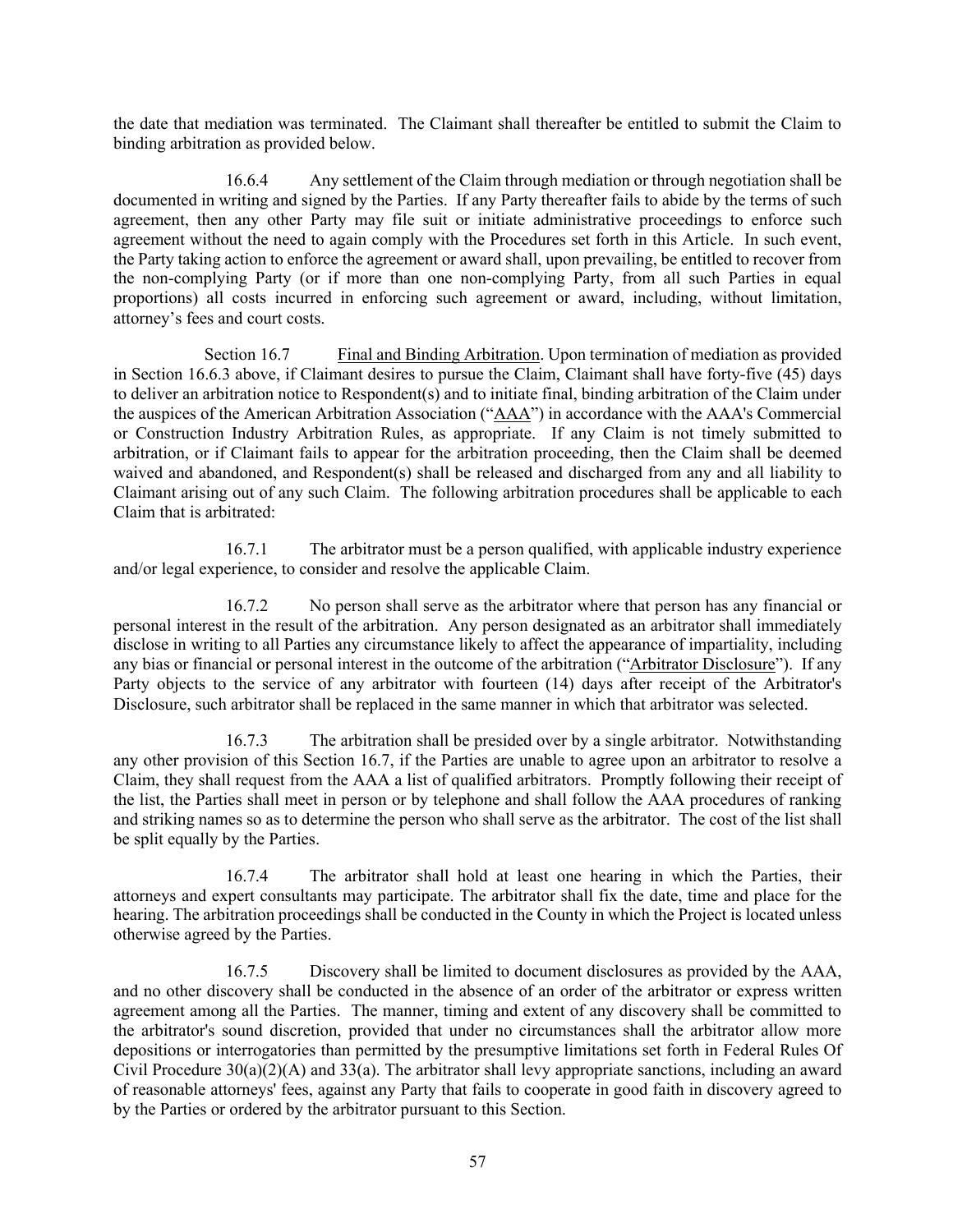16.7.6 The arbitrator may, in his or her reasonable discretion, permit the Parties to submit pre-hearing briefs, post-hearings briefs and/or proposed findings of fact and conclusions of law. The arbitrator shall also have authority to establish reasonable terms regarding inspections, destructive testing and retention of independent consultants, if applicable.

16.7.7 The Parties agree that where any Claim, dispute or other controversy existing between them is submitted to arbitration, and any other Party may have liability with respect thereto, all Parties agree that the third parties may be joined as additional Parties in the arbitration, or if a separate arbitration exists or is separately initiated, to the consolidation of all such arbitrations. By way of example only and not by limitation, in the event of an Alleged Defect, Declarant would have the right to join in the arbitration any design professional, contractor, subcontractor or other third party whose acts or omissions allegedly caused or contributed to the damages alleged by the Claimant.

16.7.8 The arbitration award shall address each specific Claim to be resolved in the arbitration, provide a summary of the reasons therefore and the relief granted, and be rendered promptly after the close of the hearing and no later than thirty (30) days from the close of the hearing, unless otherwise agreed by the Parties. The arbitration award shall be in writing and shall be signed by the arbitrator.

16.7.9 Any issue about whether a Claim is covered by this Article shall be determined by the arbitrator. Notwithstanding anything to the contrary, if a Party contests the validity or scope of arbitration in a court of law, the arbitrator or the court shall award reasonable attorneys' fees and expenses incurred in defending such contests, including those incurred in trial or on appeal, to the non-contesting Party.

16.7.10 The arbitrator shall apply the substantive law of Colorado and may award injunctive relief or any other remedy available in Colorado.

16.7.11 The award rendered by the arbitrator shall be final and binding, may be filed with any court of competent jurisdiction in the County in which the Project is located in accordance with applicable law and judgment obtained thereon, and execution may issue. If any Party objects to entry of judgment upon any arbitration award entered pursuant to this Section 16.7, the Party that substantially prevails in any ensuing dispute concerning the entry of judgment upon such award shall be entitled to all reasonable attorneys' fees and costs incurred in the enforcement of the award.

16.7.12 The fees and costs of the arbitration, including without limitation the arbitrator and its consultants, shall be borne equally by the Parties.

16.7.13 Except as may be required by law or for confirmation of an arbitration award, neither a Party nor an arbitrator may disclose the existence or contents of any arbitration or arbitration award without the prior written consent of all Parties to the Claim.

Section 16.8 Amendments to this Article; Standing to Enforce. Notwithstanding anything to the contrary contained in this Declaration or any of the Association Documents, the terms and provisions of this Article 16 inure to the benefit of Declarant, are enforceable by Declarant, and SHALL NOT EVER BE AMENDED OR NULLIFIED WITHOUT THE WRITTEN CONSENT OF DECLARANT and without regard to whether Declarant owns any portion of the Project at the time of such amendment. BY TAKING TITLE TO A UNIT, EACH OWNER ACKNOWLEDGES AND AGREES THAT THE TERMS OF THIS ARTICLE 16 ARE A SIGNIFICANT INDUCEMENT TO THE DECLARANT'S WILLINGNESS TO DEVELOP AND SELL THE UNITS AND THAT IN THE ABSENCE OF THE PROVISIONS CONTAINED IN THIS ARTICLE, DECLARANT WOULD HAVE BEEN UNABLE AND UNWILLING TO DEVELOP AND SELL THE UNITS FOR THE PRICES PAID BY THE ORIGINAL PURCHASERS. Any amendment made without the requisite written consent of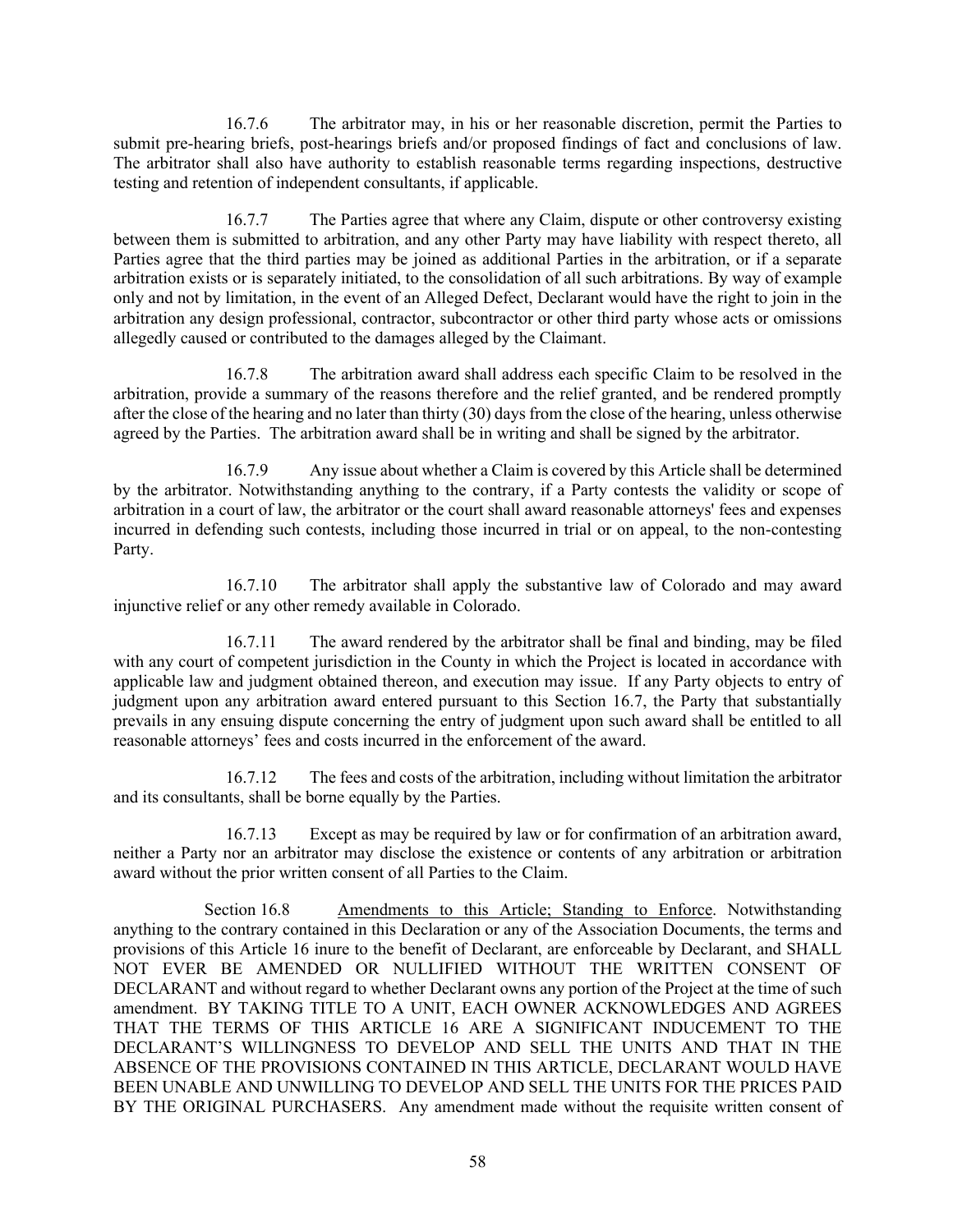Declarant shall be null and void and shall have no effect. Further, all employees and agents of Declarant and all contractors, subcontractors, architects, engineers and other development professionals associated with the design or construction of any portion of the Project (each a "Third Party Beneficiary") are thirdparty beneficiaries of this Article and of the terms and conditions contained herein, including without limitation the requirement for binding arbitration, and any Third Party Beneficiary has standing to enforce the terms and conditions of this Article, including without limitation to compel binding arbitration.

Section 16.9 Reformation. The Parties agree that reliance upon courts of law and equity can add significant costs and delays to the process of resolving Claims. Accordingly, they recognize that an essential part of the Declaration is this Article and its agreement between and among the Parties to provide for the submission of all Claims to informal negotiation and correction efforts, mediation and final and binding arbitration. Therefore, if any court or arbitrator concludes that any provision of these Procedures is void, voidable or otherwise unenforceable, the Parties understand and agree that the court or arbitrator shall reform each such provision to render it enforceable, but only to the extent absolutely necessary to render the provision enforceable and only in view of the Parties' express desire that the merits of all Claims be resolved only by arbitration and, to the greatest extent permitted by law, in accordance with the principles, limitations and procedures set forth in these Procedures.

Section 16.10 Notices; Computation of Time. All notices given or required by these Procedures shall be in writing and shall be deemed given and received (a) when hand delivered to the intended recipient by whatever means; (b) three business days after the same is deposited in the United States mail, with adequate postage prepaid and sent by certified mail, return receipt requested, or (c) one business day after the same is deposited with an overnight courier service of national reputation, with the delivery charges prepaid. In the event any date called for herein falls on a Saturday, Sunday or legal holiday for which U.S. mail service is not provided, such date shall be extended to the next business day following such Saturday, Sunday or holiday.

# **ARTICLE 17 OTHER ASSOCIATION MATTERS**

Section 17.1 Master Association Matters. Each Owner, by accepting a deed to a Condominium Unit, recognizes that (a) the Project is subject to the Master Declaration, and (b) by virtue of ownership of the Condominium Unit, the Owner has become a member of the Master Association. Each Owner, by accepting a deed to a Condominium Unit, acknowledges that he has received a copy of the Master Declaration. The Owner agrees to perform all of his obligations as a member of the Master Association as they may from time to time exist, including, but not limited to, the obligation to pay assessments and Supplemental Master Association Assessments as required under the Master Declaration, this Declaration and other governing documents of the Master Association.

Section 17.2 Enforcement of the Master Declaration. The Association shall have the power, subject to the primary power of the executive board of the Master Association, to enforce the covenants and restrictions contained in the Master Declaration, but only as said covenants and restrictions relate to the Project, and to collect regular, special, and default assessments on behalf of the Master Association.

Section 17.3 Architectural Control.

17.3.1 No exterior or structural addition to or change or alteration to the Common Elements (including the construction of any additional window, awning or door) shall be made until the plans and specifications showing the nature, kind, shape, height, color, materials, and location of the same shall have been submitted to and approved in writing by the Executive Board as to harmony of external design and location in relation to surrounding structures and topography, and until, if necessary, the approval of the Design Review Board.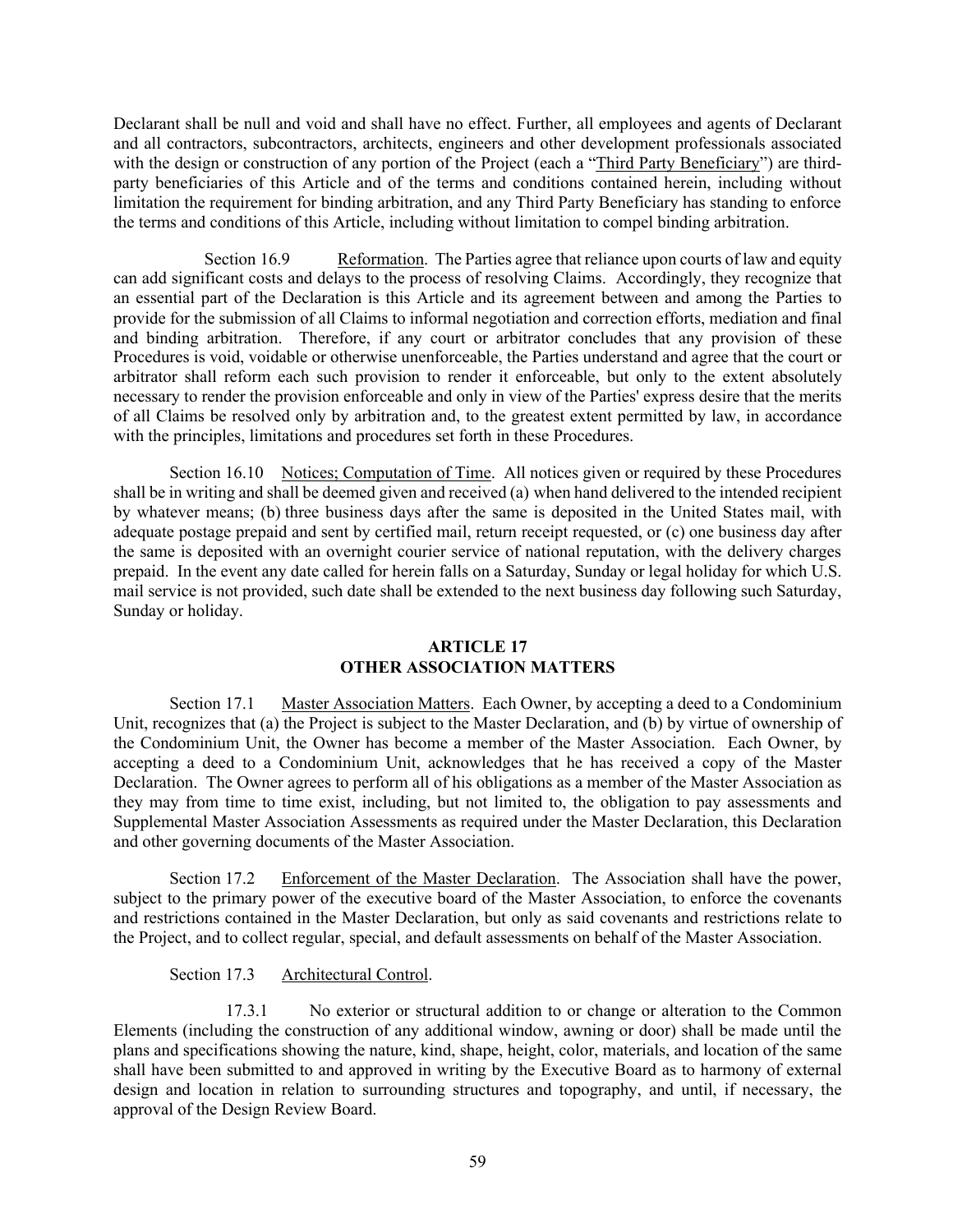It is hereby acknowledged that there may be designated on the Condominium Map exterior walls or surfaces adjacent to certain Condominium Units which are deemed to be Limited Common Elements (but only to the extent such walls or surfaces are not structural in nature). No exterior or structural addition to or change or alteration to a Condominium Unit or to the Limited Common Elements (including the construction of any additional window, awning or door) shall be made until the plans and specifications showing the nature, kind, shape, height, color, materials, and location of the same shall have been submitted to and approved in writing as to harmony of external design and location in relation to surrounding structures and topography by the Executive Board.

17.3.2 Further, no alteration, addition or change to a mechanical or building system or any equipment or utility improvement serving more than one (1) Unit or otherwise deemed integral to a building system shall be made until the applicable plans and specifications have been submitted to and approved in writing by the Executive Board.

17.3.3 To the extent that an Owner desires to install hardwood floors or other hard surface improvements in a Unit in addition to any originally installed, the Executive Board shall have the right to approve same if (a) such hardwood floors are not installed above a bedroom in another Unit, (b) such Owner installs a "sleeper system" and/or takes other adequate noise protection measures during construction and thereafter as approved by the Executive Board, and (c) such Owner complies with all procedures and rules of the Association.

17.3.4 The alterations and changes described in this Article shall also be in compliance with and have received all approvals required by the Master Declaration, the Design Declaration and any applicable zoning and other laws, rules and regulations, including the rules and regulations promulgated by the Association.

17.3.5 It is acknowledged and agreed that the provisions of this Section 17.3 are not applicable to the Amenity Unit, as further provided in Section 17.4 below.

Section 17.4 Amenity Unit Alterations. Notwithstanding anything to the contrary contained in this Declaration, but subject to all applicable laws, ordinances, and regulations imposed by the Town, the Amenity Unit Owner may alter and/or improve the Amenity Unit, any appurtenant Limited Common Elements and the Amenity Unit's building façade that serves as its exterior façade and other Common Elements located immediately adjacent to the Amenity Unit (including the creation, removal and relocation of improvements, entrances, exits, windows, window boxes, lighting, awnings, canopies, shutters and other architectural features), provided that (a) there will remain a pool and spa pools of approximately equal square footages of those originally constructed at the Project, (b) such alteration or improvement is approved, to the extent applicable, by the Design Review Board in accordance with the applicable requirements of the Design Declaration, (c) the approved alteration or improvement is constructed and completed by the Amenity Unit Owner in a manner that does not impair the support, structural elements or other Common Elements of the Building, (d) the Amenity Unit Owner shall promptly repair or cause to be repaired any damage to any Common Elements caused by the construction or installation of an approved alteration or improvement at its expense, and (e) all necessary approvals from any governmental or other authority having jurisdiction over the applicable areas of the Project are secured. The Executive Board shall have no approval or consent rights with respect to any such alteration or improvement. This Section may not be revoked or amended without the prior written consent of the Amenity Unit Owner.

Section 17.5 Limitation of Liability. NOTWITHSTANDING THE DUTY OF THE ASSOCIATION TO MAINTAIN AND REPAIR PORTIONS OF THE PROJECT, THE ASSOCIATION SHALL NOT BE LIABLE TO OWNERS FOR INJURY OR DAMAGE, OTHER THAN FOR THE COST OF MAINTENANCE AND REPAIR, CAUSED BY ANY LATENT CONDITION OF THOSE PORTIONS OF THE PROPERTY TO BE MAINTAINED AND REPAIRED BY THE ASSOCIATION,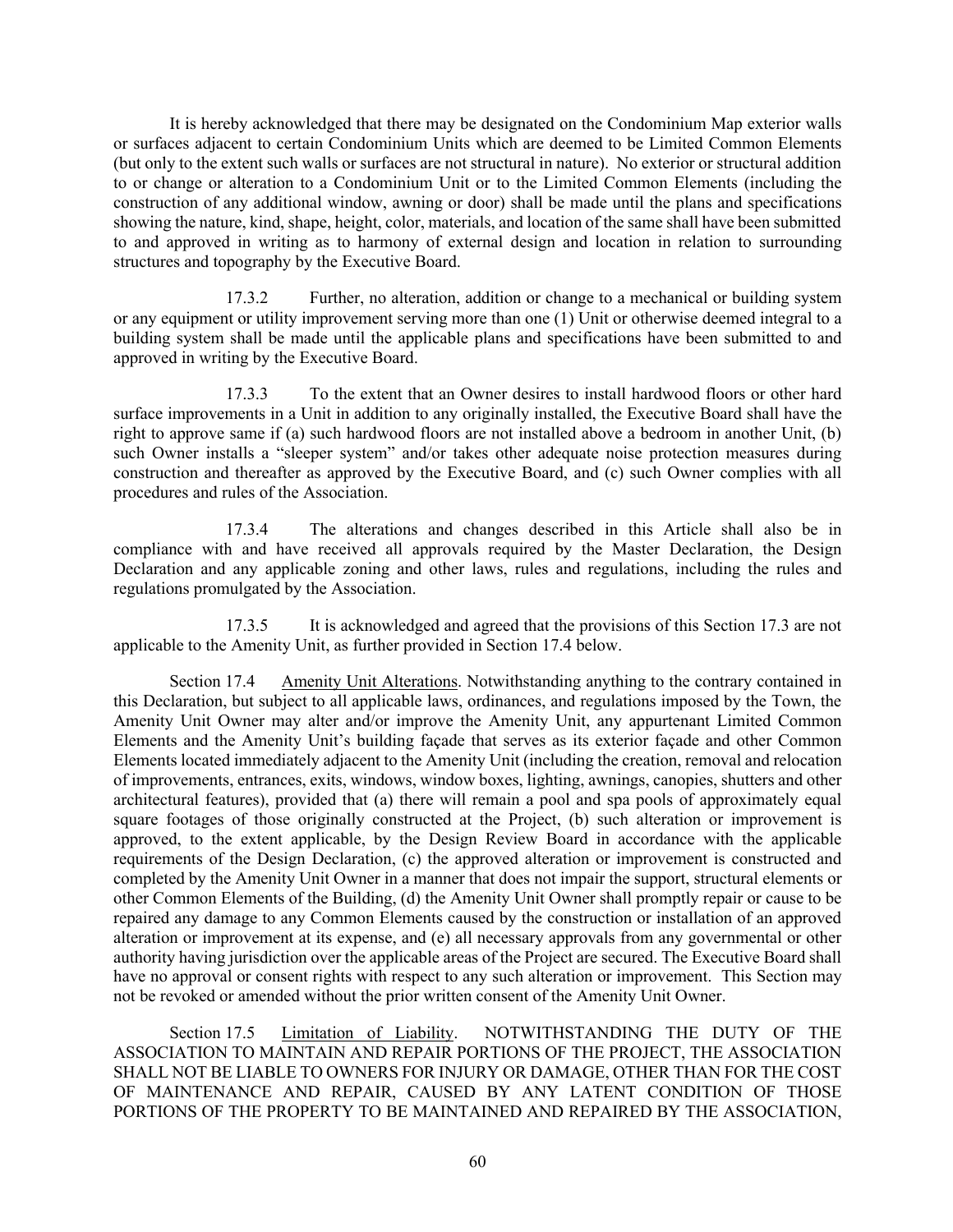OR CAUSED BY THE ELEMENTS OR OTHER OWNERS OR PERSONS. Further, the Association shall not be liable for injury or damage to person or property resulting from any utility, rain, snow or ice which may leak or flow from any portion of the Common Elements or from any pipe, drain, conduit, appliance or equipment which the Association is responsible to maintain hereunder, except for injuries or damages arising after the Owner of a Condominium Unit has put the Association on notice of a specific leak or flow from any portion of the Common Elements and the Association has failed to exercise due care to correct the leak or flow within a reasonable time thereafter. The Association shall not be liable to the Owner of any Unit or such Owner's guest, lessee or invitee for loss or damage, by theft or otherwise, of any property which may be stored in or upon any of the Common Elements. The Association shall not be liable to any Owner, or any Owner's guest, lessee or invitee for any damage or injury caused in whole or in part by the Association's failure to discharge its responsibilities under this Declaration where such damage or injury is not a foreseeable, natural result of the Association's failure to discharge its responsibilities. No diminution or abatement of Assessments shall be claimed or allowed by reason of any alleged failure of the Association to take some action or perform some function required to be taken or performed by the Association under this Declaration, or for inconvenience or discomfort arising from the making of repairs or improvements which are the responsibility of the Association, or from any action taken by the Association to comply with any law, ordinance, or with any order or directive of any municipal or other governmental authority.

## Section 17.6 Measures Related to Insurance Coverage.

17.6.1 The Executive Board, upon resolution, shall have the authority to require all or any Owner(s) to do any act or perform any work involving portions of the Project which are the maintenance responsibility of the Owner, which will, in the Executive Board's sole discretion, decrease the possibility of fire or other damage in the Project, reduce the insurance premium paid by the Association for any insurance coverage or otherwise assist the Executive Board in procuring or maintaining such insurance coverage. This authority shall include, but need not be limited to, requiring Owners to install and maintain smoke detectors or other health/safety devices, requiring Owners to allow the Association to inspect the smoke detectors or other health/safety devices on a schedule to be determined by the Executive Board, requiring Owners to make improvements to the Owner's Condominium Unit, and such other measures as the Board may reasonably require so long as the cost of such work does not exceed Five Hundred Dollars (\$500) per Condominium Unit in any twelve (12) month period.

17.6.2 In addition to, and not in limitation of, any other rights the Association may have, if any Owner does not comply with any requirement made by the Executive Board pursuant to Section 17.6.1 above, the Association, upon fifteen (15) days' written notice (during which period the Owner may perform the required act or work without further liability), may perform such required act or work at the Owner's sole cost. Such cost shall be an assessment and a lien against the Condominium Unit as provided herein. The Association shall have all rights necessary to implement the requirements mandated by the Executive Board pursuant to Section 17.6, including, but not limited to, a right of entry during reasonable hours and after reasonable notice to the Owner or guest, lessee or occupant of the Condominium Unit, except that access may be had at any time without notice in an emergency situation.

Section 17.7 Inspection, Maintenance, Repair and Replacement of a High-Risk Component. The Executive Board may, from time to time, after notice to all Owners and an opportunity for members comment, determine that certain portions of a Condominium Unit required to be maintained by the Owners, or certain objects, equipment or appliances within a Condominium Unit pose a particular risk of damage to other Units and/or the Common Elements if they are not properly inspected, maintained, repaired or replaced. Those items determined by the Executive Board to pose such a particular risk are referred to herein as a "High-Risk Component". The Executive Board may require one or more of the following with regard to a High-Risk Component: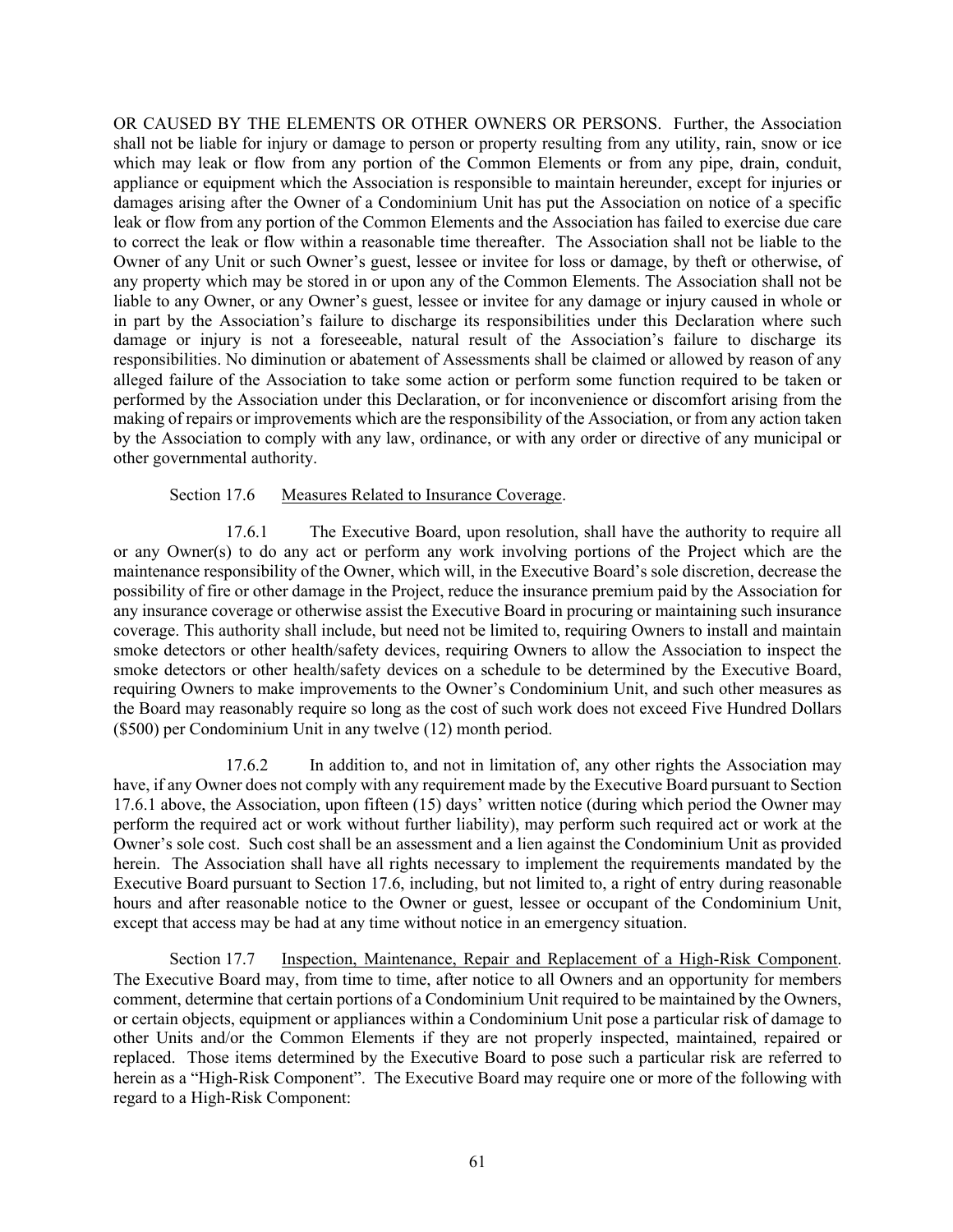17.7.1 that it be inspected at specified intervals by a representative of the Association or by an inspector(s) designated by the Executive Board;

17.7.2 that it be replaced or repaired at specified intervals, or with reference to manufacturers' warranties, whether or not the individual component is deteriorated or defective;

17.7.3 that it be replaced or repaired with items or components meeting particular standards or specifications established by the Executive Board;

17.7.4 that when it is repaired or replaced, the installation includes additional components or installments specified by the Executive Board;

17.7.5 that it be replaced or repaired by contractors having particular licenses, training or professional certification or by contractors approved by the Executive Board; and

17.7.6 if the replacement or repair is completed by an Owner, that it be inspected by a person designated by the Executive Board.

The imposition of requirements by the Executive Board in this provision shall not relieve an Owner of his or her obligations regarding a High-Risk Component, including, but not limited to, the obligation to perform and pay for all maintenance, repairs and replacement thereof. If any Owner fails or refuses to maintain, repair or replace a High-Risk Component in accordance with the requirements established by the Executive Board hereunder, the Association may, in addition to all other rights and powers granted to it pursuant to the Association Documents, enter the Condominium Unit for the purpose of inspecting, repairing, maintaining, or replacing a High-Risk Component, as the case may be, and charge all costs of doing so back to the Owner as a special Assessment.

## **ARTICLE 18 EXPANSION AND WITHDRAWAL RIGHTS**

### Section 18.1 Reservation of Expansion and Withdrawal Rights.

18.1.1 Declarant reserves the right for itself and any Successor Declarant to subject all or any part of the Expansion Property to the Project and subject such Expansion Property to the provisions of this Declaration and thereby expand the Property to include additional Condominium Units, not to exceed the maximum numbers set forth in Section 3.1 above, and/or to expand the Common Elements. The consent of the existing Owners, First Mortgagees or other Mortgagees shall not be required for any such expansion, and Declarant may proceed with such expansion without limitation at its sole option. Construction of improvements related to such expansion shall be substantially completed prior to being subjected to this Declaration. Declarant shall not be obligated to expand the Project beyond the number of Units and extent of Common Elements initially submitted to this Declaration.

18.1.2 Subject to those restrictions set forth in Section 38-33.3-222 of the Act, Declarant reserves the right for itself and any Successor Declarant at any time and from time to time to subject unspecified real property to the Project and the provisions of this Declaration.

18.1.3 Declarant reserves the right for itself and any Successor Declarant at any time and from time to time to withdraw from the Project and from the provisions of this Declaration any real property subjected to this Declaration by a duly recorded Supplemental Declaration and Supplemental Map prior to the time of a sale of a Condominium Unit comprising a portion of the real property described in said Supplemental Declaration and Supplemental Map.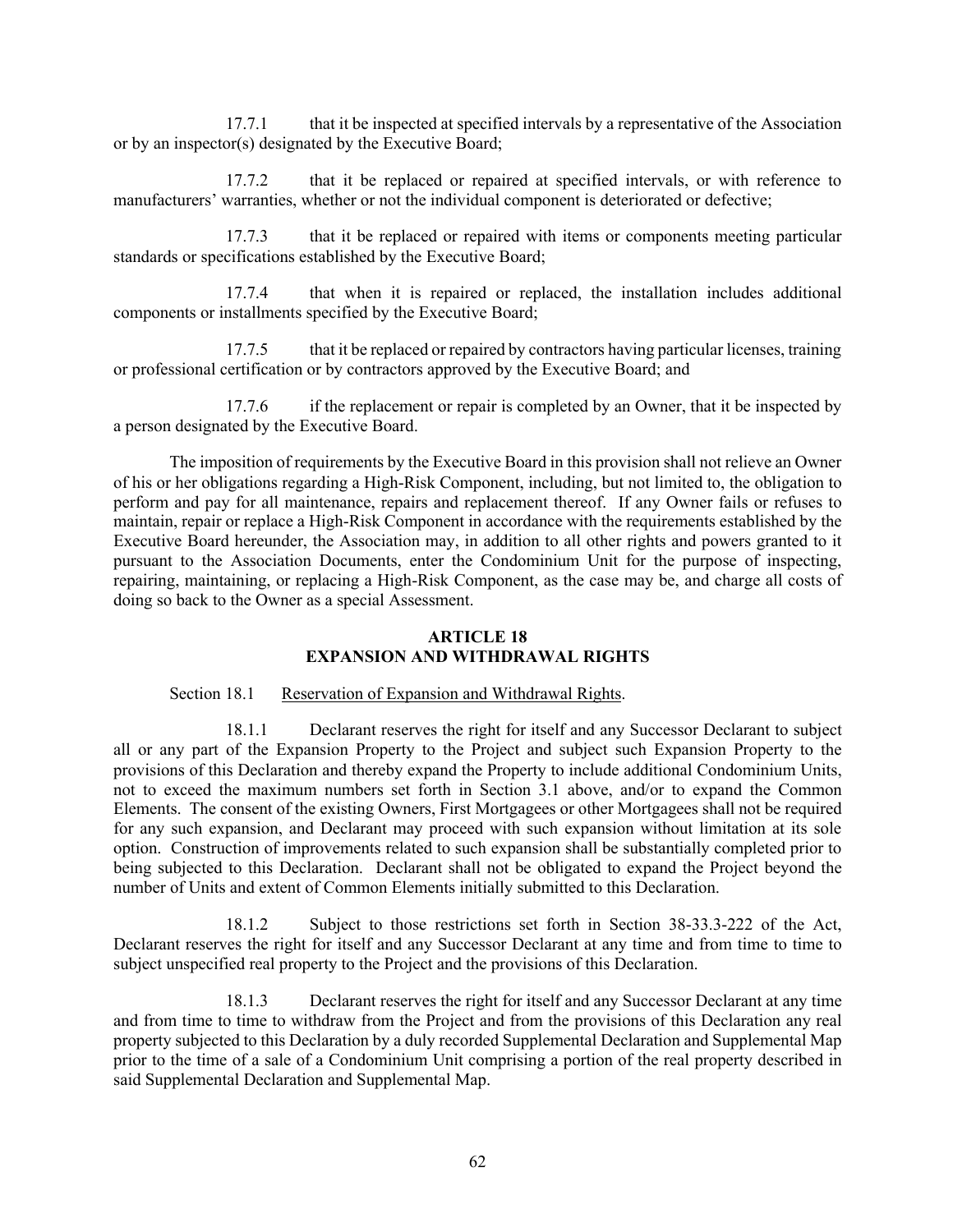18.1.4 Before being annexed into the Project and subjected to this Declaration as provided herein, Declarant alone is liable for all expenses in connection with the Expansion Property, except for expenses directly related to any easements or other property rights thereon benefiting the Project, which expenses arising from such property rights shall be a Common Expense.

Section 18.2 Supplemental Declarations and Supplemental Maps. Such expansion(s) may be accomplished by the filing for record by Declarant in the Office of the Clerk and Recorder for Eagle County, Colorado, of one or more Supplemental Declarations and, if the real property being subject to this Declaration by such Supplemental Declaration has not been previously mapped in a map recorded in the Office of the Clerk and Recorder for Eagle County, Colorado, of a Supplemental Map depicting such Expansion Property recorded concurrently with the applicable Supplemental Declaration. The Supplemental Declaration shall set forth the Building(s) and real property, if any, to be included in the expansion, together with any covenants, conditions, restrictions and easements particular to such property. The expansion may be accomplished in stages by successive supplements or in one supplemental expansion. Declarant may exercise such rights for expansion on all or any portion of the Expansion Property in whatever order of development Declarant in its sole discretion, determines.

Section 18.3 Expansion of Definitions. In the event of such expansion, the definitions used in this Declaration shall be expanded automatically to encompass and refer to the Property subject to this Declaration as so expanded. For example, "Condominium Unit" shall mean the Condominium Units as shown on the Map plus any additional Condominium Units added by a Supplemental Declaration or Declarations and Supplemental Map or Maps, and reference to this Declaration shall mean this Declaration as supplemented. All conveyances of Condominium Units shall be effective to transfer rights in the Property as expanded.

## Section 18.4 Declaration Operative on New Condominium Units.

18.4.1 The new Condominium Units and new Common Elements shall be subject to all of the terms and conditions of this Declaration, and of any Supplemental Declaration, upon placing the Supplemental Map(s) depicting such Condominium Units and Common Elements and placing the related Supplemental Declaration(s) of public record in the Office of the Clerk and Recorder of Eagle County, Colorado.

18.4.2 In the event that a portion of the Expansion Property is submitted to the provisions of this Declaration, Declarant shall retain the right to, but shall not be obligated to, submit any additional portion of the Expansion Property to the provisions of this Declaration pursuant to the provisions of this Article 18.

18.4.3 No condominium units or other improvements constructed in the Expansion Property shall be deemed incorporated into the Project or deemed subjected to the provisions of this Declaration until a Supplemental Declaration and a Supplemental Map is filed of record so annexing such units and/or property into the Project.

# Section 18.5 Effect of Expansion.

18.5.1 Upon the construction of additional Condominium Units and their inclusion under this Declaration by the filing of the Supplemental Declaration(s) and Supplemental Map(s) thereof, the apportionment of Assessments for each Condominium Unit shall automatically be adjusted to reflect the then-current respective undivided interest in the Common Elements appurtenant to each Condominium Unit. Such adjustment shall be reflected and set forth in the Supplemental Declaration. The formula used to establish the allocation of undivided interests in the Common Elements is based upon the relative square footages of the Condominium Units as such formula is described on Exhibit C hereto and the calculation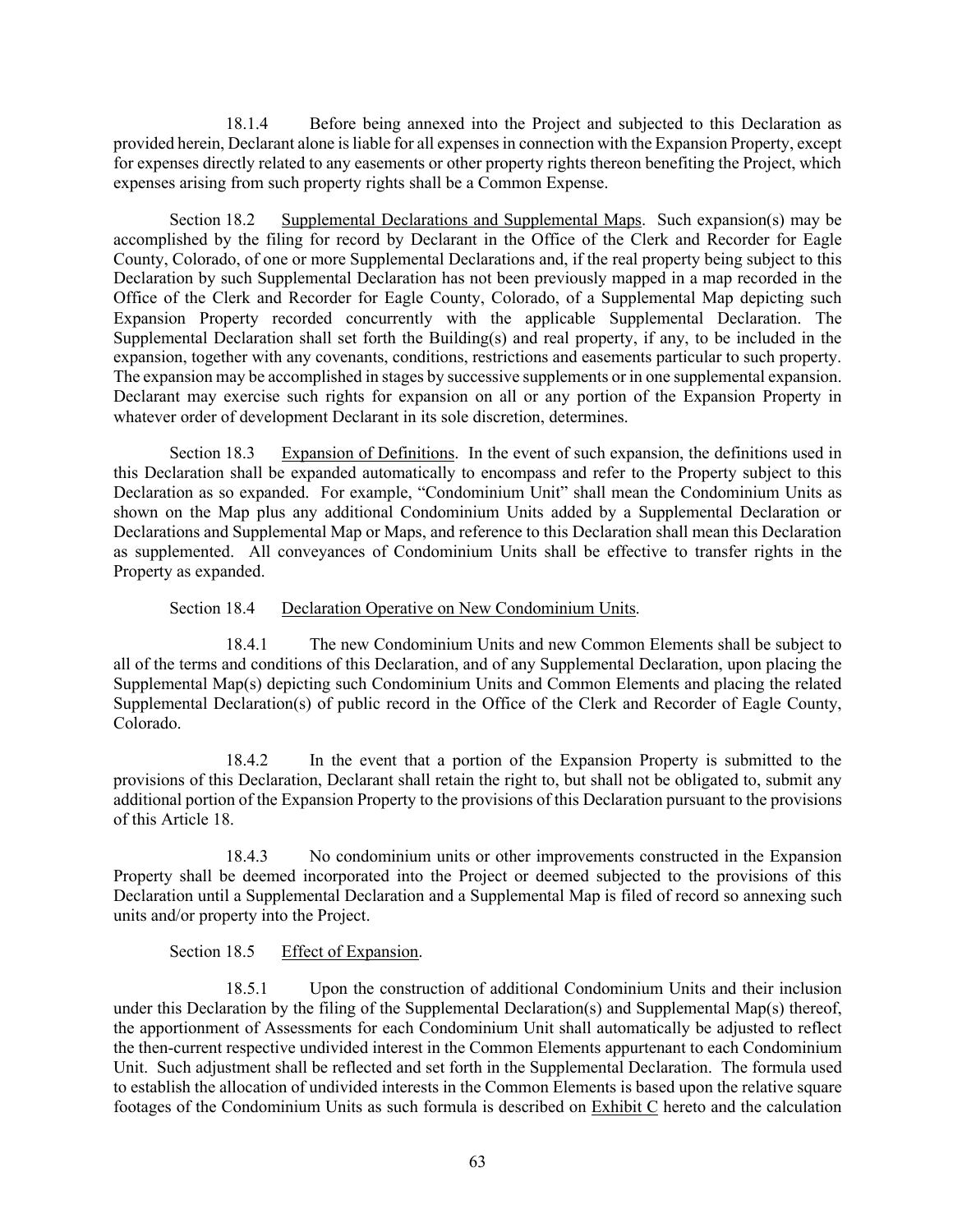of such formula as contained in this Declaration and in any Supplemental Declaration is final and binding upon all Owners irrespective of any later measurement of such square footages.

18.5.2 Notwithstanding any inclusion of additional Condominium Units under this Declaration, each Owner (regardless of whether such Owner is the owner of a Condominium Unit shown on the original Map, or is the owner of a Condominium Unit constructed in the Expansion Property) shall remain fully liable with respect to obligations for the payment of Common Expenses of the Association, including the expenses as related to new Common Elements, costs and fees, if any. The recording of a Supplemental Declaration or Supplemental Map shall not alter the amount of the Common Expenses assessed to a Condominium Unit prior to such recording.

Section 18.6 Construction Easement. Declarant expressly reserves the right to perform warranty work, repairs and construction work and to store materials in secure areas, in Units and in Common Elements, and the future right to control such work and repairs, and the right of access thereto, until completion thereof. All work may be performed by Declarant without the consent or approval of any Owner or First Mortgagee or holder of any Mortgage. Declarant hereby reserves such easements through the Common Elements as may be reasonably necessary for the purpose of discharging Declarant's obligations and exercising Declarant's reserved rights in this Declaration. Such easements include the right to construct underground utility lines, pipes, wires, ducts, conduits, and other facilities across the property not designated as reserved for future development in this Declarant or on the Map for the purpose of furnishing utility and other services to buildings and improvements to be constructed on any of the property reserved for future development and/or other real property owned by Declarant. Declarant's reserved construction easements include the right to grant easements to public utility companies and to convey improvements within those easements anywhere in the Common Elements not occupied by an improvement containing Units.

Section 18.7 Reciprocal Easements. If all or any part of the Expansion Property is not submitted to this Declaration, and until such time as such submission should occur if at all:

18.7.1 the owner(s) of the Expansion Property shall have whatever easements are necessary or desirable, if any, for access, utility services, repair, maintenance and emergencies over and across the Project; and

18.7.2 the Owner(s) in the Project shall have whatever easements are necessary or desirable, if any, for access, utility services, repair, maintenance and emergencies over and across the Expansion Property.

Declarant shall prepare and record in the Eagle County real property records whatever documents are necessary to evidence such easements, if any. Such recorded easements shall specify that the owners of the Expansion Property and the Owners in the Project, shall be obligated to pay a proportionate share of the cost of the operation and maintenance of any easements utilized by either one of them on the other's property upon such reasonable basis as the Declarant shall establish in the easement(s) so created. Preparation and recordation by the Declarant of any easement pursuant to this Section shall conclusively determine the existence, location, extent and validity of the reciprocal easements that are necessary or desirable and as contemplated in this Section.

Section 18.8 No Interference with Expansion or Development Rights. Neither the Association nor any Owner may take any action or adopt any Rule or regulation that will interfere with or in any manner limit or diminish any expansion or development right reserved by this Article 18 without the prior written consent of the Declarant. In the event of any controversy, dispute or litigation involving exercise of the reserved expansion or development rights by Declarant, this Declaration shall be interpreted so as to give the Declarant the broadest, most flexible expansion or development rights allowed by the Act.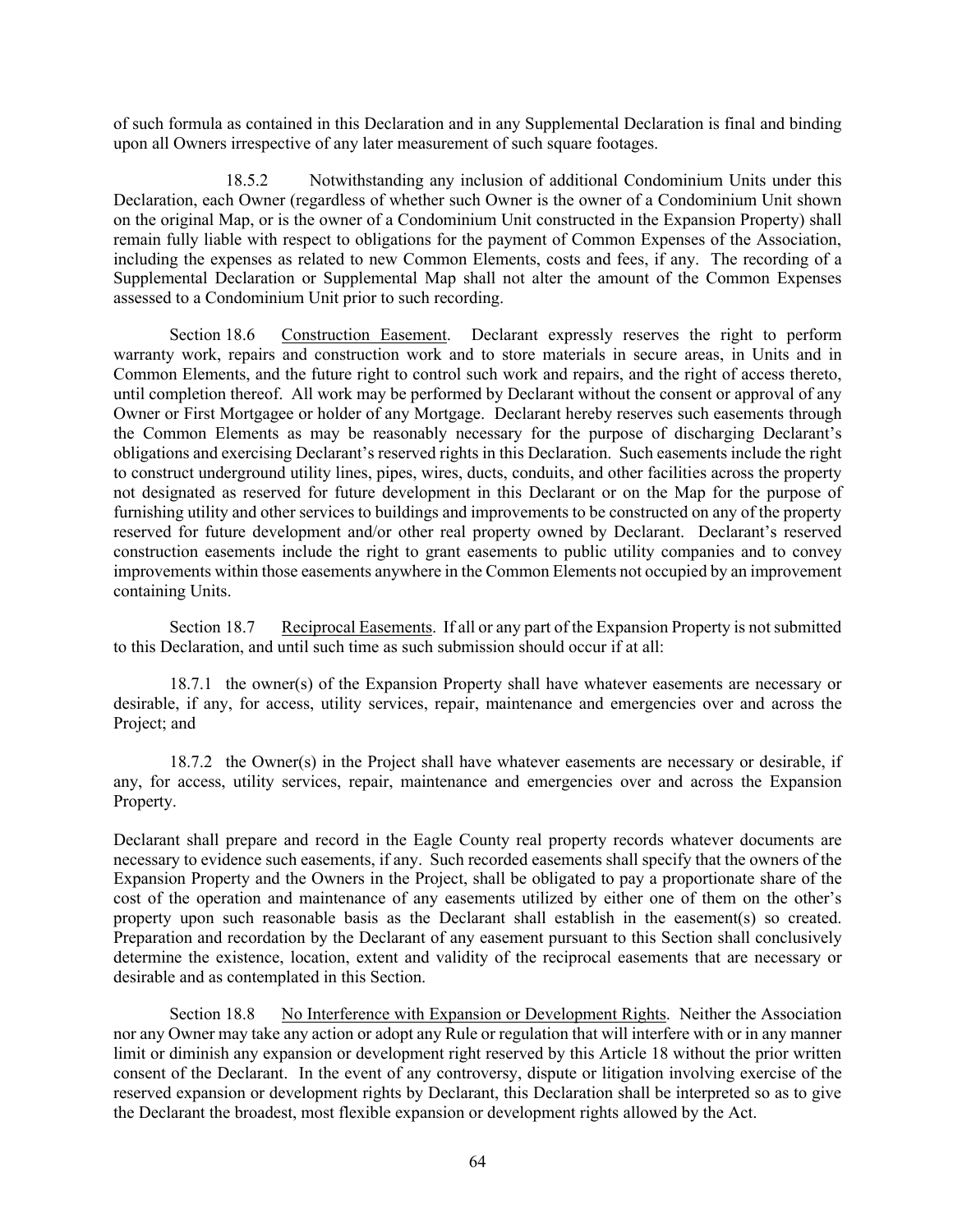#### **ARTICLE 19 DURATION OF COVENANTS AND AMENDMENT**

Section 19.1 Term. The covenants and restrictions of this Declaration shall run with and bind the land in perpetuity, subject to the termination provisions of the Act.

Section 19.2 Amendment. The provisions of this Declaration may be amended or terminated, in whole or in part, from time to time, upon the written consent or vote of Owners representing an aggregate voting interest of sixty-seven percent (67%) or more of all ownership votes in the Association. Notwithstanding the foregoing, any proposed amendment to this Declaration (a) which modifies or affects any rights, obligations or restrictions of Declarant shall require the prior written approval of Declarant, (b) which modifies or affects any rights, obligations or restrictions of a particular class of Owners shall require the written consent or vote of Owners representing an aggregate voting interest of sixty-seven percent (67%) or more of all ownership votes in the particular class of Owners, (c) which modifies or affects any rights, obligations or restrictions of the Amenity Unit or the Amenity Unit Owner shall require the prior written approval of the Amenity Unit Owner, and (d) which proposes to amend a provision requiring a vote higher than sixty-seven percent (67%) of all ownership votes in the Association shall require the written consent or vote of Owners holding the higher percentage of votes as set forth in such provision, in each case in addition to the approval requirements otherwise set forth in this Section above.

Section 19.3 Unilateral Amendment Rights Reserved by Declarant. Notwithstanding the provisions of Section 19.2 above or any other provision of this Declaration, Declarant, acting alone, reserves to itself the right and power to modify and amend this Declaration to the fullest extent permitted under the Act.

Section 19.4 Recording of Amendments. Any amendment to this Declaration made in accordance with this Article 19 shall be immediately effective upon recording in the office of the Clerk and Recorder of the County of Eagle, Colorado, of a copy of the amendment, executed and acknowledged by the Association and accompanied by a certificate of the secretary of the Association stating that the required number of consents or votes of Owners was obtained.

# **ARTICLE 20 DECLARANT RIGHTS EXERCISE, EXPIRATION AND TRANSFER**

Any right or any interest reserved or granted to Declarant under this Declaration or the Act or otherwise contained in this Declaration or the Act for the benefit of Declarant including without limitation, the expansion and withdrawal rights contained in Article 18 of this Declaration ("Declarant Rights") may be exercised by Declarant from time to time as provided herein or therein but in any event such Declarant Rights shall expire and terminate without further act or deed twenty-five (25) years after the date of recording of this Declaration. Declarant Rights regarding the development and annexation of the Expansion Property into the Project may be exercised in phases and no assurances are made as to the order of exercise of such Declarant Rights. Declarant Rights may be transferred or assigned by Declarant, either separately or with one (1) or more other such rights or interests, to any person, corporation, partnership, association, or other entity, by written instrument executed by both Declarant and the transferee or assignee and recorded in the office of the Clerk and Recorder of the County of Eagle, Colorado.

# **ARTICLE 21 MISCELLANEOUS**

Section 21.1 Restriction on Declarant Powers. Notwithstanding anything to the contrary in this Declaration, no rights or powers reserved to Declarant hereunder shall exceed the time limitations or permissible extent of such rights or powers as restricted under the Act. Any provision in this Declaration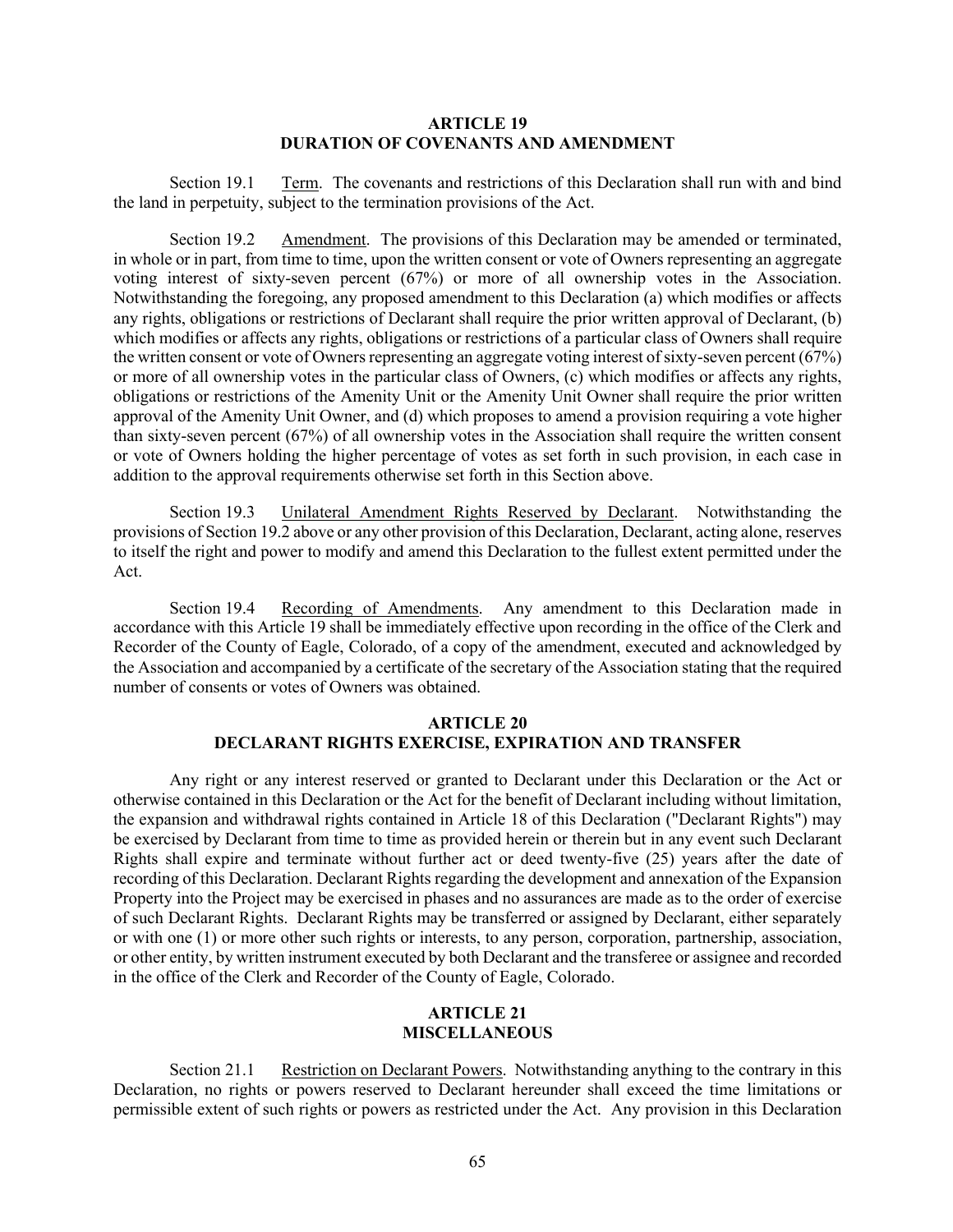in conflict with the requirements of the Act shall not be deemed to invalidate such provision as a whole but shall be adjusted as is necessary to comply with the Act.

Section 21.2 Enforcement. Enforcement of the covenants, conditions, restrictions, easements, reservations, rights-of-way, and other provisions contained in this Declaration and the other Association Documents shall be through any proceedings at law or in equity brought by any aggrieved Owner, the Association, or Declarant against the Association or any Owner. Such actions may seek remedy by injunction or restraint of a violation or attempted violation, or an action for damages, or any of them, without the necessity of making an election.

Section 21.3 Nonwaiver. Failure by Declarant, the Association, or any Owner or First Mortgagee to enforce any covenant, condition, restriction, easement, reservation, right-of-way, or other provision contained in this Declaration shall in no way or event be deemed to be a waiver of the right to do so thereafter.

Section 21.4 Severability. The provisions of this Declaration shall be deemed to be independent and severable, and the invalidity of any one (1) or more of the provisions of it by judgment or court order or decree shall in no way affect the validity or enforceability of any of the other provisions, which provisions shall remain in full force and effect.

Section 21.5 Number and Gender. Unless the context provides or requires to the contrary, the use of the singular herein shall include the plural, the use of the plural shall include the singular, and the use of any gender shall include all genders.

Section 21.6 Captions. The captions to the Articles and Sections and the Table of Contents at the beginning of this Declaration are inserted only as a matter of convenience and for reference, and are in no way to be construed to define, limit, or otherwise describe the scope of this Declaration or the intent of any provision of this Declaration.

Section 21.7 Conflicts in Legal Documents. In case of conflicts between the provisions in this Declaration and the articles of incorporation of the Association and the bylaws of the Association, this Declaration shall control. In case of conflicts in the provisions in the articles of incorporation of the Association and the bylaws of the Association, the articles of incorporation of the Association shall control. In the event of any conflict between the provisions of this Declaration and the provisions of the Master Declaration, the Master Declaration shall control.

Section 21.8 Exhibits. All the Exhibits attached to and described in this Declaration are incorporated in this Declaration by this reference.

[*signature page follows*]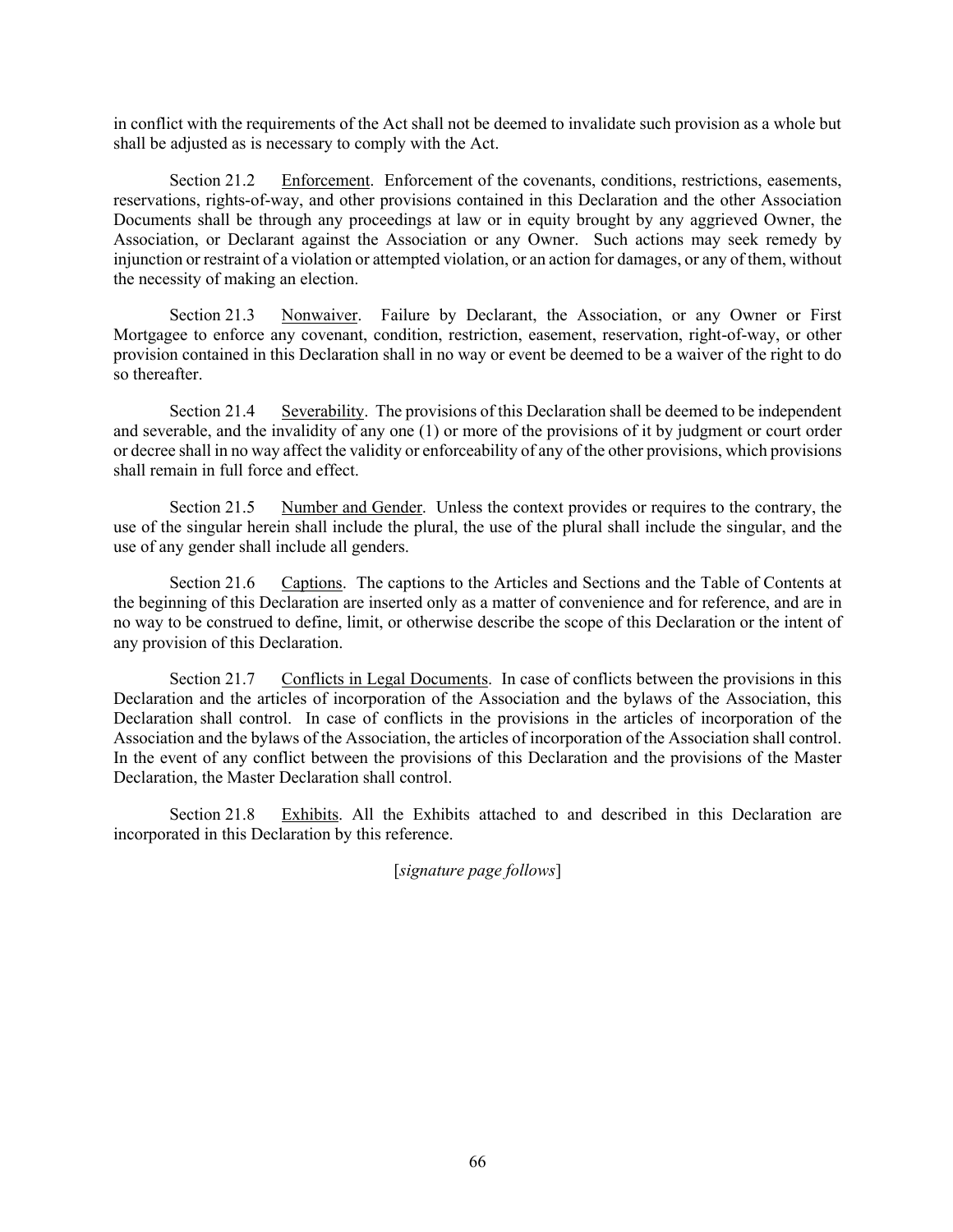Executed as of the date first above written.

EW RIVERFRONT EAST INVESTOR, LLC, a Delaware limited liability company

By: Avon Lot 1 EW Investor, LLC, a Colorado limited liability company, Manager

By:\_\_\_\_\_\_\_\_\_\_\_\_\_\_\_\_\_\_\_\_\_\_\_\_\_\_\_\_\_\_\_\_

Name: \_\_\_\_\_\_\_\_\_\_\_\_\_\_\_\_\_\_\_\_\_\_\_\_\_\_\_\_\_

Title: \_\_\_\_\_\_\_\_\_\_\_\_\_\_\_\_\_\_\_\_\_\_\_\_\_\_\_\_\_\_

| STATE OF COLORADO |                              |
|-------------------|------------------------------|
|                   | $\overline{\phantom{a}}$ SS. |
| COUNTY OF EAGLE   |                              |

The foregoing instrument was acknowledged before me this \_\_\_\_\_\_\_ day of \_\_\_\_\_\_\_\_\_ 202\_\_, by \_\_\_\_\_\_\_\_\_\_\_\_\_\_\_\_\_\_\_, as \_\_\_\_\_\_\_\_\_\_\_\_\_\_\_\_\_\_ of Avon Lot 1 EW Investor, LLC, Manager of EW RIVERFRONT EAST INVESTOR, LLC.

WITNESS my hand and official seal. My commission expires:

NOTARY PUBLIC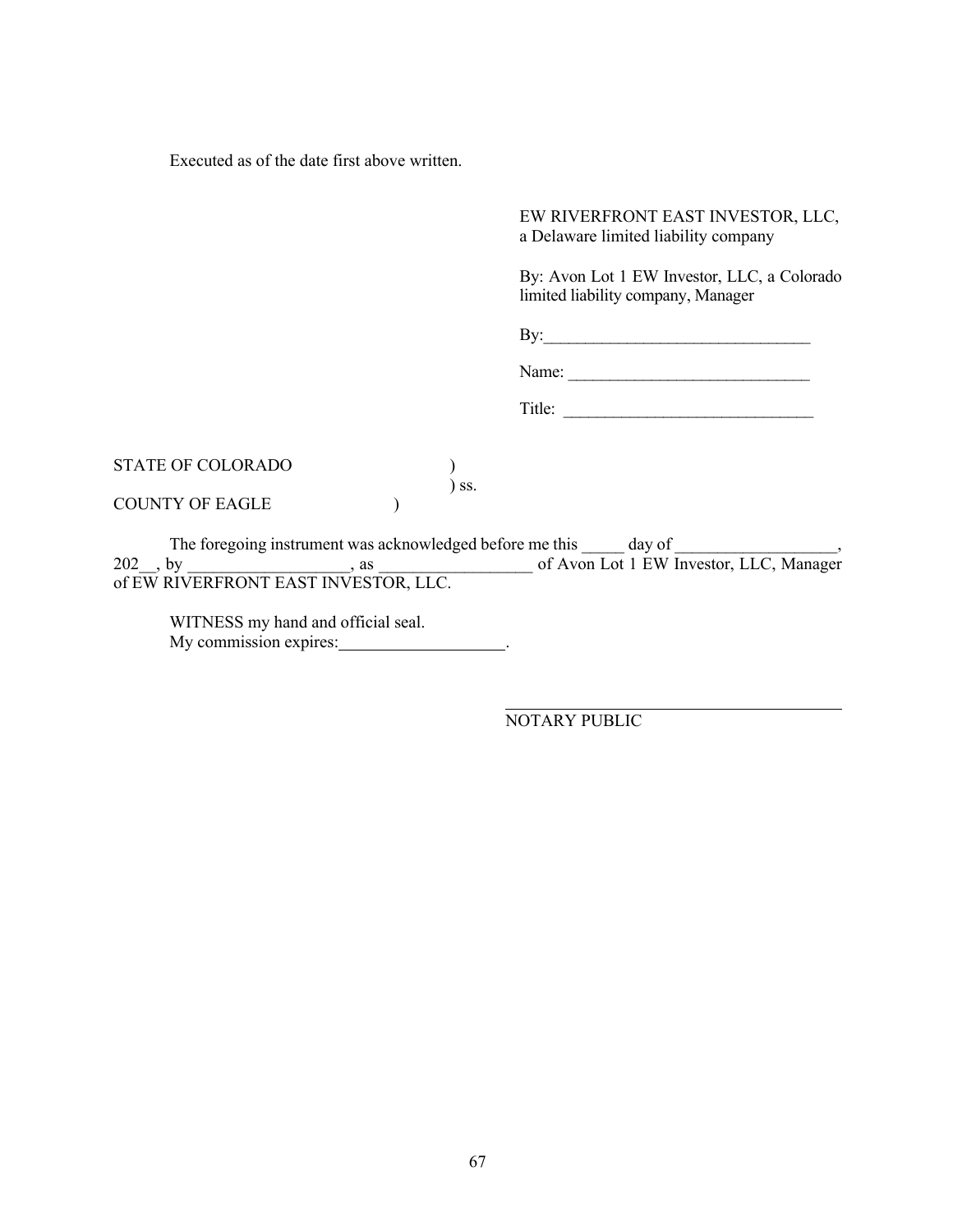#### **JOINDER OF LIENOR**

The undersigned, beneficiary under the Deed of Trust recorded \_\_\_\_\_\_\_\_\_\_\_\_, 202\_, at Reception No.  $\qquad \qquad$ , and the Assignment of Leases, Rents and Other Rights recorded , 202 , at Reception No.  $\qquad \qquad$ , each in the office of the Clerk and Recorder of Eagle County, Colorado, each as amended and supplemented from time to time (collectively, the "Deeds of Trust"), for itself and its successors and assigns, approves the foregoing Condominium Declaration for One Riverfront, affecting a portion of the property encumbered by the Deeds of Trust, and agrees that no foreclosure or other enforcement of any remedy pursuant to the Deeds of Trust shall impair, invalidate, supersede or otherwise affect the covenants, conditions, restrictions and easements established by that Declaration.

|                                                                                           |         | Alpine Bank, a Colorado banking corporation                                                  |   |  |
|-------------------------------------------------------------------------------------------|---------|----------------------------------------------------------------------------------------------|---|--|
|                                                                                           |         | By:                                                                                          |   |  |
|                                                                                           |         | Name:                                                                                        |   |  |
|                                                                                           |         | Title:                                                                                       |   |  |
| STATE OF COLORADO)                                                                        |         |                                                                                              |   |  |
|                                                                                           | $)$ ss. |                                                                                              |   |  |
| <b>COUNTY OF EAGLE</b>                                                                    |         |                                                                                              |   |  |
| the control of the control of the control of the control of the control of the control of |         | The foregoing instrument was acknowledged before me this _____ day of ________________ 202_, | a |  |
| WITNESS my hand and official seal.<br>My commission expires: ______________________.      |         |                                                                                              |   |  |

Notary Public

 $\mathcal{L}_\text{max}$  , and the contract of the contract of the contract of the contract of the contract of the contract of the contract of the contract of the contract of the contract of the contract of the contract of the contr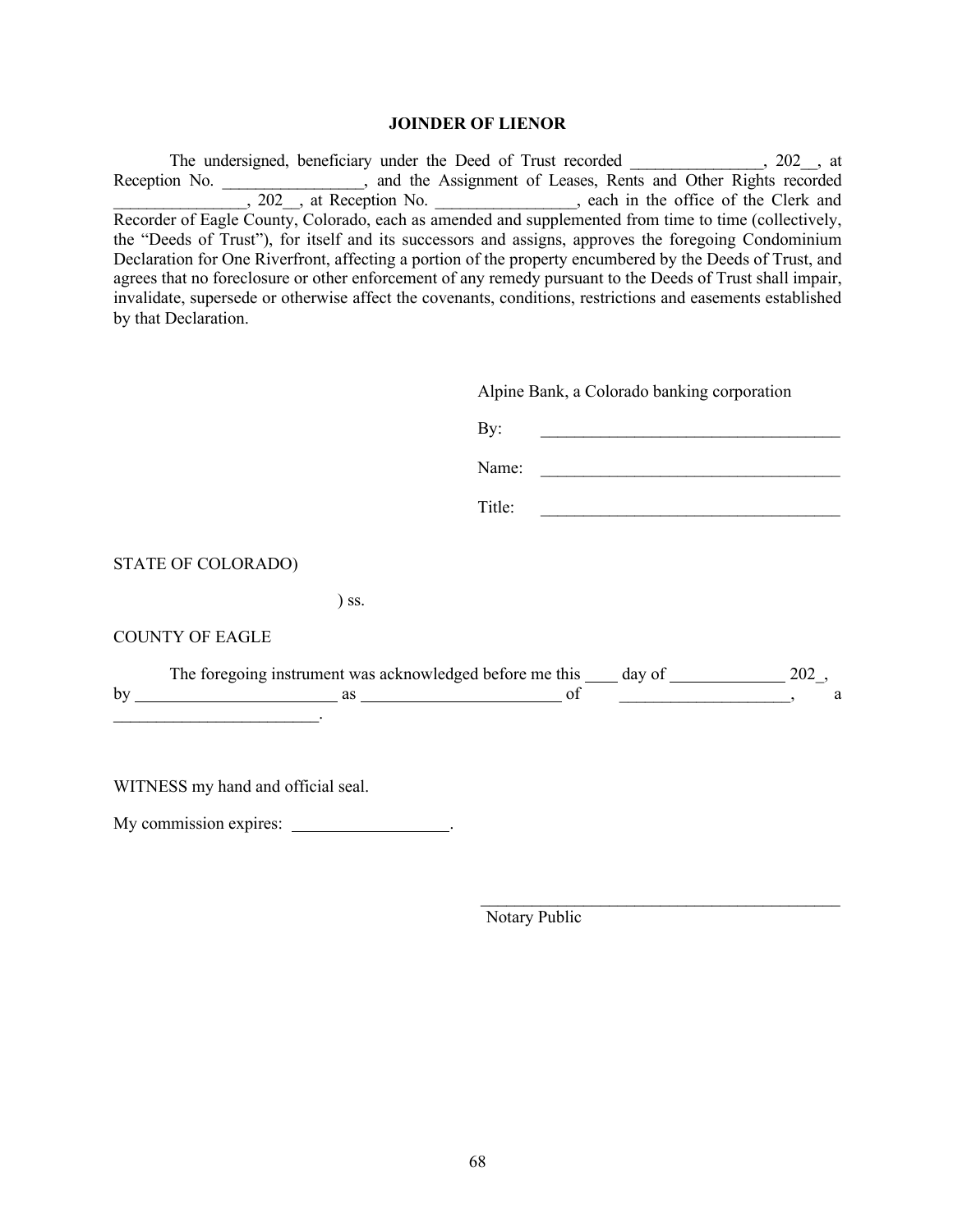# **EXHIBIT A**

*.*

# **LEGAL DESCRIPTION OF PROPERTY**

All of the property subject to that certain Final Plat and Condominium Map, One Riverfront, recorded , 202 at Reception No.  $\qquad \qquad$  in the real property records of Eagle County, Colorado, excepting therefrom the "Expansion Property" as depicted on such Final Plat and Condominium Map.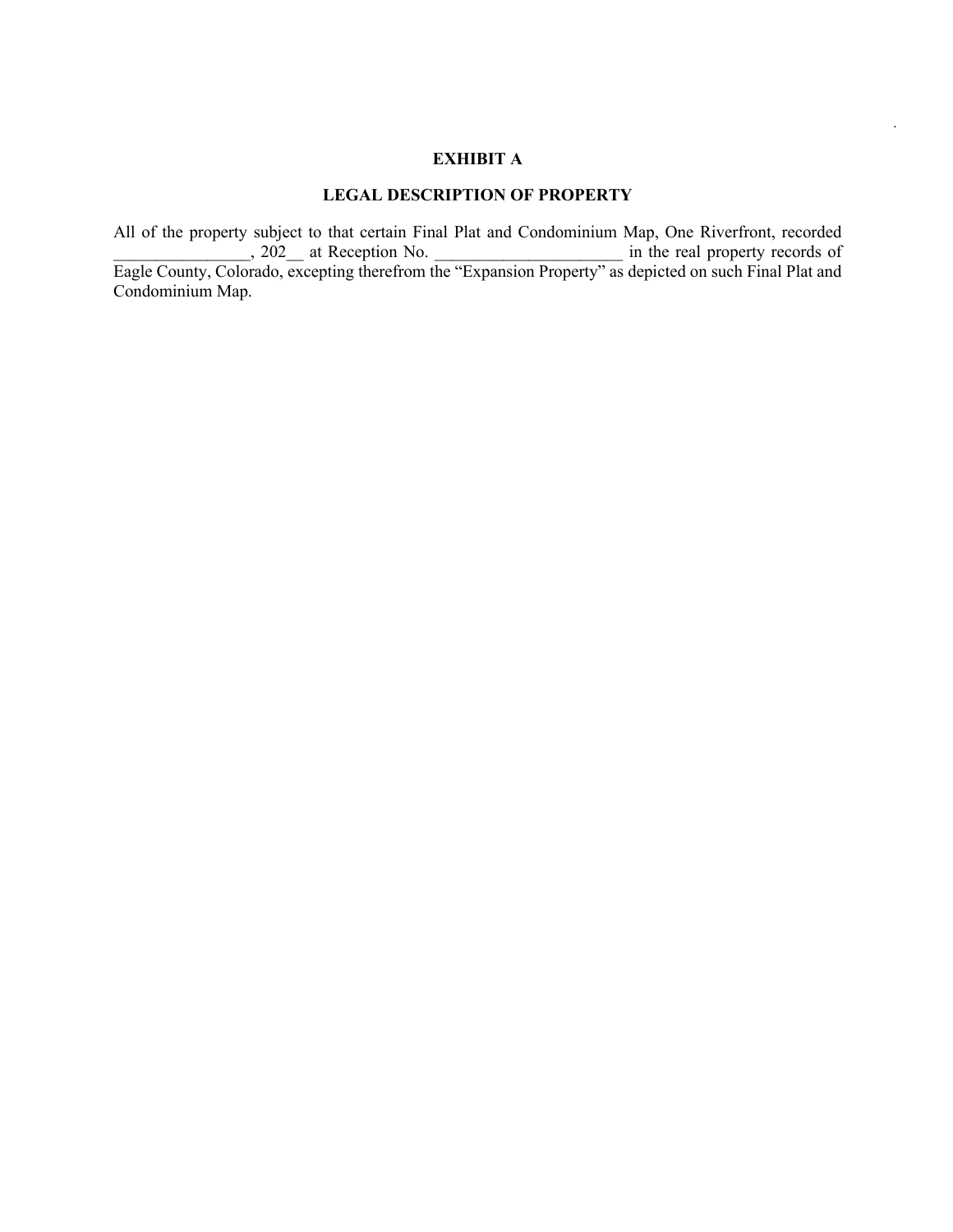# **EXHIBIT B**

# **LEGAL DESCRIPTION OF EXPANSION PROPERTY**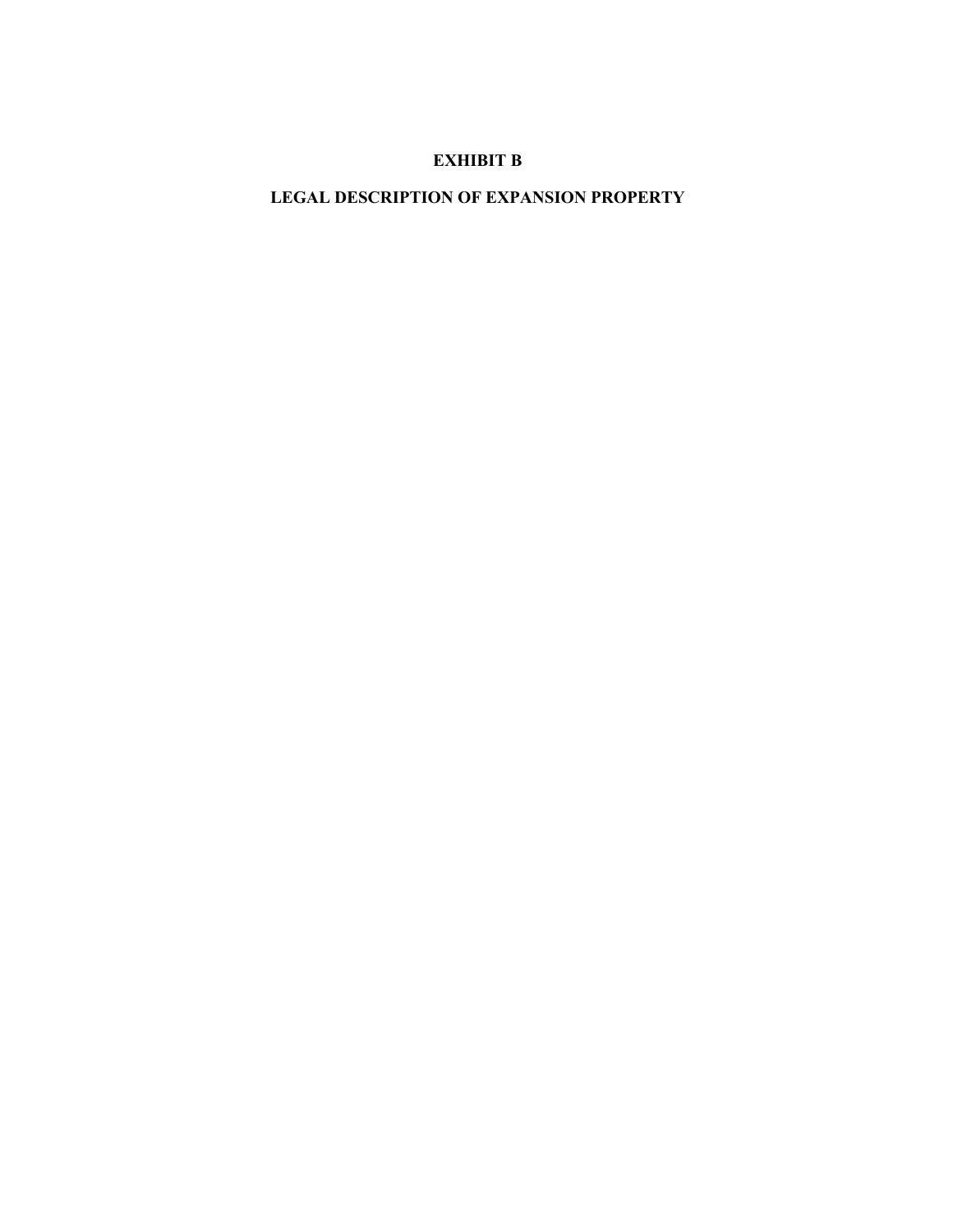### **EXHIBIT C**

# **OWNERS' PERCENTAGE INTEREST IN COMMON ELEMENTS**

| Unit<br><b>Number</b> | Percentage<br><b>Interests in</b><br><b>Common</b><br><b>Elements</b> | Percentage<br><b>Share of</b><br><b>Residential</b><br><b>Expenses</b> | Percentage<br><b>Share of One</b><br><b>Riverfront</b><br><b>Building</b><br><b>Expenses</b> | Percentage<br><b>Share of</b><br><b>Townhome</b><br><b>Buildings</b><br><b>Expenses</b> | Percentage<br><b>Share of</b><br>Commercial<br><b>Expenses</b> |
|-----------------------|-----------------------------------------------------------------------|------------------------------------------------------------------------|----------------------------------------------------------------------------------------------|-----------------------------------------------------------------------------------------|----------------------------------------------------------------|
|                       |                                                                       |                                                                        |                                                                                              |                                                                                         |                                                                |
|                       |                                                                       |                                                                        |                                                                                              |                                                                                         |                                                                |
|                       |                                                                       |                                                                        |                                                                                              |                                                                                         |                                                                |
|                       |                                                                       |                                                                        |                                                                                              |                                                                                         |                                                                |
|                       |                                                                       |                                                                        |                                                                                              |                                                                                         |                                                                |
|                       |                                                                       |                                                                        |                                                                                              |                                                                                         |                                                                |
|                       |                                                                       |                                                                        |                                                                                              |                                                                                         |                                                                |
|                       |                                                                       |                                                                        |                                                                                              |                                                                                         |                                                                |
|                       |                                                                       |                                                                        |                                                                                              |                                                                                         |                                                                |
|                       |                                                                       |                                                                        |                                                                                              |                                                                                         |                                                                |
|                       |                                                                       |                                                                        |                                                                                              |                                                                                         |                                                                |
|                       |                                                                       |                                                                        |                                                                                              |                                                                                         |                                                                |
|                       |                                                                       |                                                                        |                                                                                              |                                                                                         |                                                                |
|                       |                                                                       |                                                                        |                                                                                              |                                                                                         |                                                                |
|                       |                                                                       |                                                                        |                                                                                              |                                                                                         |                                                                |
|                       |                                                                       |                                                                        |                                                                                              |                                                                                         |                                                                |
|                       |                                                                       |                                                                        |                                                                                              |                                                                                         |                                                                |
|                       | 100%                                                                  | 100%                                                                   | 100%                                                                                         | 100%                                                                                    | 100%                                                           |

The formula used to establish such allocation of ownership interests is based upon a Condominium Unit's square footage as a percentage of the aggregate square footage of all Condominium Units. The allocation of percentage ownership interests in the Common Elements to each of the Condominium Units as set forth in this Exhibit C, and its use in calculating the Assessment obligations and voting rights in the Association, shall be binding on and relied upon by all Owners and shall not be subject to recalculation based on any remeasurement of the Condominium Units or otherwise, except as provided in this Declaration with respect to the annexation of the Expansion Property or portions thereof into the Project.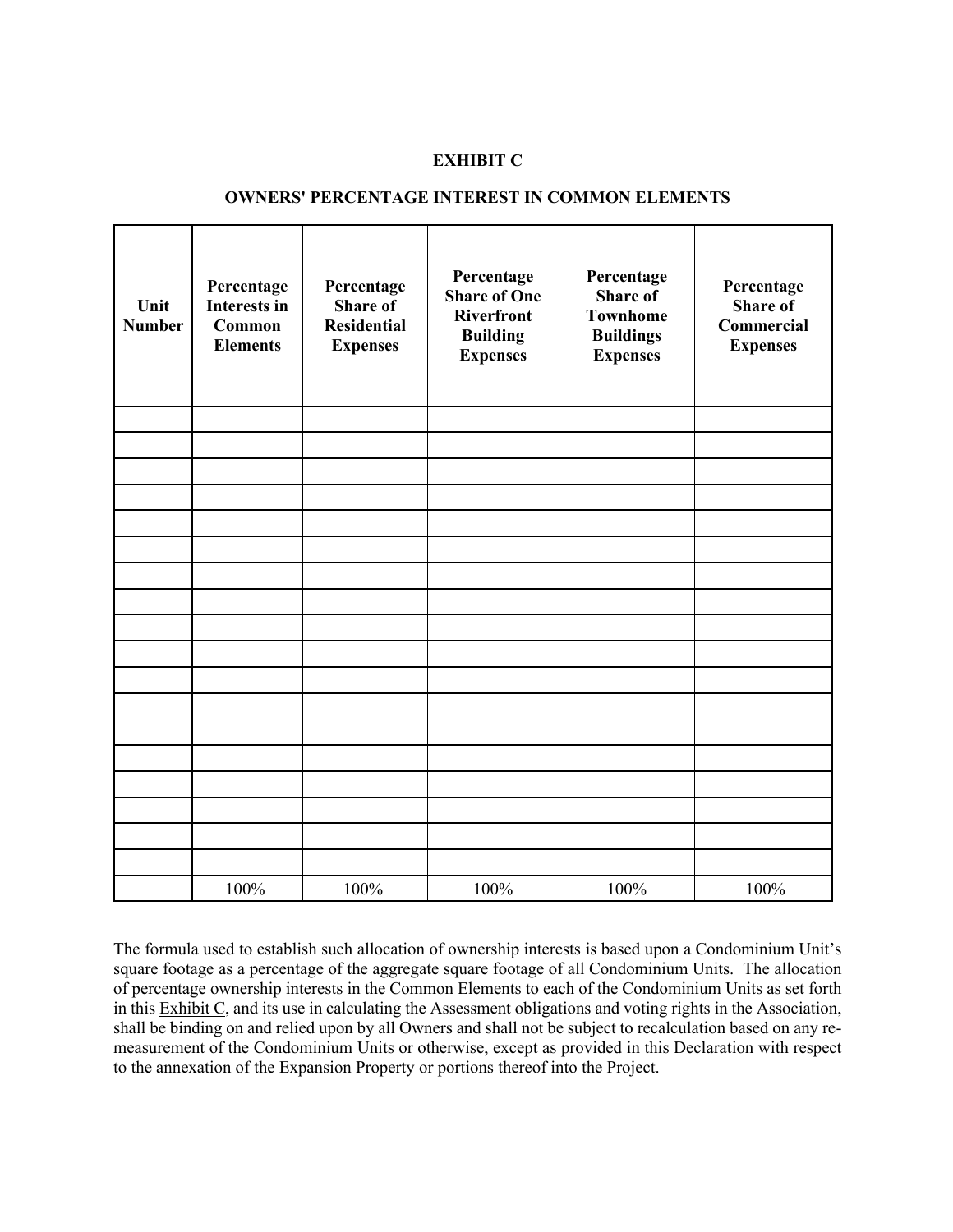## **EXHIBIT D**

## **EASEMENTS, LICENSES AND OTHER TITLE MATTERS**

## **TITLE EXCEPTIONS**

- 1. ANY FACTS, RIGHTS, INTERESTS, OR CLAIMS THEREOF, NOT SHOWN BY THE PUBLIC RECORDS BUT THAT COULD BE ASCERTAINED BY AN INSPECTION OF THE LAND OR THAT MAY BE ASSERTED BY PERSONS IN POSSESSION OF THE LAND.
- 2. EASEMENTS, LIENS OR ENCUMBRANCES, OR CLAIMS THEREOF, NOT SHOWN BY THE PUBLIC RECORDS.
- 3. ANY ENCROACHMENT, ENCUMBRANCE, VIOLATION, VARIATION, OR ADVERSE CIRCUMSTANCE AFFECTING THE TITLE THAT WOULD BE DISCLOSED BY AN ACCURATE AND COMPLETE LAND SURVEY OF THE LAND AND NOT SHOWN BY THE PUBLIC RECORDS.
- 4. ANY LIEN, OR RIGHT TO A LIEN, FOR SERVICES, LABOR OR MATERIAL HERETOFORE OR HEREAFTER FURNISHED, IMPOSED BY LAW AND NOT SHOWN BY THE PUBLIC RECORDS.
- 5. (A) UNPATENTED MINING CLAIMS; (B) RESERVATIONS OR EXCEPTIONS IN PATENTS OR IN ACTS AUTHORIZING THE ISSUANCE THEREOF; (C) WATER RIGHTS, CLAIMS OR TITLE TO WATER.
- 6. (A) TAXES OR ASSESSMENTS THAT ARE NOT SHOWN AS EXISTING LIENS BY THE RECORDS OF ANY TAXING AUTHORITY THAT LEVIES TAXES OR ASSESSMENTS ON REAL PROPERTY OR BY THE PUBLIC RECORDS; (B) PROCEEDINGS BY A PUBLIC AGENCY THAT MAY RESULT IN TAXES OR ASSESSMENTS, OR NOTICES OF SUCH PROCEEDINGS, WHETHER OR NOT SHOWN BY THE RECORDS OF SUCH AGENCY OR BY THE PUBLIC RECORDS.
- 7. RIGHT OF THE PROPRIETOR OF A VEIN OR LODE TO EXTRACT AND REMOVE HIS ORE THEREFROM, SHOULD THE SAME BE FOUND TO PENETRATE OR INTERSECT THE PREMISES HEREBY GRANTED, AND A RIGHT OF WAY FOR DITCHES OR CANALS CONSTRUCTED BY THE AUTHORITY OF THE UNITED STATES, AS RESERVED IN UNITED STATES PATENT RECORDED SEPTEMBER 26, 1941 IN BOOK 128 AT PAGE 122
- 8. TERMS, CONDITIONS, PROVISIONS, BURDENS AND OBLIGATIONS AS SET FORTH IN THE ORGANIZATION OF CONFLUENCE METROPOLITAN DISTRICT RECORDED FEBRUARY 08, 1999 UNDER RECEPTION NO. 686199.
- 9. TERMS, CONDITIONS, PROVISIONS, BURDENS AND OBLIGATIONS AS SET FORTH IN ORDINANCE APPROVING ANNEXATION AND ANNEXATION AGREEMENT RECORDED NOVEMBER 23, 1998 UNDER RECEPTION NOS. 677378 AND 677379.
- 10. EASEMENTS, CONDITIONS, COVENANTS, RESTRICTIONS, RESERVATIONS AND NOTES ON THE PLAT OF RIVERFRONT SUBDIVISION RECORDED JUNE 15, 2006 UNDER RECEPTION NO. 200615950.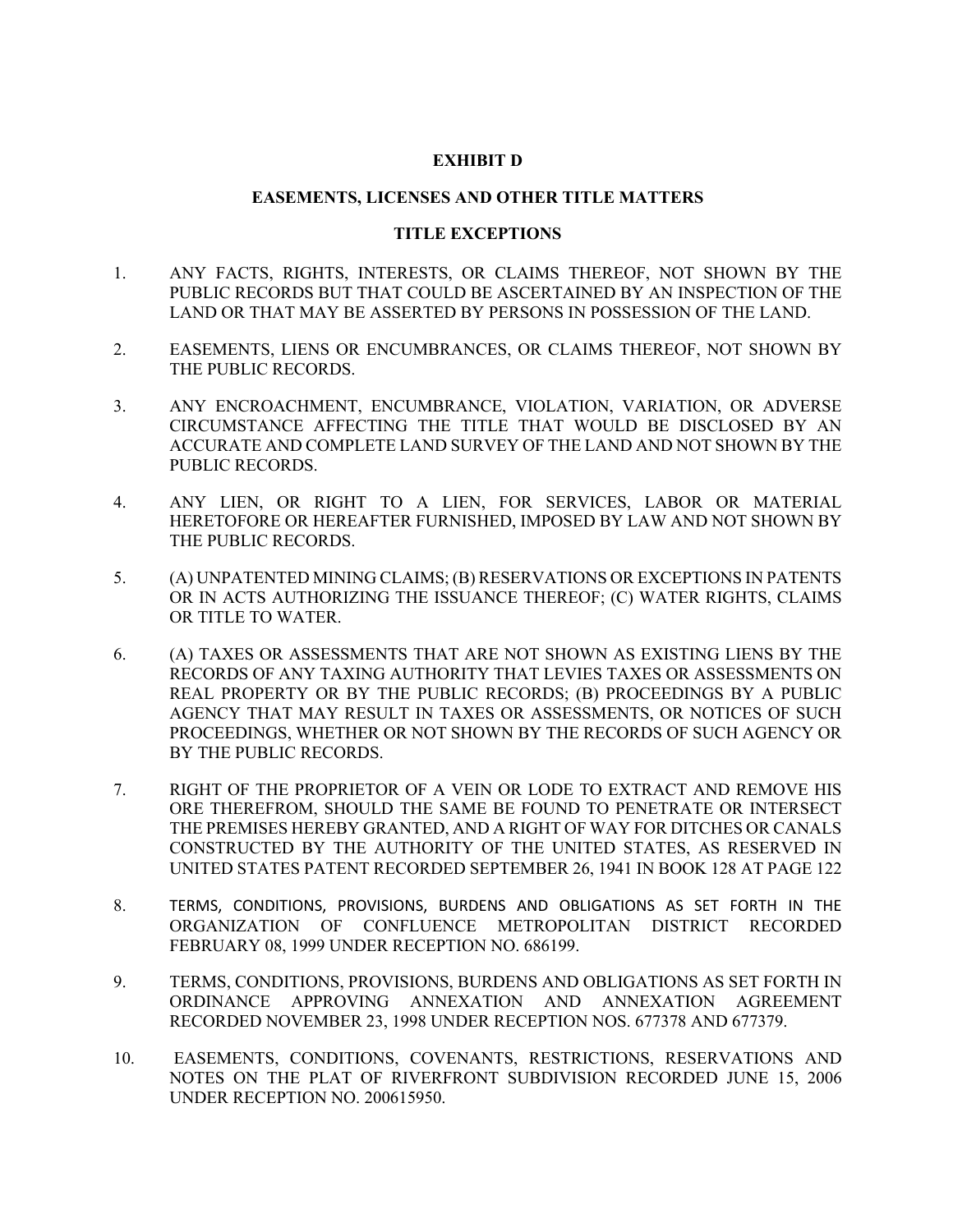- 11. TERMS, CONDITIONS, PROVISIONS, BURDENS AND OBLIGATIONS AS SET FORTH IN AMENDED PUD AGREEMENT RECORDED JUNE 15, 2006 UNDER RECEPTION NO. 200615957, AND ASSIGNMENT RECORDED JUNE 15, 2006 AT RECEPTION NO. 200615958 AND EXHIBIT A RECORDED JUNE 15, 2006 AT RECEPTION NO. 200615956.
- 12. TERMS, CONDITIONS, PROVISIONS, BURDENS AND OBLIGATIONS AS SET FORTH IN DECLARATION OF COVENANTS IMPOSING AND IMPLEMENTING THE CONFLUENCE PUBLIC IMPROVEMENTS FEE RECORDED JULY 21, 2006 UNDER RECEPTION NO. 200619693.
- 13. RESTRICTIVE COVENANTS, WHICH DO NOT CONTAIN A FORFEITURE OR REVERTER CLAUSE, BUT OMITTING ANY COVENANTS OR RESTRICTIONS, IF ANY, BASED UPON RACE, COLOR, RELIGION, SEX, SEXUAL ORIENTATION, FAMILIAL STATUS, MARITAL STATUS, DISABILITY, HANDICAP, NATIONAL ORIGIN, ANCESTRY, OR SOURCE OF INCOME, AS SET FORTH IN APPLICABLE STATE OR FEDERAL LAWS, EXCEPT TO THE EXTENT THAT SAID COVENANT OR RESTRICTION IS PERMITTED BY APPLICABLE LAW, AS CONTAINED IN THE MASTER DECLARATION FOR RIVERFRONT VILLAGE RECORDED NOVEMBER 14, 2006, UNDER RECEPTION NO. 200631239 AND FIRST SUPPLEMENT RECORDED JULY 7, 2011 UNDER RECEPTION NO. 201112834 AND SECOND SUPPLEMENT RECORDED DECEMBER 22, 2011 UNDER RECEPTION NO. 201123886 AND THIRD SUPPLEMENT RECORDED DECEMBER 23, 2013 UNDER RECEPTION NO. 201325100 AND FOURTH SUPPLEMENT RECORDED JUNE 21, 2018 UNDER RECEPTION NO. 201810535 AND FIFTH SUPPLEMENT RECORDED AUGUST 22, 2018 UNDER RECEPTION NO. 201814523 AND SIXTH SUPPLEMENT RECORDED OCTOBER 18, 2018 UNDER RECEPTION NO. 201817899 AND SEVENTH SUPPLEMENT RECORDED JUNE 10, 2021 UNDER RECEPTION NO. 202113658. NOTICE OF VOTING/ASSESSMENT PERCENTAGES - RIVERFRONT VILLAGE MASTER ASSOCIATION RECORDED SEPTEMBER 4, 2008 UNDER RECEPTION NO. 200819164. ACKNOWLEDGEMENT MASTER DECLARATION FOR RIVERFRONT VILLAGE RECORDED MARCH 13, 2009 UNDER RECEPTION NO. 200904614. ASSIGNMENT OF DECLARANTS RIGHTS RECORDED AUGUST 27, 2018 UNDER RECEPTION NO. 201814551 ASSIGNMENT OF DECLARANTS RIGHTS RECORDED AUGUST 31, 2018 UNDER RECEPTION NO. 201814894 AGREEMENT REGARDING SPECIAL DECLARANT RIGHTS FOR LOT 1, RIVERFRONT SUBDIVISION RECORDED DECEMBER 17, 2019 UNDER RECEPTION NO. 201921426.
- 14. TERMS, CONDITIONS, PROVISIONS, BURDENS AND OBLIGATIONS AS SET FORTH IN RESTRICTIVE COVENANTS ESTABLISHING DESIGN REVIEW BOARD FOR RIVERFRONT VILLAGE RECORDED NOVEMBER 14, 2006 UNDER RECEPTION NO. 200631240. ASSIGNMENT OF RIGHTS RECORDED AUGUST 27, 2018 UNDER RECEPTION NO. 201814552 ASSIGNMENT OF RIGHTS RECORDED SEPTEMBER 13, 2018 UNDER RECEPTION NO. 201815549.
- 15. TERMS, CONDITIONS, PROVISIONS, BURDENS AND OBLIGATIONS AS SET FORTH IN AGREEMENT REGARDING SPECIAL DECLARANT RIGHTS FOR LOT 1 AND LOT 3 RECORDED NOVEMBER 14, 2006 UNDER RECEPTION NO. 200631249.
- 16. TERMS, CONDITIONS, PROVISIONS, BURDENS AND OBLIGATIONS AS SET FORTH IN PARKING FACILITIES EASEMENT AND BUILDING ELEMENTS EASEMENT AGREEMENT RECORDED NOVEMBER 14, 2006 UNDER RECEPTION NO. 200631250. ASSIGNMENT OF EASEMENTS RECORDED APRIL 4, 2011 UNDER RECEPTION NO.